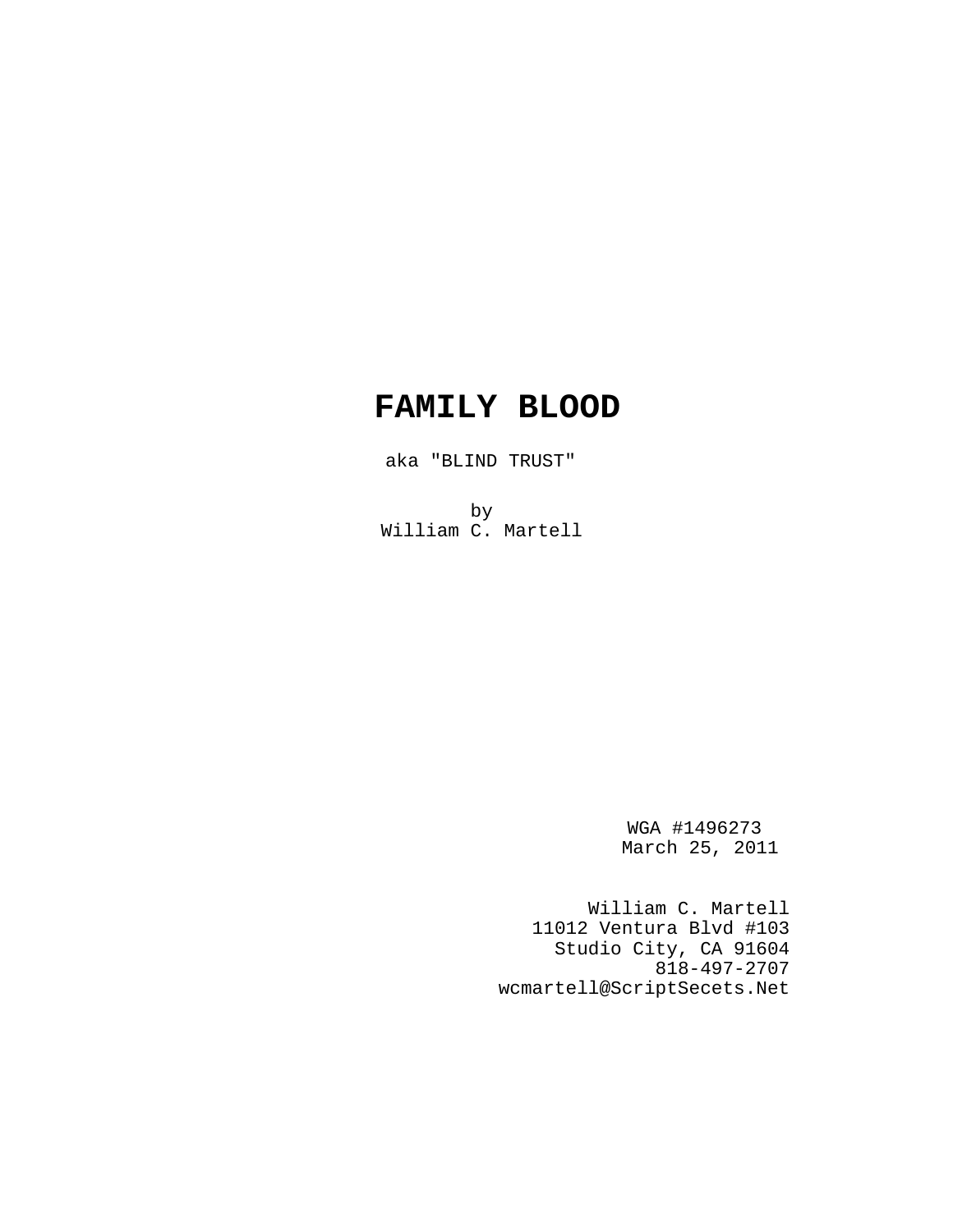FADE IN:

EXT. SUBURBAN HOUSE -- EVENING

A typical house in a pleasant suburban neighborhood. Spielberg country.

A title is SUPERED: 17 YEARS AGO.

INT. BENOIT HOME -- EVENING

Whack! A pick ax slams into a sofa, barely missing MELINDA BENOIT. Sixteen, pretty, and athletic, Melinda scrambles over the sofa, escapes the swinging pick ax. She runs to...

INT. BEDROOM -- EVENING

Slams the door closed, no lock, wedges her body against it. Scared to death.

INT. BENOIT HOME -- EVENING

The KILLER climbs over the sofa in pursuit. We can't see the Killer's face, only the garden gloved hands holding the pick ax and an occasional flash of long hair.

The Killer SLAMS his body against the bedroom door.

INT. BEDROOM -- EVENING

Melinda scoots as the door is forced a few inches open. She presses back on the door, closing it.

WHAM! It's slammed open again.

Melinda tries pressing it closed, but the Killer's gloved hand reaches in and grabs her. Yanks on her hair. Melinda screams and slams the door closed on the Killer's hand.

INT. BENOIT HOME -- EVENING

The Killer withdraws his hand, raises the pick ax.

INT. BEDROOM -- EVENING

The door SPLINTERS over Melinda. She screams, scrambles away.

Spots the telephone on the night stand, crawls to it as the pick ax splinters away at the door.

In the bed, her parents MR. & MRS. BENOIT lay dead.

Melinda grabs the (rotary) phone, starts dialing 911.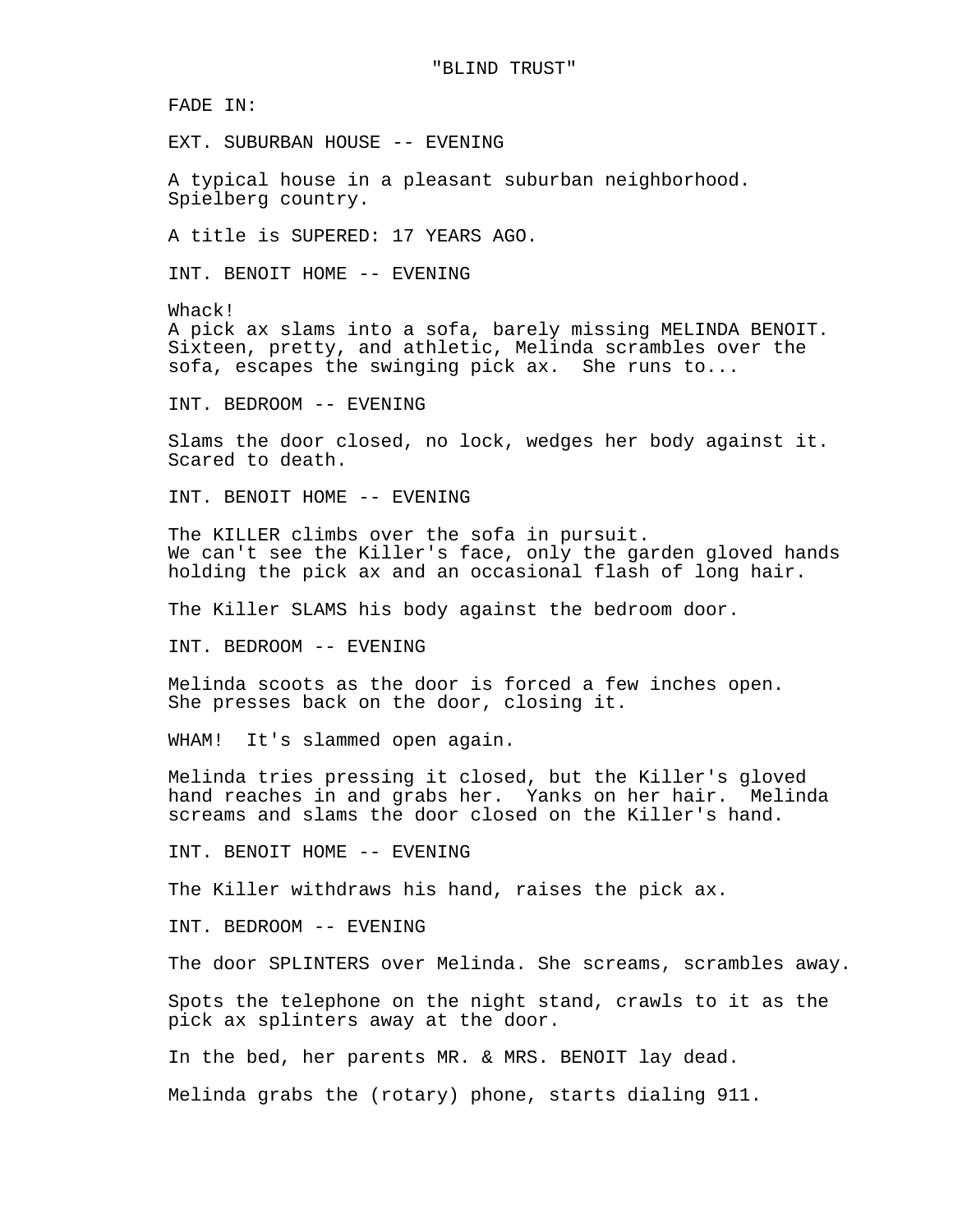The door rips open, the Killer enters, pick ax swinging.

Melinda lets go of the phone, hides under the bed.

The Killer hits the hang up bar on the phone, returns handset to cradle, reaches under the bed for Melinda.

Melinda crawls away from the searching hand.

She crawls to the left side of the bed, the gloved hand reaches in from the left.

She crawls to the right side of the bed, the hand reaches from the right.

In the center of the bed, out of reach of the sides. Safe.

Until the gloved hands grab her ankles and YANK her out from under the bed. Melinda screams as the pick ax falls.

EXT. SUBURBAN HOUSE -- EVENING

A siren screams as a Santa Mira sheriff's car pulls up.

INT. BENOIT HOME -- EVENING

A pair of SHERIFFs cautiously enter the house, guns drawn. Used to breaking up domestic disputes and making sure drunks don't drive home, they aren't prepared for all of the blood.

Sitting on the floor, singing a childish lullaby, is YOUNG ROGER Grandfort. Fifteen years old, long hair, baby faced. Clothes blood stained, the pick ax lays on the floor nearby.

> YOUNG ROGER (sings lullaby) Hush little dreamer, off to sleep. No reason to fear the shadow's creep. Drift little sleeper, off to dreams. Slumber through the midnight screams...

SHERIFF #1 keeps his gun on Young Roger as SHERIFF #2 looks into the bedroom... almost gets sick.

> SHERRIFF #2 (O.S.) Roger? Roger? What have you done?

Young Roger keeps singing the lullaby as Sheriff #1 and Sheriff #2 cuff him, and lead him away from the carnage.

EXT. GRANDFORT HACIENDA -- DAY

Elegant, secluded. The Grandfort family built Santa Mira, and lives in the single story palace on the outskirts. Surrounded by orchards.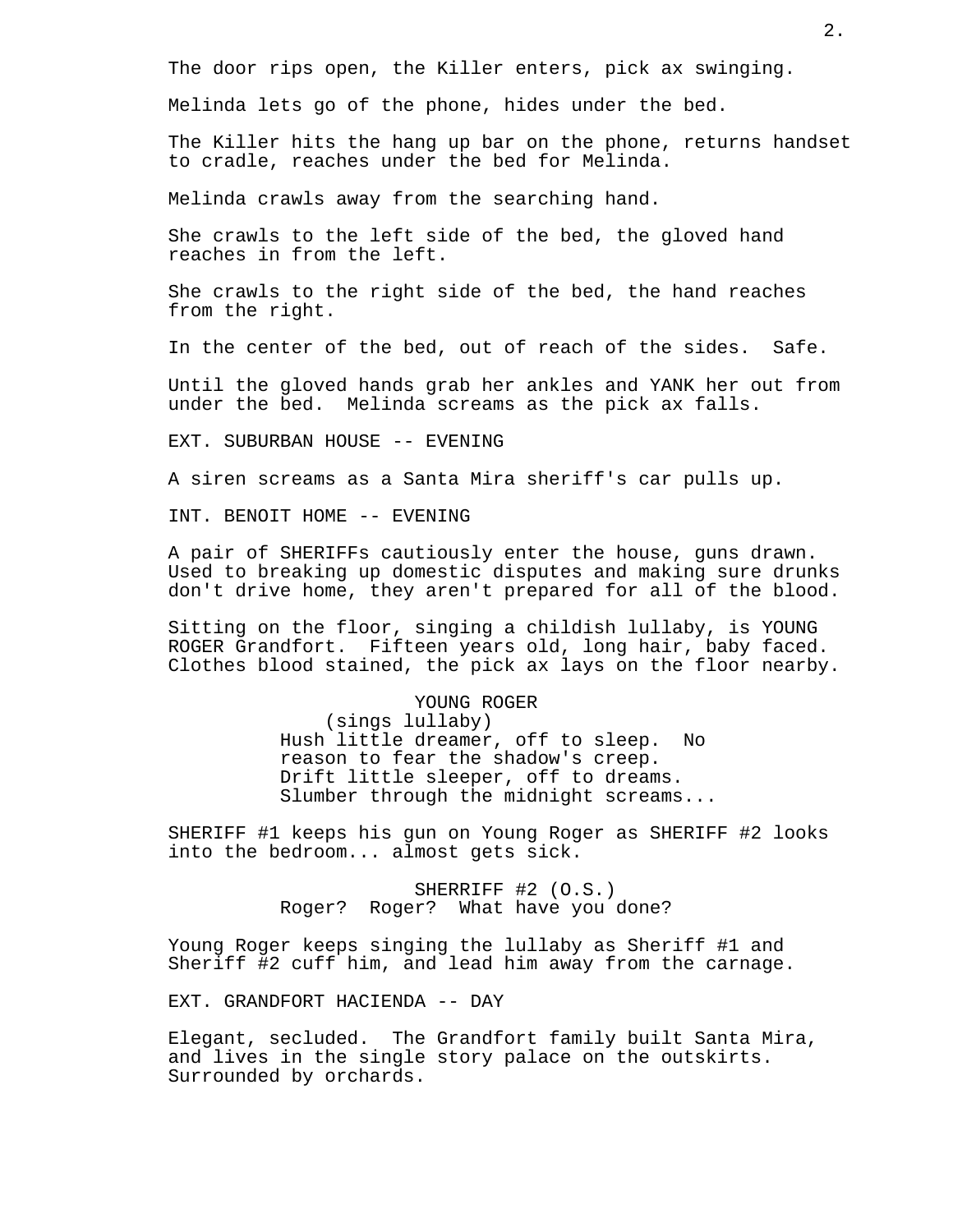INT. LIVING ROOM -- DAY

Small town Attorney DON LARRUE paces across from wealthy widow MRS. GRANDFORT, who relaxes on a divan.

> MRS. GRANDFORT But Roger says he's innocent.

Attractive, early forties, she's used to getting her way. Unhappy at this situation.

> LARRUE Ruth, he was at the house...

MRS. GRANDFORT He went to see that daughter of theirs, found them all dead.

LARRUE He had the victim's blood on his clothes...

A servant, CASSY, enters with a tray of iced tea and glasses.

MRS. GRANDFORT Thank you, Cassy. You may leave.

She pours a glass from the pitcher.

MRS. GRANDFORT

Iced tea?

LARRUE

No. (beat) Roger has been in trouble before.

MRS. GRANDFORT Drugs, drink, brawling. Youthful indiscretions. Nothing like this. Why would he want to kill that girl?

#### LARRUE

She was two months pregnant. His child, he admits it. Maybe she refused to get an abortion. Wanted him to marry her. I don't know, and Roger isn't talking.

MRS. GRANDFORT He said he's innocent.

#### LARRUE

Melinda put up a hell of a fight. Scratched the killer. Had his blood under her fingernails. Roger's blood.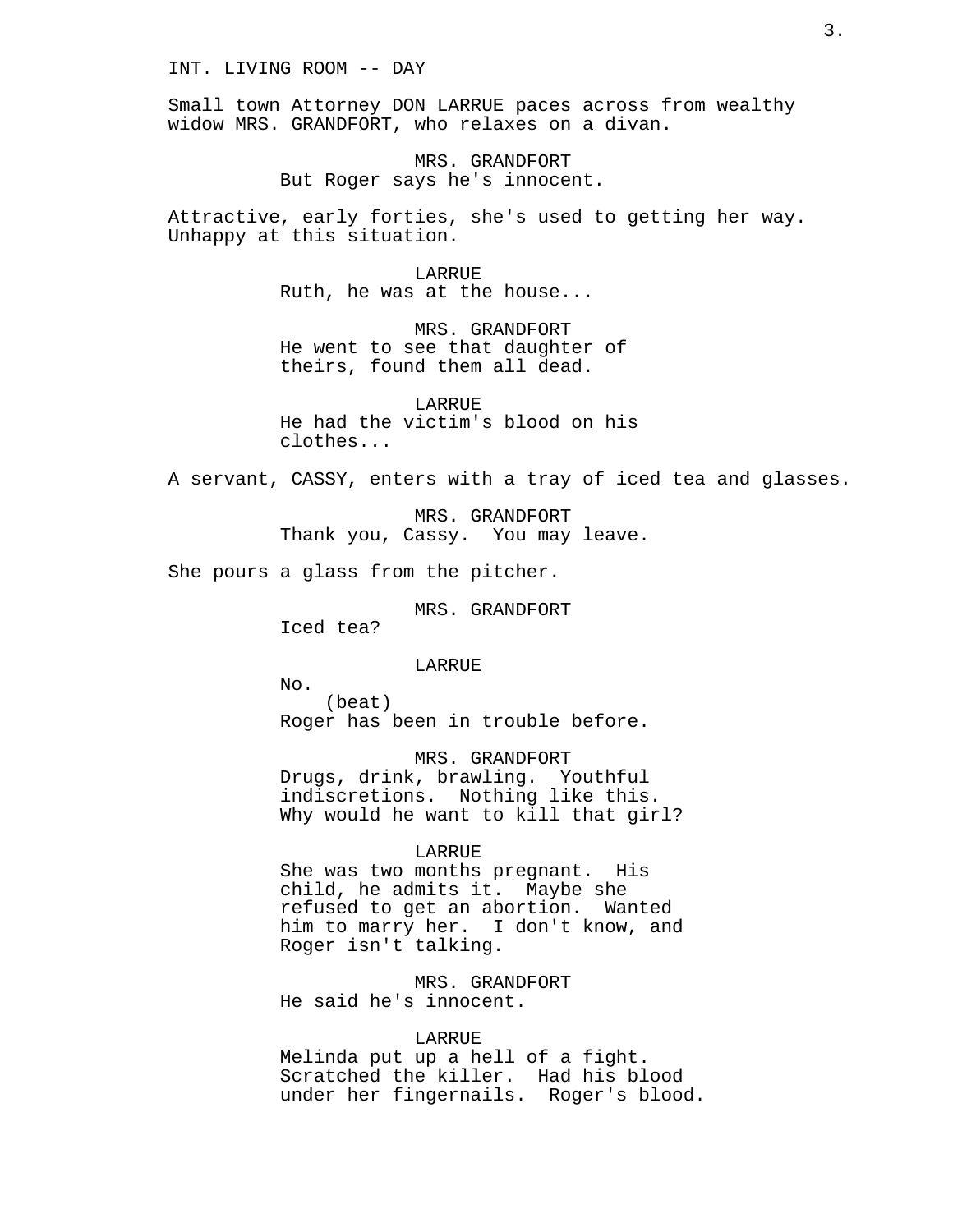MRS. GRANDFORT How can you know that?

LARRUE The Benoit family are Type A, Roger is O negative.

Mrs. Grandfort sets her iced tea down. Worried.

LARRUE The blood evidence ties him to the crime. So does the murder weapon. It was the pick ax from your shed. (beat) He brought the weapon with him. That's premeditation.

MRS. GRANDFORT Do you think he did this?

LARRUE

(reluctant) Yes.

MRS. GRANDFORT

My God. (beat) What should I do?

#### LARRUE

The DA's going to try him as an adult, maybe even go for the death penalty. (beat) I'm good for contracts and wills, but Roger's going to need a big gun lawyer for this. Someone like F. Lee Bialy or Mark Garegos.

MRS. GRANDFORT I don't know.

LARRUE You can afford it. He's your son.

MRS. GRANDFORT Is he? How could my son do something like this? My own flesh and blood.

Larrue touches her shoulder, then leaves.

EXT. COURTHOUSE -- DAY

Flashbulbs pop nearby.

A TV news REPORTER in front of the courthouse. Commotion in the back ground.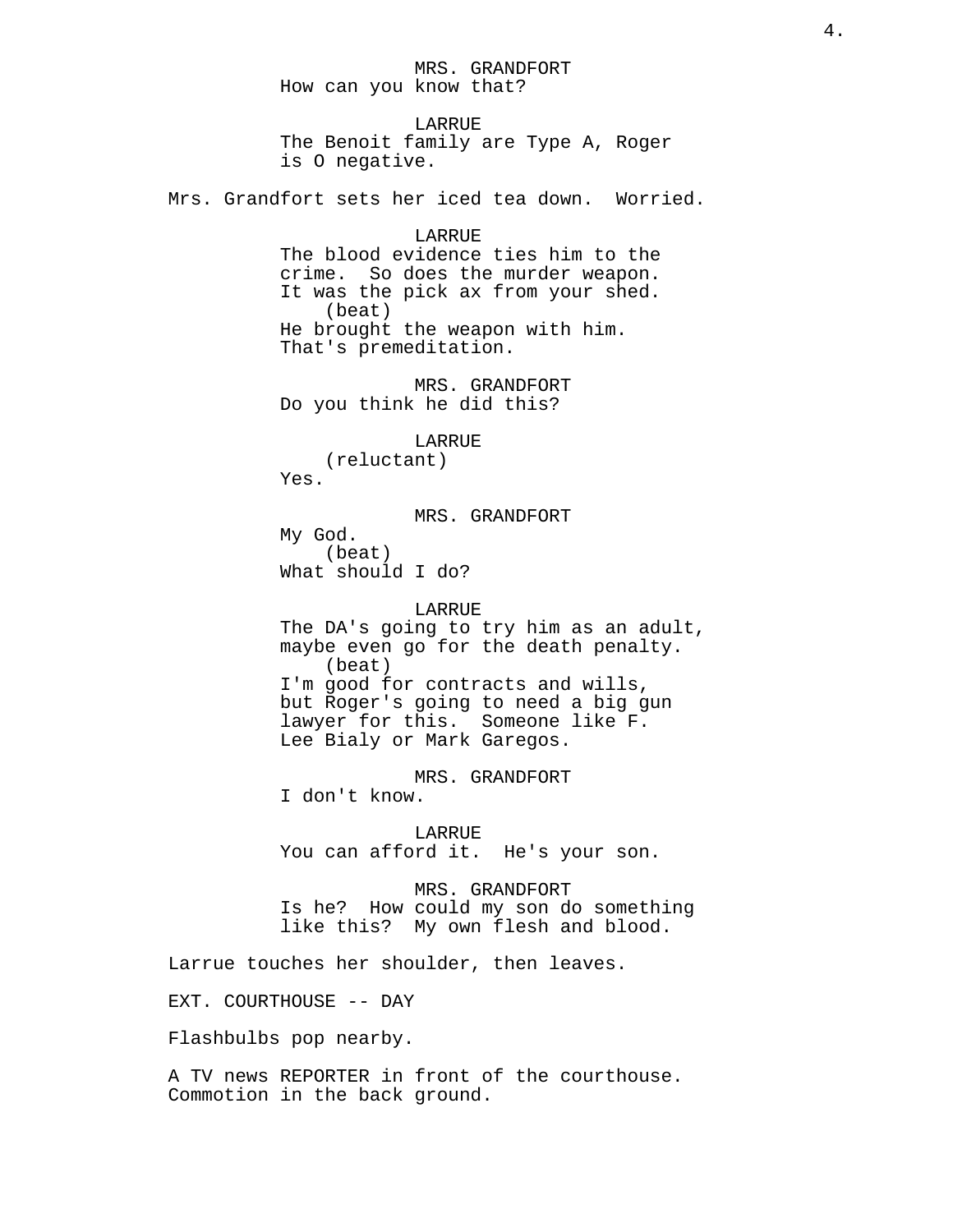# REPORTER

After deliberating for less than an hour, the jury has found fifteen year old Roger Grandfort guilty of three counts of first degree murder.

Courtroom sketch of Young Roger.

#### REPORTER

Even though these were the most brutal killings in the history of Santa Mira, in fact, in the history of Kern County, Judge Hitchcock's sentence of life in prison without the possibility of parole showed great leniency.

Courtroom sketch of the judge.

REPORTER

This young man will... (commotion) They're bringing him out of the courtroom, now.

Young Roger in shackles. Microphone thrust in his face.

REPORTER Roger, do you have any...

YOUNG ROGER I didn't kill those people. Tell my mother I'm innocent. Mother?

INT. LIVING ROOM -- DAY

Mrs. Grandfort turns off the news report. Pain changes to determination. Resolve.

> MRS. GRANDFORT I don't have a son anymore.

She packs the last photos of Young Roger into a box, gestures for Cassy to take the stack of boxes.

> MRS. GRANDFORT Cassy, put these things in storage.

EXT. GRANDFORT HACIENDA -- DAY

Cassy carries the boxes out of the house, past the fountain, across the grounds, to the barn.

EXT. BARN -- DAY

Cassy opens the storm cellar doors, climbs down.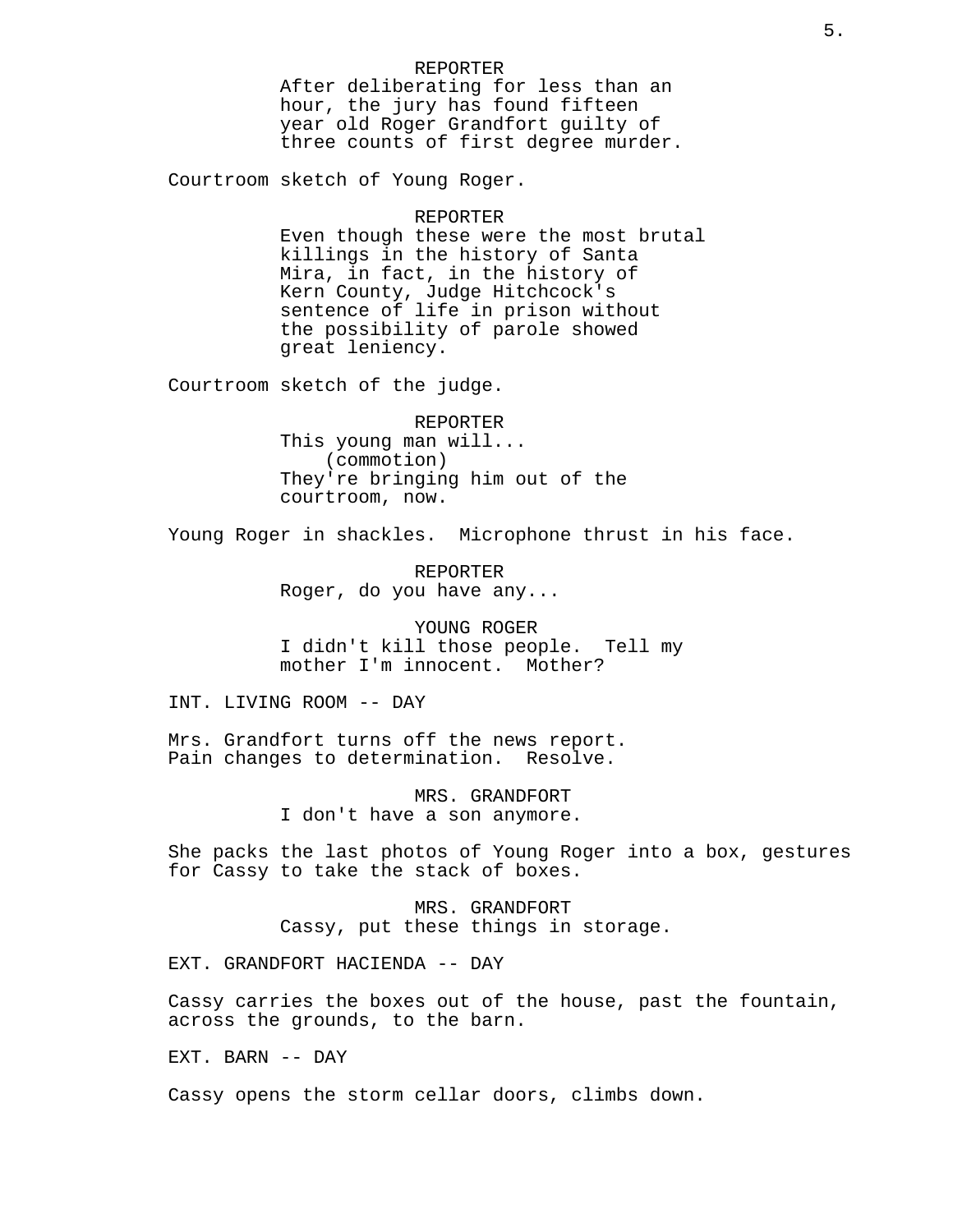Cassy climbs down the stairs to the dark, spooky, cellar. Places the boxes in a storage area of the cellar.

Climbs the stairs back to the surface. Every trace of Mrs. Grandfort's son Roger in storage.

Forever.

FADE OUT.

FADE IN:

EXT. SOLEDAD PRISON -- DAY

Establishing shot of the prison.

Title is supered: PRESENT DAY

INT. JAIL CELL -- DAY

"Grandfort" is stenciled on the back of the denim shirt. When a shadow falls over him, he looks up.

> GUARD (O.S.) Grandfort, Roger.

ROGER is no longer a baby faced fifteen year old. His hair is short, face lean, eyes cold. He's a different person.

> ROGER What do you want?

GUARD (O.S.) Warden wants to see you.

INT. WARDEN'S OFFICE -- DAY

State flag and American flag hang limp behind WARDEN AHERNE. A picture of the President on the wall.

Roger sits across the desk from him, in shackles.

ROGER This about my DNA test?

WARDEN Grandfort, you know what I did before I became a warden?

ROGER

Runway model?

WARDEN I used to own a little motel in Fairvale. (MORE)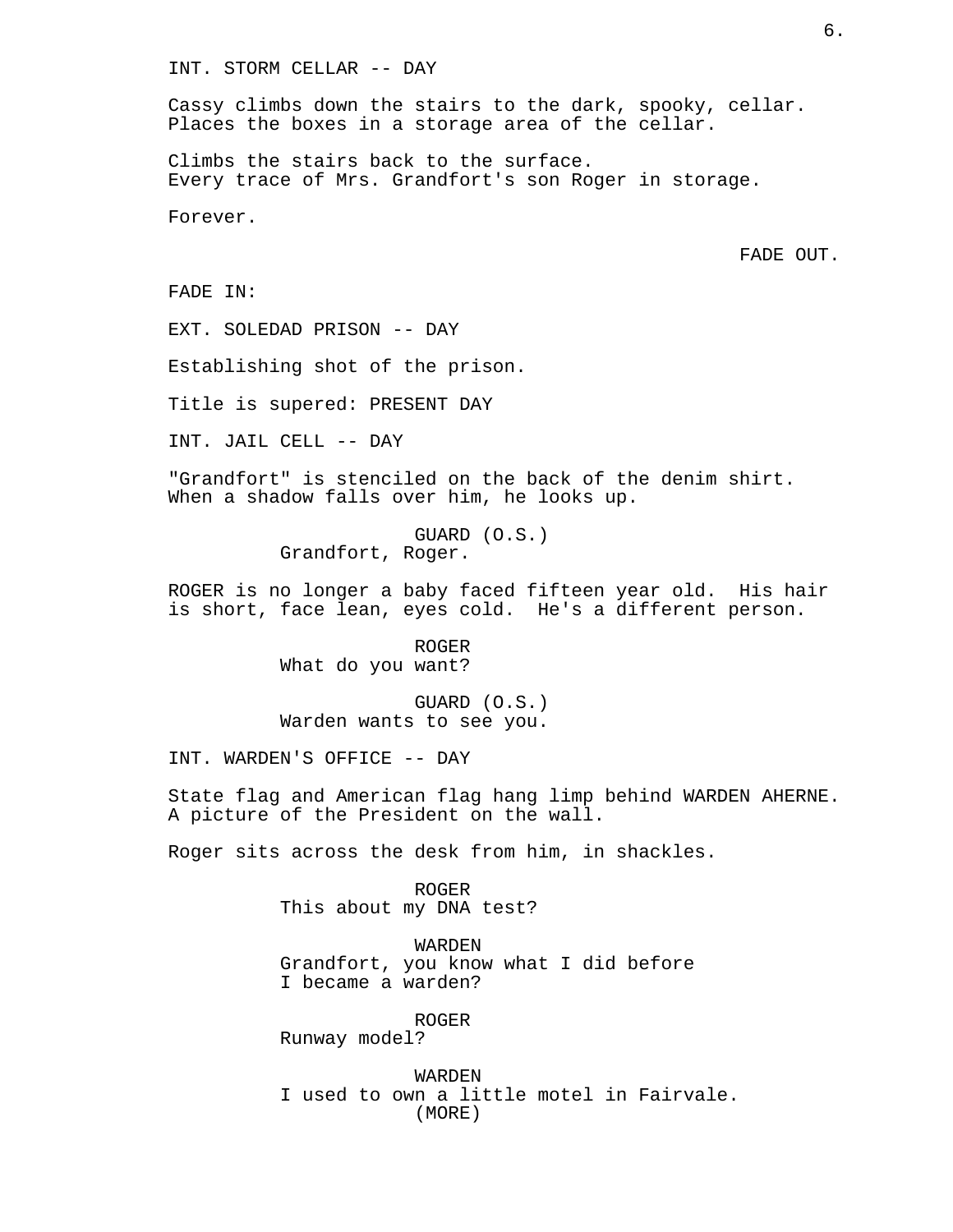WARDEN (CONT'D)

On the old highway. Quiet little place. Peaceful. That's the way I like it.

ROGER Is there a point?

# WARDEN

I hate to see my guests leave so soon after arriving. You've only been in this facility...

ROGER

One year, seven months, fifteen days.

WARDEN

Right.

ROGER

But I had fifteen plus up in Q. That's a lot of time for an innocent man.

WARDEN What makes you think you're innocent?

ROGER Did the tests come back or not?

WARDEN Except for your attitude, Grandfort, you've been a fairly peaceful guest.

ROGER Do I have a choice?

The Warden flips through Roger's file.

WARDEN Your jacket makes you sound like a model prisoner. Never mentions that smart mouth of yours. (beat) How come you were such a saint up at San Quentin and such a hardass here?

ROGER My inner child has been acting up.

The Warden controls his anger. Barely. Studies Grandfort.

WARDEN When they shipped you here, your prison bus had a little mishap. Some of the men tried to escape. But three of you stayed with the bus.

Roger gives the simple answer - a lie.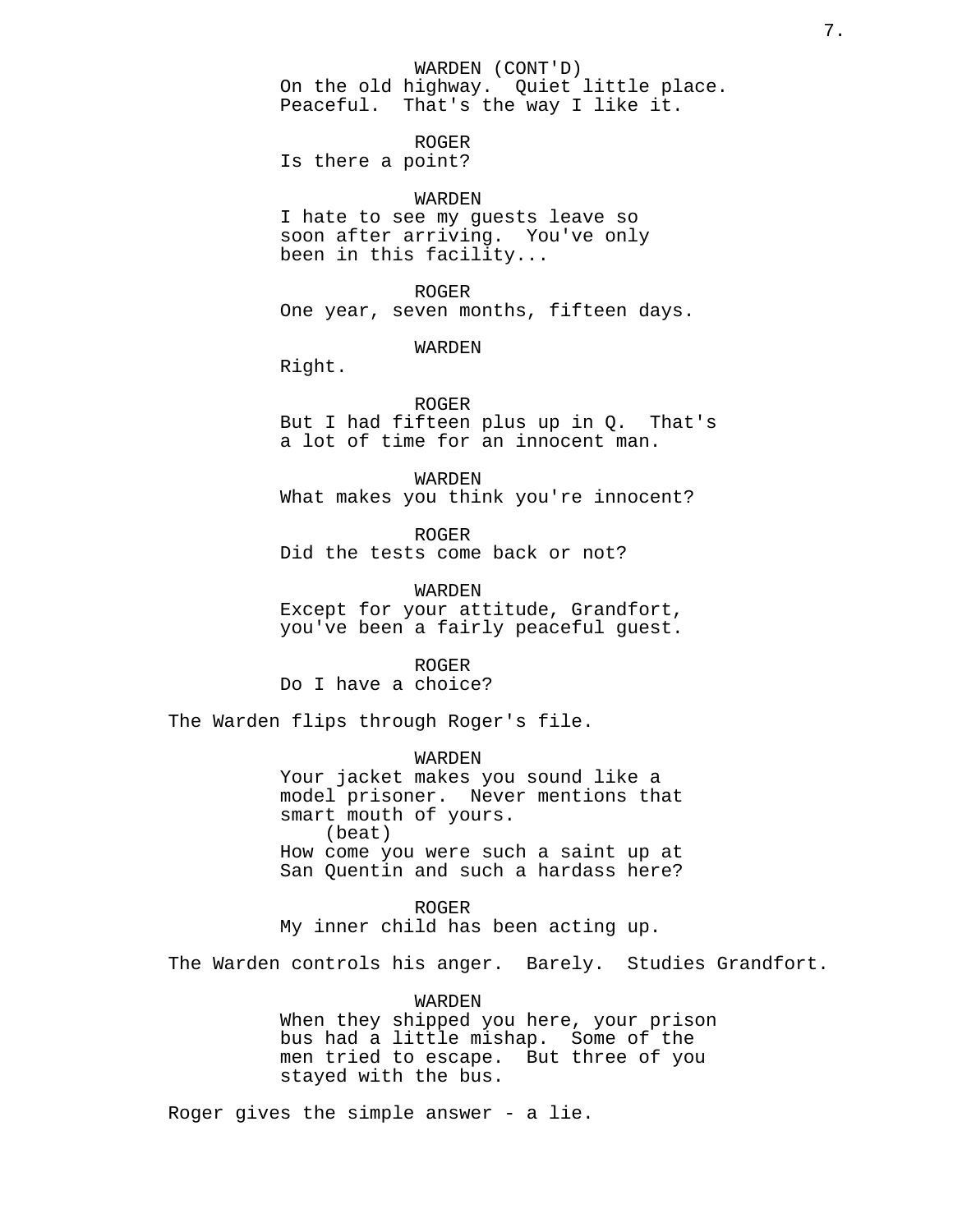ROGER

We were hurt.

## WARDEN

A lot of guys were hurt. Drayton ran almost forty miles with a busted leg.

ROGER

He's a show off.

# WARDEN

Now, I can understand Vilette and Murphy staying with the bus, they're short timers, but you're here for life. Why didn't you run when you had the chance?

#### ROGER

I'm an innocent man, Warden.

#### WARDEN

Didn't you want to escape? Find the real killer? Bring him to justice?

#### ROGER

Bullshit. If I'd have run, the minute you guys caught me I'd be back in slam for life, real killer or not. (beat)

Only way I can prove I'm innocent is to prove that blood evidence is wrong.

# WARDEN

Evidence is evidence.

#### ROGER

Seventeen years ago the best they could do was match blood types. I was convicted because I had the same type blood as the killer... so did a few hundred other people in town.

# WARDEN

None of them knocked that girl up.

# ROGER

Now they can compare the DNA. Narrow down those few hundred people with the killer's blood type to the one guy who did it. Almost a hundred percent accuracy. A God damned miracle of modern science.

#### WARDEN

You demanded a DNA test at the State's expense. We gave you one.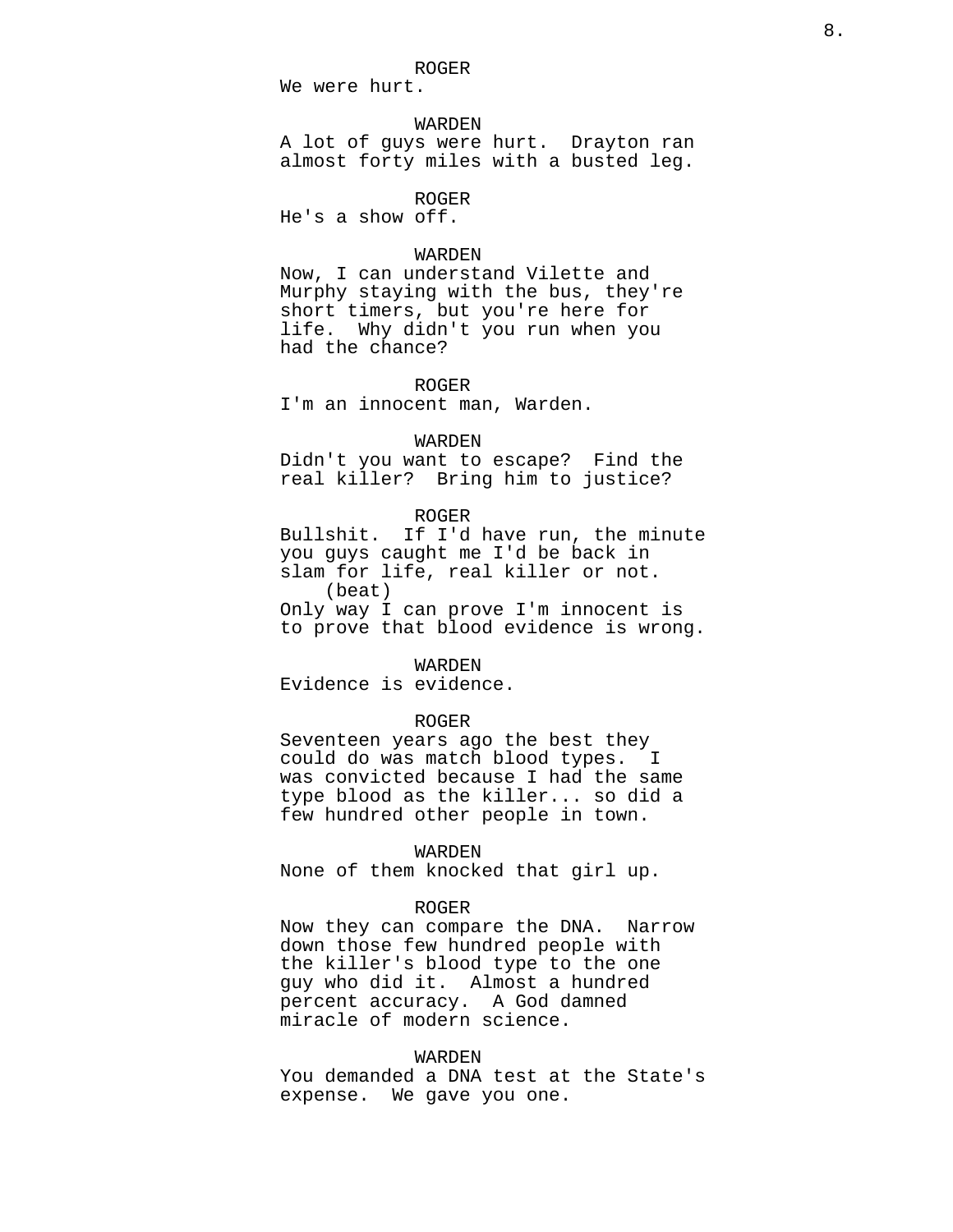# ROGER

So? Did I kill all those people?

#### WARDEN

(studies him) No match.

# ROGER

(smiles) Said I was innocent. No one believed me. My own mother disowned me. Didn't want the scandal of having a hard timer for a son. Pretty cold hearted.

# WARDEN

She's your mother. The only family you've got. Remember that.

ROGER

Right. They going to try me again, or let me walk?

The Warden pulls some forms from the file.

#### WARDEN

Your release papers. I wanted to keep you. Drill a little respect into you. Make you lose that attitude.

ROGER

When can I leave?

# WARDEN

Tomorrow morning. The state's providing you with a suit of clothes and five hundred dollars. But first you have to sign this.

Shoves a form across to Roger.

ROGER

What is it?

#### WARDEN

Waver, absolving the State of any civil and criminal false imprisonment charges.

# ROGER

You take seventeen years of my life, treat me like a dog, and you want me to just forgive you? Pretend it didn't happen?

WARDEN Your family's rich. (MORE)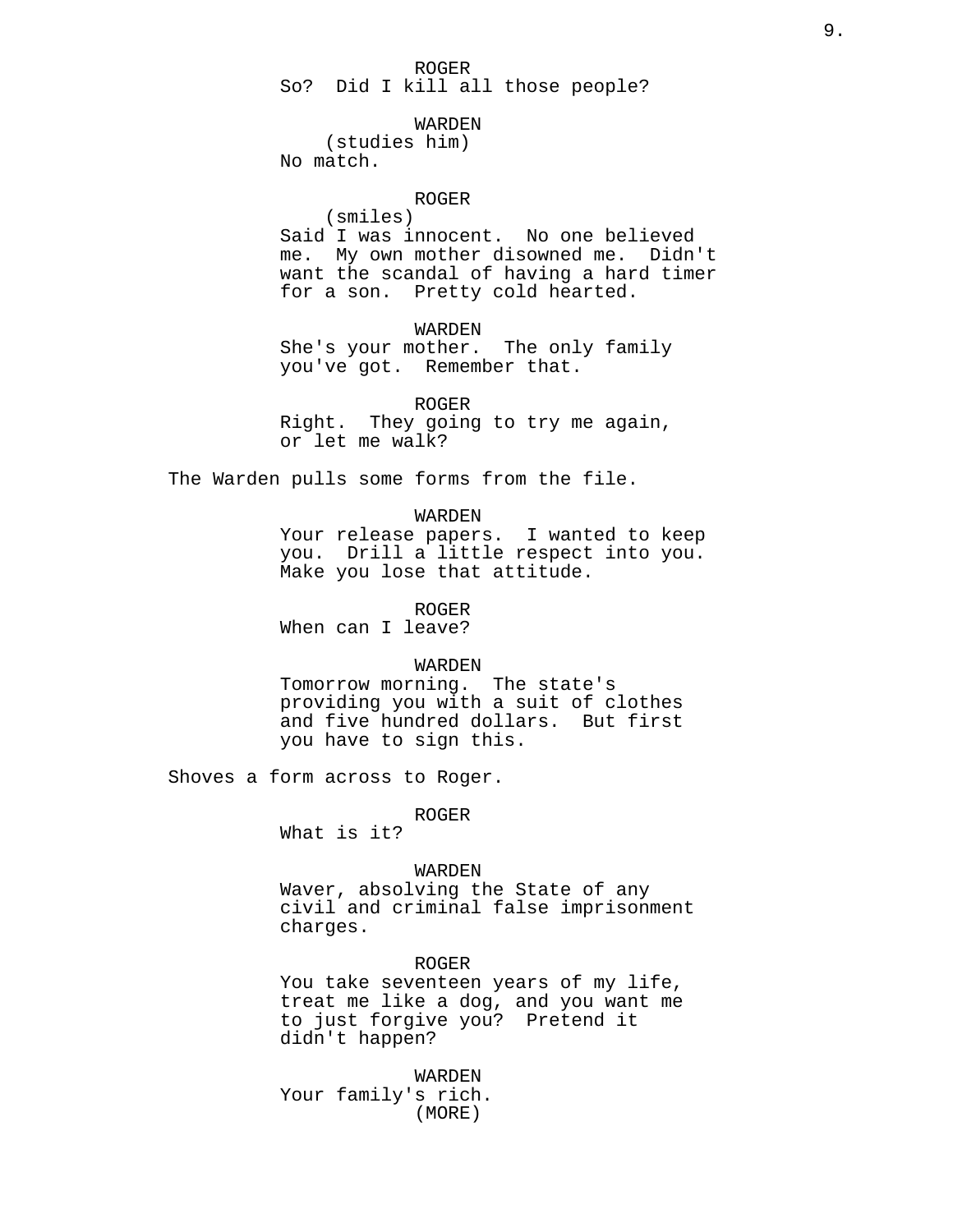WARDEN (CONT'D) You don't need the money. I can't let you leave until you've signed the paper. Roger thinks about it for a moment, then grabs a pen. ROGER Now get me the hell out of here. (soft) I want to go home. See my mom. The signed form goes back in the file. THE FILE Has a label: Roger Grandfort, prisoner ID # 7559292. The label looks fairly new, even though the file has seventeen years of wear and tear on it. INT. JAIL CELL -- NIGHT Roger lays in bed smoking. Smiling. Then laughs. FADE OUT. FADE IN: EXT. SOLEDAD PRISON -- MORNING Establishing shot of the prison. INT. JAIL CELL -- DAY Roger is dressed in a cheap suit, clunky leather shoes. A small carry bag contains all of his belongings. GUARD (O.S.) You ready to go, Grandfort? ROGER I've been ready for the past 17 years. Roger grabs his bag, the cell door CLANKS open. EXT. GREYHOUND BUS -- DAY The bus doors clank open, and Roger steps off the bus with his carry bag. The bus roars away. EXT. SUBURBAN STREET -- DAY

Roger walks along the street. Takes off the prison-bought neck tie, throws the suit jacket over his shoulder.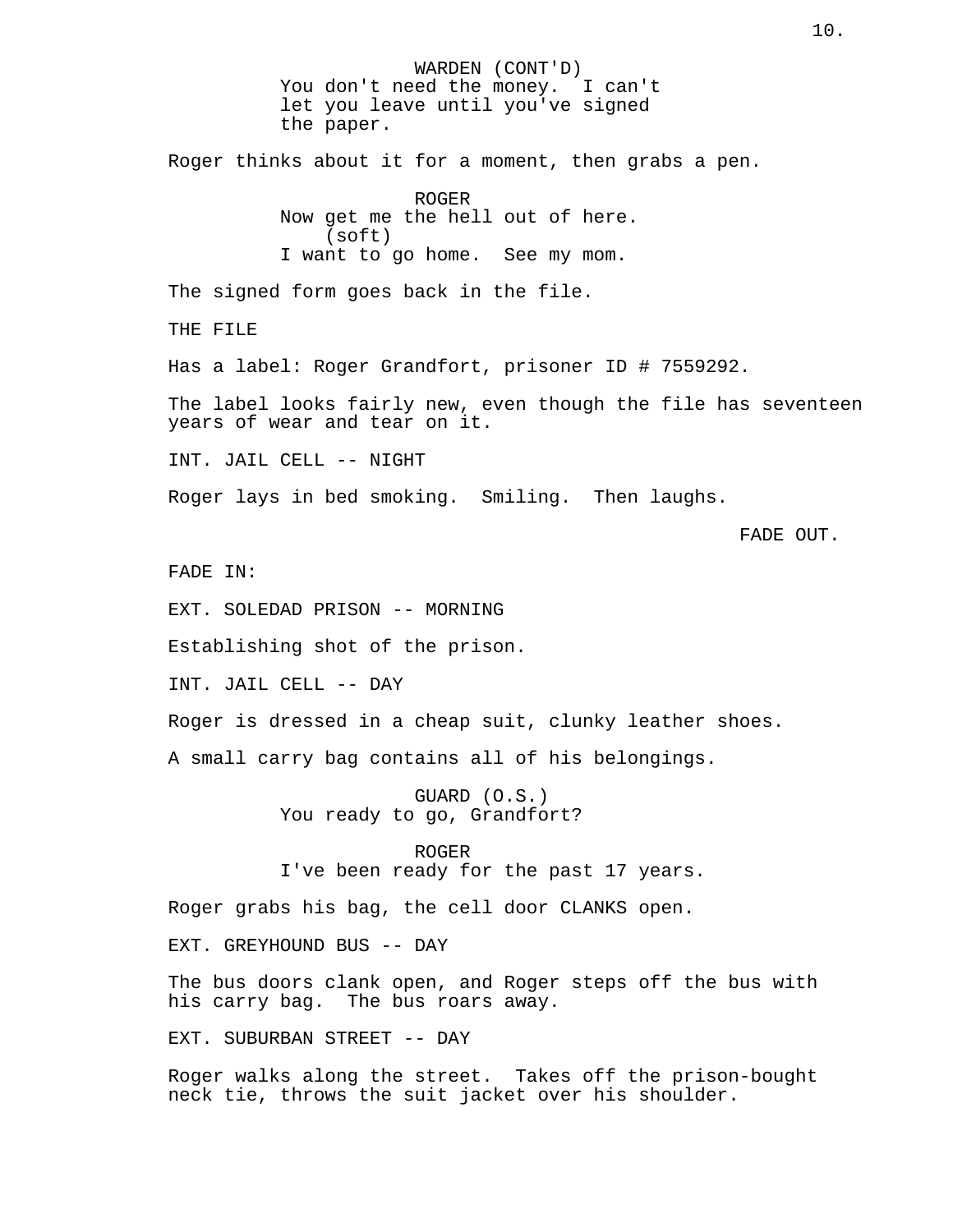Walks past the Benoit house, gives it a glance.

EXT. COUNTRY ROAD -- DAY

Takes him home, to the place, he belongs. Roger sticks out his thumb as a car whizzes past. It doesn't stop.

Roger sits on a roadside guard rail, takes off his shoes. His feet are blistered.

Hears a car, moves to his feet and sticks out his thumb.

A SHERIFF'S CAR whizzes towards him. Roger lowers his thumb.

The Sheriff's car slows as it passes him.

INT. SHERIFFS CAR -- DAY

WALT KELLER is a small town Sheriff with small town values. Santa Mira is his town. He exudes a paternal protectiveness.

# KELLER

Trouble.

Keller frowns at the hitch-hiker, then zooms off.

EXT. COUNTRY ROAD -- DAY

Roger waits until the Sheriff's car is long gone before putting his shoes on and continuing down the road.

EXT. GRANDFORT HACIENDA -- DAY

Roger stops walking when he sees the house.

Big, beautiful, amazing. Home has never looked so good.

ROGER

Wow.

For a minute, Roger just takes it in. Then grabs his bag and walks up the drive to the front door.

EXT. GRANDFORT HACIENDA -- DAY

The front door is opened by private care nurse ANNE LOGAN. Quiet, shy, with a girl next door beauty. No nurse uniform, Anne dresses in comfortable clothes.

ANNE

Yes?

ROGER Where's Cassy?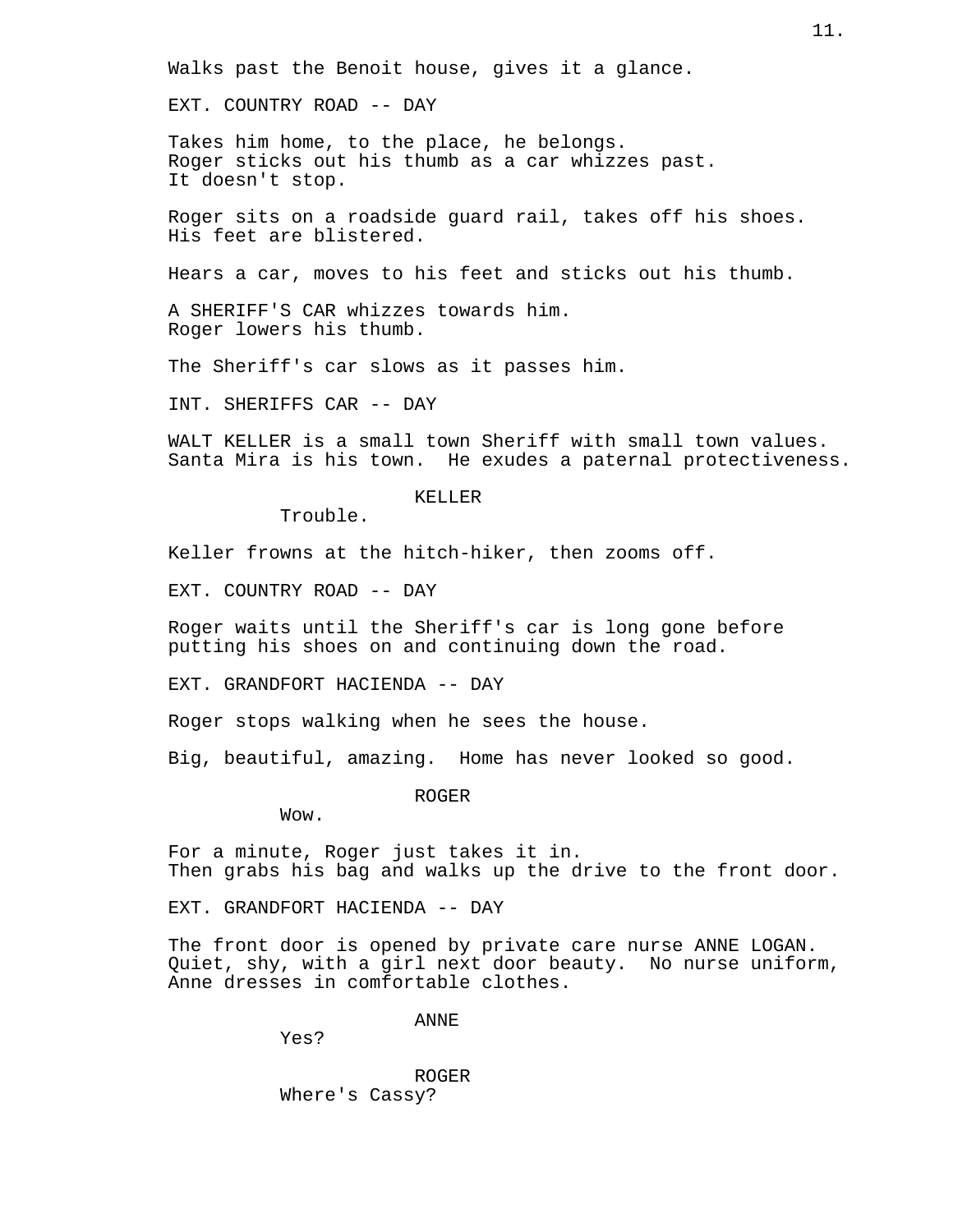#### ANNE

Retired. You must be Roger.

He nods. Wonders if he's supposed to know who she is.

ANNE

Come in.

Roger enters the Hacienda.

INT. ENTRY HALL -- DAY

Anne leads Roger through the house.

ANNE

Must be nice to be home again...

Roger stops.

ROGER Wait a minute. Who the hell are you?

ANNE (moment to recover) I'm sorry. (shakes his hand) Anne Logan, Mrs. Grandfort's nurse.

Roger hasn't touched a woman in over seventeen years. Pulls his hand away in fear. Confusion. Lust.

Anne continues down the hall.

ANNE You do know she's lost her sight.

ROGER They told me. Completely blind?

Anne nods, keeps moving. Roger tries to keep up, isn't sure where she's leading him.

INT. LIVING ROOM -- DAY

Mrs. Grandfort sits in a thrown-like chair near the fireplace. Though seventeen years have passed, she's still a stylish, attractive woman. She wears dark glasses, cane at her side.

> MRS. GRANDFORT Roger? Is that you?

> > ROGER

Yes, mother.

MRS. GRANDFORT Come here.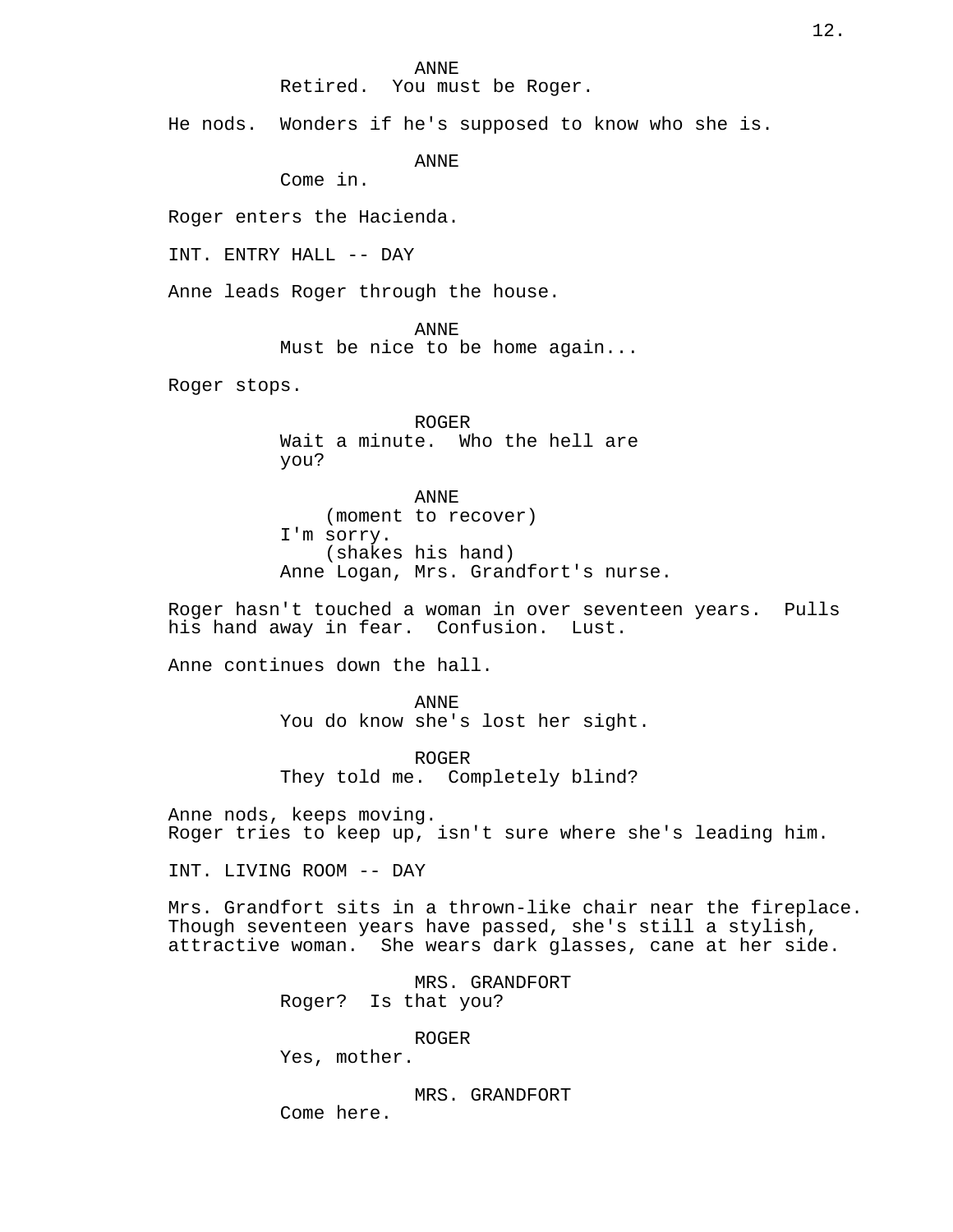Roger crosses to her side. Looking at her dark glasses. Can she see anything at all?

She finds Roger's arm, pulls him down to her.

MRS. GRANDFORT Let me touch you.

She runs her hands over Roger's face, "seeing" him. Joy turns to confusion.

> MRS. GRANDFORT You're different.

ROGER Prison changes a man.

Roger pulls away from her.

MRS. GRANDFORT You sound different, too.

ROGER I'm not a boy anymore. (emotional) My childhood ended long ago.

MRS. GRANDFORT Are you alright?

Roger's temper flares. He is as volatile as nitroglycerin, shake him too much and he's liable to explode.

> ROGER They took seventeen years of my life. Put me in a cage, like some dog. Fed me slop on tin trays. Told me when to talk, where to walk. Took everything away from me. Everything.

Anne tries blending into the wall, afraid. Like a whipped puppy.

ROGER

I said I didn't kill those people. But no one believed me. Not even my own mother.

MRS. GRANDFORT I always knew you were innocent.

ROGER But you didn't do anything about it.

MRS. GRANDFORT

Roger...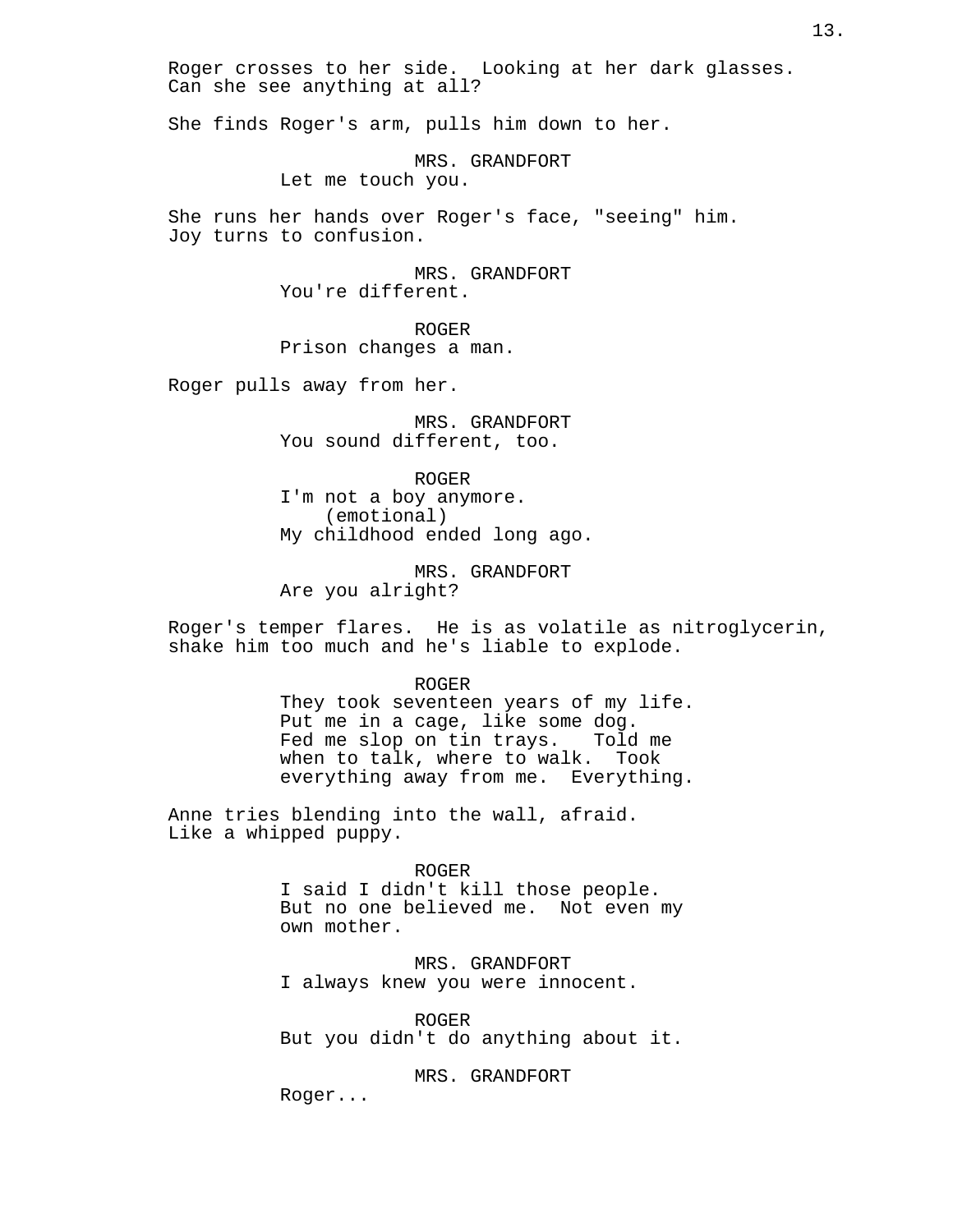Mrs. Grandfort reaches for Roger, but he shrugs her off.

Roger pops a cigarette in his mouth, lights it with an engraved lighter: "To Roger. Love, mother." Puffs.

> MRS. GRANDFORT You know I don't allow smoking in the house. Why don't you take that outside?

ROGER Throwing me out already?

MRS. GRANDFORT No, Roger...

ROGER I've only been home twenty minutes...

He snubs out the cigarette on some priceless nick-nack.

MRS. GRANDFORT Maybe you should go to your room, freshen up.

ROGER I've been in my room for more than seventeen years.

MRS. GRANDFORT You remember where it is?

ROGER

Of course.

MRS. GRANDFORT I can have Anne show you the way...

ROGER

I'll find it.

Roger softens, moves to Mrs. Grandfort, kneeling beside her.

#### ROGER

Mother, they took everything. You know I wouldn't be here if I didn't need your help. All I've got is this cheap state suit, and a couple of hundred dollars. They didn't even give me a wallet. I've got no job, no car, no future. You're all I have.

She strokes his head... like a dog.

MRS. GRANDFORT I'm sorry, son. So sorry.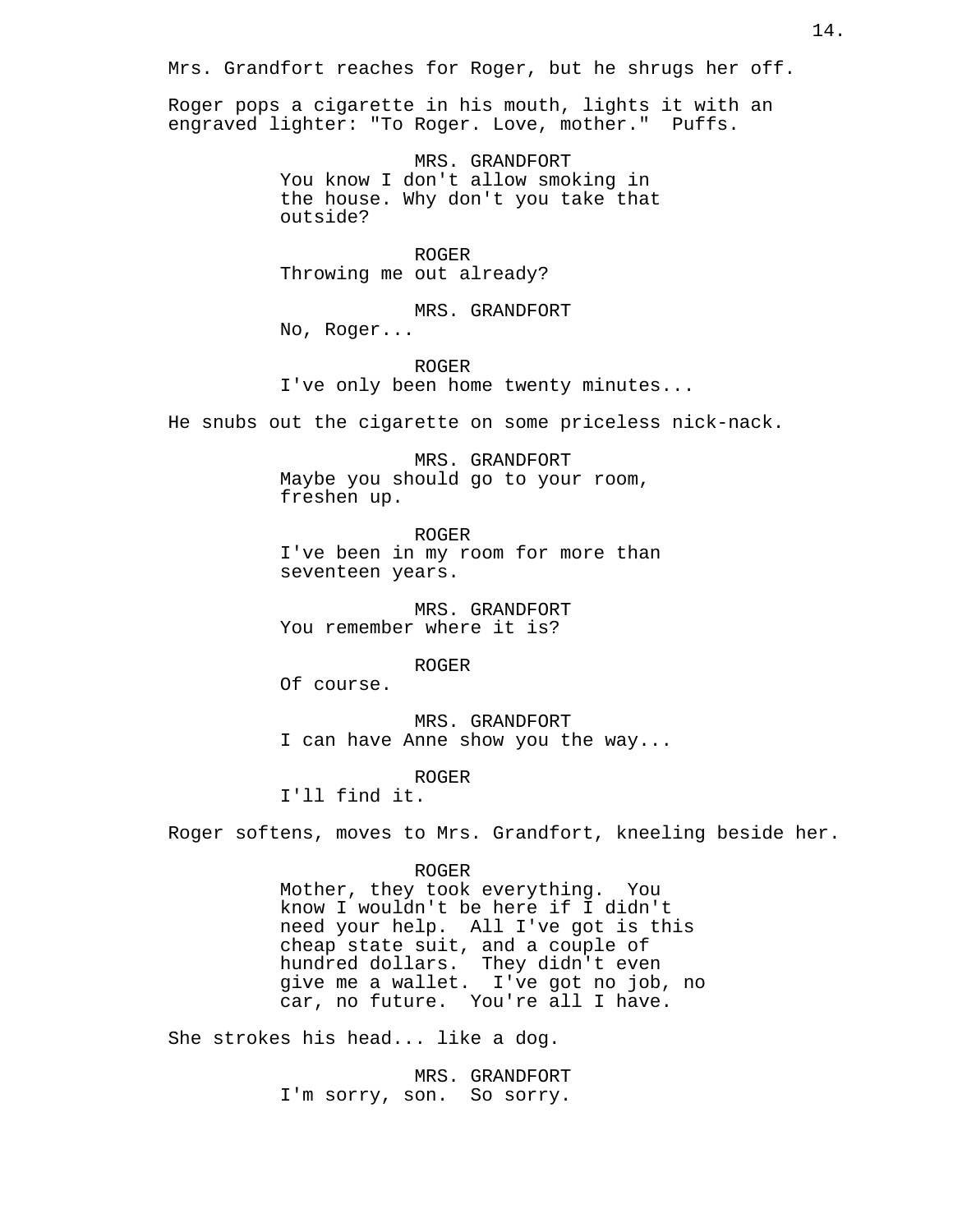A tender moment before Roger pulls away.

ROGER I guess I'll get settled, freshen up, before dinner.

Roger grabs his bag, starts towards the hall.

MRS. GRANDFORT

Roger?

He stops.

MRS. GRANDFORT I... I cleaned out your room. Put all of your things in storage.

Anger creeps into Roger's expression.

ROGER Like I wasn't coming home?

MRS. GRANDFORT You weren't.

Anger dissipates.

ROGER Guess that's fair.

Anne moves to clean up the cigarette mess on the nick-nack.

INT. HALLWAY -- DAY

Roger tries a couple of doors before he finds the right one.

INT. ROGER'S ROOM -- DAY

An impersonal guest room. Looks like Motel 6.

Roger drops his bag on the bed, looks around.

ROGER Home sweet home.

EXT. GRANDFORT HACIENDA -- EVENING

Sun sets behind the house.

INT. ROGER'S ROOM -- EVENING

Roger lays in bed smoking. Smiling. Then he laughs.

INT. HALLWAY -- EVENING

Anne listens at his door. Why is he laughing? She moves her ear closer to the door.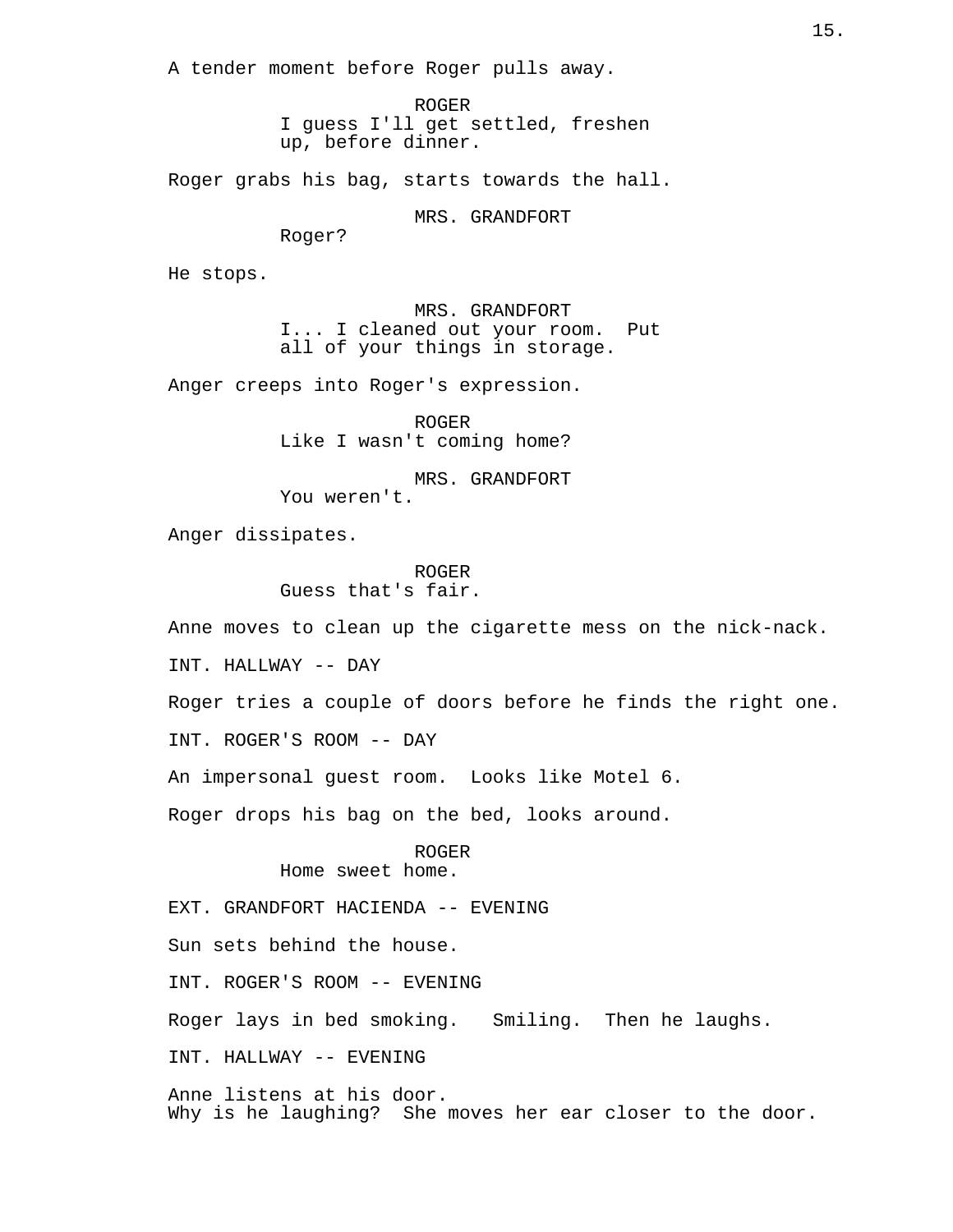Wham!

The door opens and Roger grabs her wrist, yanking her inside.

INT. ROGER'S ROOM -- EVENING

Roger throws Anne against the wall, slams his door closed.

Anne tries to scramble away. Roger grabs her, pins her against the wall.

> ROGER I don't like people spying on me.

She struggles to get away, but Roger overpowers her. Keeps her pinned against the wall. Fear in her eyes.

> ROGER Privacy is important to me, understand? Understand!?

> > ANNE

Yes.

ROGER I don't like maids snooping around.

ANNE

I'm a nurse.

ROGER Really? Where's your uniform.

Roger examines her clothes, roughly coping a feel.

ANNE Not that kind of nurse. Live in. Residential. Like a paid companion.

ROGER I could use a little companionship.

Nuzzles her neck, freaking her.

ROGER

Know how long it's been since I've slept with a woman? Since I've touched a woman? (cops a feel) Smelled a woman? (sniffs her) Kissed a woman? Licked a woman?

He licks her face. Gross.

Anne knees him in the groin, ducks under his arm, escapes. But grabs his arm and twists it behind his back, slamming his face against the wall a couple of times.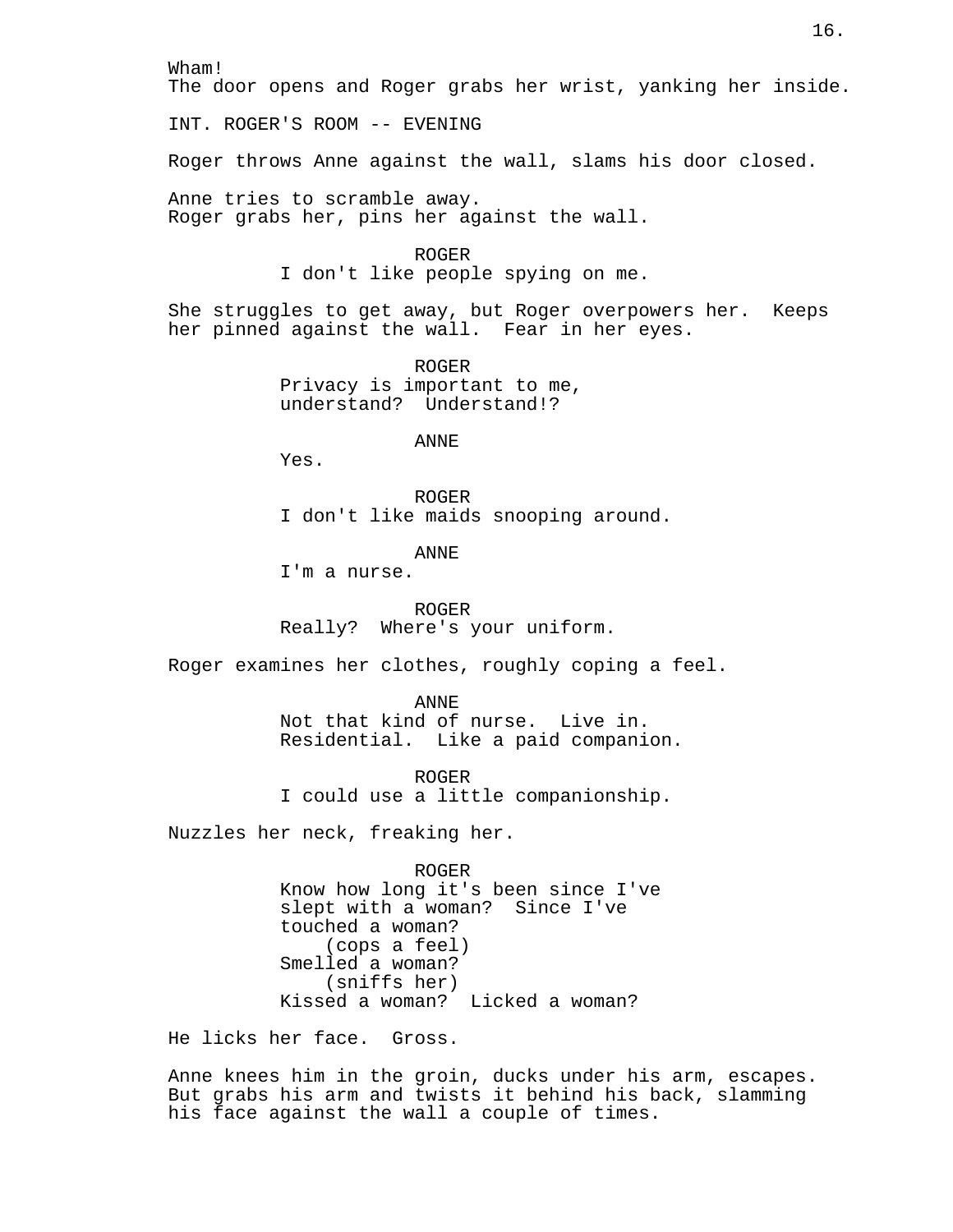ANNE Your mother wanted me to tell you dinner was ready.

She lets go of Roger, and he starts laughing.

ROGER I like a girl with spunk. You and me are gonna get along just fine.

ANNE

In your dreams.

ROGER I'm sure they'll be wet ones.

Anne exits as Roger laughs.

INT. DINING ROOM -- EVENING

Elegantly set table. Fine china. Silver service. Anne in charge of serving, even though this is her meal break.

Mrs. Grandfort and Anne eat gracefully.

Roger shovels food into his mouth with one hand, the other arm guarding his plate. As if he's in the prison mess.

> MRS. GRANDFORT Did you have any job training when you were...

> > ROGER

Inside? (Mrs. Grandfort nods) I know how to stamp license plates, work an industrial laundry, and I picked up some tips on armed robbery. Guy named Ryan had these ten rules.

MRS. GRANDFORT Have you given any thought to your future? Employment?

ROGER (mouth full of food) I've been living in a cage, I need

some time to stretch my legs.

Mrs. Grandfort stops eating, turns to him.

MRS. GRANDFORT Have you lost your manners?

ROGER Sorry. Not used to civilization.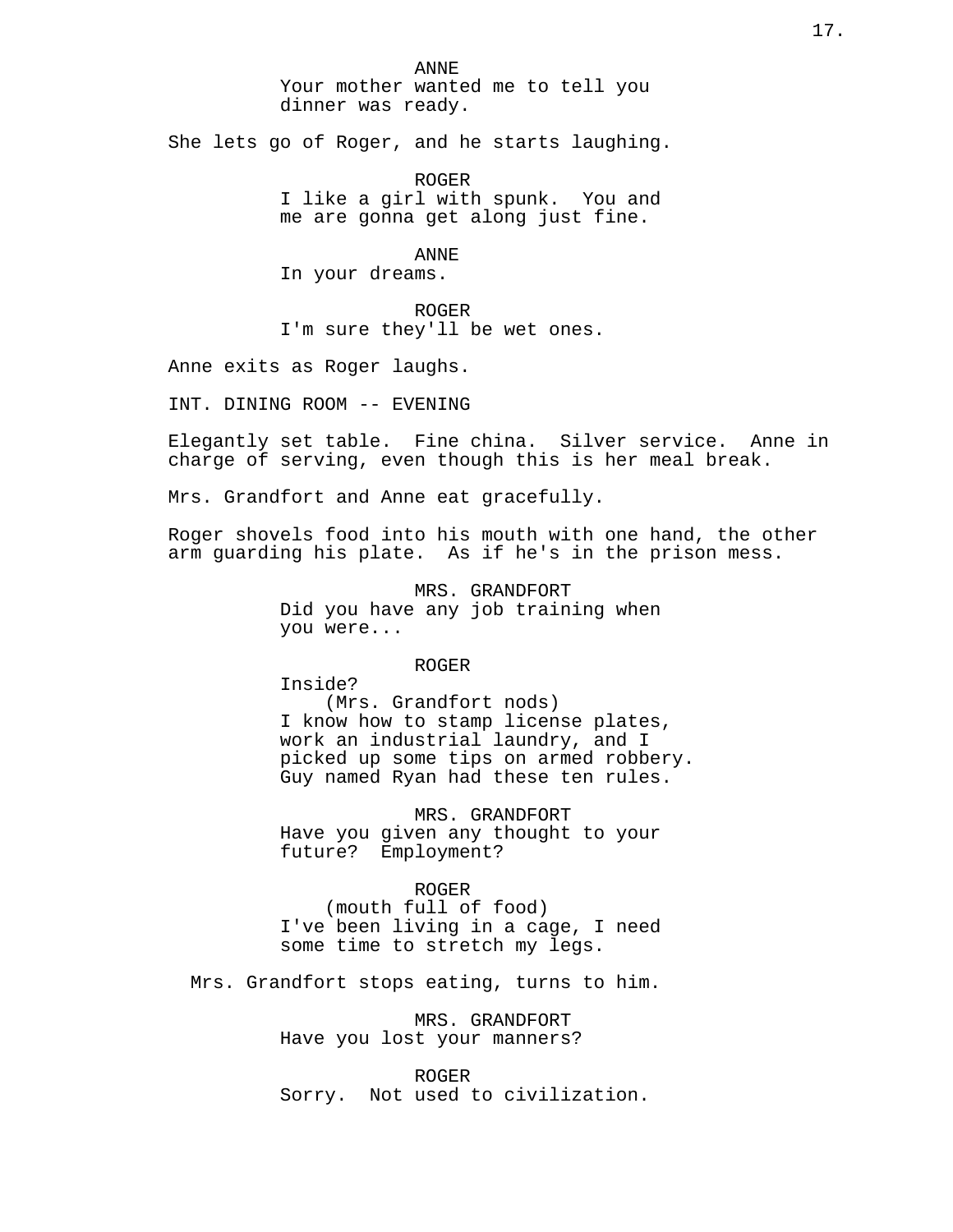Roger watches the way his mother eats, tries to mimic it. Has trouble holding his fork in the continental position (tines down, not like a shovel).

> MRS. GRANDFORT Anne tells me...

ROGER (glares at Anne) What?

MRS. GRANDFORT You already knew about my affliction.

ROGER Cassy sent me a Christmas card every year. Kept me up to date. (smiles) Only mail I ever got, from the maid.

MRS. GRANDFORT She retired last year.

Roger nods, goes back to shoveling his food. Chugs his glass of Bordeaux and signals for more. Anne pours the glass a quarter full.

ROGER

Fill it.

Anne fills his glass to the brim... he's an animal. Roger chugs it, gestures for more.

As Anne pours, Roger kicks back, smiles.

ROGER

I have any back allowance coming? Could sure use some money for clothes and smokes.

MRS. GRANDFORT If you'll write down your measurements I'll see that you get what you need.

ROGER

I'm not a kid anymore. I want to buy my own things, okay? I need money. Can't you get me a checking account, let me borrow your credit cards?

MRS. GRANDFORT (hesitates) I don't know if that's a good idea...

ROGER You don't trust me.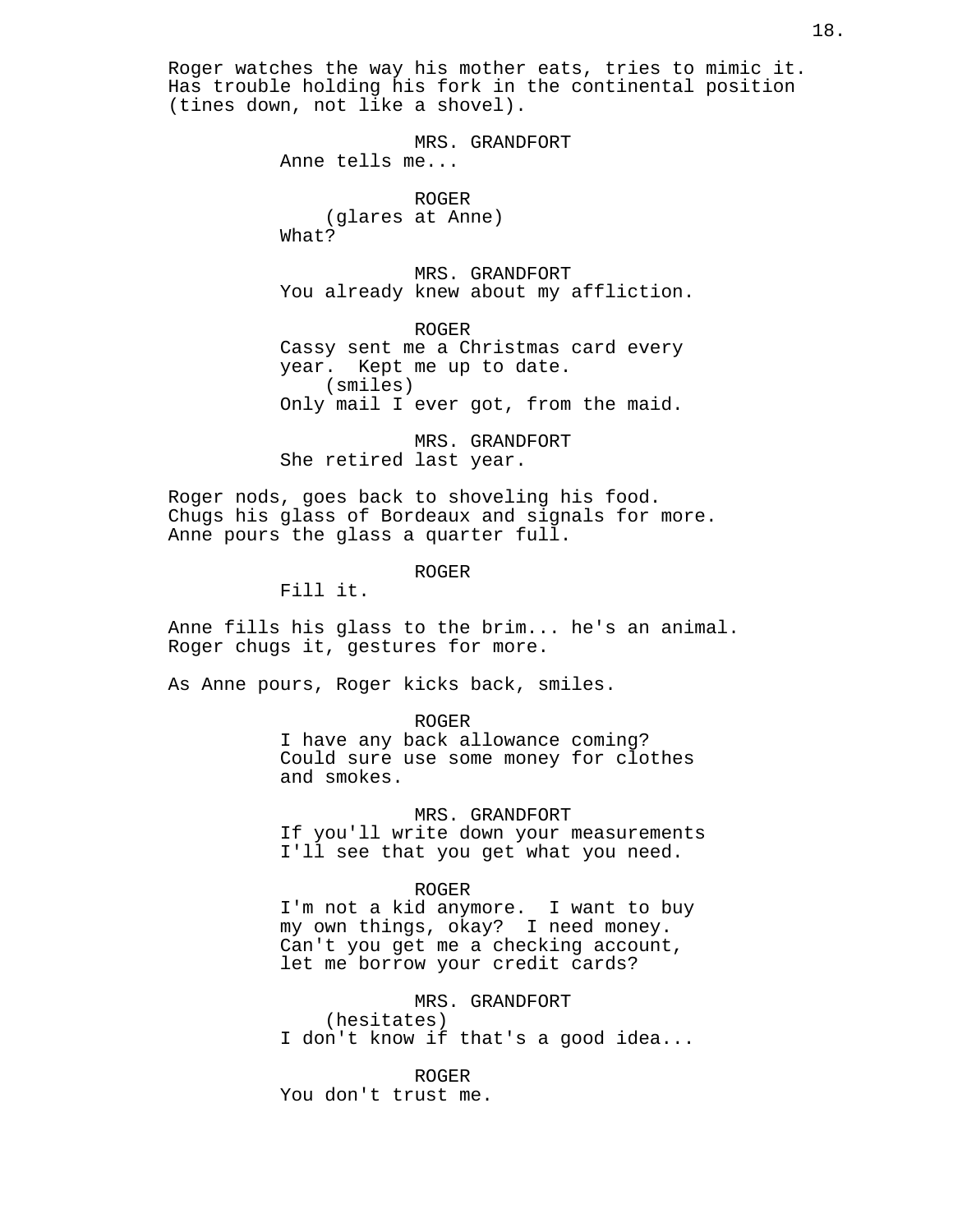MRS. GRANDFORT It's not that... (it is)

Roger's temper flares. Like a bomb about to explode.

ROGER You don't care about me, you don't care about anyone other than yourself!

Anne is as shocked as Mrs. Grandfort.

MRS. GRANDFORT

Roger.

#### ROGER

Sorry.

MRS. GRANDFORT This isn't easy for me. I can't just instantly start loving you again. Trusting you again.

ROGER I'm your SON... Your own flesh and blood. You gave birth to me.

MRS. GRANDFORT We've lived apart for over fifteen years. Both become set in our ways. (beat) We have to learn to compromise.

ROGER I still need some money. My own money. (back to eating) Most of my life, the state's been buying my clothes, my food, everything. I need to be independent. Start living my own life, making my own decisions.

MRS. GRANDFORT I'll call Don Larrue in the morning. Have him open a bank account for you.

# ROGER

Thank you.

Truce. Roger and his mother focus on eating.

Anne focuses on Roger. Hard to believe he's a Grandfort.

INT. MRS. GRANDFORT'S ROOM -- NIGHT

Anne is helping Mrs. Grandfort get ready for bed.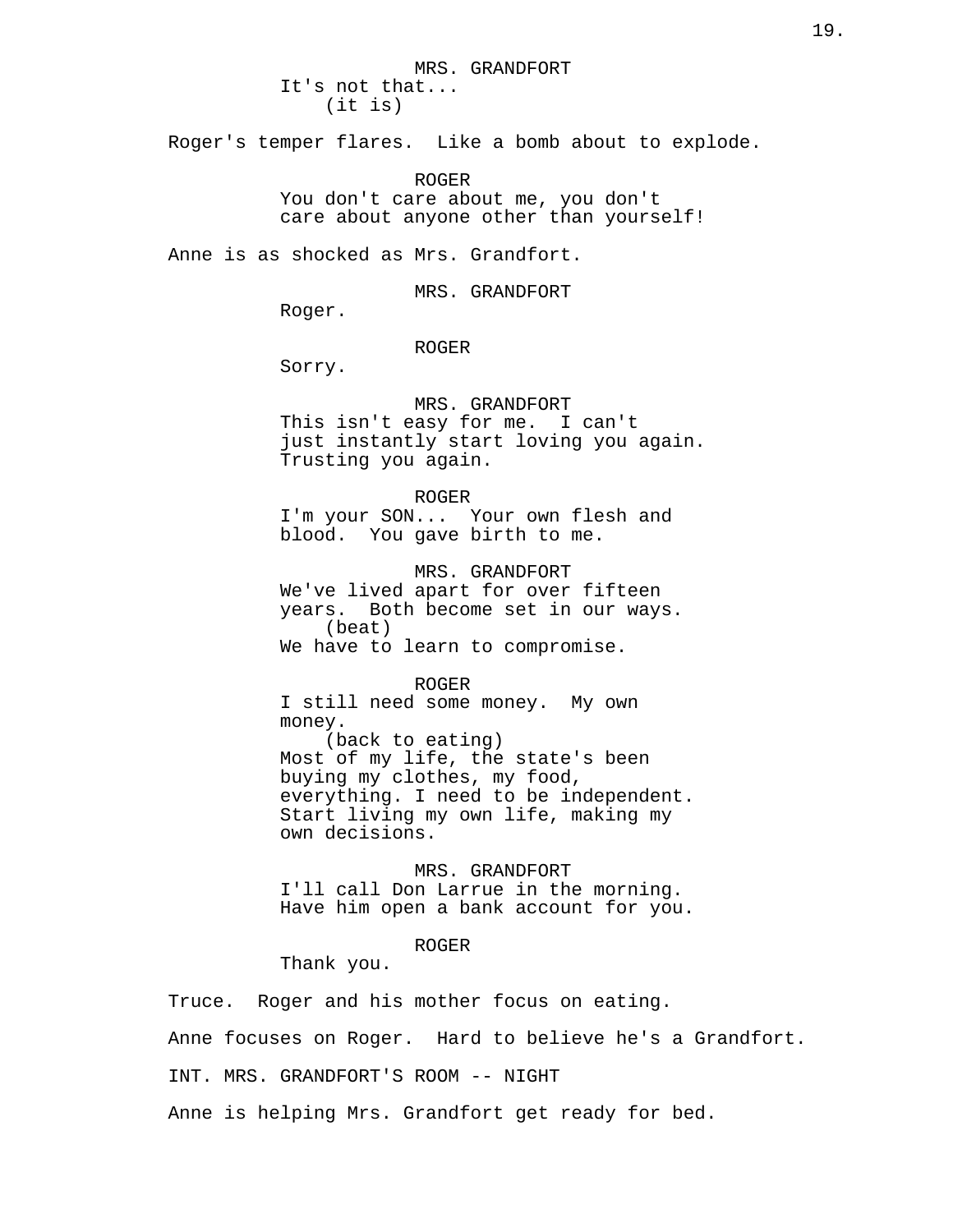ANNE Hard to believe he's your son.

MRS. GRANDFORT Despite his behavior, he is my son, and you will treat him with respect.

ANNE

Yes, ma'am. But... what if he's dangerous? He's lived more of his life as a convict than as a Grandfort.

MRS. GRANDFORT In his heart he's a Grandfort. I trust once he is settled in, he will follow his heart, his nature...

Anne helps her to the bed, even though Mrs. Grandfort knows where it is. Anne is there to serve her.

> MRS. GRANDFORT (snapping) Watch it! Get me my pills.

Anne spends a second too long with Mrs. Grandfort.

MRS. GRANDFORT

Now, Anne!

Slaps Anne's arm. Taking out her anger and frustration.

Anne jumps to grab the pills. Scowling at Mrs. Grandfort. Who doesn't see a thing.

Mrs. Grandfort takes her pills, adjusts herself in the bed. On the stand near the bed: a buzzer button to signal Anne.

> ANNE Anything else, ma'am?

MRS. GRANDFORT What did they do to him in there?

ANNE I don't know, ma'am. Goodnight.

Anne flips off the lights and leaves.

INT. ANNE'S ROOM -- NIGHT

Anne's personal touch is evident in the room, from family photos to art lithos (anything with people's reflections). Her medical kit is on top of the dresser.

Anne begins undressing for bed. Gets ready to take off her bra when she sees...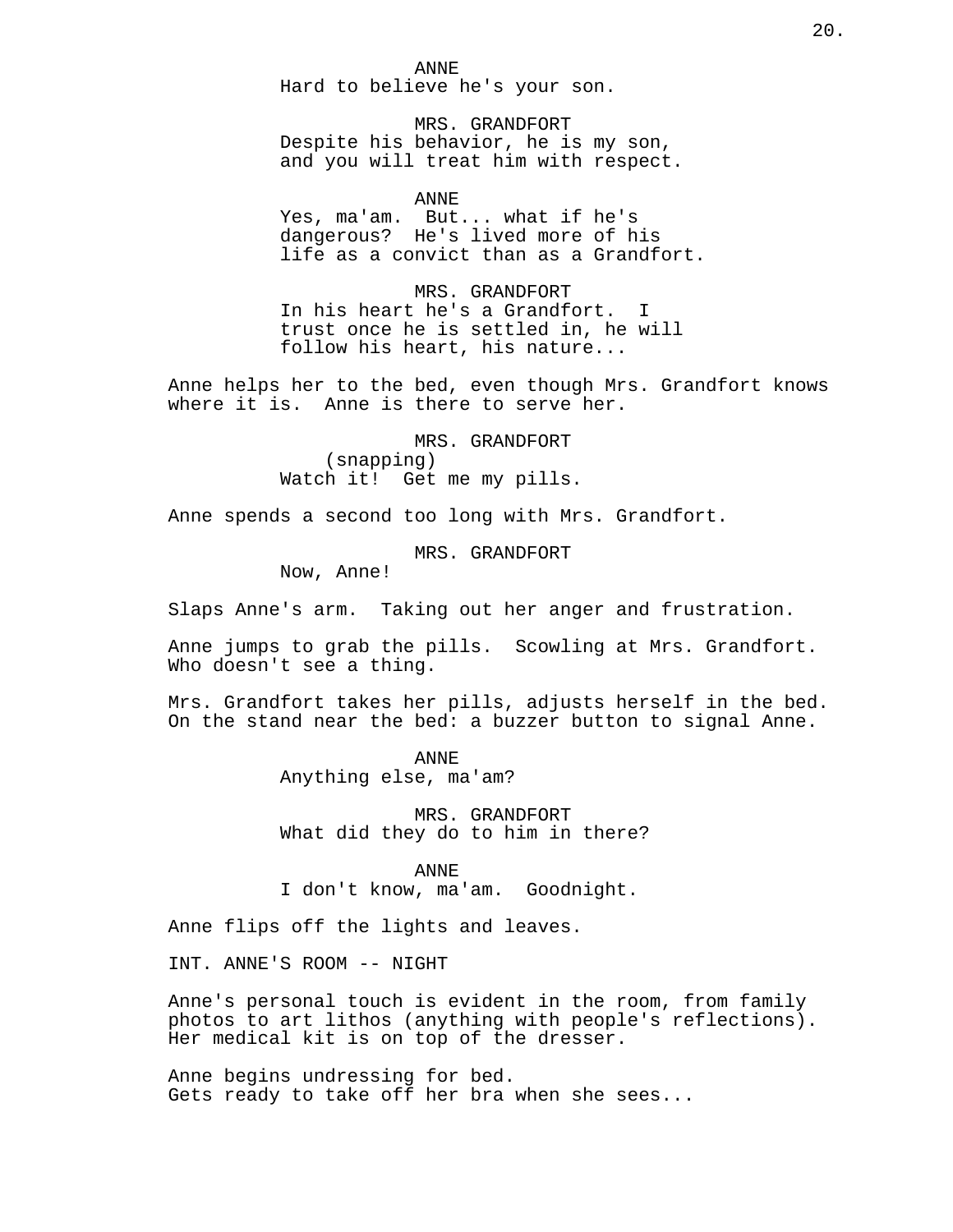A face outside her window. Lit from below. Demonic. Anne jumps, frightened. EXT. ANNE'S ROOM -- NIGHT Roger laughs and takes another puff on his cigarette. Waves at her as she closes the curtains. EXT. GRANDFORT HACIENDA -- DAY The hacienda and orchards. EXT. HACIENDA GROUNDS -- DAY Roger wanders around the grounds, exploring. ANNE (O.S.) Help you find something? Startling Roger. Contains his fear. ROGER Don't like people sneaking behind me. ANNE Sorry. ROGER In the yard, only reason someone'd sneak behind you was to stick a shiv. (explains) A knife. Made 'em out of spoons they'd steal from the mainline. (explains) Cafeteria. ANNE Like a whole different language. ROGER Whole different world. Nothing like this at all. Weird being outside for so long. Fresh air. Sky. Roger looks around, walking as if he's lost. Anne decides to keep an eye on him, follows.

> ROGER Where's the barn?

ANNE You don't remember?

ROGER It's been a long time.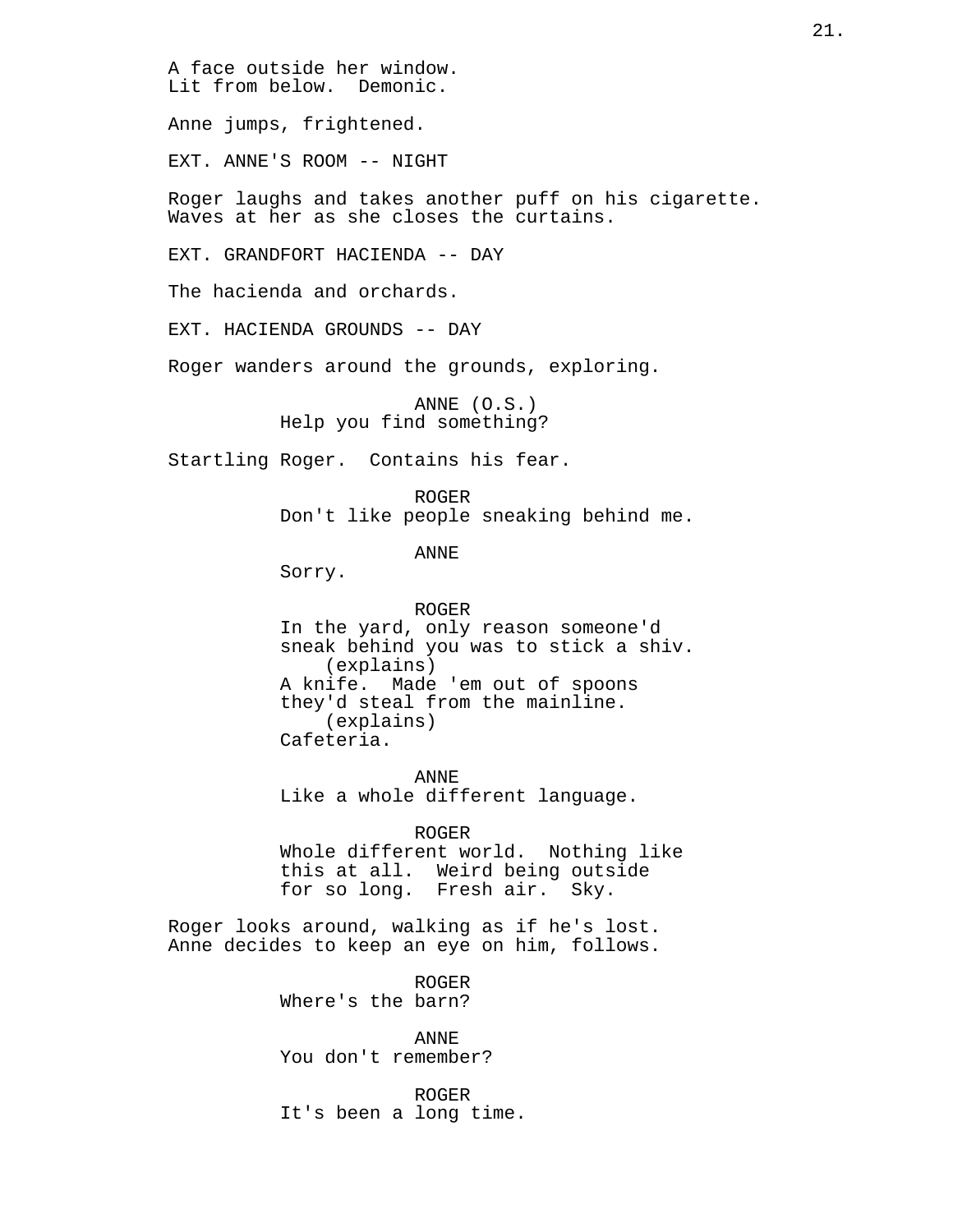ANNE

Forget?

ROGER Look, I spent more time in Q than I did in that house. Everything about this place is kind of hazy.

ANNE The barn's through there.

They walk to the barn. Anne still suspicious. Keeping her distance.

> ROGER Look, sorry about last night. (picks up a rock) Wasn't trying to spy on you.

Holds the rock like a weapon.

ANNE

Get a good look?

ROGER

Guess I'm an idiot - when I saw you were undressing I looked away.

ANNE Why were you watching me?

ROGER

(throws the rock) She didn't want me smoking inside. Didn't know it was your window.

The rock hits the side of the barn. Anne realizes she's alone with a potentially violent ex-convict. Hides her fear.

> ANNE I should get back.

> > ROGER

Mother keeps you on a pretty short leash, doesn't she?

ANNE

That's none of your business.

ROGER

No reason for us to be on opposite sides of this thing, you know?

ANNE

Keep your hands off me, no more surprises, we'll get along.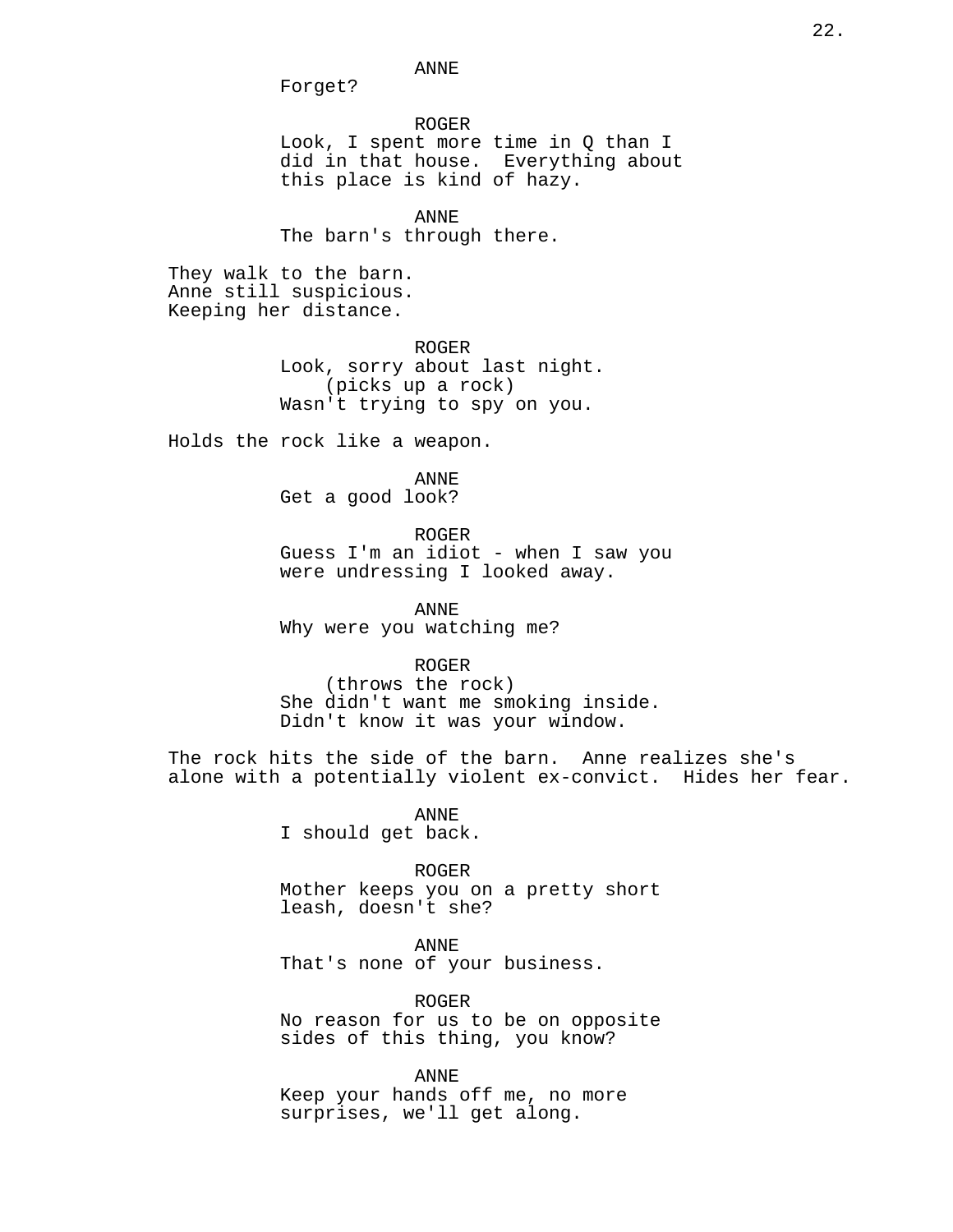They get to the front of the house, where a Santa Mira Sheriff car is parked in the driveway... So is Sheriff Keller.

ROGER

Shit.

Keller blocks Roger from entering the house. Anne enters.

KELLER

Roger. (shark smile) Thought I'd stop by, see how you're doing. Adjusting to life outside.

ROGER

Do I know you?

KELLER Sheriff Keller. Walt.

Holds out his hand to shake. Roger looks at the hand, doesn't take it. These two are natural enemies. Circling each other.

ROGER

Did my mother set this up?

KELLER Hard to believe you're the same boy who killed those people.

ROGER

I'm not.

#### KELLER

Saw you arrested on TV. Still have the case file down at the station. (beat) A pick ax? Wasn't that messy?

ROGER I didn't kill them. DNA evidence.

KELLER That's right. I keep forgetting.

ROGER Shouldn't you be out looking for the real killer? Leave me alone?

KELLER

(smiles) I don't play golf.

ROGER Is this some sort of shakedown?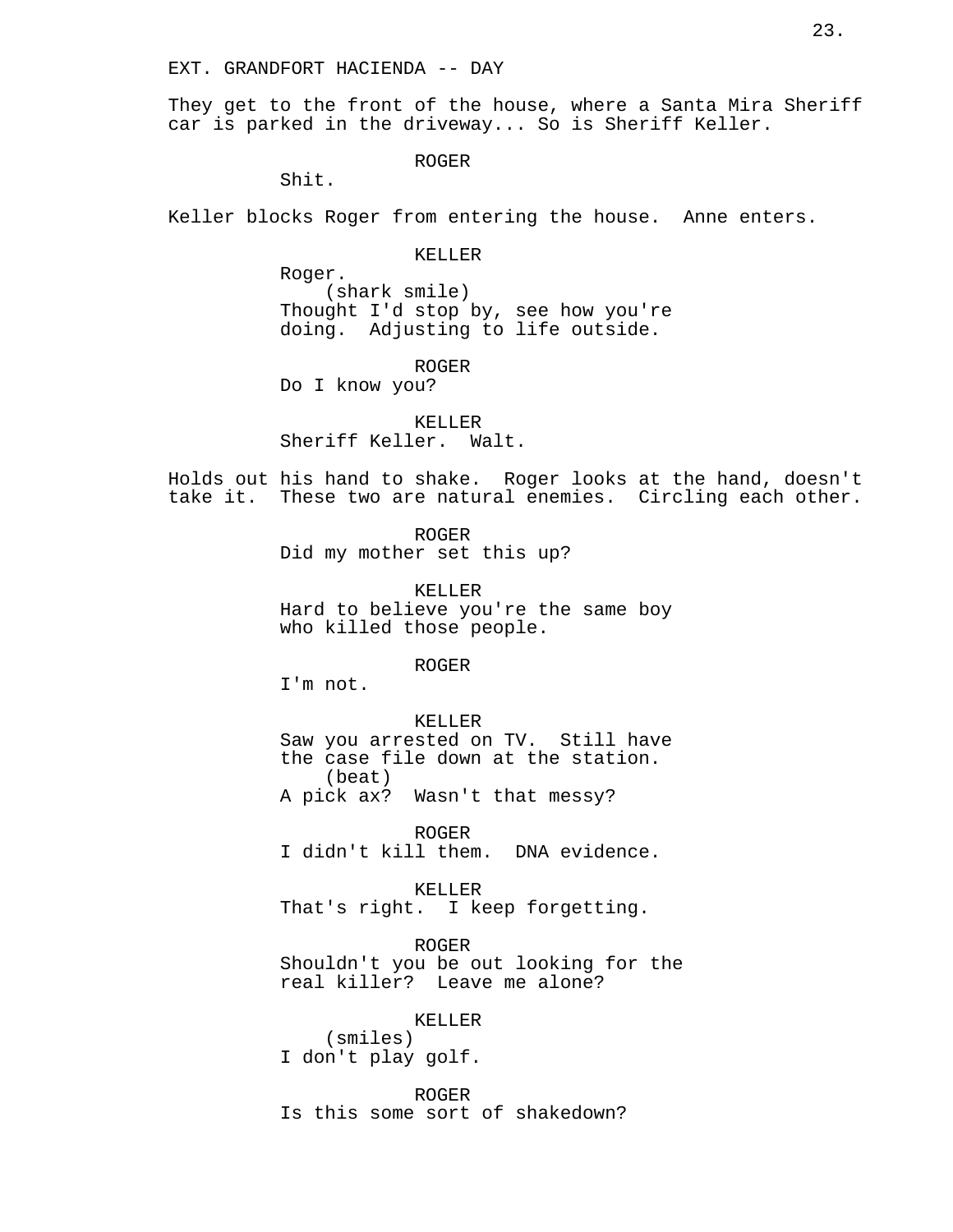#### KELLER

Just want to make sure you aren't having any problems re-adjusting.

ROGER What kind of problems?

# KELLER

Usual kind. Lot of you guys get out of the joint, nothing to do, fall right back into their old nasty habits.

ROGER Start finding people with pick axes in them, you know where to find me.

Keller gets right in his face. Threatening.

KELLER I thought you were an innocent man, wrongly accused?

Roger doesn't back down.

ROGER Then there's nothing to worry about. Now how about getting out of my face?

# KELLER

See? That's what I'm afraid of. That bad prison attitude. You may have gone in an innocent man, but you came out an ex-con.

#### ROGER

Take the boy out of prison but you can't take the prison out of the boy?

KELLER

Genetics versus environment. You may have been a rich kid for fifteen years, but you were a hard timer for seventeen. A useless piece of crap convict.

ROGER

Seventeen and a half.

# KELLER

(nods) Prison can turn a man into an animal.

ROGER

That'll happen when you put a man in a cage, treat him like a dog.

Keller unsnaps the flap over his gun, just in case he has to shoot Roger in his own drive way. A serious threat.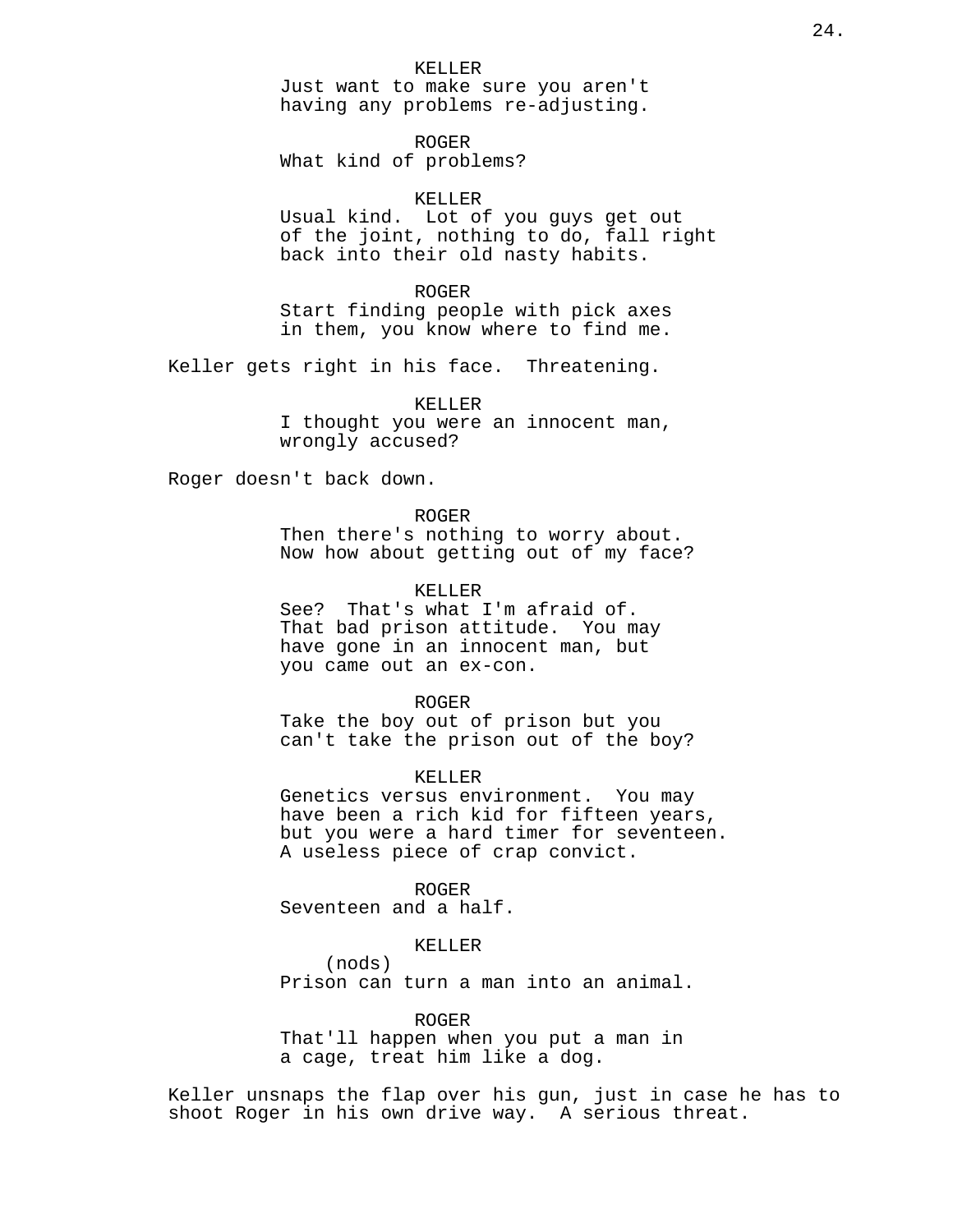#### ROGER

Don't you have something to do?

# KELLER

I don't think so.

# ROGER

If I didn't kill those people, it means someone else did. The killer's still running loose somewhere.

# KELLER

Funny how he went seventeen years without striking again, isn't it?

ROGER Down-right hysterical.

Keller smiles like a shark, gets in Roger's face again.

#### KELLER

I don't know who was in charge back when you killed those people, but I'm in charge now. This is MY town. You get into even a hint of trouble, I'll have you back in slam before you know it. You understand me on this?

# ROGER

I hear you.

Keller backs Roger up against the car, hand on his gun.

KELLER Do you UNDERSTAND me?

ROGER

I understand you.

Keller takes a step back.

#### KELLER

Good.

Anna and Mrs. Grandfort step onto the porch.

MRS. GRANDFORT Roger? Who are you talking to?

ROGER

Sheriff Keller.

Anne looks from Roger to Keller. Tension between them.

MRS. GRANDFORT Walt? Is something wrong?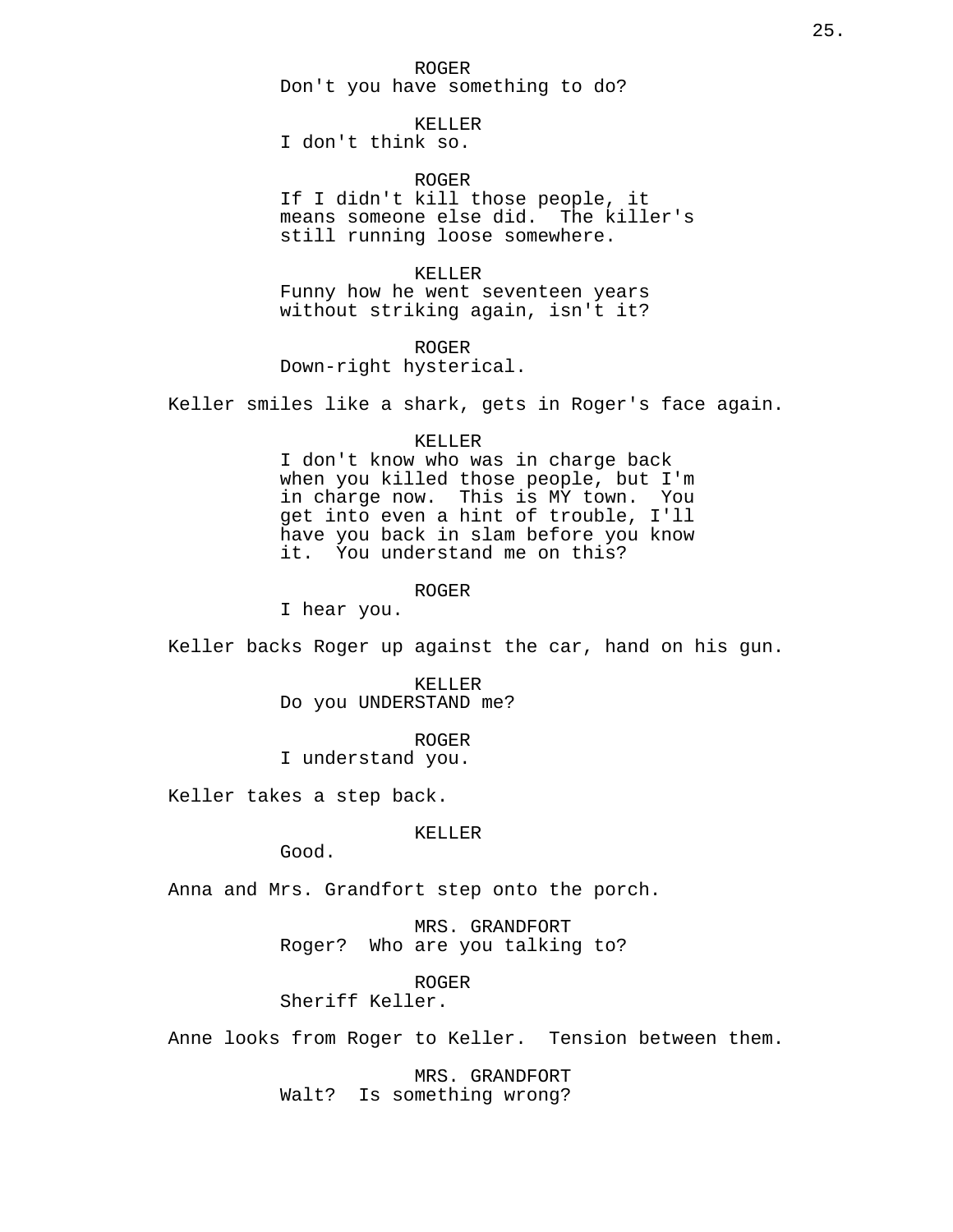No...

ROGER He just stopped by to see how I was adjusting to my new environment.

MRS. GRANDFORT That's kind of you, Walt.

KELLER Was telling your son that some people have trouble --

ROGER Just getting ready to leave, weren't you, Walt? Things to do.

Keller gives him a cold stare.

KELLER Guess I was. Good day, Mrs. Grandfort.

Sheriff Keller gets in his car, leaves.

INT. LIVING ROOM -- DAY

Roger, Anne, and Mrs. Grandfort enter the house.

MRS. GRANDFORT What did he want?

ROGER

He doesn't believe the DNA evidence. Thinks I killed those people.

Mrs. Grandfort nods, but doesn't comment.

EXT. SHERIFF STATION -- EVENING

Green and white building with a pay phone out front. Sign says: Santa Mira Sheriff Station.

Sheriff's car parked out front.

INT. SHERIFF STATION -- EVENING

Keller drops a box of old case files on his desk and starts sorting through them.

Finally finds the one labeled Roger Grandfort Murders. Inside are old newspaper stories, arrest forms, case notes from the previous sheriff. A ton of papers.

Keller pours himself a drink and starts reading. It will take him months to get through the whole box.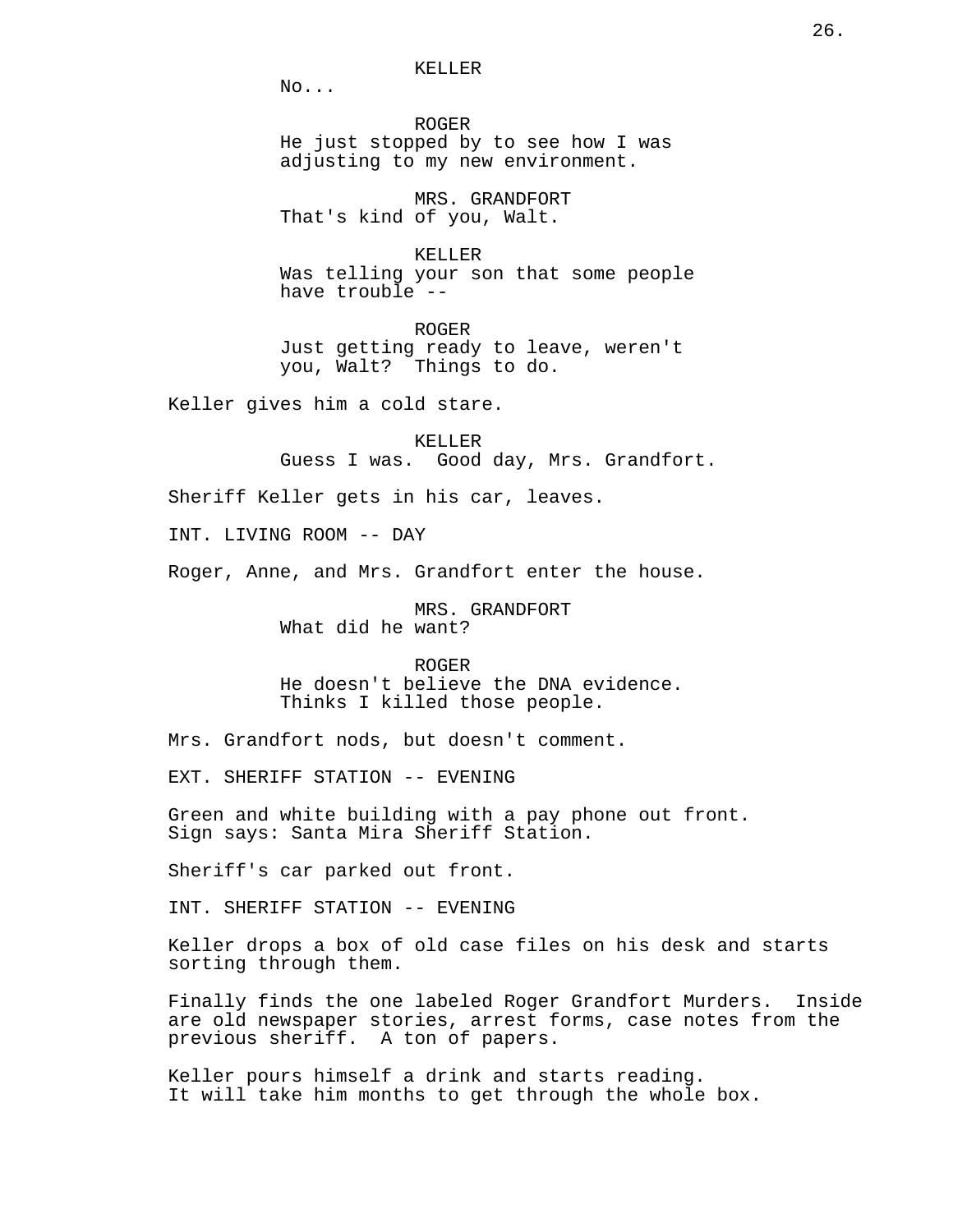# INT. LIVING ROOM -- MORNING

Roger enters with the tea service.

ROGER I thought you'd like some tea, mother.

MRS. GRANDFORT

Yes, Roger.

Roger fills Mrs. Grandfort's cup, smiles and pours for Anne.

ANNE Aren't you having any?

ROGER It's a beautiful day. I thought I'd take a walk around the estate.

Roger sets down the tea service and leaves. Anne thinks he's up to something, wants to follow...

EXT. HACIENDA GROUNDS -- MORNING

Roger explores the grounds, wandering over the trails.

EXT. ORCHARD -- DAY

Walks through the groves. Reaches up and plucks an orange from a tree, peels it and eats it.

> ROGER MY orange. MY orchard.

Spits out some seeds.

EXT. STREAM -- DAY

Roger crosses the wooden bridge, still eating the orange, and climbs the stairs to the...

EXT. GAZEBO -- DAY

Roger pokes around the gazebo.

Anne watches him from the trail. Wonders why he seems lost.

Roger feels someone watching him. Turns around.

The trail... but Anne is gone.

ROGER

Hello?

Roger backtracks to the trail, turns to the left instead of going down the stairs.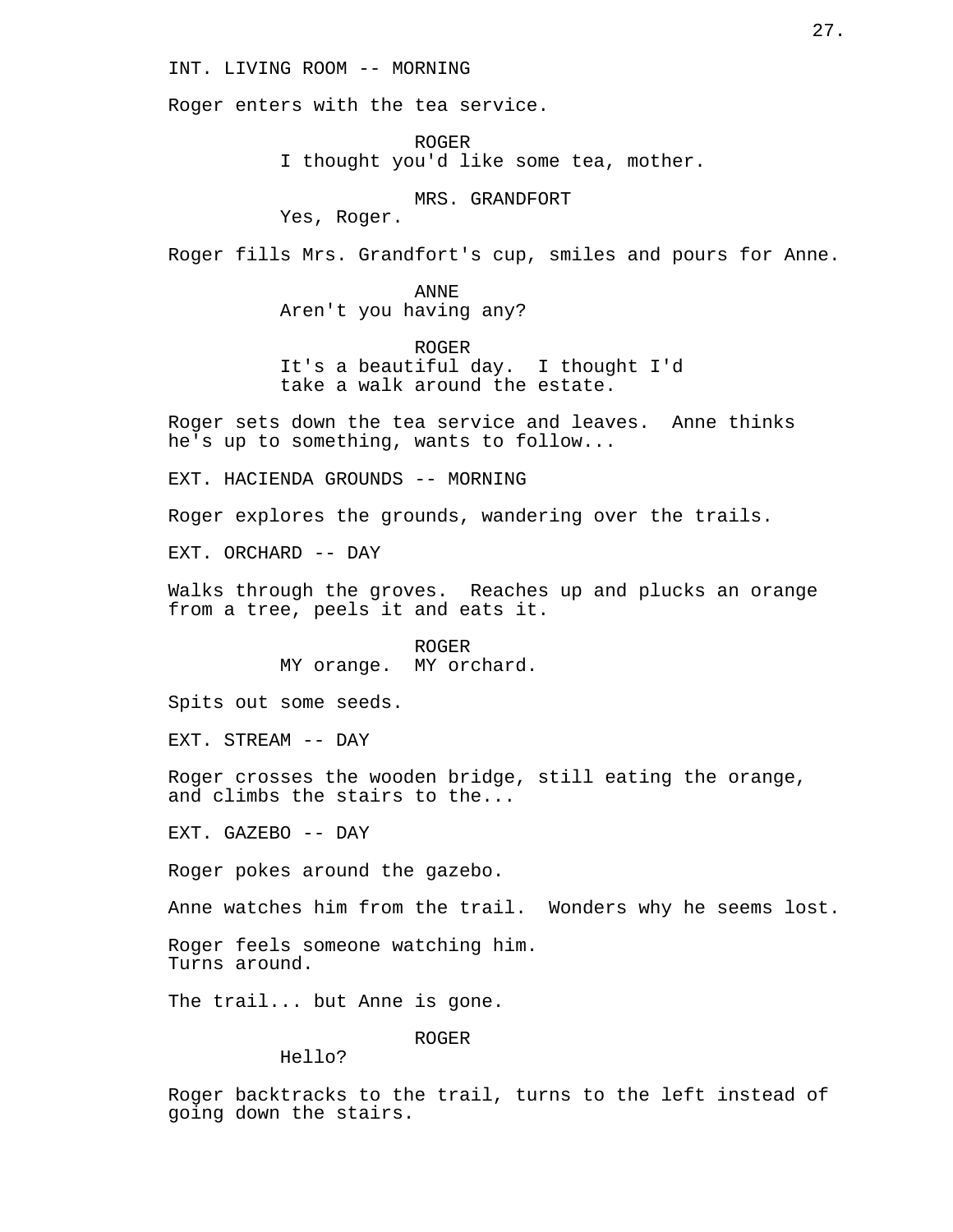EXT. QUARRY -- DAY

The trail leads to the edge of a cliff overlooking a quarry. Roger looks down. A fifty foot drop to the rocks.

> ROGER Pretty damned dangerous.

He picks up a stone and drops it... all the way down. A fall like that would kill someone.

Roger wanders back to the house.

EXT. COURTYARD -- DAY

Roger enters the courtyard, rubs the head of a statue, passes the fountain, enters the house.

INT. LIVING ROOM -- DAY

Mrs. Grandfort lifts her head when Roger enters. Anne by her side.

MRS. GRANDFORT

Roger?

ROGER

Yes, mother.

MRS. GRANDFORT I called the bank this morning. Opened a checking account for you.

ROGER

Thanks.

MRS. GRANDFORT You'll have to go down and fill out some paperwork...

ROGER This mean I'm back in the family? No longer disowned? Disinherited?

MRS. GRANDFORT Let's give it some time, Roger. Time to get to know each other again. Time for old wounds to heal.

Roger moves to his mother, embracing her, laying it on. Anne studies him - he doesn't sound sincere at all.

> ROGER Thank you, mother. It's good to be back in the family. Good to feel a mother's love again...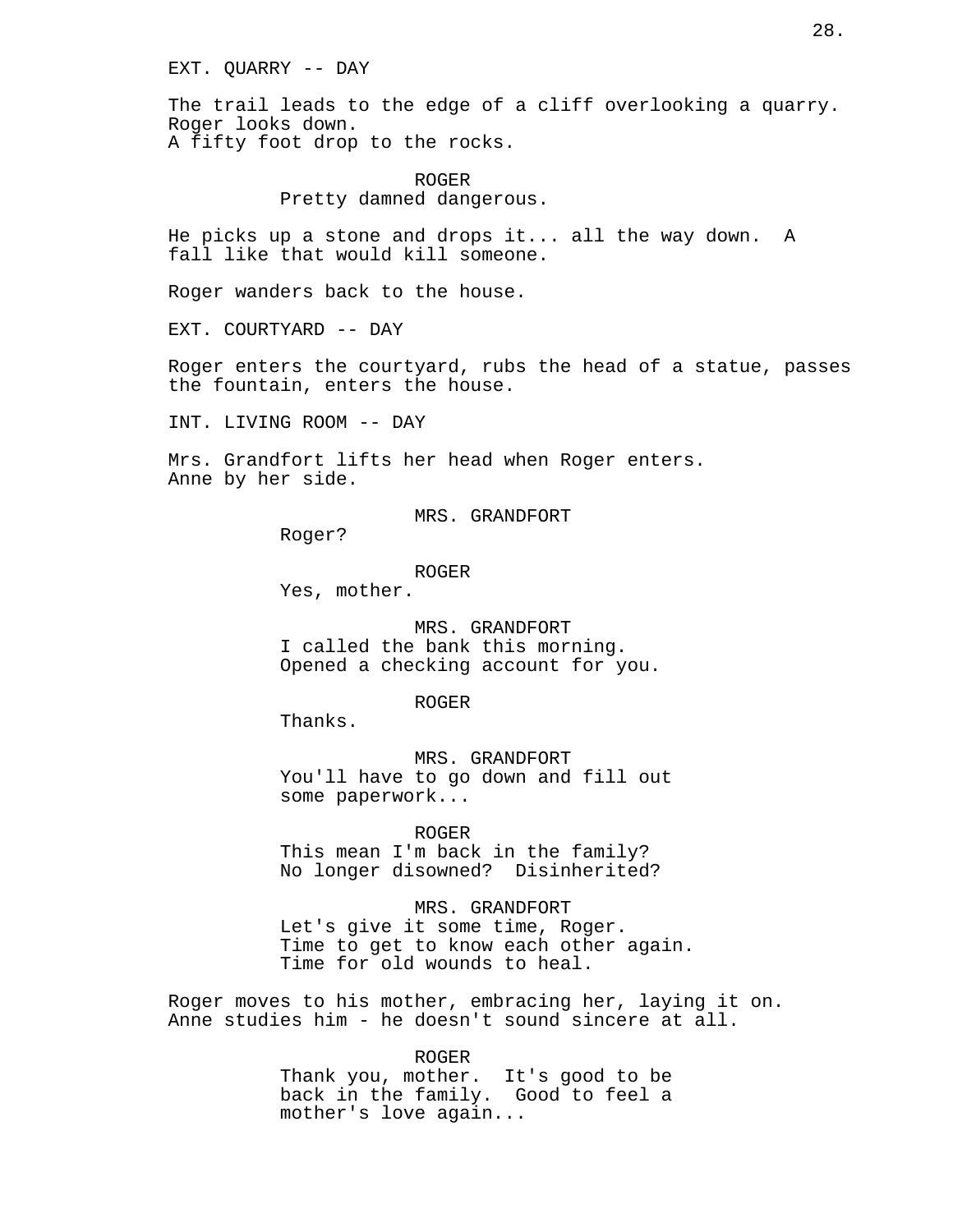INT. ROGER'S ROOM -- NIGHT

Roger lays in bed, smoking a cigarette, remembering...

EXT. SAN QUENTIN -- DAY

Establishing.

INT. PRISON CHAPEL -- DAY

The back of the prisoner's shirt has "Grandfort" stenciled. GRANDFORT sits on a wooden bench, head touching his knees. We can't see his face.

Another PRISONER, "Vilette" stenciled on his shirt, enters frame and looks down at him.

> PRISONER Grandfort. Working for Jesus, now?

GRANDFORT (doesn't raise head) Just here to see the Padre.

PRISONER Confession's good for parole, huh?

GRANDFORT That's what they say.

Grandfort finally raises his head... it isn't Roger!

GRANDFORT Hear they're bussing you to Soledad, too, Vilette.

PRISONER Yeah. Medium security for my last year. What about you? Figure you're too old to be a threat?

GRANDFORT We're about the same age.

We see the prisoner's face for the first time when he sits on the wooden bench across from Grandfort. It's "Roger".

ROGER

More or less.

With only a few feet between them, we see their similarities. About the same height, weight, hair and eye colors... But totally different faces.

> GRANDFORT Got plans when you get out, Vilette?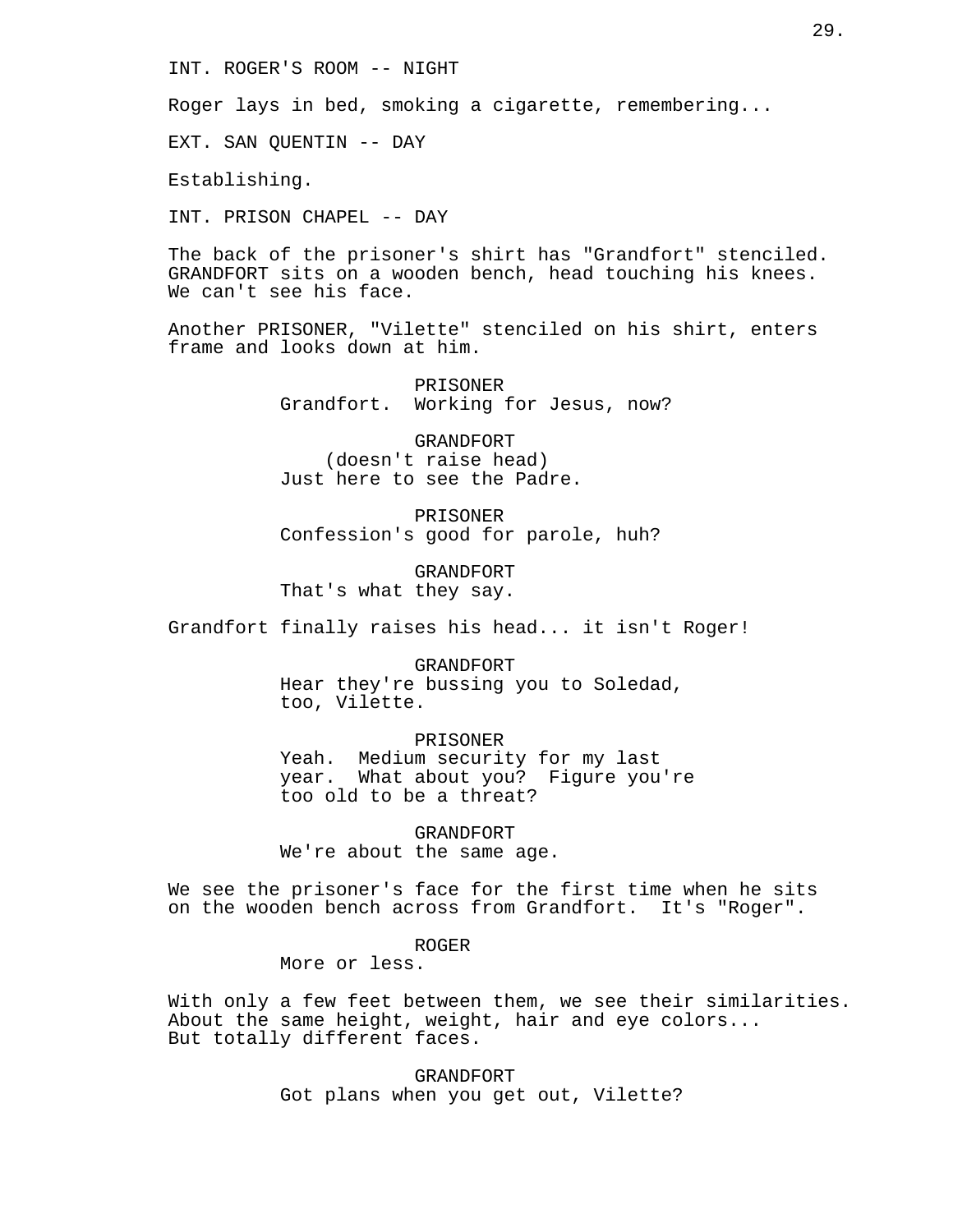#### ROGER

The usual. Get a straight job, fuck up, knock over some liquor stores and hope I don't get caught this time.

GRANDFORT

No money outside?

#### ROGER

Cops found it. Pricks.

GRANDFORT

I've got twenty million waiting for me.

ROGER

Catch is: You're not getting out.

GRANDFORT

Right.

ROGER But you've got a plan?

GRANDFORT You're a smart guy, Vilette.

ROGER

I'm listening.

# GRANDFORT

You're getting out and you're broke, I'm inside for life, and I'm rich. But what if we switch places?

# ROGER

You get out, and I get rich... but I'm stuck inside for life. (smiles) Not much of a plan, Grandfort.

GRANDFORT You know what convicted me?

### ROGER

Jury of your peers?

### GRANDFORT

Blood evidence. They found my blood at the crime scene. Under the victim's finger nails. On the murder weapon. My type - O negative.

#### ROGER

So?

GRANDFORT They didn't find your blood there.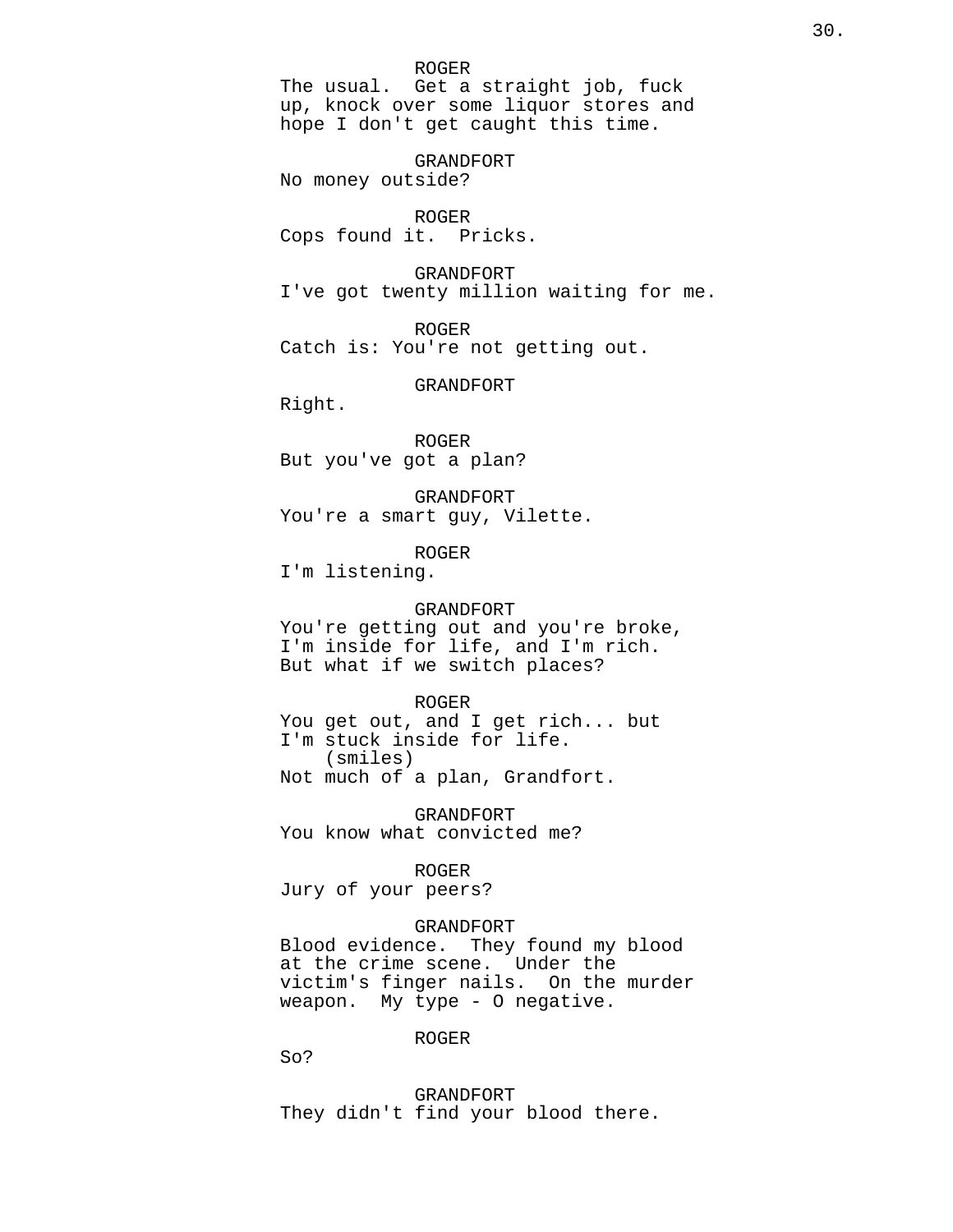ROGER (smart ass) That's why I'm getting out and you're not.

GRANDFORT That's how we're BOTH getting out. (smiles) You become me, I become you. You ask for a DNA test. Everyone's doing it. When they compare your blood to the crime scene... no match. You walk.

ROGER And you just finish out the last nine months of my sentence?

GRANDFORT That's the plan. You live my life and I live yours. A swap.

Grandfort smiles.

INT. ROGER'S ROOM -- DAY

Roger has suits, shirts and ties laid out on his bed.

He mixes and matches, trying on one combination after another and admiring himself in the mirror. Settles on a combo.

ROGER

It's perfect.

The new Jud Vilette: Roger Grandfort, wealthy gentleman.

INT. DINING ROOM -- EVENING

Roger, looking dapper in a new suit and Rolex, dines with Mrs. Grandfort and Anne. As time has passed, he has learned how to fit in. How to hold his fork, sip his wine.

All are smiling. A happy family. Laughing together.

EXT. GRANDFORT HACIENDA -- NIGHT

Establishing.

INT. ANNE'S ROOM -- NIGHT

Anne is asleep when the buzzer on the wall sounds. She wakes up, rolls out of bed, throws on a robe.

> ANNE (sotto) I'm coming. I'm coming.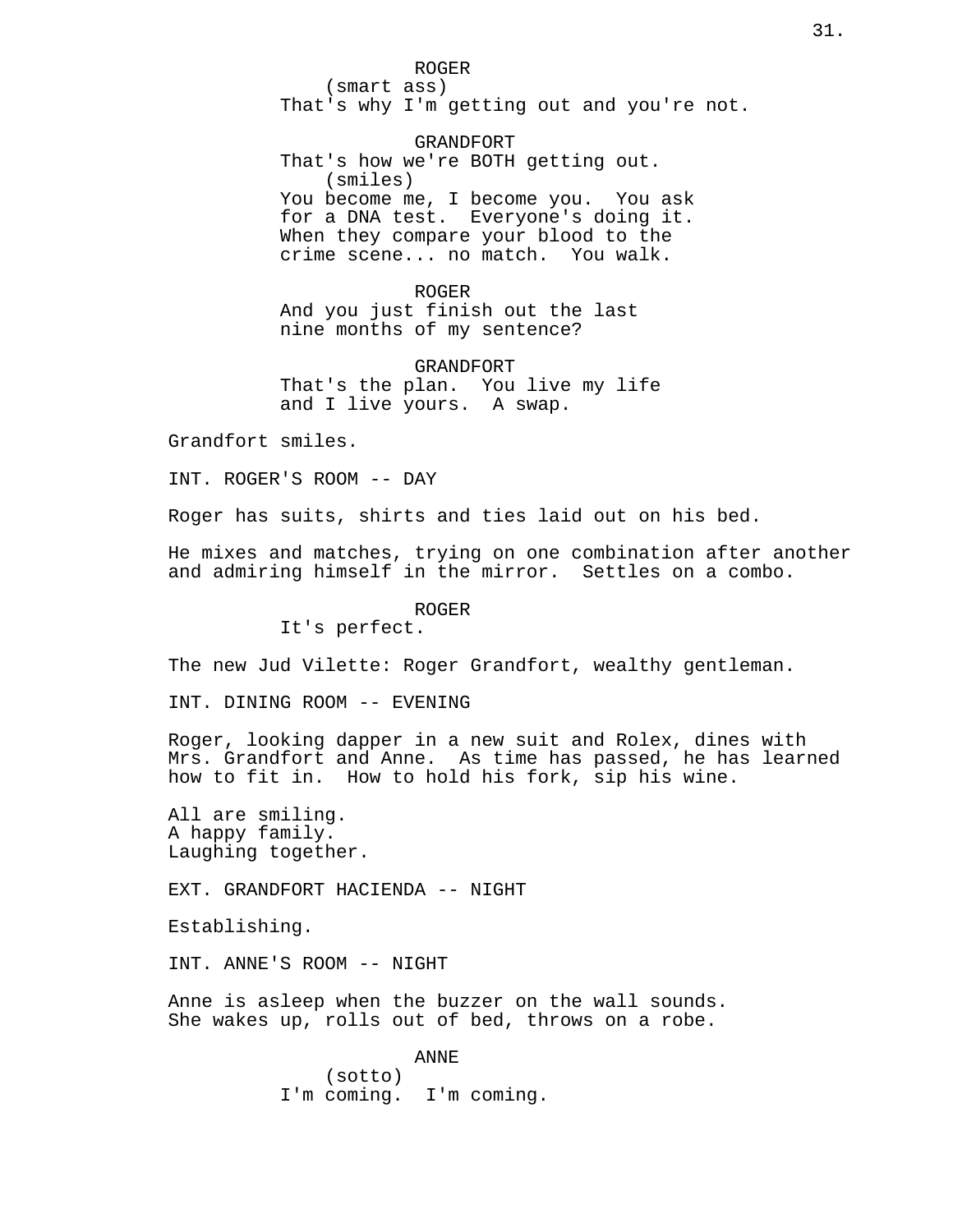INT. MRS. GRANDFORT'S ROOM -- NIGHT

Mrs. Grandfort is in bed, still leaning on the buzzer, when Anne enters.

```
ANNE
```
Yes, ma'am?

MRS. GRANDFORT Get me a glass of water.

# ANNE

Yes, ma'am.

Anne goes to fetch the glass of water.

INT. KITCHEN -- NIGHT

Half asleep, Anne fills a glass from the tap. Mrs. Grandfort's slave.

EXT. GRANDFORT HACIENDA -- MORNING

A beautiful day.

EXT. HACIENDA GROUNDS -- DAY

Roger continues exploring the grounds.

EXT. STATUES -- DAY

Roger examines the statues, running his hands over their faces. Wondering what statues are all about.

> ROGER How you doing today? Getting any?

Roger wanders away from the statues, exploring.

EXT. BARN -- DAY

Roger stops at the barn, looks inside. Nothing there.

Starts poking around the outside of the barn until he finds<br>the cellar door. Tries opening it. Locked. Tries opening it. Locked.

> ROGER Must be where they keep the gold plated farm tools.

Roger studies the locked door.

INT. PRISON CHAPEL -- DAY

Roger studies Grandfort's face... Which is different than his.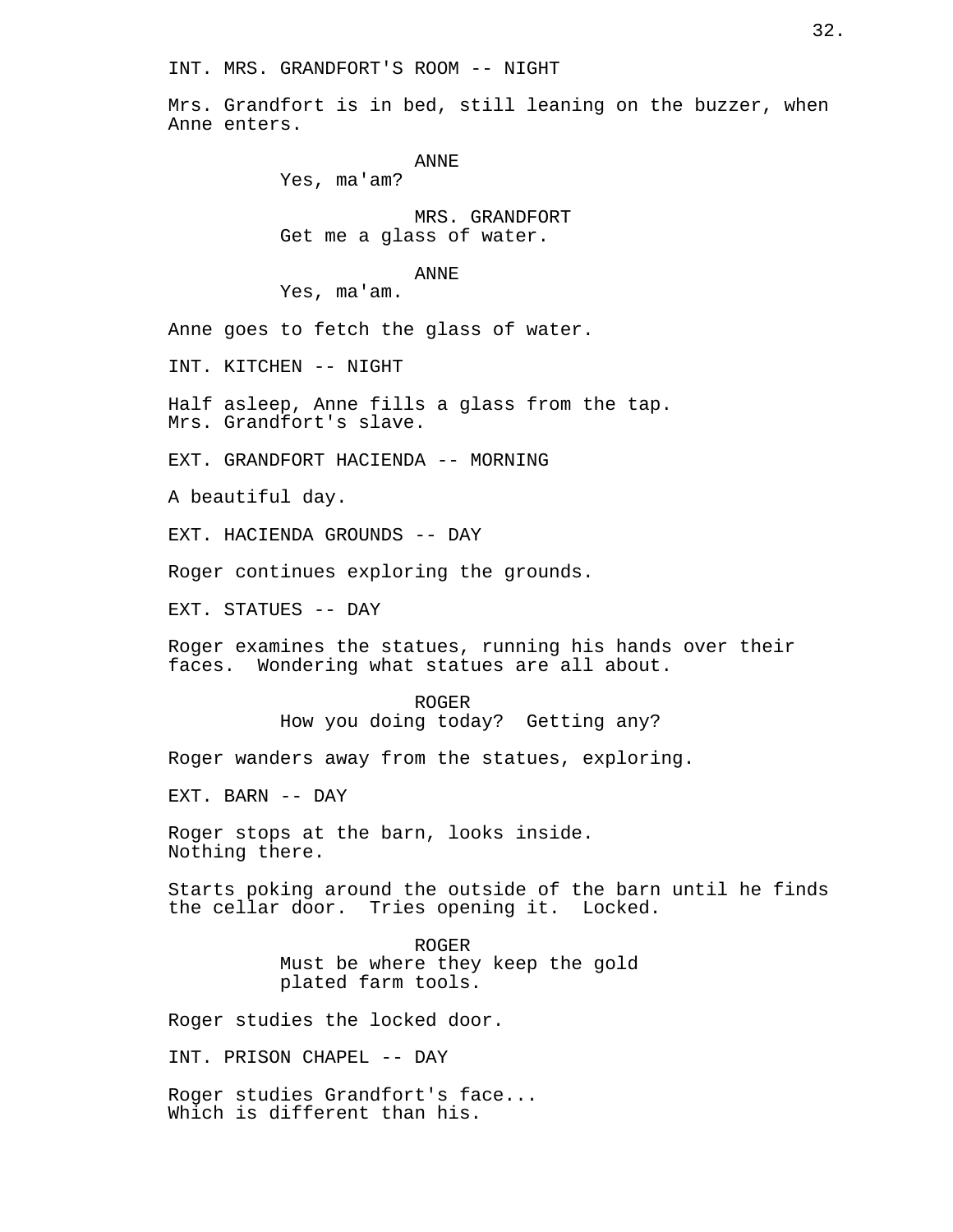You know, that's a great plan, except for one little problem.

GRANDFORT What would that be?

# ROGER

You and I don't look a damned bit alike. Every guard and con in the joint will know what we're up to.

GRANDFORT Everyone at Q, but what about Soledad?

ROGER We switch on the bus?

GRANDFORT See? You're smarter than you look.

#### ROGER

Smart enough to know we don't share the same fingerprints.

# GRANDFORT

Fingerprints, blood type, DNA - it's all data. Information in some computer. All we have to do is switch the files and the data in the computer. They pull up your name, they get my file. They pull up my name, they get your file. Simple.

# ROGER

What about the screws on the bus? We just swap clothes in front of them?

# GRANDFORT

Drayton's going to take care of that. He and a couple of the other hardcases got a plan to crash the bus and run. We switch places in the confusion.

Roger nods, sounds like it might work. Might.

#### ROGER

Let me get this straight: We pull this switch, I walk away with your fortune and you serve my last year. What's the catch?

#### GRANDFORT

Two catches.

#### ROGER

Okay.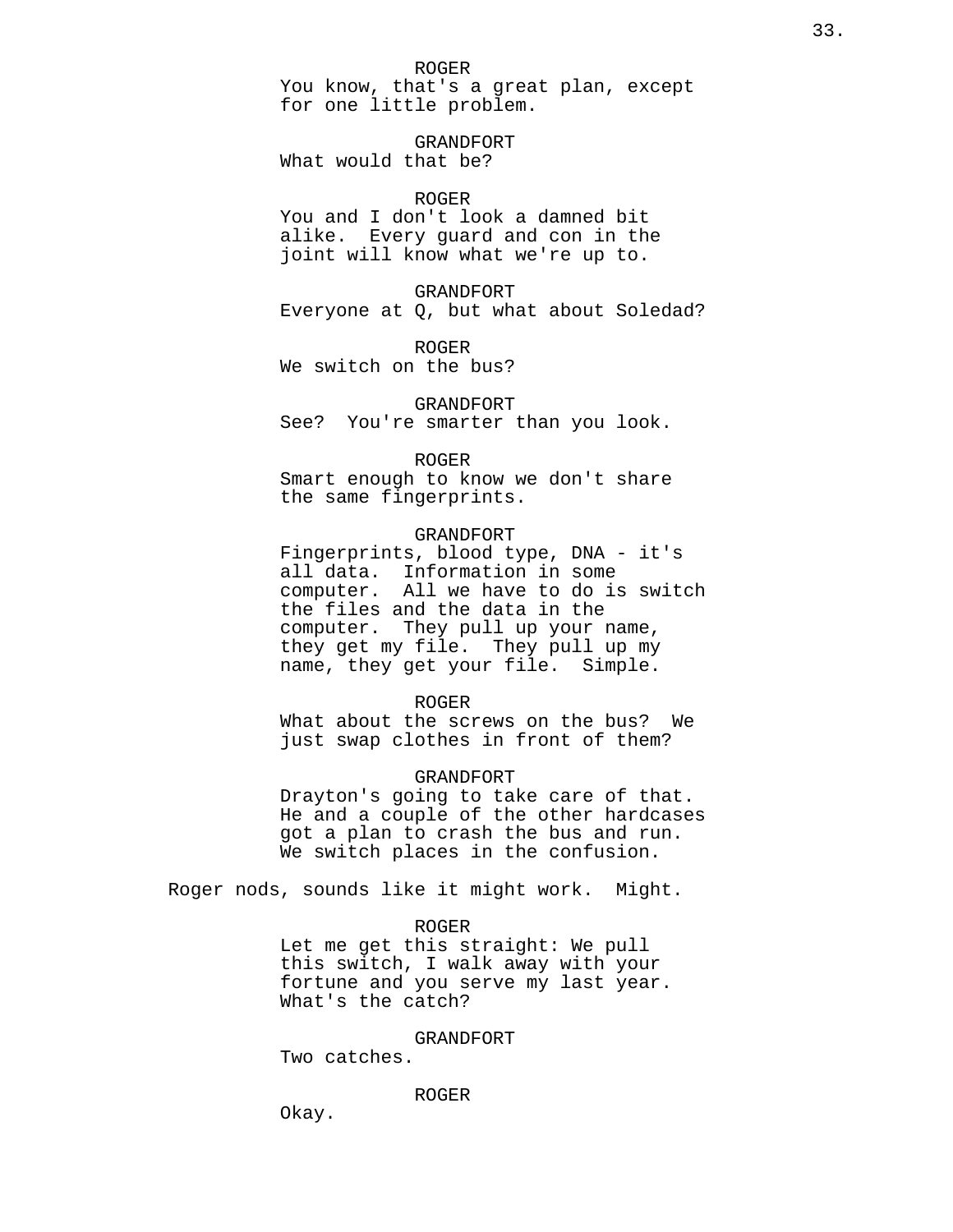#### GRANDFORT

One: We split the money ninety - ten.

ROGER

You're too kind. Ninety percent of twenty million is what? Eighteen?

GRANDFORT Yes. That will be my share.

ROGER

And I get two million for giving a little blood? Deal of the century.

GRANDFORT

Two: In order to inherit the money, my mother's got to die.

ROGER That could take a while.

GRANDFORT Take as long as you want. But it must look like an accident. You want to be free to spend your two million, don't you?

ROGER

For that, I want fifty percent.

# GRANDFORT

(laughs)

Balls but no brains. You're a small timer, Vilette, and always will be. What would you do with fifty percent? You can't even imagine spending two million, let alone ten. You're a little man with little dreams.

ROGER

I can learn how to dream big.

#### GRANDFORT

How many liquor stores would you have to rob to make two million dollars?

# ROGER

We're not talking about smash & grabs, we're talking about killing someone.

# GRANDFORT

My mother. My dear mother. The bitch. You don't think one of these other cons would do it for a thousand dollars or less?

Roger realizes he has a point.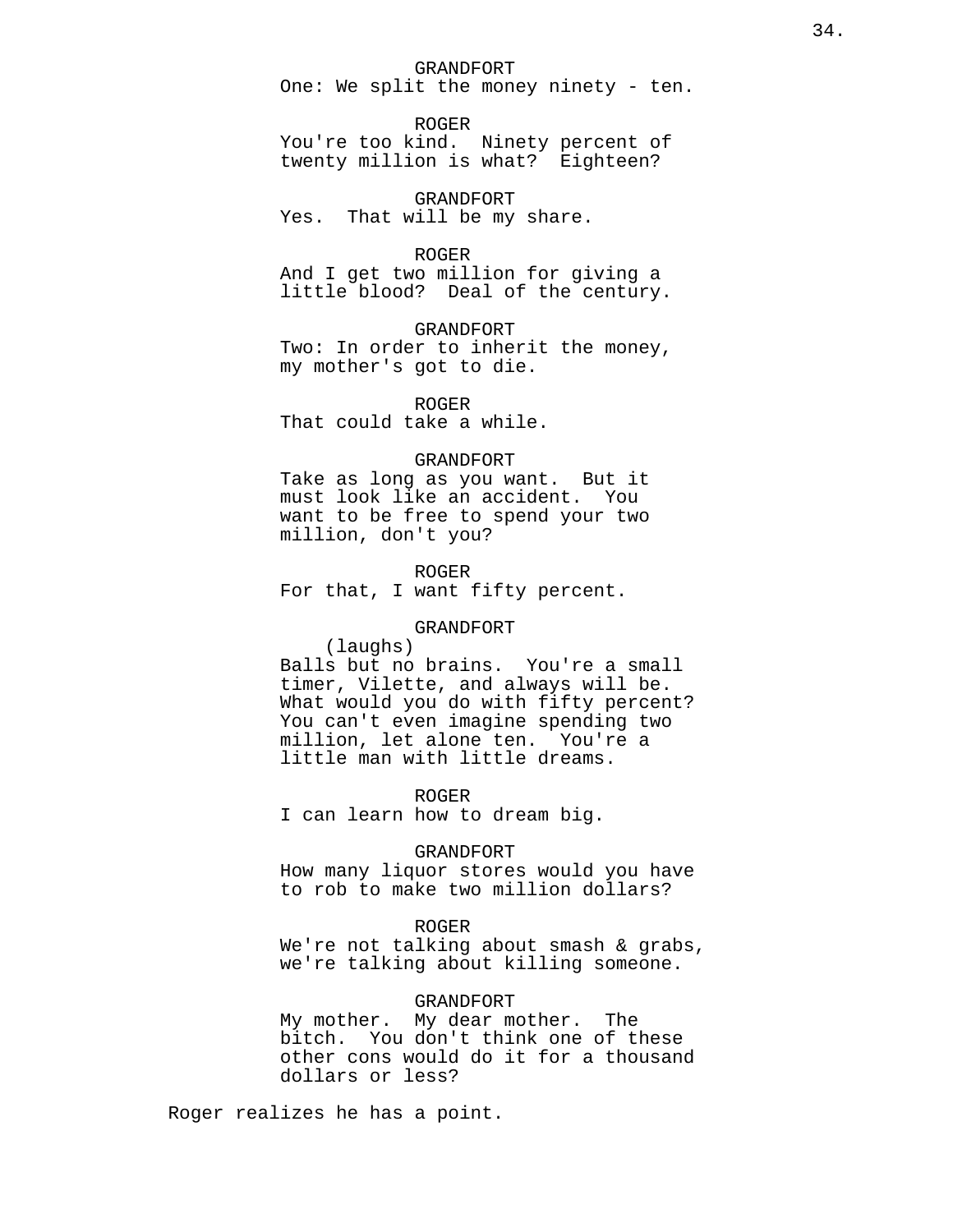ROGER It's just... I've never killed anyone.

GRANDFORT Ten percent - final offer. Do we have a deal, Vilette?

Roger nods, reaches across to shake Grandfort's hand.

ROGER

Call me Jud.

GRANDFORT No. I'll call you...

INT. LIVING ROOM -- DAY

MRS. GRANDFORT

Roger?

ROGER

Yes, mother?

Roger, dressed elegantly, looks up from his magazine at the woman who is not his mother.

Mrs. Grandfort smiles, touches Roger's face.

MRS. GRANDFORT Could you help Anne carry some wine back from the storm cellar?

ROGER

Of course.

Mrs. Grandfort hands him the ring of house keys. Roger looks at the keys, smiles.

EXT. HACIENDA GROUNDS -- DAY

Roger and Anne cross the hacienda grounds to the barn.

ROGER Must be pretty good stuff if they keep it under lock and key.

ANNE She has a lot of first growths. Even some Petrus down there.

ROGER

Petrus?

EXT. BARN -- DAY

At the barn, Anne uses a key from the ring to unlock the storm cellar door. Roger notes a word on the key: "Unica".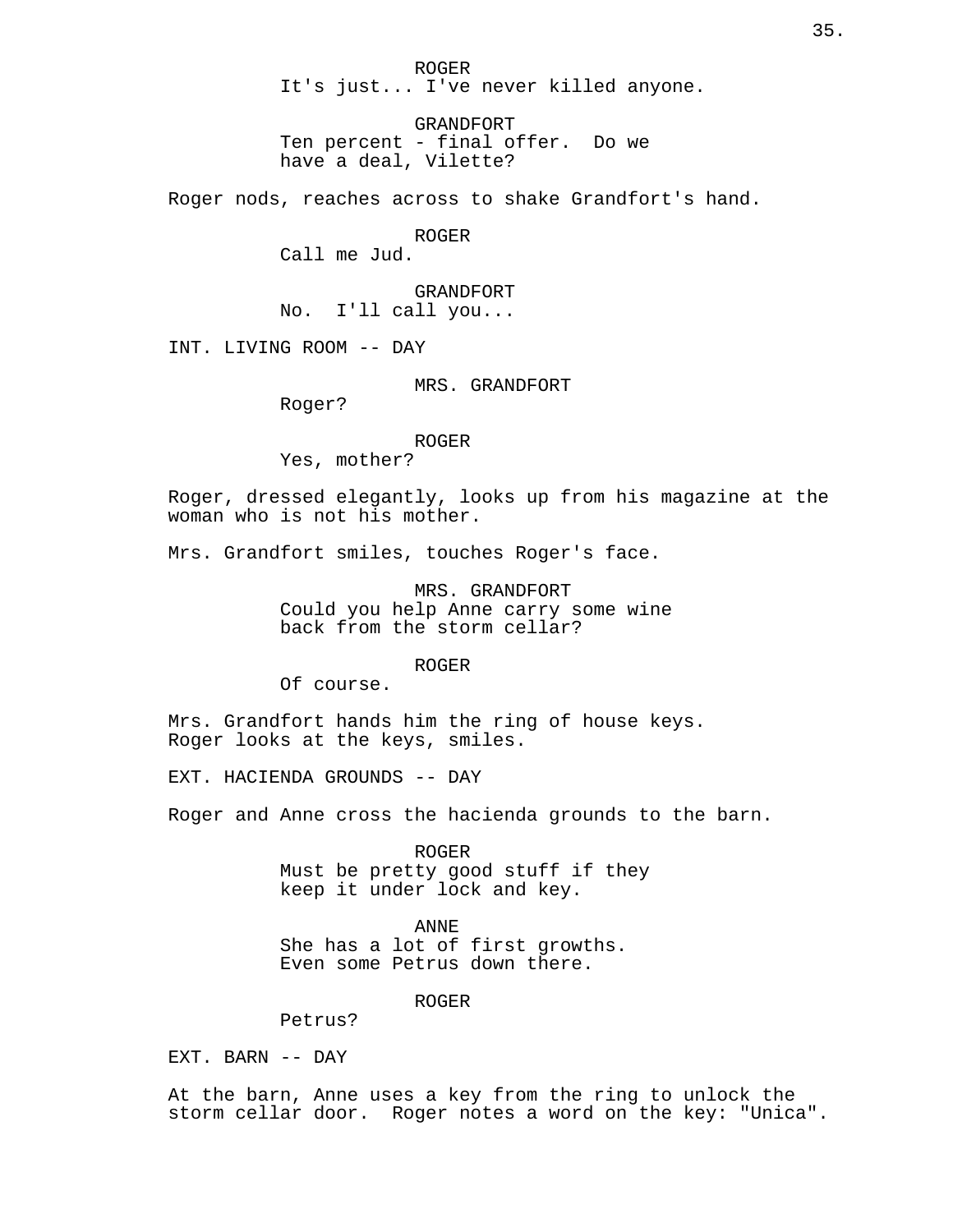ANNE Hard to believe you grew up in this house without knowing wines.

ROGER The only wine we had was "pruno". (translates) Prison squeeze. Home brew. Kind of like Mad Dog 20-20, only not as tasty.

INT. STORM CELLAR -- DAY

They climb down the spooky stairs. Anne goes right to the wine, Roger pokes around, opens a door: the storage room.

> ANNE Your things are in there. (tries to enter storage) Be fun to see what you looked like as a kid. Old school photos --

> ROGER Let's leave the past alone. (blocks her) I've outgrown everything in there.

Anne looks at him with suspicion, but nods.

ROGER Where's the wine?

ANNE

Through there.

Garden tools against one wall, including a shiny new pick ax. Roger grabs the pick ax, hefts it, swings. Replaces it and opens another door.

> ROGER What's in here?

ANNE Pest control supplies for the grounds. Insecticides, rat poison, ant sprays.

Roger nods, looks at the door again. Rat poison.

EXT. BARN -- DAY

Anne and Roger leave carrying wine crates, half full.

INT. LIVING ROOM -- DAY

As Roger sets down the wine crate in the kitchen he watches Anne return the keys to Mrs. Grandfort.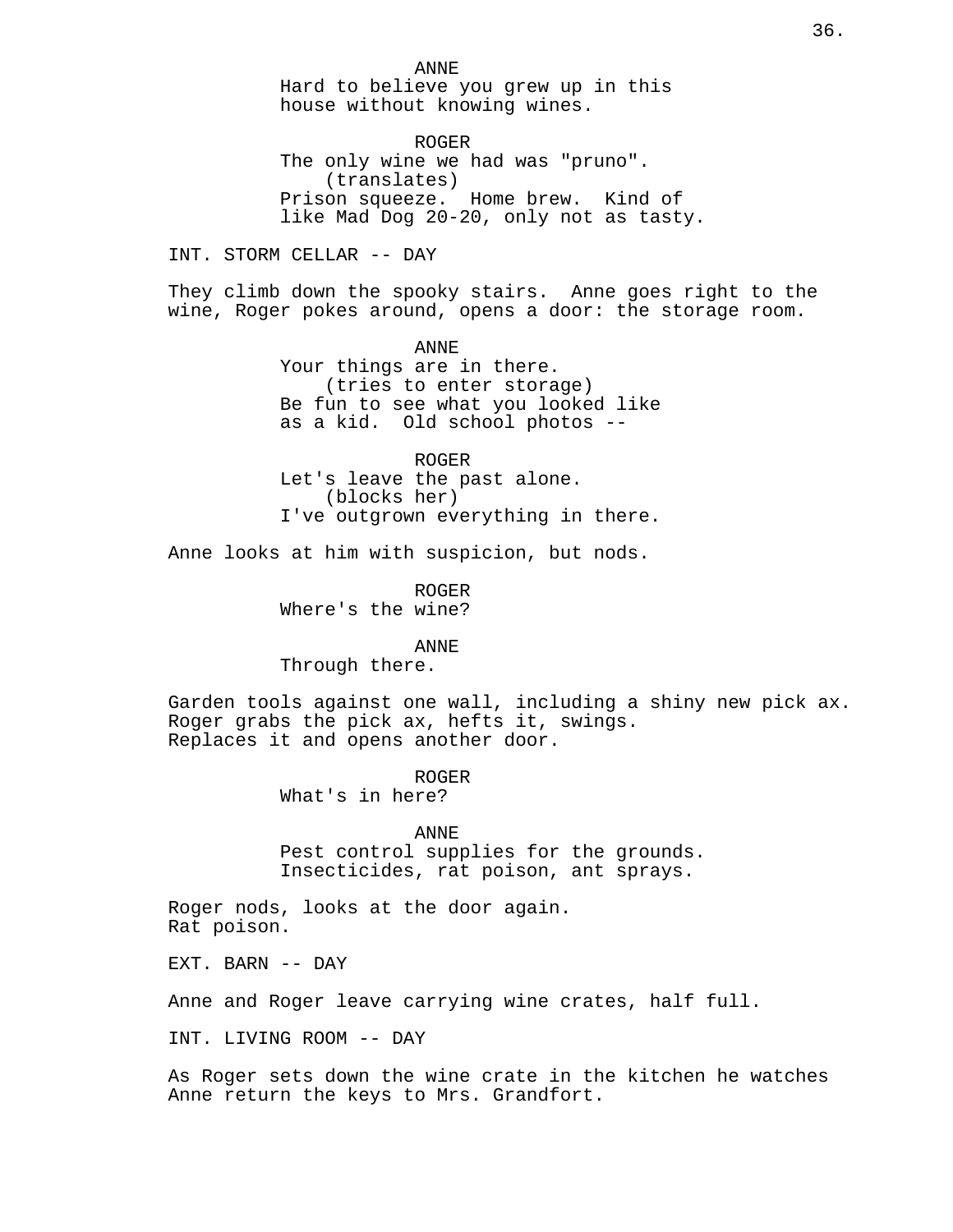Your keys, ma'am.

Roger watches her click them to a lanyard around her neck... and wonders how to steal them to get the rat poison.

EXT. GRANDFORT HACIENDA -- NIGHT

Night falls on the hacienda.

INT. DINING ROOM -- DAY

After dinner, they sip wine. Roger pours for his mother.

MRS. GRANDFORT Have you given any thought to your future, Roger?

ROGER I got my GED inside, guess I could go to college. World's oldest student. (holds up bottle) Anne?

# ANNE

No thank you.

Pours a quarter glass for himself, sets the bottle down, and sits - hand touching the sharp steak knife by his plate.

> MRS. GRANDFORT I remember your first day of school. You hung on to my leg and wouldn't let go. Afraid to leave your mother.

Roger gives a neutral expression. He doesn't remember. Anne watches closely.

> MRS. GRANDFORT During harvest, you'd run out into the orchard, pretending to help the crews. Picking up the rotted fruit. Remember?

> > ROGER

Yes, mother.

Roger hasn't a clue what she's talking about.

MRS. GRANDFORT Right after your father died, it was just the two of us, we were the family. I gave you whatever you wanted.

Anne watches Roger...

ROGER

Spoiled me.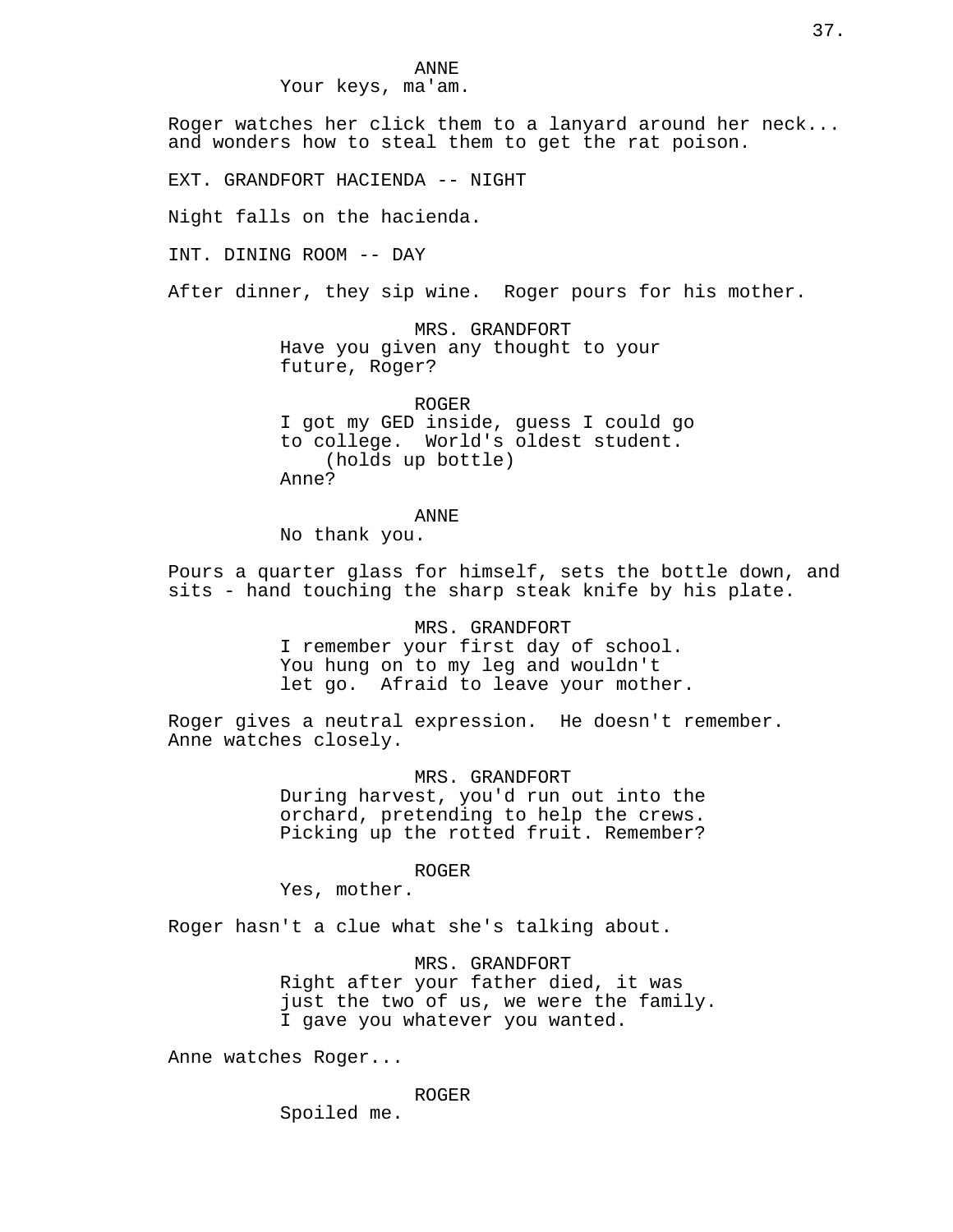MRS. GRANDFORT When you got into trouble, with cars or girls or drugs, I did whatever was needed to get you out.

ROGER I never thanked you for that.

MRS. GRANDFORT Do you remember the lullaby I used to sing you to sleep with?

No. Roger's face is blank.

MRS. GRANDFORT Sing it. Sing it like you used to.

Roger can't remember, because he's not Roger. Mrs. Grandfort prods him more by humming the tune. Anne watches closely... wondering if he's an impostor.

> MRS. GRANDFORT Come on, Roger.

Roger - hand still on that steak knife - snaps.

ROGER I'm not a child anymore, mother. My childhood ended my first week in slam.

MRS. GRANDFORT Did they....?

### ROGER

Was I abused? Is that what you're asking? You send your pretty little fifteen year old boy to prison, and you wonder if they took advantage of him? (punchline) I'm amazed I can still sit down.

Roger bolts out of the room. Anne watches him go... suspicious as hell.

EXT. COURTYARD -- NIGHT

Roger escapes the house, pulls out his smokes. Lights the cigarette with his engraved lighter.

IN THE WINDOW BEHIND HIM

Anne watches him..

Roger feels her watching him and turns around.

She's gone. Just moving curtains.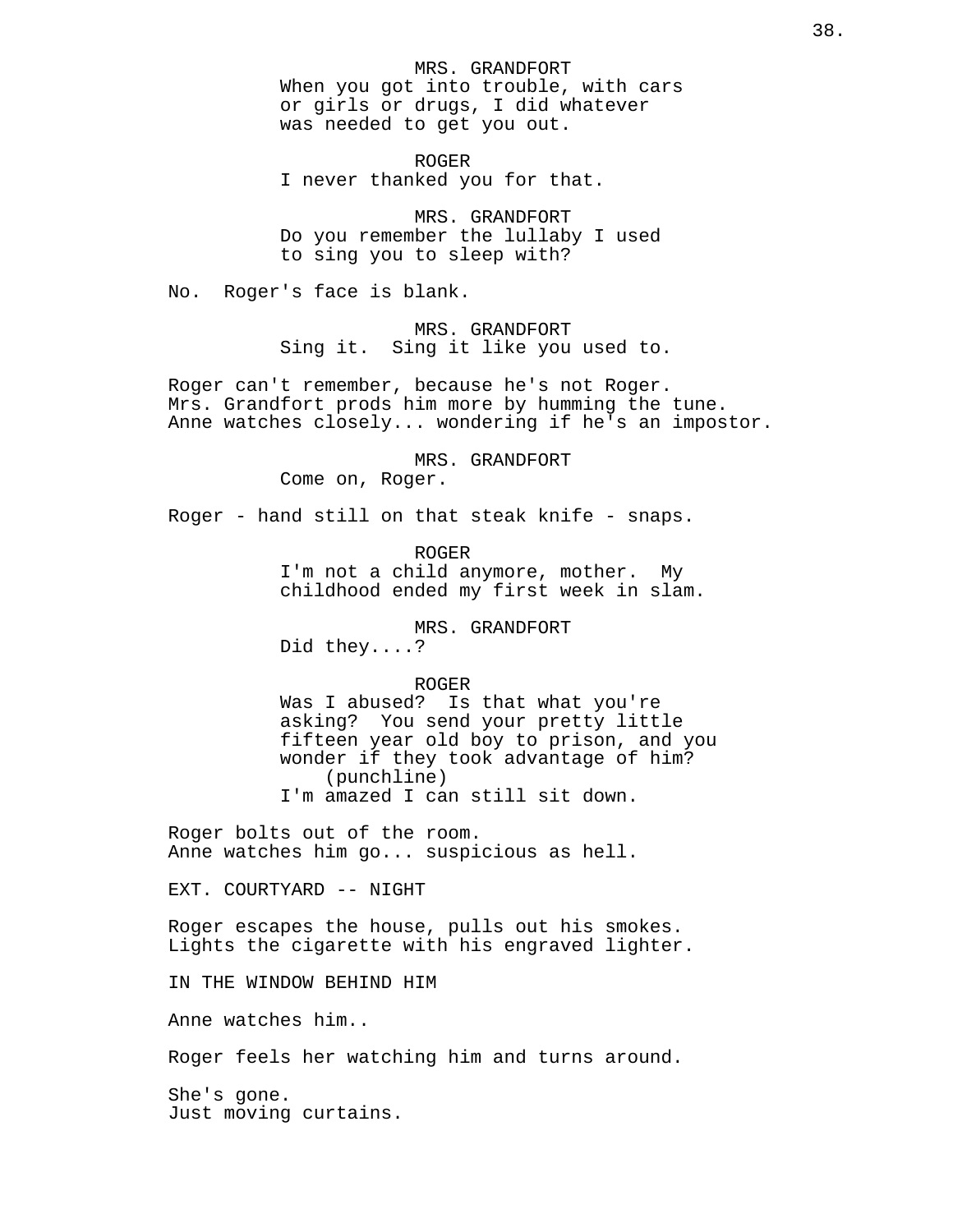INT. DINING ROOM -- NIGHT

Anne walks in.

MRS. GRANDFORT Anne! Take me to bed.

ANNE

Yes, ma'am.

Anne helps her out of the chair, guides her to her bedroom.

INT. MRS. GRANDFORT'S ROOM -- NIGHT

Anne helps Mrs. Grandfort to the bed. Undressing her, grooming her, guiding her. More of a lackey than a nurse. Anne pulls the covers over her, tucks them in.

> MRS. GRANDFORT (snapping) Get me my pills.

Anne spends a second too long with Mrs. Grandfort.

MRS. GRANDFORT

Now, Anne!

Anne jumps to grab the pills. Knocks over one of the vials, spilling pills onto the floor.

ANNE

(sotto) Shit.

MRS. GRANDFORT What's taking you so long?

ANNE

I dropped them.

MRS. GRANDFORT You what? How could you be so clumsy?

Anne picks up the pills. Gives pills and water to her.

MRS. GRANDFORT I put up with your laziness, but I can't abide by this total disregard for simple...

ANNE I'm sorry, ma'am.

Mrs. Grandfort swallows her pills, hands Anne the empty water glass, continues her complaints.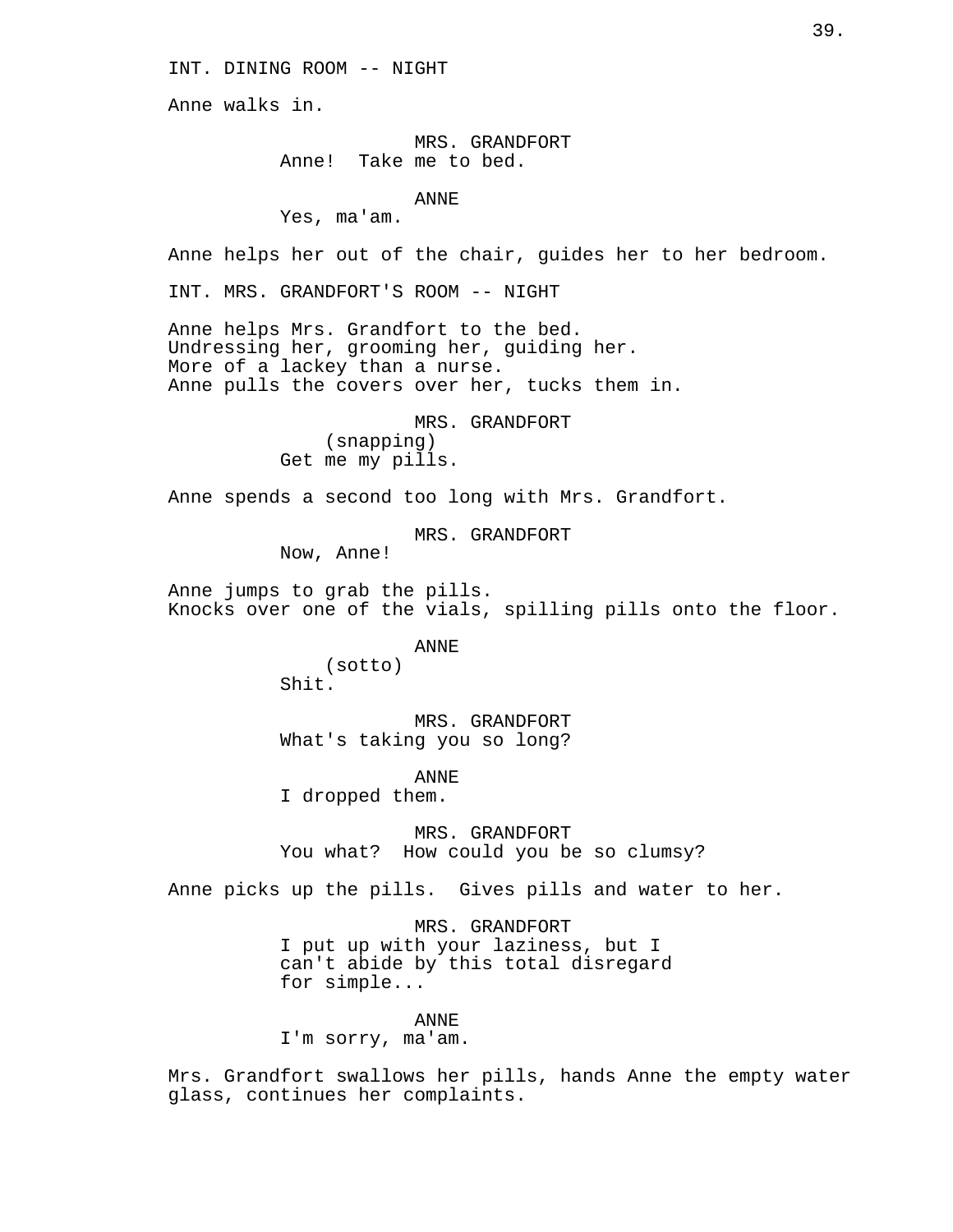#### MRS. GRANDFORT

...competency. How you ever became a nurse, I shall never know.

ANNE

Ma'am, if you need anything else, I'll be in my room. You can buzz me.

She gets out of there before she loses her temper.

EXT. COURTYARD -- NIGHT

Anne steps outside, shaking with anger.

ANNE

Bitch.

Puts a cigarette between her lips.

WHAM! Light flares as someone from the darkness lights it. She jumps. Calms when she sees it's Roger.

> ROGER Why do you put up with it?

> > ANNE

I need the job.

Pops the engraved lighter closed, flips it in his hand. Reads the engraving out loud.

ROGER

"To Roger. Love mother." (flips lighter) Gave me this lighter when I turned fourteen, but won't let me smoke in the house. Bitch.

ANNE She's your flesh and blood.

ROGER

She's a cold, manipulating, mean, domineering bitch. Don't know how you stand it.

#### ANNE

They're all like that. Because you work in their homes, empty their bed pans, they think you're their servant.

ROGER

Do something else. Something that doesn't involve bedpans and the other crap.

Anne laughs, takes a drag of his cigarette.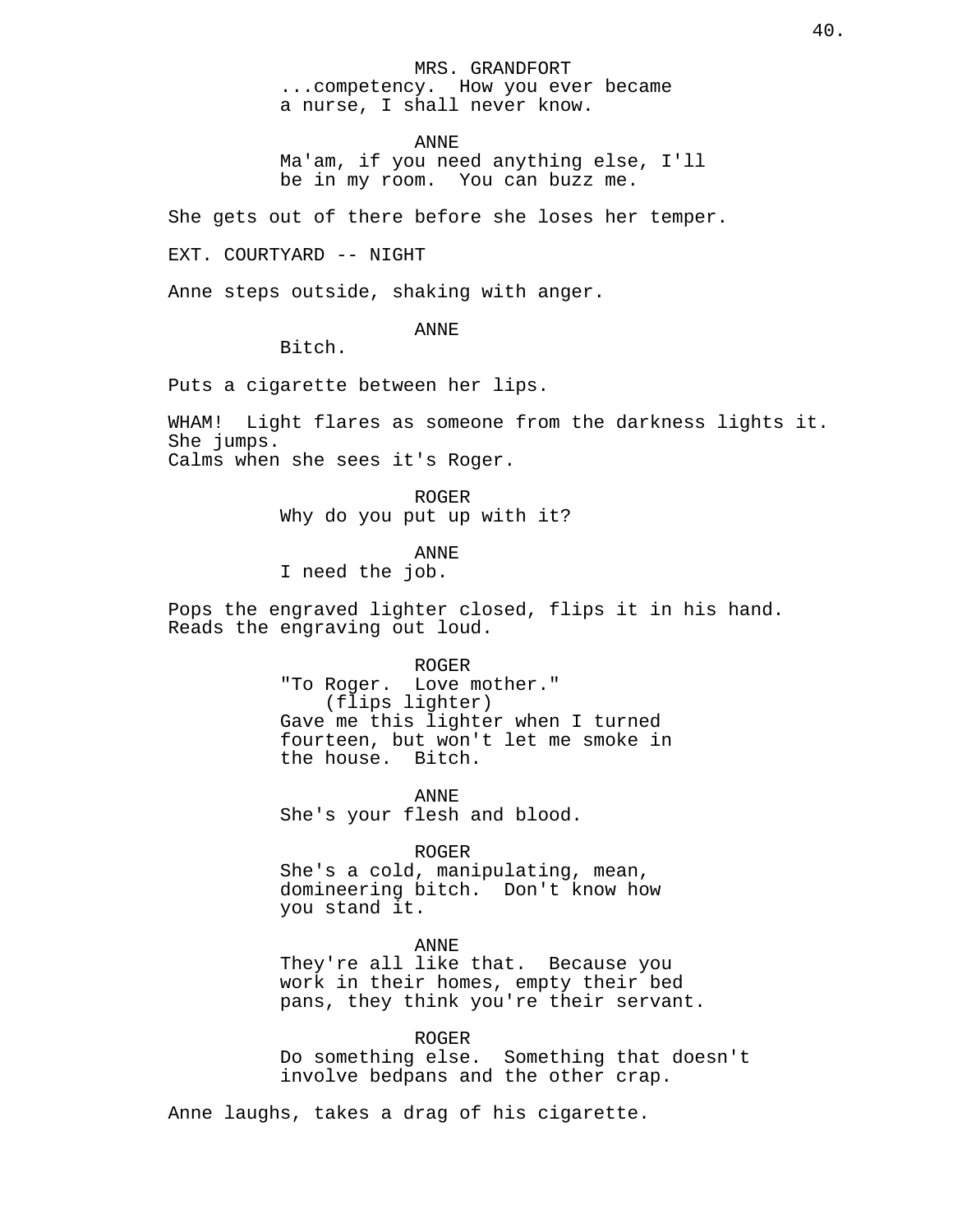### ANNE

The craphole I'm from, you go to beauty college or you work retail. Those are the choices. People I've worked for don't know how tough the world really is. Never had to work hard and dig their way out. They think of fast food as a starter job... in my home town, fast food is a damned career. Back there, I'm considered a success story.

#### ROGER

We all have our prisons.

ANNE

Your mother is better than most. Lets me eat at the same table. She practically treats me like family.

ROGER

(laughs) That's not saying much.

# ANNE

Just once, I'd like to be in charge of my own life. Not be someone's lackey on some work schedule. Do whatever I want whenever I want. Have the power.

They walk away from the fountain, away from the light.

ANNE

Can I ask you a personal question?

ROGER

Fire away.

ANNE

Why do you antagonize her like that? Every time she begins to melt, she says something wrong and you blow up.

ROGER

Inside, you know, there are rules for everything. Etiquette.

# ANNE

Etiquette? Like Emily Post?

### ROGER

They value your privacy. Won't push you around unless they're trying to fight you. Every action could cause a reaction.

Puffs on his cigarette.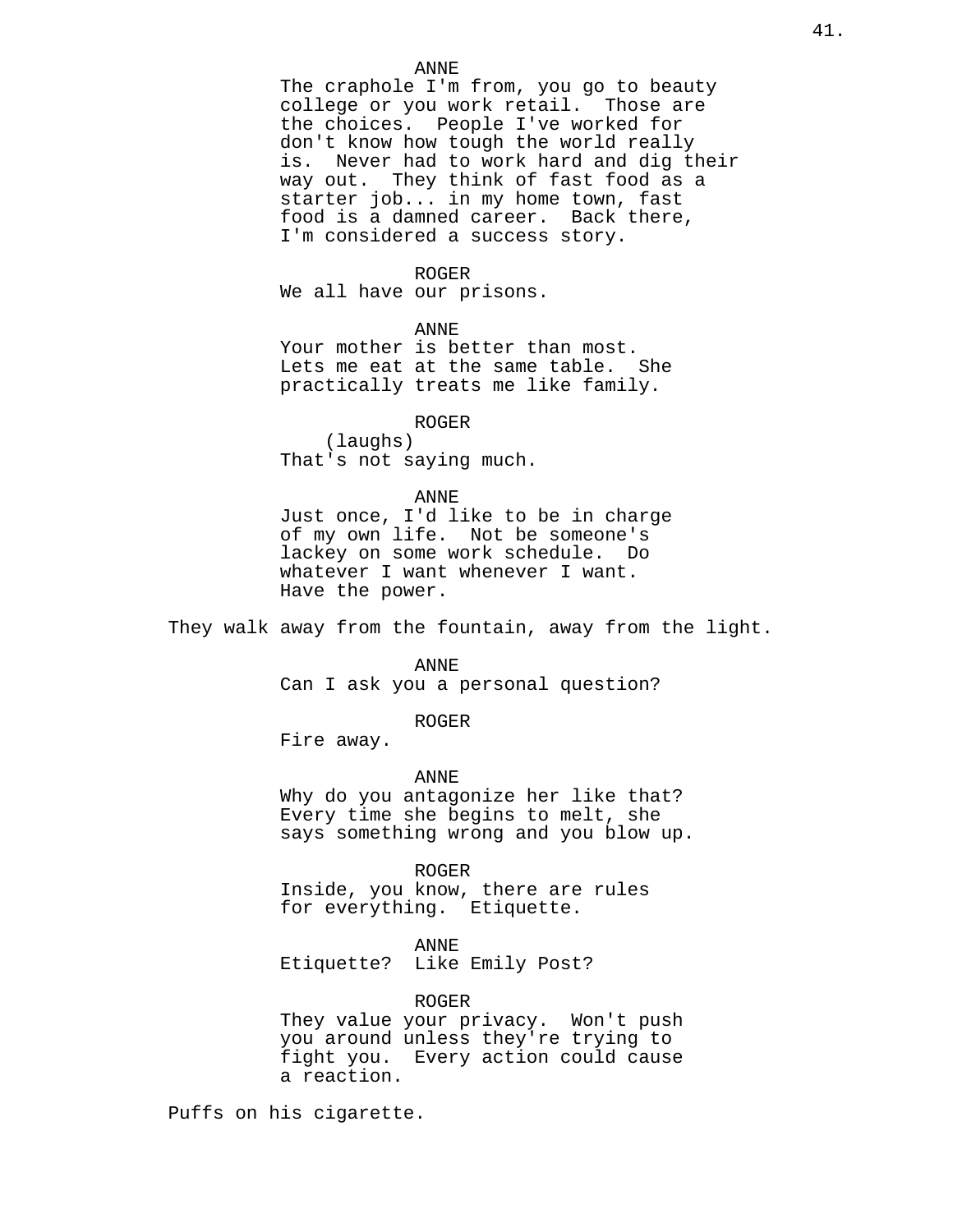ANNE You're not used to that.

#### ROGER

I only been back a couple of months, she's already trying to run my life again. Like I was a little boy. She can't see that I'm all grown up.

Roger snubs out his cigarette, realizes he's only a few inches away from Anne. Their faces move together as if magnetized.

They kiss. A good kiss.

Then Anne pushes him away.

ANNE This isn't a good idea.

# ROGER

Why not?

ANNE There's enough tension in this house already. Let's not add to it.

ROGER

Your loss, baby.

Roger walks away, leaving her alone. Inside the house, the buzzer sounds. Mrs. Grandfort needs her. Anne frowns, heads inside to be ordered around some more.

EXT. GRANDFORT HACIENDA -- DAY

The Sheriff's car pulls up and Keller steps out.

INT. LIVING ROOM -- DAY

Roger opens the door, Keller on the porch.

KELLER You going to invite me in?

ROGER What do you want?

### KELLER

I want you.

Keller pushes into the house, Roger tries to block him.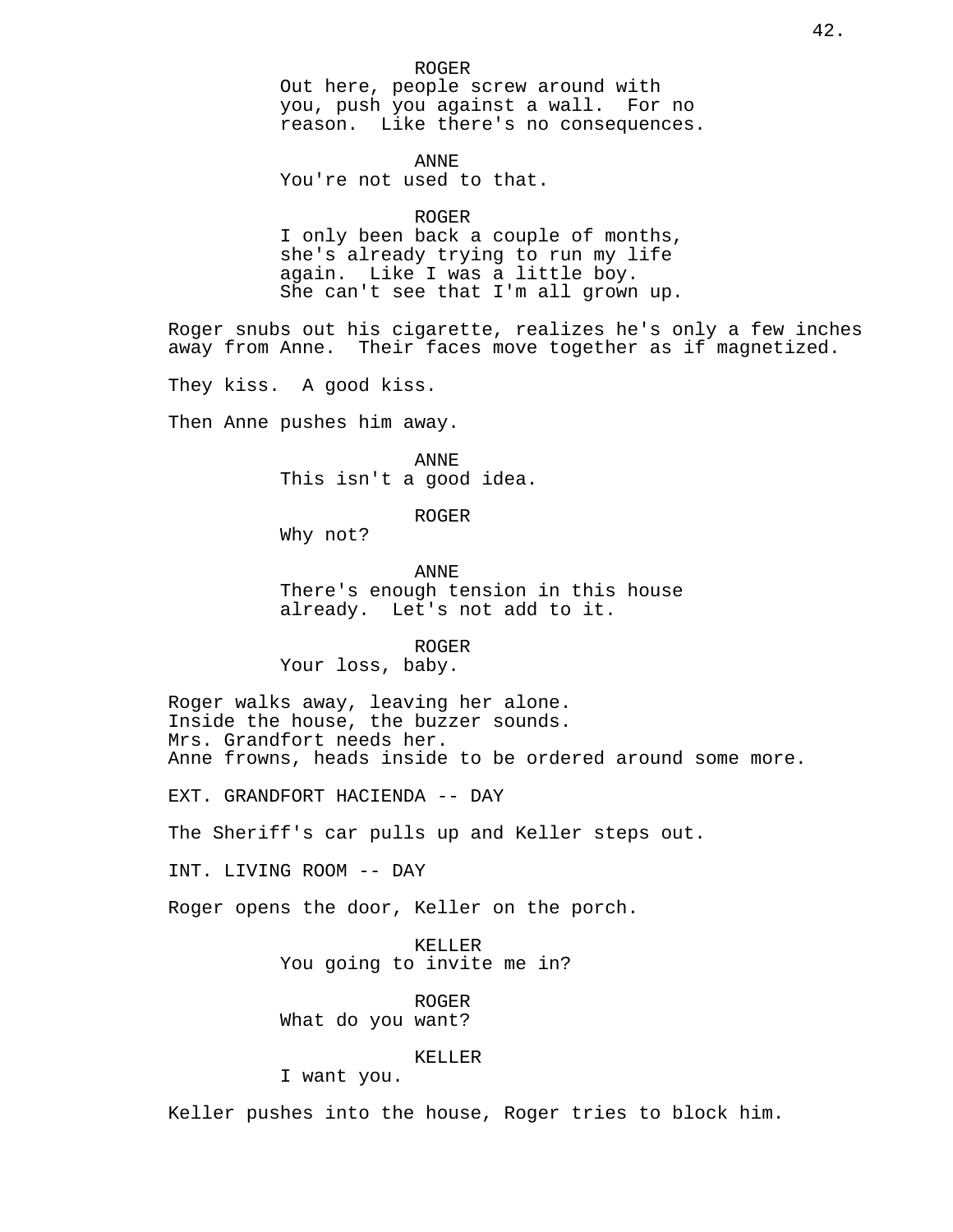Fails - Keller ROUGHLY pushes past Roger in the house.

KELLER I'm going to take your advice. Reopen the Benoit murders. Find the killer.

ROGER So what are you doing here? Shouldn't you be out golfing with O.J.?

KELLER You were the last one to see her.

Roger grabs his glass of iced tea, tries to act calm.

ROGER I didn't kill them.

KELLER Never said you did. But you were in the house, covered with their blood...

ROGER The DNA didn't match...

KELLER Their blood was on you, but the DNA proved it wasn't your blood on them. (smiles) You were still at the scene. Maybe as a witness, or an accomplice.

Roger shakes his head - the two men circling each other.

ROGER They were dead when I got there.

KELLER That's what you told the officers seventeen years ago. But I noticed a couple of discrepancies I'd like to clear up. Won't take much time.

Roger can't remember things somebody else said 17 years ago.

ROGER That was a long time ago, Sheriff. I was a kid. My memory isn't so great. Being wrongly convicted will do that to a man.

KELLER You discovered your pregnant girlfriend and her parents pick axed to death, and it's just kinda slipped your mind?

Getting right in Roger's face - unsnapping his holster.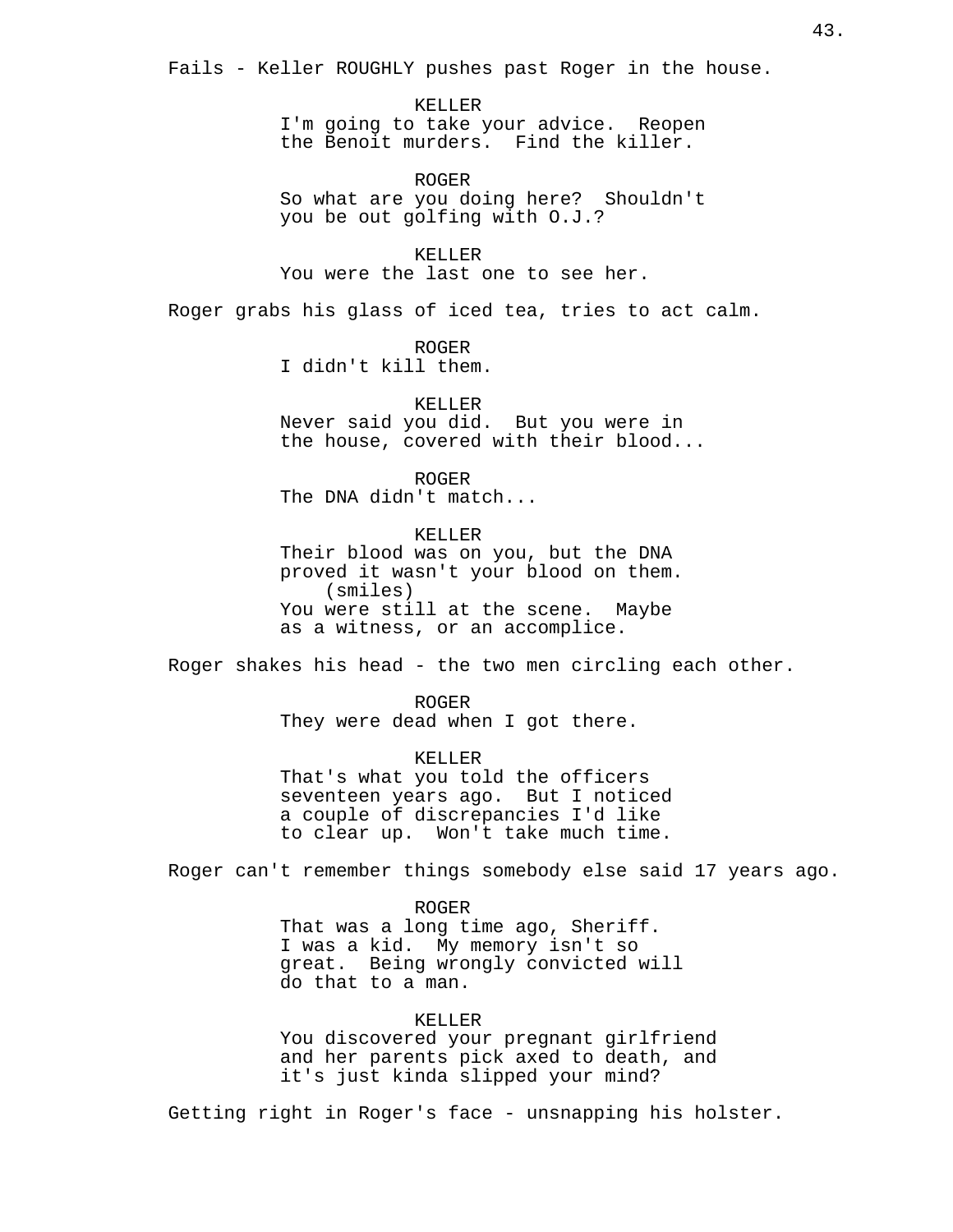Both spin to see Mrs. Grandfort and Anne at the doorway.

MRS. GRANDFORT What can we do for you?

KELLER Just some questions for Roger, ma'am.

Mrs. Grandfort approaches Keller, prodding with her cane.

MRS. GRANDFORT I think Roger has answered enough questions, don't you?

KELLER

Mrs. Grand --

She "accidentally" hits Keller with her cane.

MRS. GRANDFORT

This man is my son, Sheriff. A member of the Grandfort family. I will not have you bullying him. You will treat him with a measure of respect.

KELLER I'm conducting a murder investigation.

MRS. GRANDFORT You are harassing my son and I won't have it. Not in my house. Not while I'm alive. He is an innocent man. Roger may have signed away his right to sue, but I haven't.

Keller glares at Roger. Mrs. Grandfort "accidentally" hits him with the cane again.

> MRS. GRANDFORT My family built this town, our businesses employ this town. I find it hard to believe you want to sacrifice us for your own gain.

KELLER That's not my intention --

MRS. GRANDFORT The evidence has proven that Roger is innocent. He IS innocent.

KELLER He was the last one to see her alive, Mrs. Grandfort, I need to --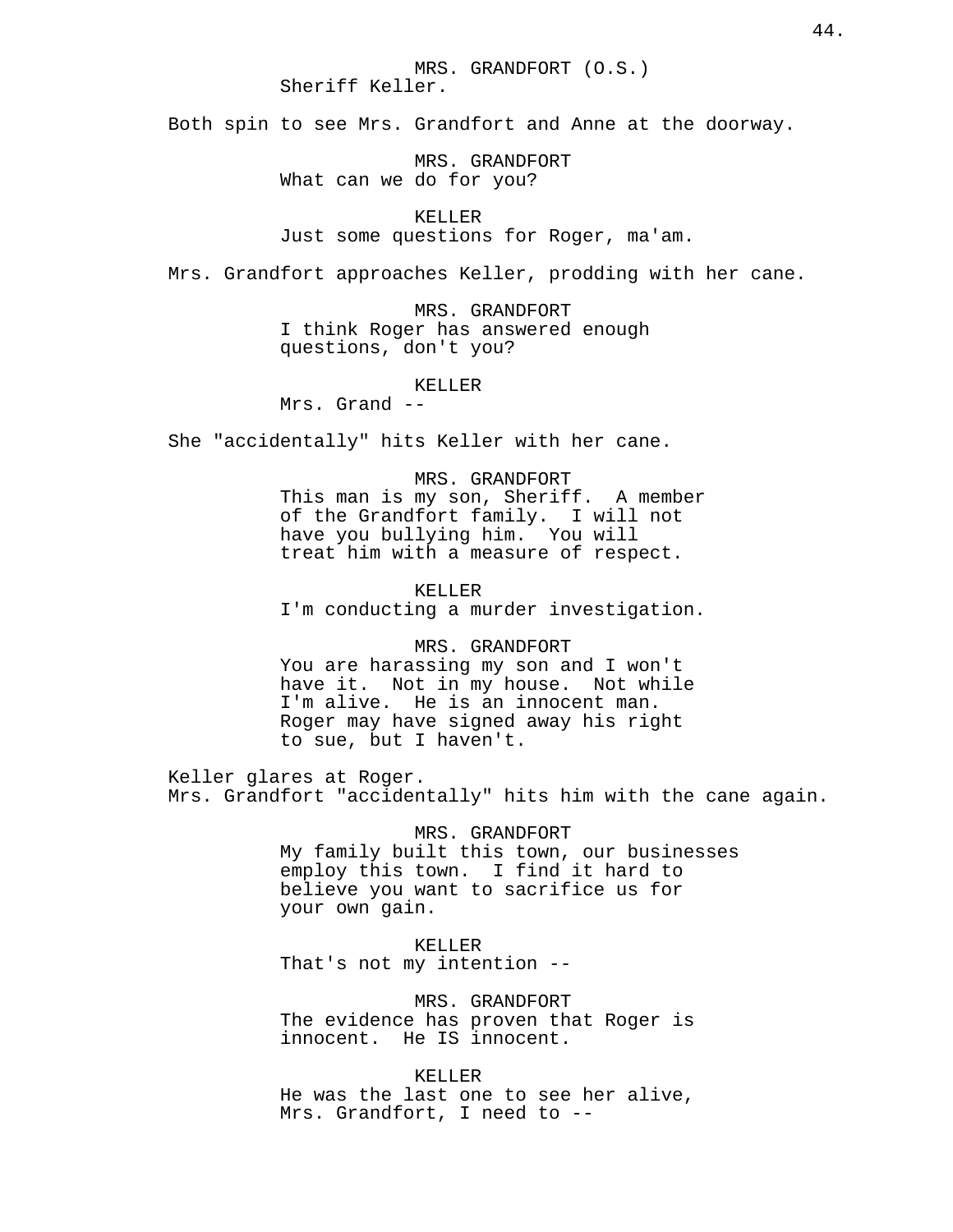### MRS. GRANDFORT

Don't you think we should consider this case closed, Walt? Leave the tragic memories behind us and move on with our lives? Haven't we all suffered enough?

# KELLER

Yes, ma'am.

Roger smiles at him.

# ROGER

Anything else, Sheriff?

Keller turns to Mrs. Grandfort, secretly snagging Roger's empty iced tea glass.

> KELLER Good day, Mrs. Grandfort. Sorry for any inconvenience.

Keller leaves with the iced tea glass. Roger's finger prints.

EXT. GRANDFORT HACIENDA -- DAY

Keller holds the glass up to the sun, sees finger prints.

KELLER Gotcha, asshole.

Smiles as he gets into his patrol car and zooms away.

INT. LIVING ROOM -- DAY

#### ROGER

Thank you.

MRS. GRANDFORT I'm your mother. I've always protected you. Done what was best for you.

Roger nods, goes to grab his iced tea glass. Can't find it.

EXT. GRANDFORT HACIENDA -- NIGHT

The dead of night.

INT. MRS. GRANDFORT'S ROOM -- NIGHT

Mrs. Grandfort is awakened by a noise.

She lays in bed listening. Maybe it was her imagination? Another noise.

She presses the buzzer on her night stand.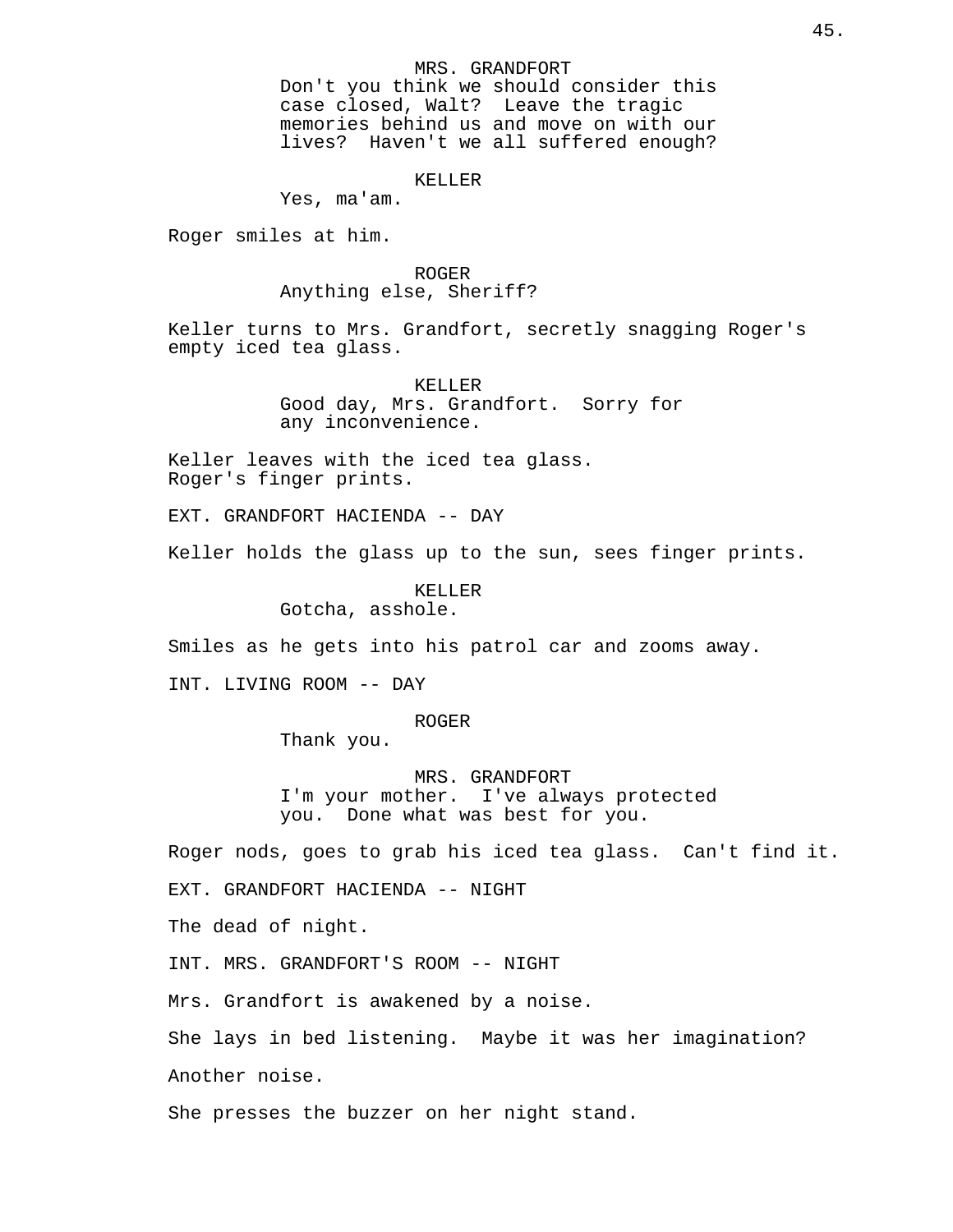INT. ANNE'S ROOM -- NIGHT

The buzzer wakes Anne up. She looks at the clock: 3am, rolls out of bed. Grabs her robe - buzzer rings again and again, insistent.

> ANNE All right. I'm coming.

Ties her robe over her T shirt and panties and leaves.

INT. MRS. GRANDFORT'S ROOM -- NIGHT

Anne enters the room, clicks on the light.

ANNE

Yes, Mrs. Grandfort?

Mrs. Grandfort hushes her. Whispers.

MRS. GRANDFORT There's someone in the house. I think he was in my room. I heard him near my bed. I --

Anne starts to say something, when they hear another sound.

Anne grabs a fire poker, starts out of the room.

MRS. GRANDFORT Don't leave me here alone...

ANNE

Mrs. Grandfort...

Mrs. Grandfort grabs her key ring from the night stand and hangs it around her neck, then takes Anne's arm. Anne doesn't even try to argue - just leads her out of the room.

INT. HALLWAY -- NIGHT

They creep down the hall quietly. Looking through doors.

INT. KITCHEN -- NIGHT

The kitchen is dark, spooky... empty.

INT. HALLWAY -- NIGHT

Sounds from the living room. Suspense as they get closer.

A flashlight stabs past them. They hold still.

The light swings away. They creep closer.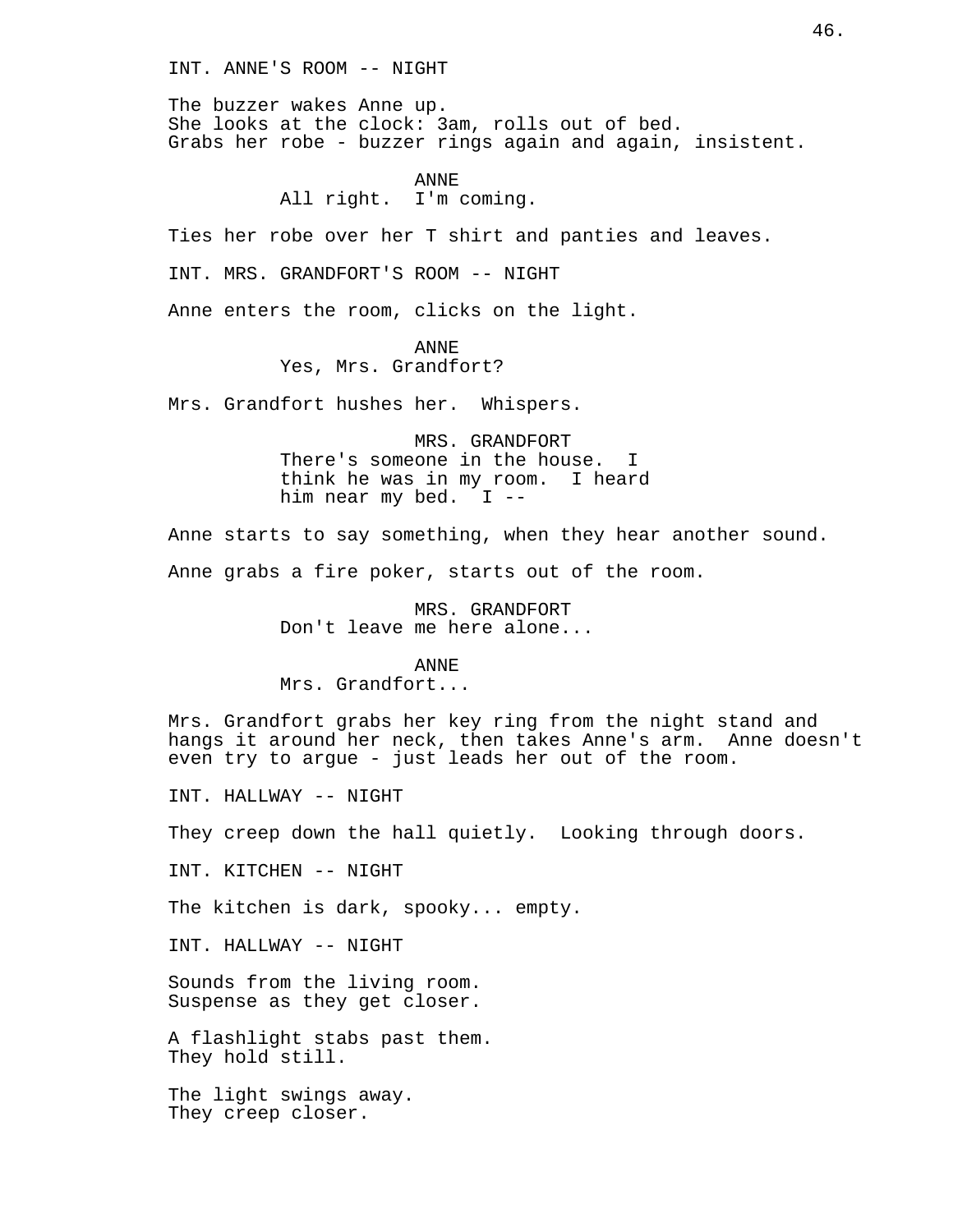INT. LIVING ROOM -- NIGHT

In the darkness, a MAN walks through the room flashlight stabbing the darkness, heading to the front door.

A prowler.

Anne lets go of Mrs. Grandfort, hefts the fire poker overhead. Hits the light switch.

Roger stands near the door - right in front of a window. Caught. Fully dressed and wearing a coat. At 3am?

MRS. GRANDFORT

Who is it?

Roger and Anne look at each other.

ANNE No one. Window's open. Blew some papers off the table.

MRS. GRANDFORT No, I hear someone.

Roger stands perfectly still - trying not to breath.

ANNE There's no one here, ma'am.

Mrs. Grandfort "looks" around the room, sensing someone. She stops when her heard faces Roger. Milky dead eyes staring right at him.

> MRS. GRANDFORT Right there. I can hear him breath.

ANNE You're mistaken, ma'am.

Mrs. Grandfort takes a step right at Roger... Then stops, cocks her head.

> MRS. GRANDFORT Perhaps I am.

ANNE I'll take you back to bed and clean up in the morning.

Anne lowers the fire poker, turns off the light, guides Mrs. Grandfort back to bed. Leaving Roger alone in the dark.

Roger clicks on the flashlight and looks at the contents of his hand - a key with the word "Unica" on it.

After a moment, he opens the door and leaves.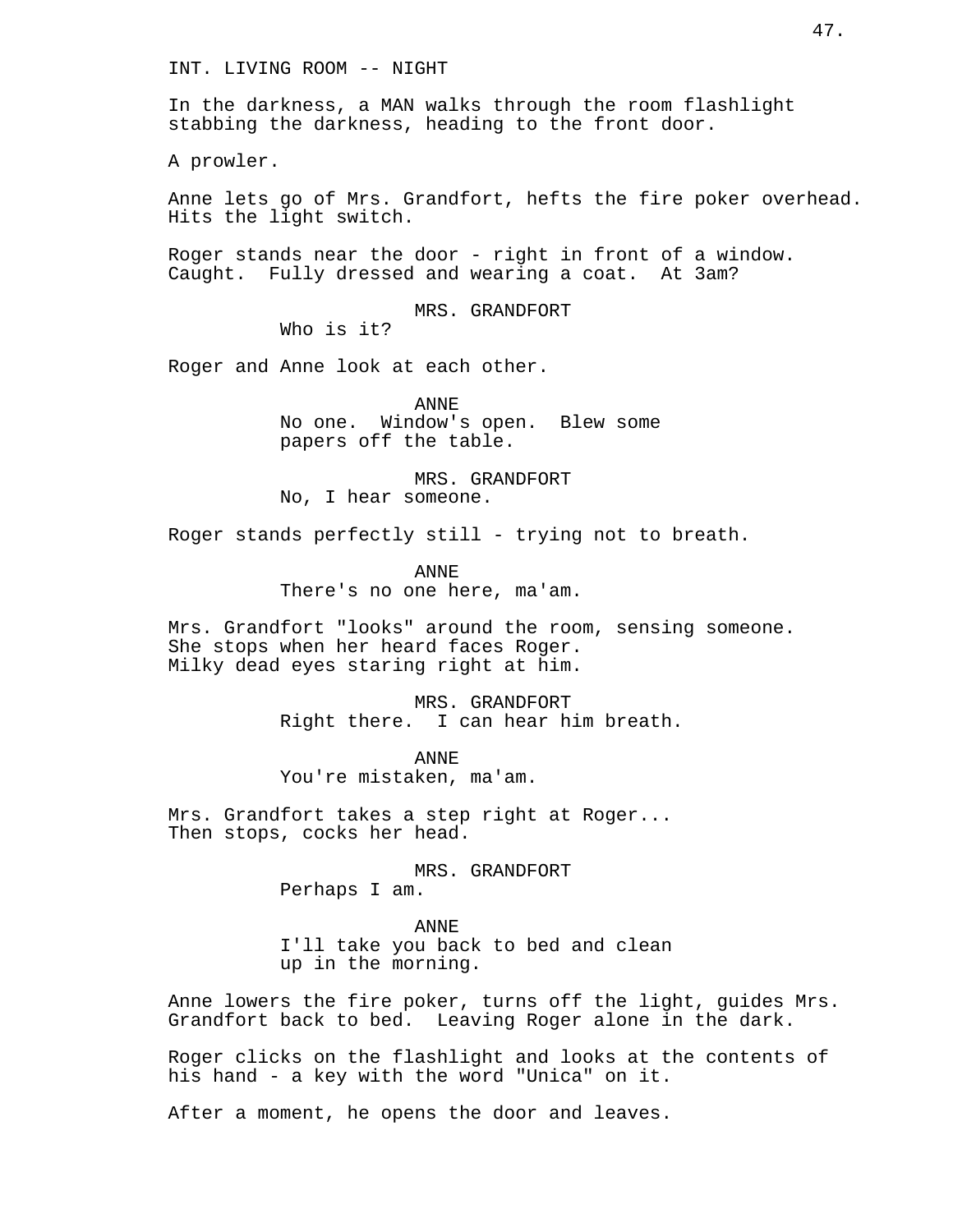EXT. GRANDFORT HACIENDA -- DAY

Morning has broken.

INT. KITCHEN -- DAY

Roger is sipping coffee, Anne enters to grab the tea service.

ANNE What were you doing last night?

MRS. GRANDFORT (O.S.)

Anne?

Roger smiles at her as she hustles to bring mother her tea.

When she's gone, Roger takes the bottle of TOXICHLOR INSECTICIDE from behind the coffee pot and reads the warning.

WARNING LABEL: Odorless, colorless, a level 6 toxin. Deadly.

Hides the insecticide in a pocket.

Roger pulls the "Unica" key from his pocket, wonders how to get it back on Mrs. Grandfort's key ring.

INT. LIVING ROOM -- DAY

Anne sets the tea service on the table, pours two cups.

Mrs. Grandfort sits across from attorney Don Larrue. Larrue is fifteen years older, gray-haired, glasses. His briefcase on the floor near him, and papers in his lap.

> LARRUE I've drawn up the new will as you asked, Ruth.

Anne hands Larrue a cup of tea.

LARRUE Thank you, Anne.

Anne hands the other cup to Mrs. Grandfort.

LARRUE The majority of the assets will remain in the blind trust your husband set up before his death...

Mrs. Grandfort sips her tea. Wrinkles her nose.

MRS. GRANDFORT Anne, did you remember my sugars?

ANNE Three cubes, ma'am.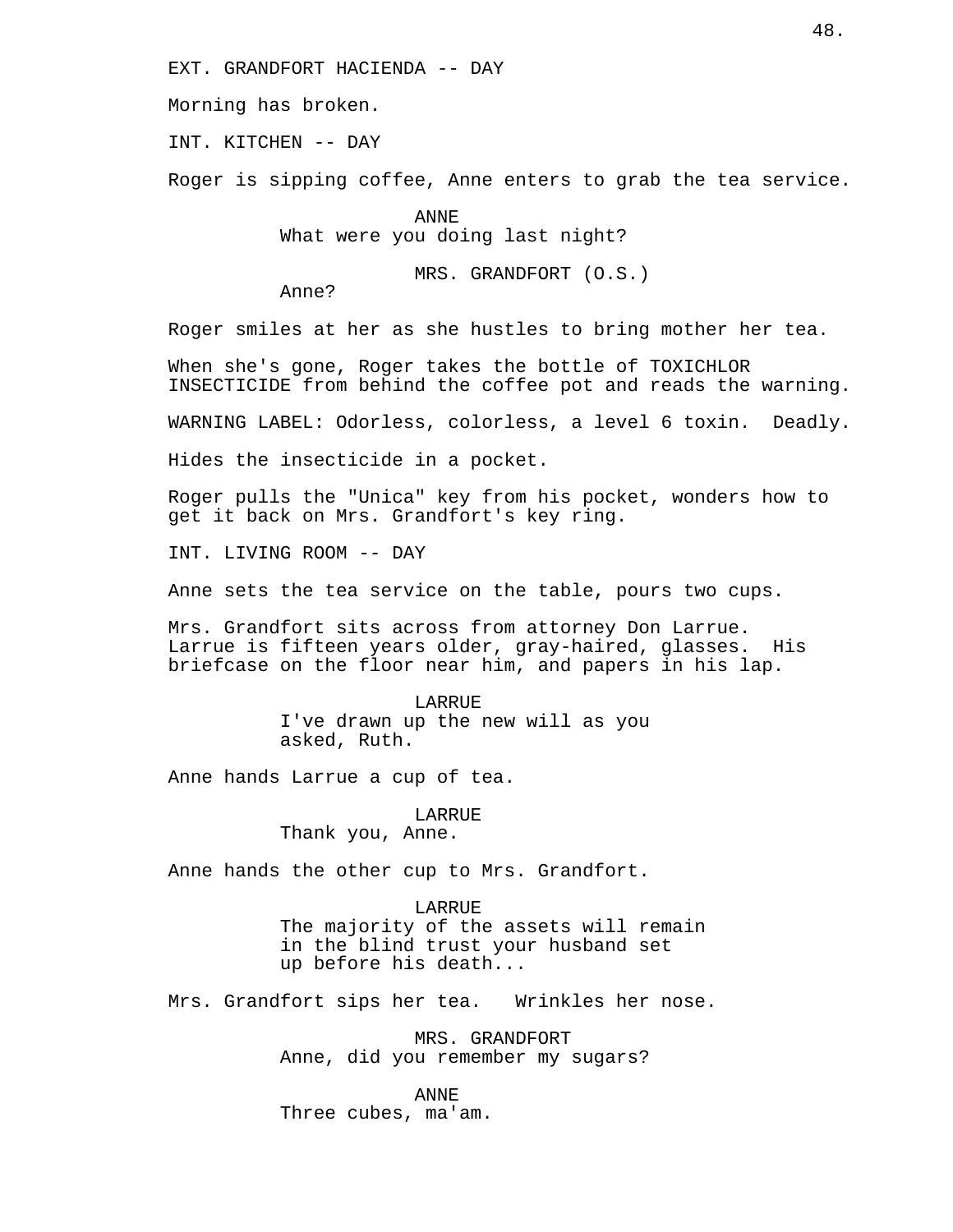MRS. GRANDFORT

Go on.

LARRUE In the event of your passing, the trust will be liquidated, the ranch and other assets pass to your son.

Larrue speaks softly.

LARRUE You sure this is what you want, Ruth?

MRS. GRANDFORT He's my son, Donald.

LARRUE The other provisions remain the same. I just need your signature. Anne, if you'll witness?

Anne nods.

Larrue puts a pen in Mrs. Grandfort's hand, places the hand on the document. She signs. Larrue pulls out another copy.

> LARRUE Again. Once more.

Anne signs the witness area of the three copies.

Roger hides at the door, watches himself inherit ten million. "Unica" key in his right hand.

> LARRUE Good. Now on your passing, your son will inherit the ranch and assets.

Mrs. Grandfort smiles and nods. So does Roger.

Mrs. Grandfort hears a noise, turns to the doorway.

MRS. GRANDFORT

Roger?

ROGER

Good morning, mother. I saw you had a guest, didn't want to disturb you.

MRS. GRANDFORT Nonsense. Do you remember Don Larrue?

Larrue and Roger face each other to shake hands. Each man studying the other for points of recognition.

Anne watches Roger fake it and Larrue look confused.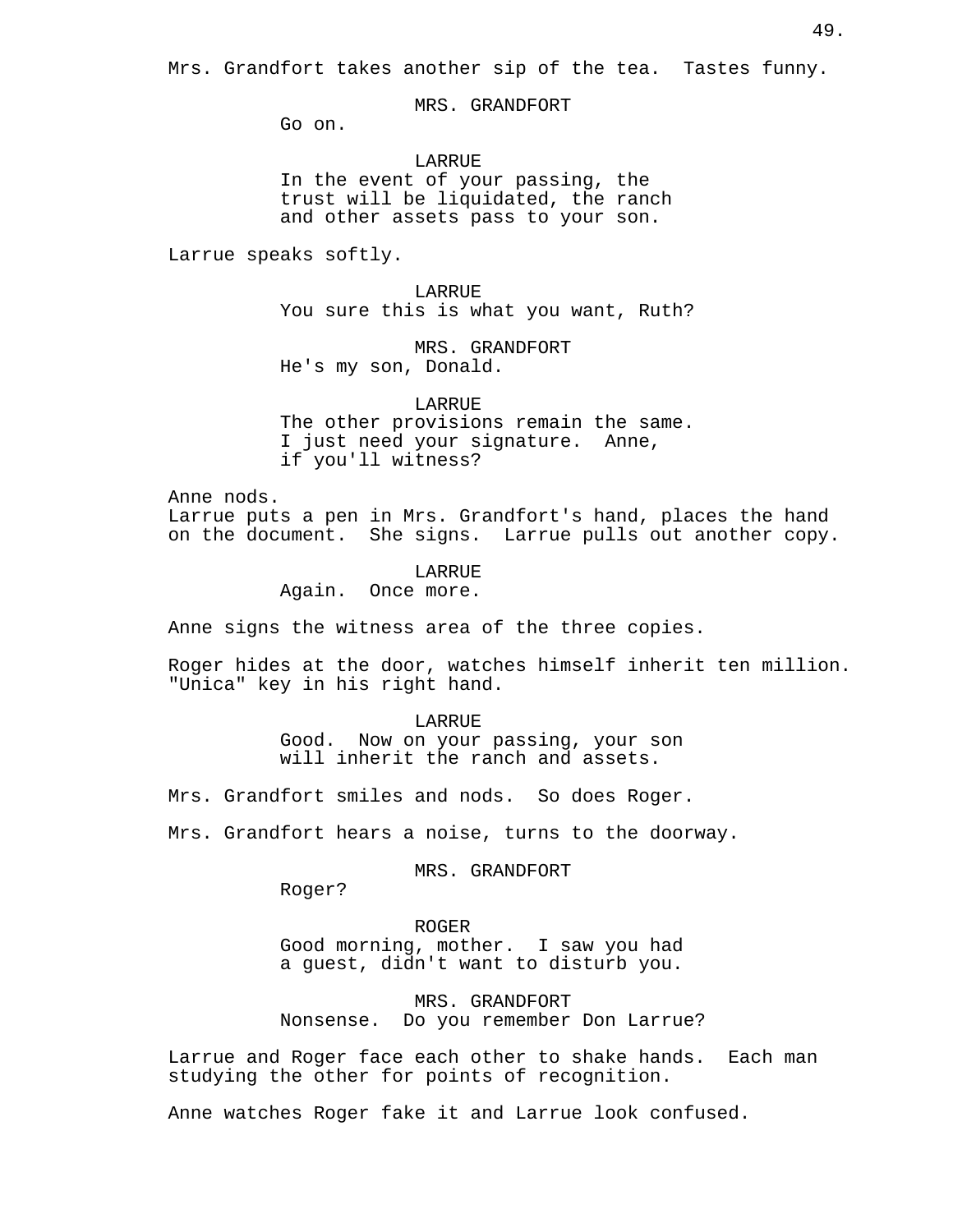#### ROGER Yes. Of course.

They go to shake hands - Roger still has the "Unica" key in his right hand and has to secretly pocket it before he shakes.

Larrue is still staring at him. Did he see the key?

LARRUE You look completely different.

# ROGER

Lost the baby fat.

Larrue continues studying him. Anne notices Larrue's confusion... Her suspicion grows.

> MRS. GRANDFORT Would you like some tea, Roger.

Roger lifts his cup.

ROGER I have coffee, mother.

Anne crosses to Roger, looks in his cup.

ANNE

It's empty. I'll get you some tea.

She pulls the cup from his hand, moves to the tea service.

LARRUE

I can't believe how different you look. I'd have never recognized you.

Roger watches her pour from the tea pot.

ROGER Well, Don, we didn't spend that much time together. (smiles) But I'm sure the public defender could pick me out of a line up.

Anne hands him the cup of tea.

ANNE Sugar? Milk?

ROGER It's fine, thanks.

LARRUE You realize had I defended you, you'd have still gone to prison.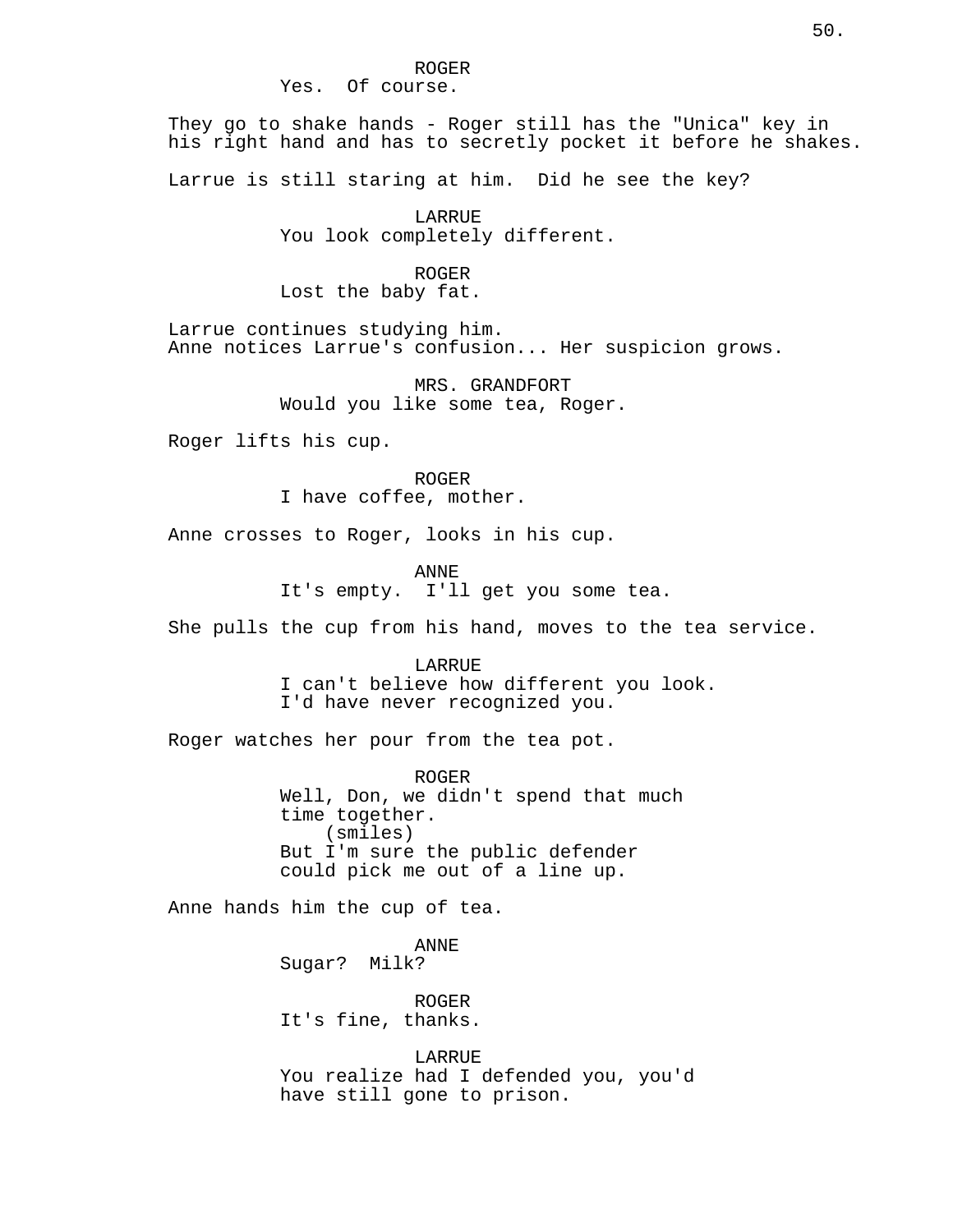ROGER Not that good, eh?

LARRUE Too much evidence against you.

Larrue wants to verbally fight Roger, but not in front of his wealthy client. He smiles, changes tack.

> LARRUE We can't change our past mistakes, so let's move on to better times.

MRS. GRANDFORT To having my son back.

Mrs. Grandfort raises her tea cup in toast. Anne and Larrue do the same. Roger reluctantly raises his cup.

> LARRIJE And better times.

### ROGER

Better times.

All four drain their tea cups. Roger didn't poison the tea. Yet.

Anne watches Roger with growing suspicion - is he an impostor?

INT. ROGER'S ROOM -- NIGHT

The "Unica" key on Roger's night stand.

Roger, smoking in bed, remembers...

INT. PRISON BUS -- NIGHT

Just like a school bus, except none of the passengers have any class. Keys go into the ignition.

PRISONERS in name stenciled denim, including "Roger", Grandfort, meek looking MURPHY, and savage DRAYTON. Shackled together.

UPFRONT: The DRIVER and GUARD. Both armed. The Guard is a mean looking guy with a shotgun and a key ring chained to his uniform.

> PRISONER (O.S.) All aboard for the Soledad Express, non-stop bus service to Soledad medium security prison from San Quentin...

GUARD Shut up, Stevens.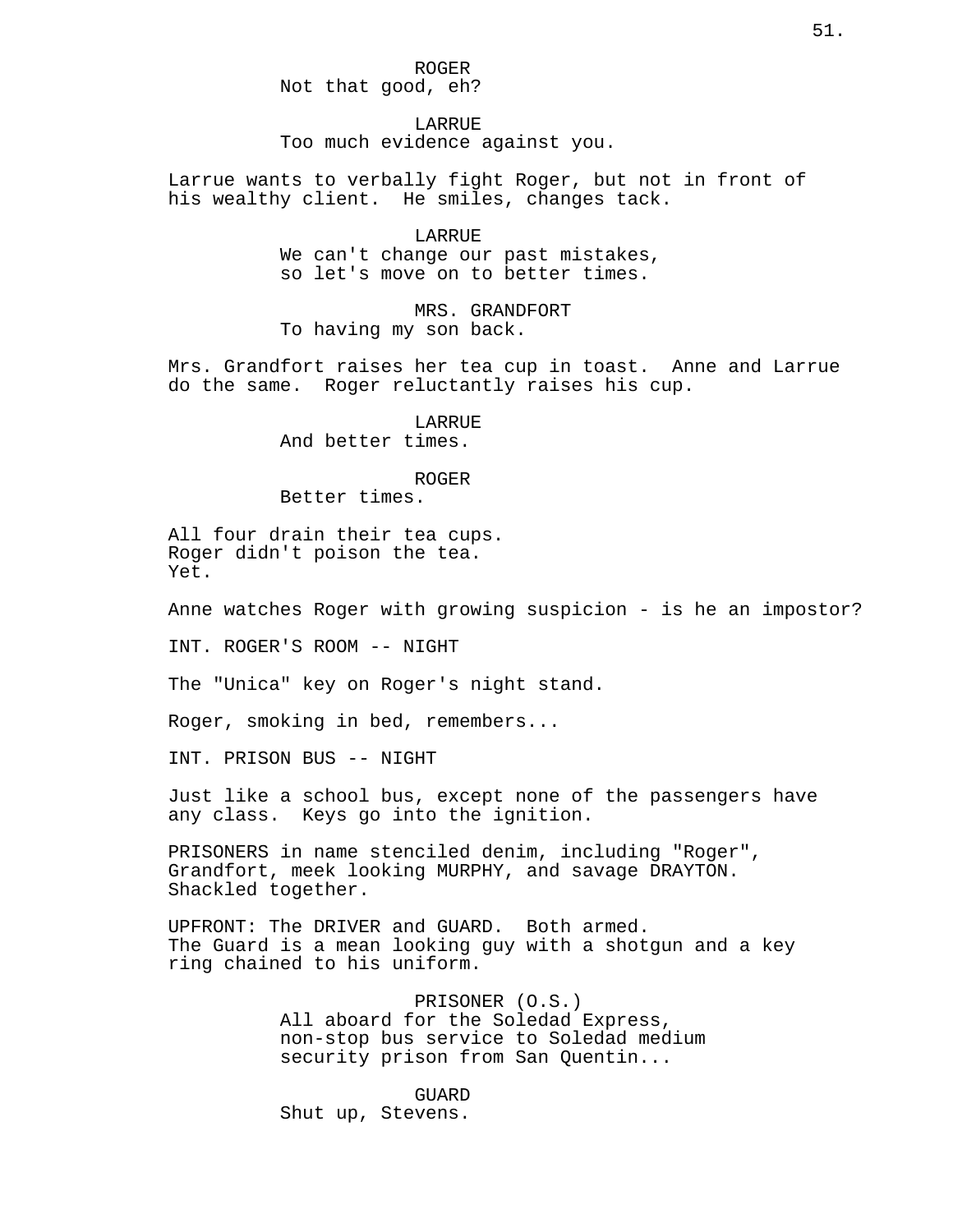Roger and Grandfort are in different rows, opposite sides of the aisle. They glance at each other, nod. Murphy notices.

UPFRONT: The Driver and Guard look out the window at...

EXT. COUNTRY ROAD -- NIGHT

Headlights on the road.

INT. PRISON BUS -- NIGHT

The Prisoners look like they're sleeping.

Drayton opens his eyes, nods to another Prisoner. The Prisoner begins moaning, sweating, looking awful.

> GRANDFORT Got a sick man back here.

GUARD He'll last till Soledad. It's only a couple more hours.

PRISONER (O.S.) Looks pretty bad.

The sick Prisoner vomits.

ROGER

Christ, he's puking all over the place! He's stinking up the bus!

The Guard touches the Driver's shoulder, pulls out his keys. None say "Unica".

Drayton smiles, nods to the other Prisoners.

The Guard puts a hand on the sick Prisoner's shoulder.

GUARD

You okay, son?

The Prisoner looks like he's going to get sick again, then whips his shackles around, snags the Guard's leg, trips him.

GUARD

Help!

The Driver looks back, but has to keep his eyes on the road.

Drayton attacks the fallen Guard, pounding him. The Guard fights back, reaches for his gun. Holster flap is snapped.

Wham! Drayton hits him, whips his chains around the Guard's neck, strangling him.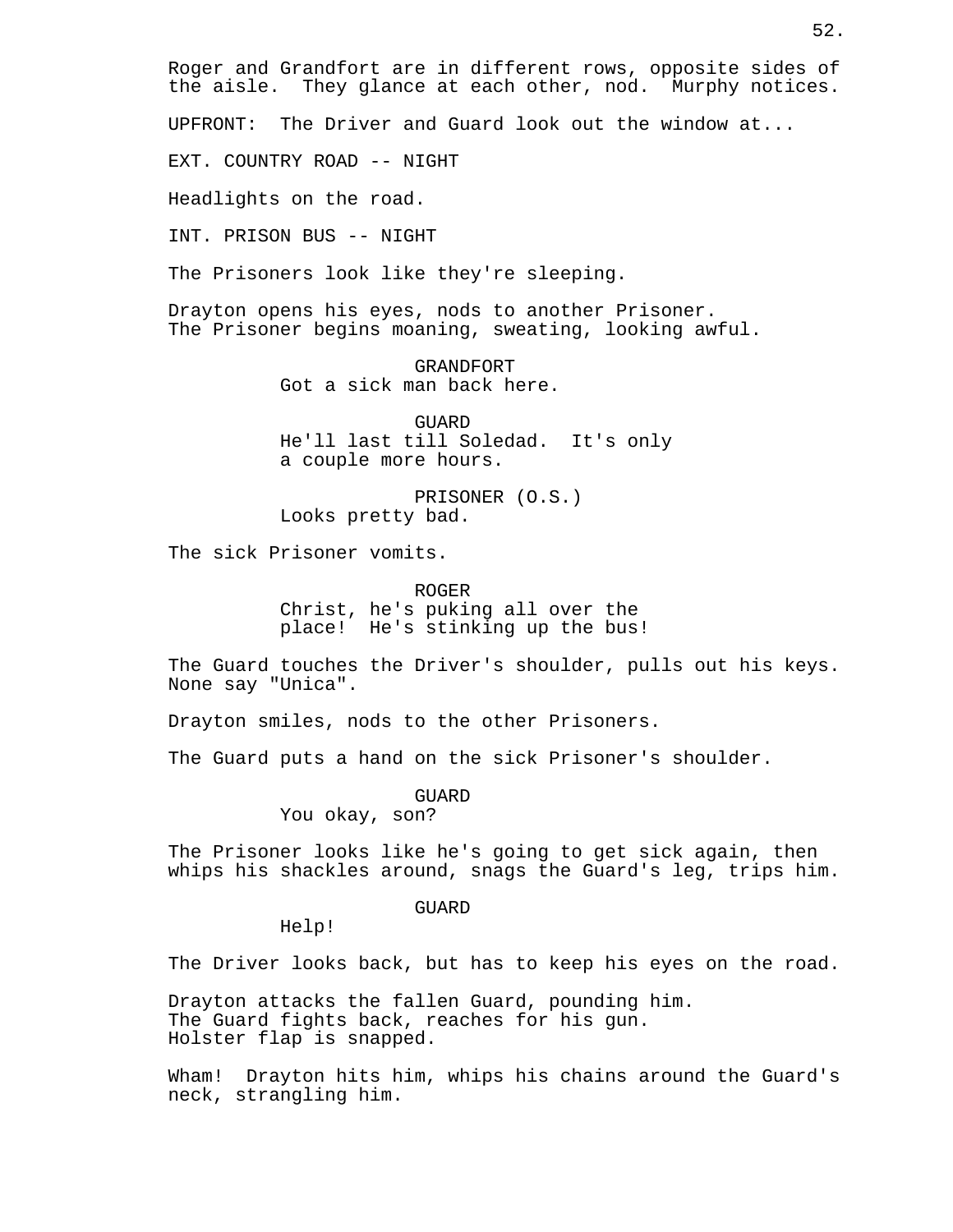The Guard unsnaps his holster, pulls the gun. Drayton pushes the gun away as it fires. BANG! BANG! Roger ducks as bullets ricochet through the bus. BANG! A bullet hits the Driver, splattering blood on the window. The Driver slumps over the steering wheel. EXT. COUNTRY ROAD -- NIGHT Headlights swerve off the road into the woods. INT. PRISON BUS -- NIGHT As Drayton fights the Guard, we hear the bus SLAMMING into branches and shrubs. Bouncing Prisoners on their seats. THe Guard pushes his gun against Drayton's head... Drayton YANKS the chain around his neck, killing him. EXT. COUNTRY ROAD -- NIGHT The headlights zero in on a tree. INT. PRISON BUS -- NIGHT WHAM! Everyone in the bus gets thrown to the floor. Drayton's leg SNAPS. He screams in pain. When everything settles, Drayton checks his busted leg, grabs the Guard's fallen gun and handcuff keys. After freeing himself, he tosses the keys to the sick Prisoner (well now). PRISONER (O.S.) You okay? I think I busted my arm. Roger sits up, looks at Grandfort, as the other Prisoners unshackle themselves and scramble out of the bus. EXT. COUNTRY ROAD -- NIGHT Headlights crazy beams as the prison bus leans against the tree, smoke billowing. Prisoners race out of the bus for the walnut groves a hundred feet away. Drayton limping on his busted leg. Soon, the Prisoners are gone. The smoking bus remains.

53.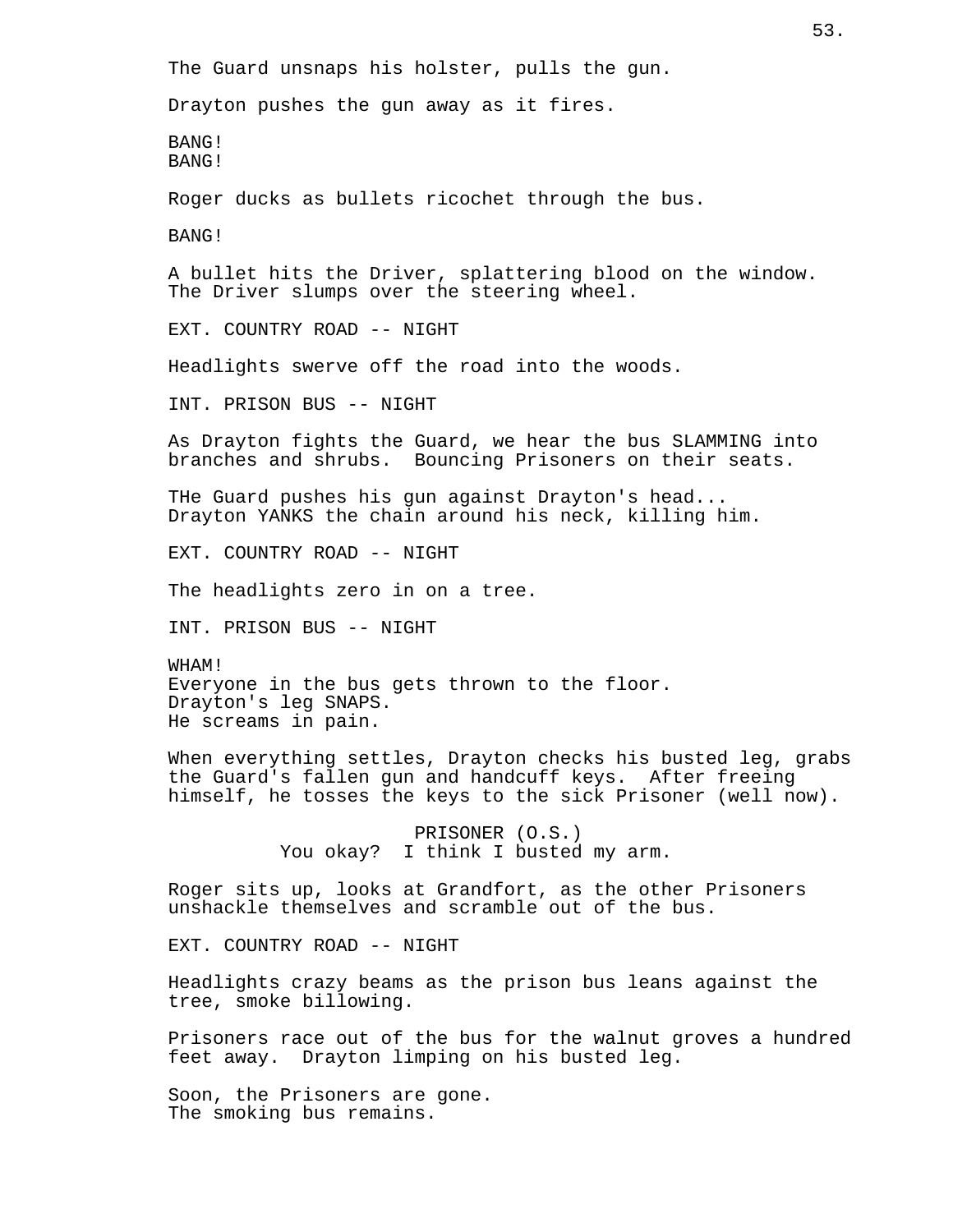# INT. PRISON BUS -- NIGHT

Roger, Grandfort, and Murphy are left in the bus.

Roger and Grandfort unshackle themselves, swap stenciled shirts, ID tags, everything else that identifies them.

> GRANDFORT When I get out, I expect my mother to have had her little accident.

### ROGER

Your tags. Here you go.

They swap ID tags... Then Grandfort remembers his engraved cigarette lighter.

> GRANDFORT Gift from mother. Fourteenth birthday.

> > ROGER

Right.

Roger looks at the lighter, pockets it.

GRANDFORT Remember. It has to be an accident...

ROGER Or I can't inherit.

GRANDFORT We can't inherit.

ROGER

Right. (looks at Grandfort) You can kill three people with a pick ax, but you can't kill your mother...

GRANDFORT Mother and I have a special relationship.

ROGER I'll take care of her for you... For my ten percent.

Roger and Grandfort swap seats, then shackle themselves in place. That's when Roger notices Murphy, still in the bus. He's heard everything.

> ROGER Don't you want to run, with the others?

MURPHY They's gonna let me out in six months.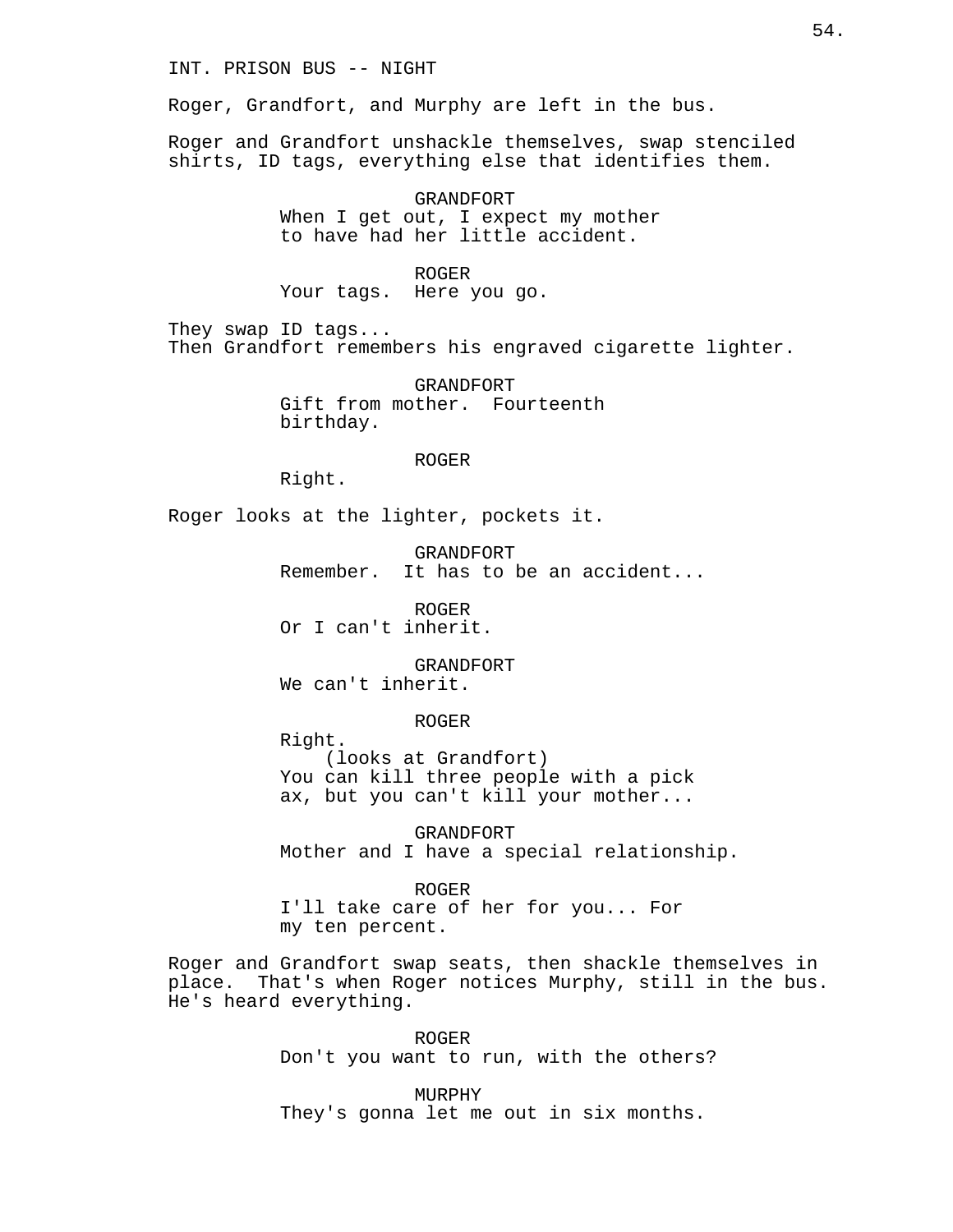ROGER Tell anybody and we'll kill you. Understand?

Murphy nods.

ROGER From now on, I'm Grandfort, and he's Vilette. Understand?

MURPHY Yes, sir. Anything you say, Jud.

ROGER Did we have a failure to communicate, there? I don't want to kill you...

MURPHY I understand, Roger.

Roger smiles, sits back in his seat.

INT. ROGER'S ROOM -- NIGHT

Roger lays back in his bed, smiling.

The "Unica" key still on the night stand.

EXT. COURTYARD -- DAY

Mrs. Grandfort trims her rose bushes by touch. Wearing thick garden gloves, using a pair of clippers. The lanyard and key ring around her neck.

A hand grabs her shoulder, frightening her.

ROGER Thought we could go for a walk, mother. Talk a bit.

She smiles, clips a flower and makes it into a boutonniere. Feeling her way to Roger's lapel to attach it.

Takes off her garden gloves, touches his face and smiles.

MRS. GRANDFORT That would be nice. Maybe stop by the barn to get some wine for dinner?

Roger looks at her key ring - no "Unica" key.

ROGER

Sure.

EXT. HACIENDA GROUNDS -- DAY

Roger guides Mrs. Grandfort on a walk through the orchard.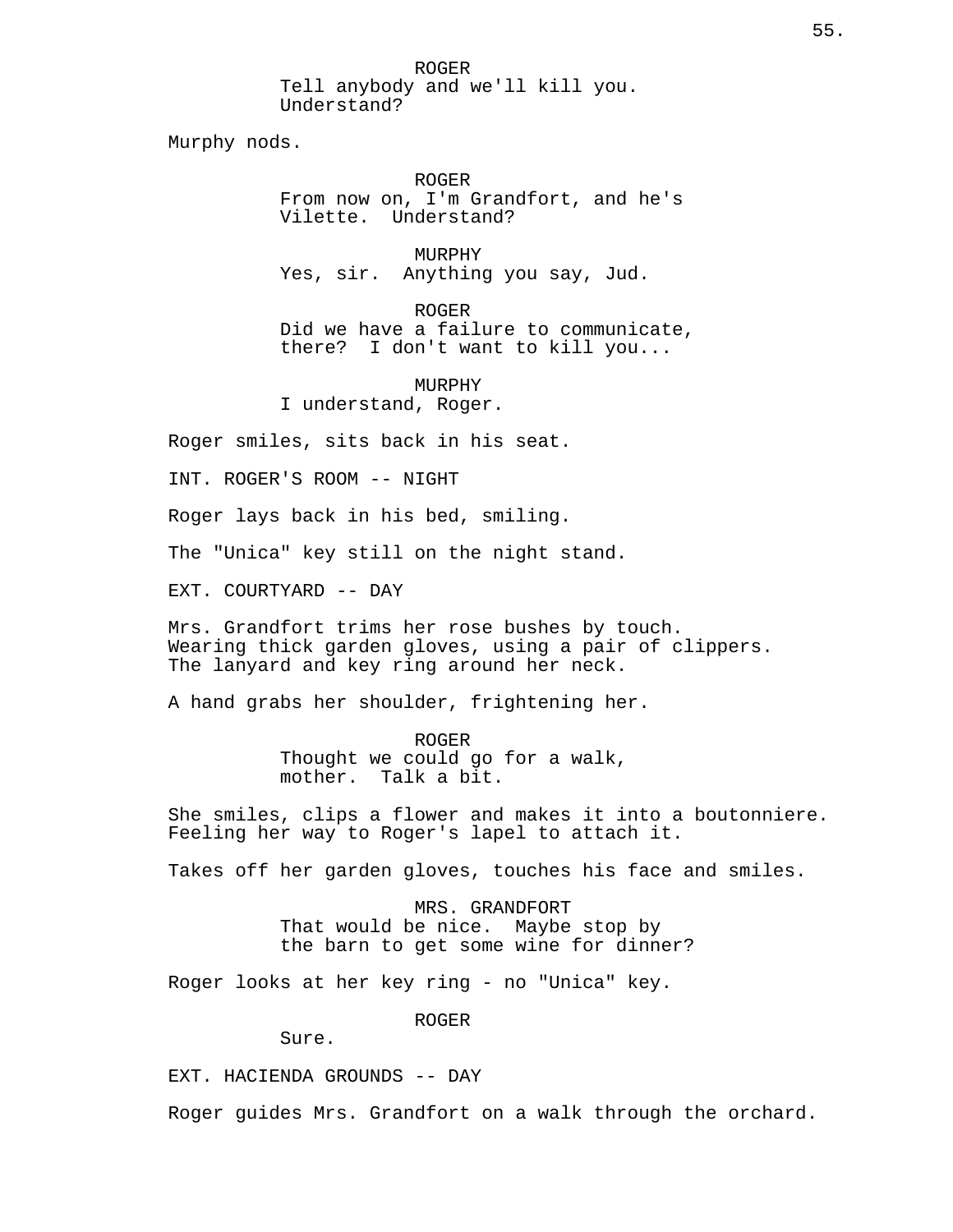MRS. GRANDFORT Your father and I used to walk through the orchards at harvest time... before his accident.

EXT. ORCHARD -- DAY

The walk through the orchard, arms linked. Roger looking for good places for a fatal accident.

> MRS. GRANDFORT He never understood our special bond, Roger. Thought I was babying you.

> > ROGER

This way, mother.

Roger guides her around a fallen branch, she might have tripped over... and hurt herself.

# MRS. GRANDFORT

After he was gone, I was so busy trying to hold the business together, running the ranch, that I didn't pay as much attention to you as I should have.

EXT. STREAM -- DAY

Roger guides her down the narrow path by the stream. Lots of places where she might trip. Lots of big rocks...

Roger stops for a moment, picks up a handful of stones.

MRS. GRANDFORT Working with the ranch hands and the roustabouts, I had to be tough as leather, demanding, bossy.

Roger takes a stone... and skips it across the stream.

MRS. GRANDFORT Sometimes I brought the toughness home with me. That was a mistake.

He looks at the stones in his hand, skips another.

ROGER Let's forget about the past.

They come to a WOODEN BRIDGE over the stream...

Roger guides her slightly off the path so that she will miss the bridge and fall into the stream...

> ROGER Oops! This way, mother.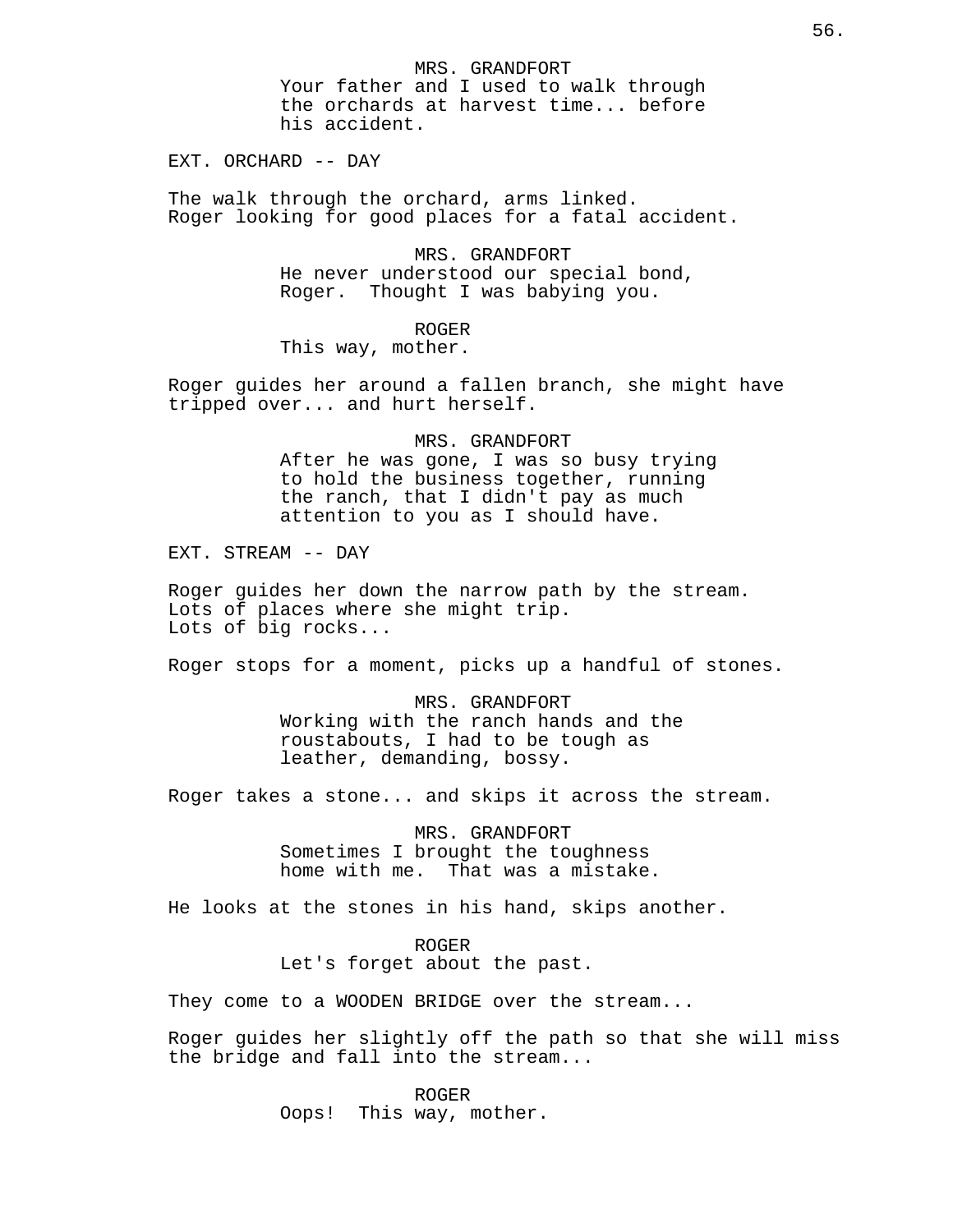Roger waits until the last minute to correct her.

MRS. GRANDFORT

Thank you.

She hugs his arm. Roger doesn't know why he did that. He could have drowned her and collected two million dollars.

EXT. WOODEN BRIDGE -- DAY

They cross the wooden bridge, water rushing beneath them.

Roger looks at the railing - one section is broken - he could push her through the broken section into the water.

> MRS. GRANDFORT I always wanted the best for you. I always fought for you.

Roger steers her to the broken section, working up the nerve to push her through. His arm pulls back to push her...

> MRS. GRANDFORT I should never have doubted you all of those years ago.

Roger gets ready to push her...

But can't.

He pulls the "Unica" key from his pocket, looks at her key ring. Continues to guide her over the bridge.

EXT. QUARRY -- DAY

Roger guides her away from the barn, towards the quarry.

MRS. GRANDFORT Don't forget we need to get the wine for dinner tonight.

ROGER It's beautiful over here.

MRS. GRANDFORT The old quarry?

ROGER You can feel the sunlight on your face. Smell the flowers on the breeze.

She skeptical, but allows Roger to guide her to the quarry.

MRS. GRANDFORT Yes, it's nice.

They walk right up to the edge of the cliff.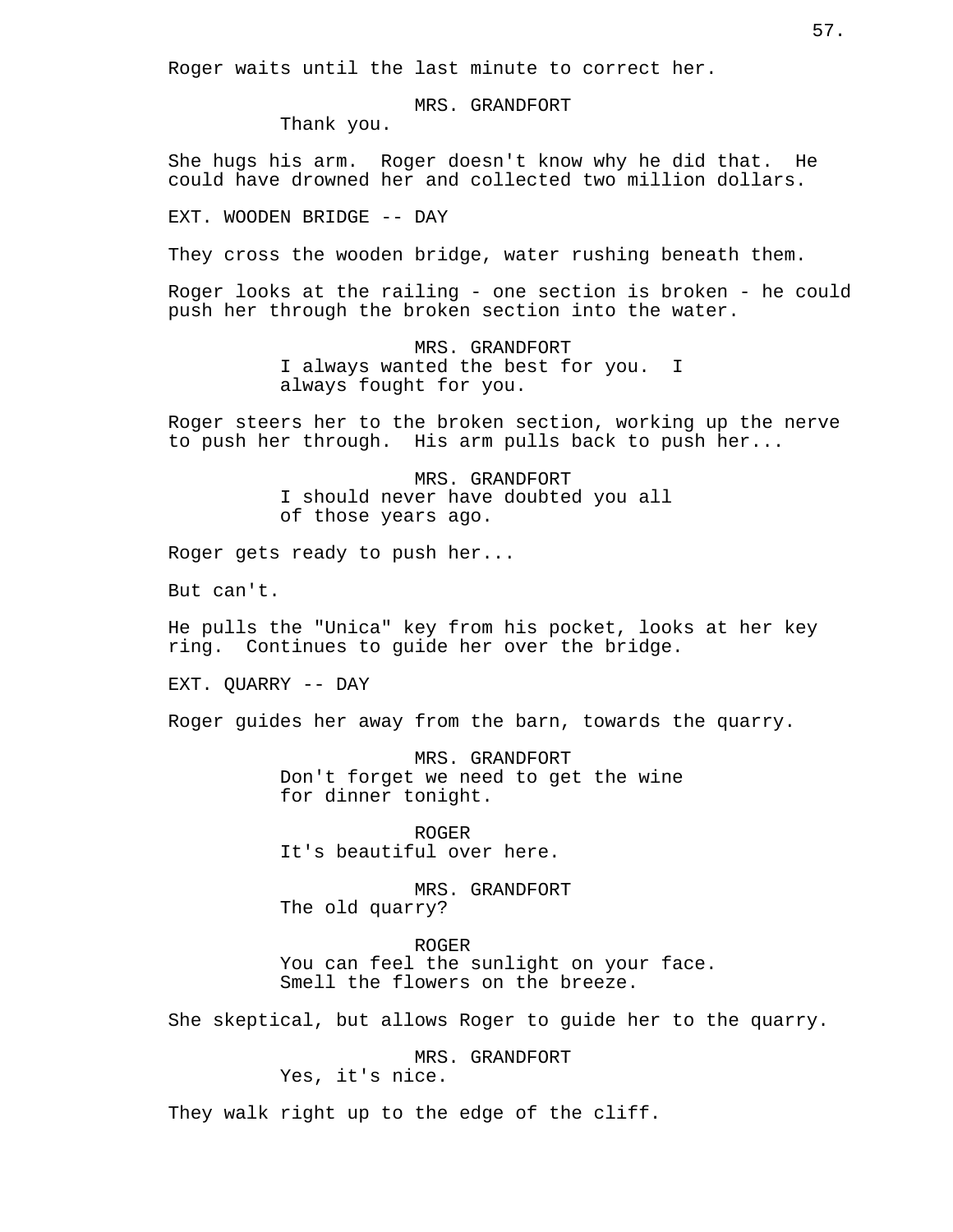One push and Roger inherits.

MRS. GRANDFORT I never liked that Benoit girl. (closer to the edge) Never approved of your relationship with her. (closer) She was trash. (closer) Beneath your. (closer) I'm afraid I let those feelings guide the way I handled that situation. (over) I hope you'll forgive me.

Roger grabs her before she falls, pulls her into his arms.

ROGER Oops! Too close to the edge, mother.

MRS. GRANDFORT (laughs) I'm glad you're here, Roger.

ROGER Wouldn't want you to get hurt.

They head back down the trail to the barn.

EXT. BARN -- DAY

At the barn, Mrs. Grandfort pulls the key ring into her hand and feels each key, searching for the "Unica" key... which is in Roger's hand. She feels every key at least twice.

> MRS. GRANDFORT I can't seem to find the key.

ROGER What does it look like?

MRS. GRANDFORT It has a hexagonal head and the word "Unica" stamped on it.

ROGER Let me have a look.

He takes the key ring from her hand, quietly slides on the "Unica" key as he talks, careful not to pull the lanyard.

> ROGER It must be on here somewhere, right? Maybe you just passed over it.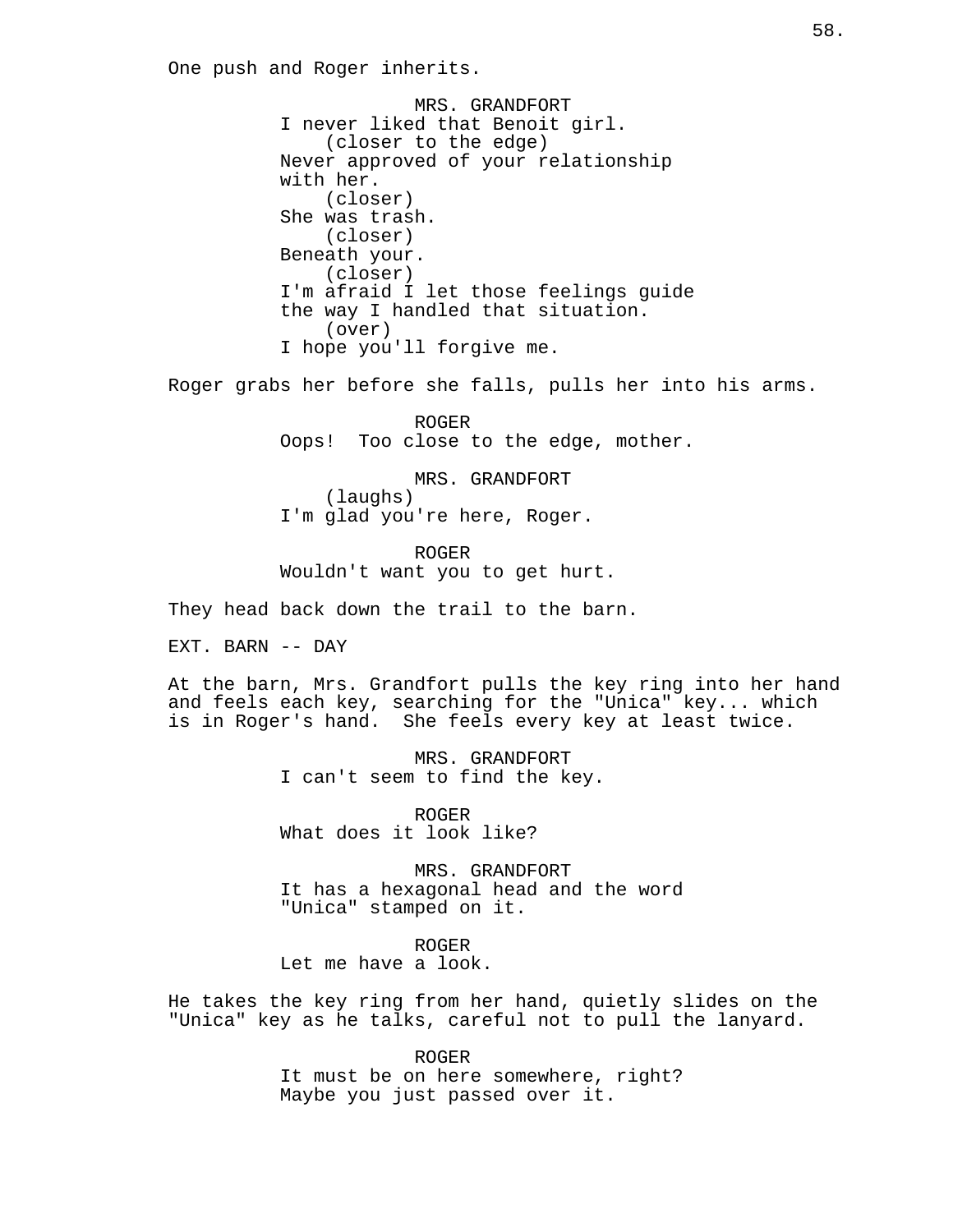# MRS. GRANDFORT I'm not sure how that's possible.

ROGER

"Unica" you say? Here it is.

Hands the key ring back, pressing the "Unica" key into her She feels the key head, smiles.

# MRS. GRANDFORT Must be losing my touch.

She uses a key from the ring to unlock the storm cellar door. Opens it - standing over the steep, creepy stairs.

One push and she's dead - with no keys missing from her ring.

# MRS. GRANDFORT

Roger?

Roger takes a step back to push her. Puts his palms out. Gets ready to earn his two million.

> MRS. GRANDFORT Where are you? What are you doing?

Roger starts forward...

Mrs. Grandfort moves away from the doorway, looking for him. Roger stops. Touches her shoulder.

> ROGER What type of wine did you need?

INT. STORM CELLAR -- DAY

Roger climbs down the spooky stairs. Looks up at Mrs. Grandfort, silhouetted in the doorway.

INT. WINE CELLAR -- DAY

Roger looks at all of the bottles, searching for a Chardonnay. Pulls out several bottles until he finds the brand and year she wanted. Grabs two bottles and heads back to the stairs.

EXT. BARN -- DAY

Climbs the stairs and steps into the light.

ROGER Two bottles, Cullens 2002, as ordered.

MRS. GRANDFORT Let me lock up and we'll head back.

She feels the keys on her ring until she finds the "Unica" key, slides it into the lock and turns until it locks. Then allows the key ring to fall on her lanyard.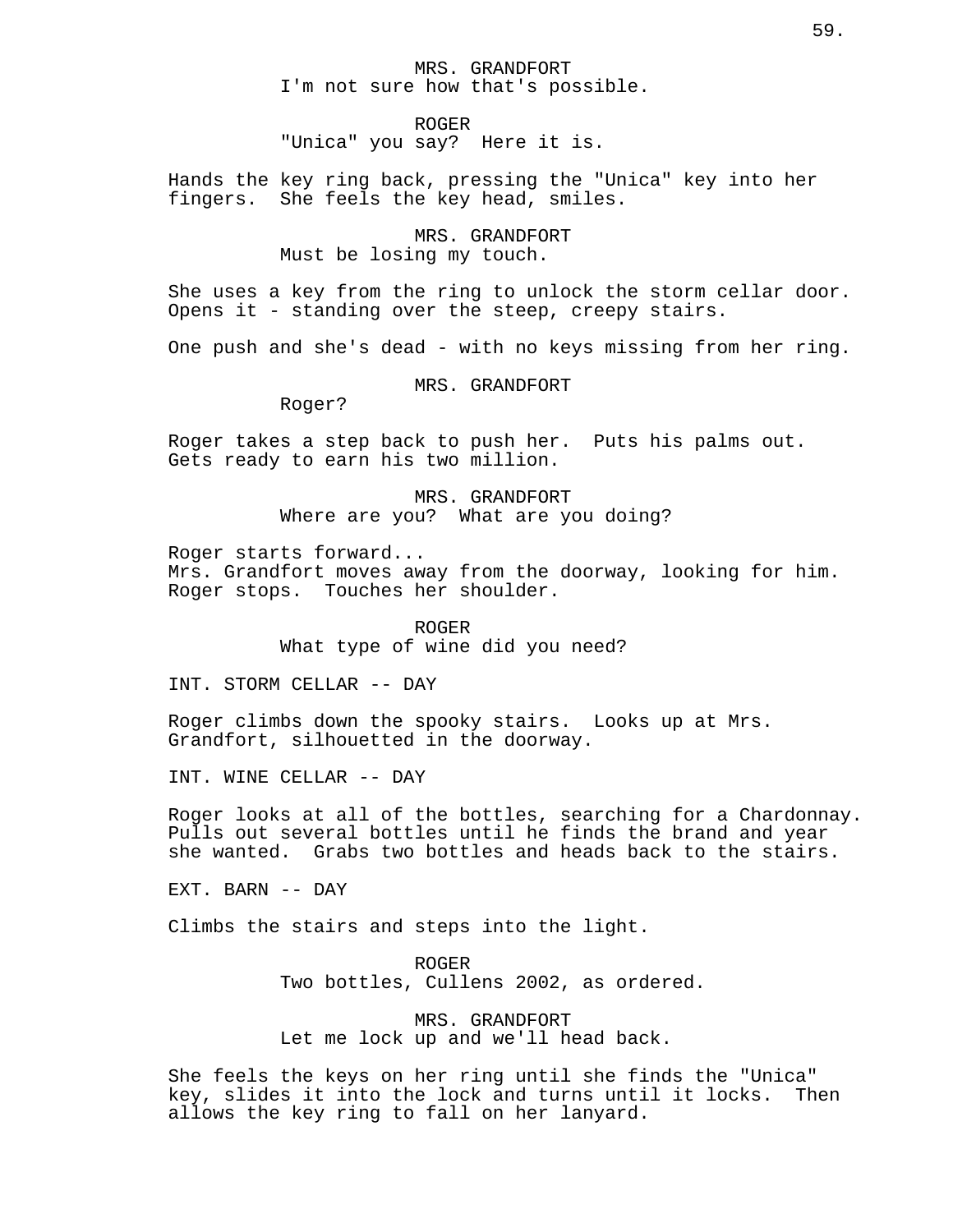EXT. GAZEBO -- DAY

They cross the grass to the gazebo, arms linked.

Roger still looking for possible accident opportunities.

MRS. GRANDFORT

Roger...

ROGER

Yes, mother.

MRS. GRANDFORT You are my son. My flesh and blood. I lost you once. I don't want to lose you again.

They climb the steps to the gazebo. A beautiful day.

MRS. GRANDFORT The gazebo. Glenn had this built. As a gift to me. We used to come out here when you were a boy, remember?

ROGER Of course I remember.

Mrs Grandfort moves into Roger's arms. Mother and son.

MRS. GRANDFORT Kiss me the way you used to...

Roger has no idea how he used to kiss this woman.

MRS. GRANDFORT When you were a boy...

On the forehead? On the cheek?

MRS. GRANDFORT

On the lips.

Roger smiles.

ROGER

Of course, mother.

He goes to give her a peck on the lips, but she grabs him and lays a major kiss on him. Full on rotor-rooter tongue.

Roger pulls away, shocked. This isn't even his real mother, but it seems dirty, creepy, and incestuous.

> ROGER We... We should be getting back, now, mother. It's getting close to dinner.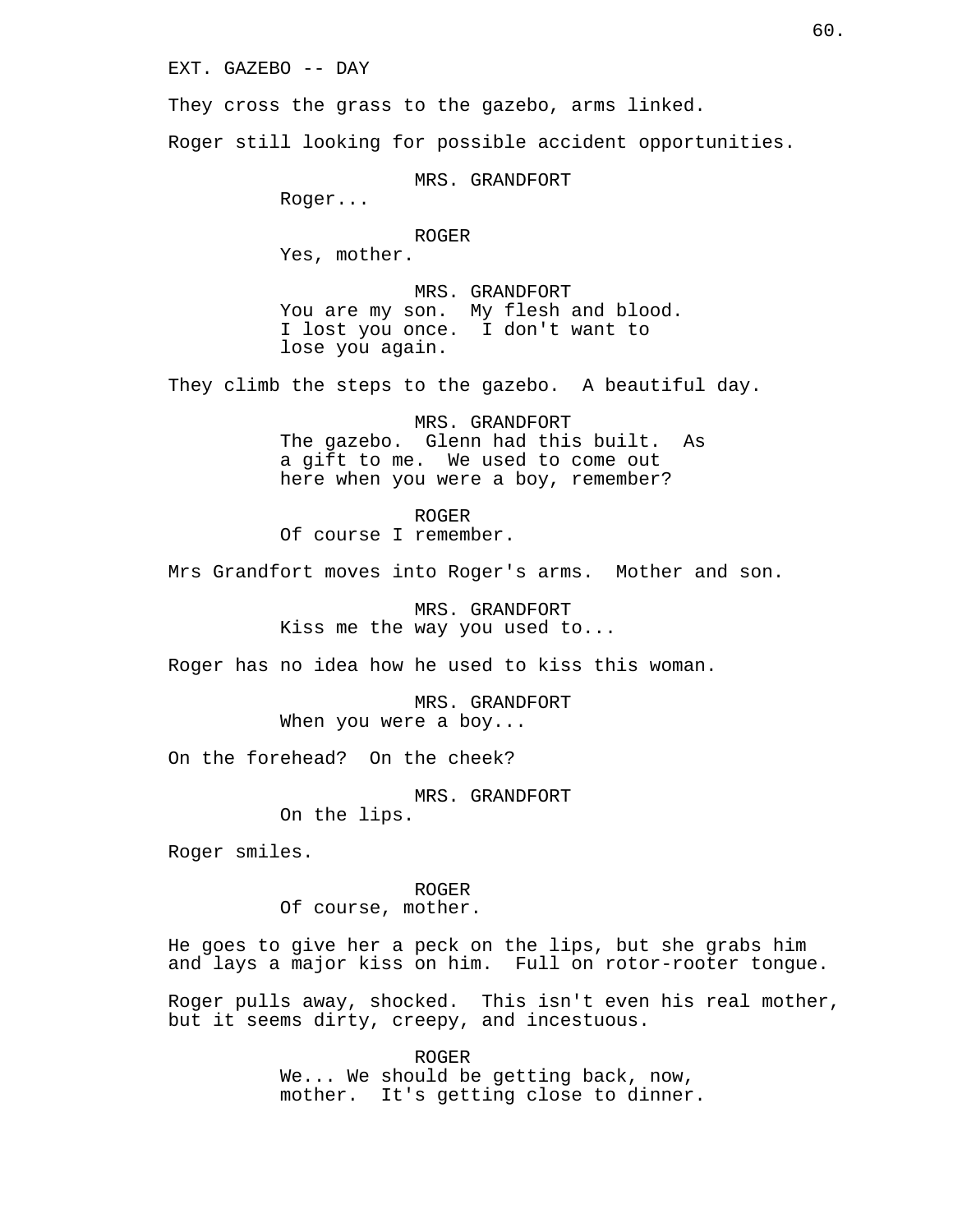She links arms with him and he guides her back to the house. Completely creeped out.

Anne watches from the other side of the wooden bridge. Suspicious.

INT. DINING ROOM -- EVENING

A pleasant family dinner.

Except Roger can't get the taste of that weird kiss out of his mouth, no matter how much of the wine he drinks.

> MRS. GRANDFORT Haven't you had enough wine, Roger?

### ROGER

It's... very good.

Anne notices he keeps looking strangely at Mrs. Grandfort. Wonders what is up.

> MRS. GRANDFORT Well, I guess you know your limits.

Roger wipes his mouth and takes a serious drink.

EXT. GRANDFORT HACIENDA -- NIGHT

Night must fall.

INT. MRS. GRANDFORT'S ROOM -- NIGHT

Anne sets a glass of water on the night stand...

ANNE There's a fresh glass of water on the night stand, ma'am.

She grabs the key ring and lanyard, careful not to make a sound. One of the keys shifts and almost rattles.

## ANNE

Buzz if you need me.

She pockets the keys, turns off the lights and leaves.

INT. ANNE'S ROOM -- NIGHT

Anne lays in bed, looking out her open door...

INT. HALLWAY -- NIGHT

Light from under Roger's door goes out.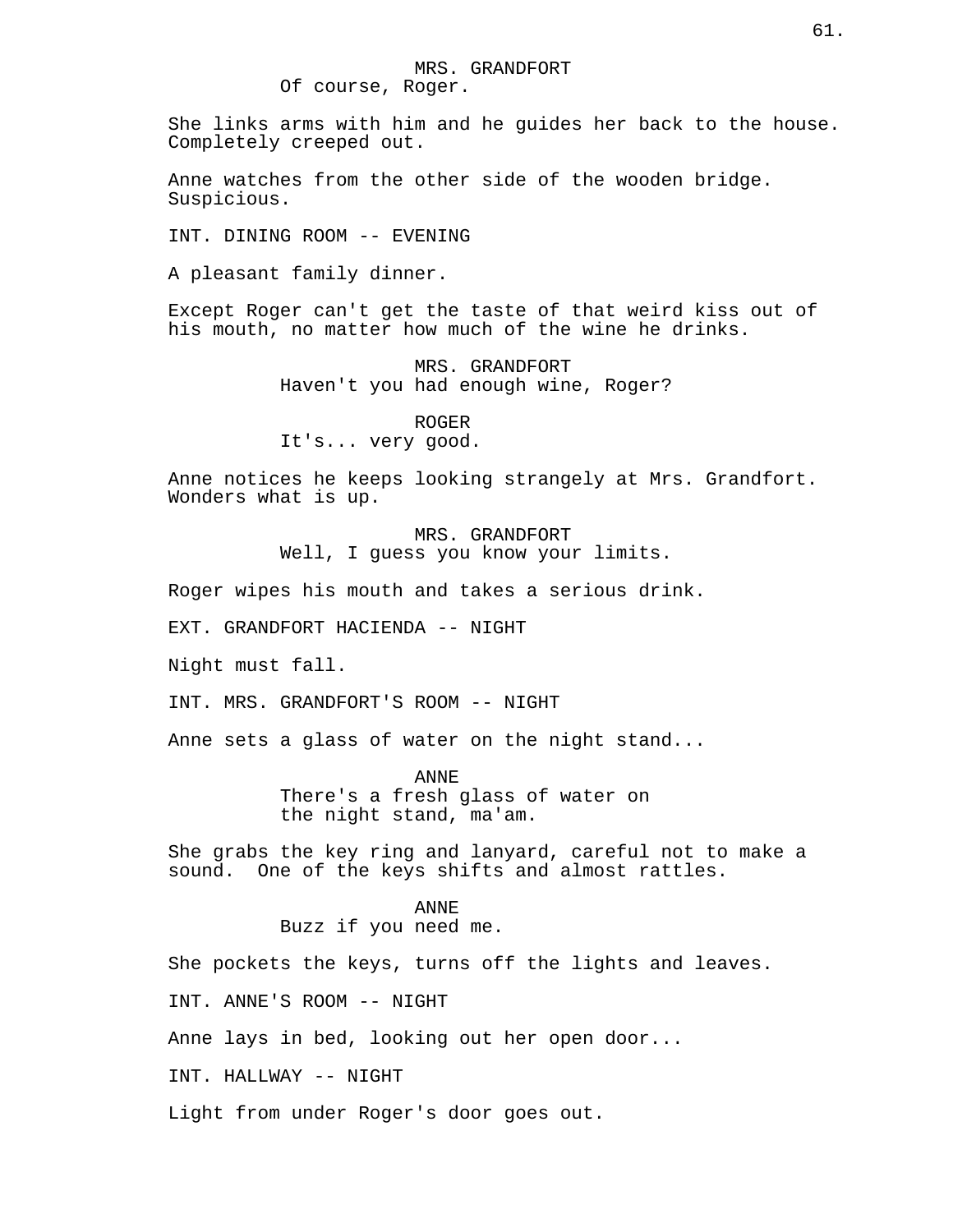INT. ANNE'S ROOM -- NIGHT

Anne creeps out of bed, throws a robe on over her T shirt and panties, grabs a flashlight. Quietly leaves her room.

INT. HALLWAY -- NIGHT

Anne sneaks past Roger's door, creeps to the front door.

EXT. HACIENDA GROUNDS -- NIGHT

In her robe, Anne creeps across to the barn. Wind whistles through the trees.

A noise in the night. Rustling. Footfalls. Something creeping towards her in the darkness.

ANNE

Who is it?

Anne lifts the flashlight like a club. Can't see the assailant. Clicks the light on, shining it at the creeping figure. A kitty cat.

EXT. BARN -- NIGHT

Anne finds the "Unica" key, unlocks the storm cellar door. Wind whistles, scattering leaves in the darkness.

INT. STORM CELLAR -- NIGHT

Anne sneaks down the stairs, flashlight stabbing darkness. The cellar is spooky, creaky. Slips, almost falls on the stairs.

At the bottom of the stairs, several doors. Lots of shadows.

Anne opens the door to the storage room. Creeps inside.

Flashlight searches darkness for the box of Roger's things. Finds the box.

BAM! BAM! BAM!

The cellar door blowing open and shut?

Anne scrambles out of the room, shines light up the stairs.

BAM! BAM! BAM! Just the door.

A hand grabs her shoulder! Spins her around!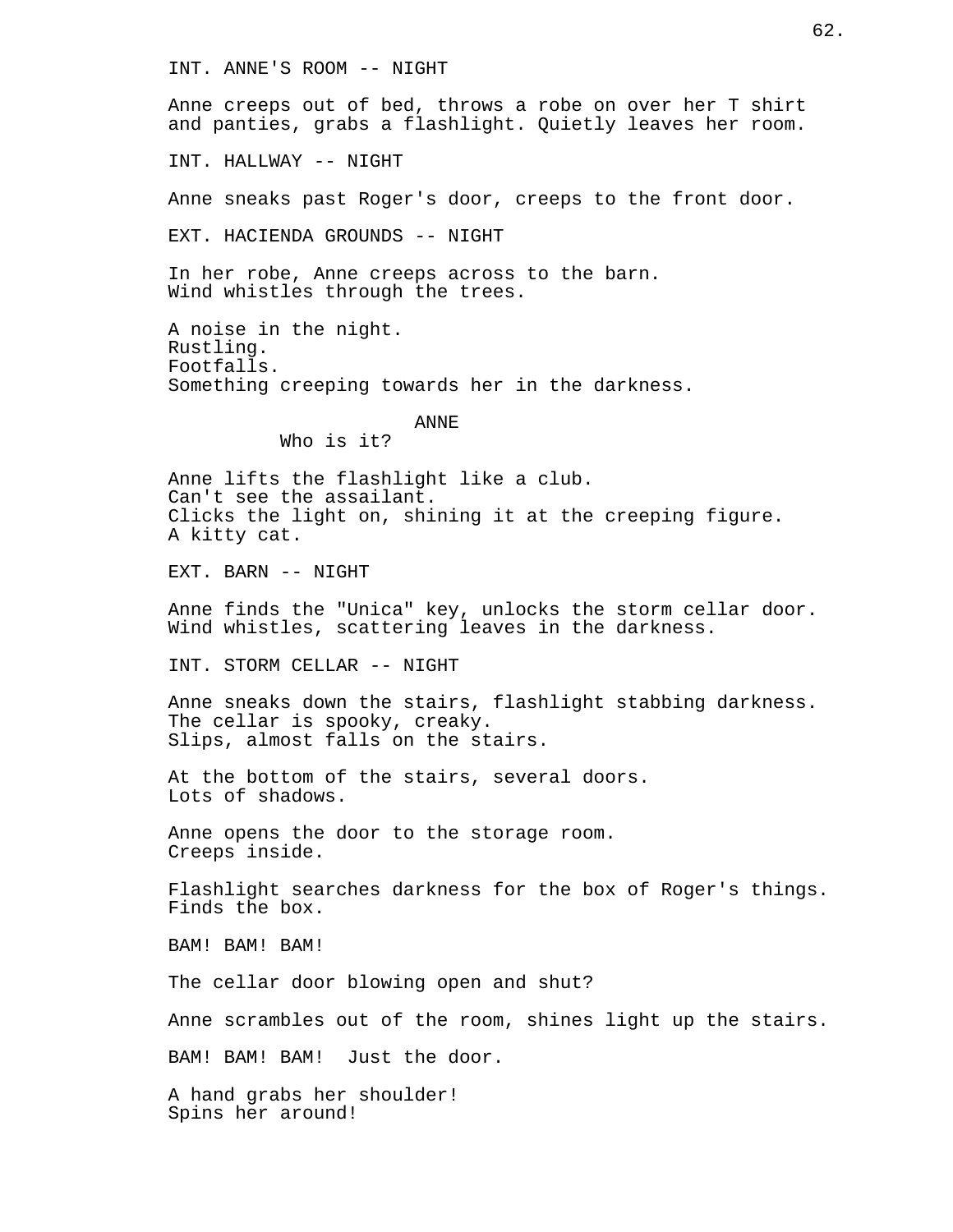ROGER What are you doing down here?

ANNE

I... I came down to look at your things. From when you lived here before.

ROGER

Nosey little...

Anne pours on the sex appeal.

ANNE

I was curious. Ever since we kissed... I wanted to know more about you.

ROGER Why didn't you ask?

ANNE

Didn't want to pry. I know you value your privacy. Please, don't be angry.

She pulls him close, gives him a serious kiss. Second one of the day for Roger... counting his mom.

Just out of prison, years since he's had a woman. Roger kisses back, hands all over her. Yanks off her robe.

Passion erupts. They strip off each others clothes, kissing newly exposed flesh. Roger slams a stored mattress to the floor and they make love in the musty storm cellar.

AFTERWARDS:

Using her robe for warmth, they lay on the single mattress.

ROGER What did you want to know?

ANNE It's not important.

ROGER You came all the way out here in your robe, had to be a reason why.

ANNE Wanted to see you as a kid, before...

ROGER They locked me up.

ANNE Come on, let's take a look. I want to know more about you...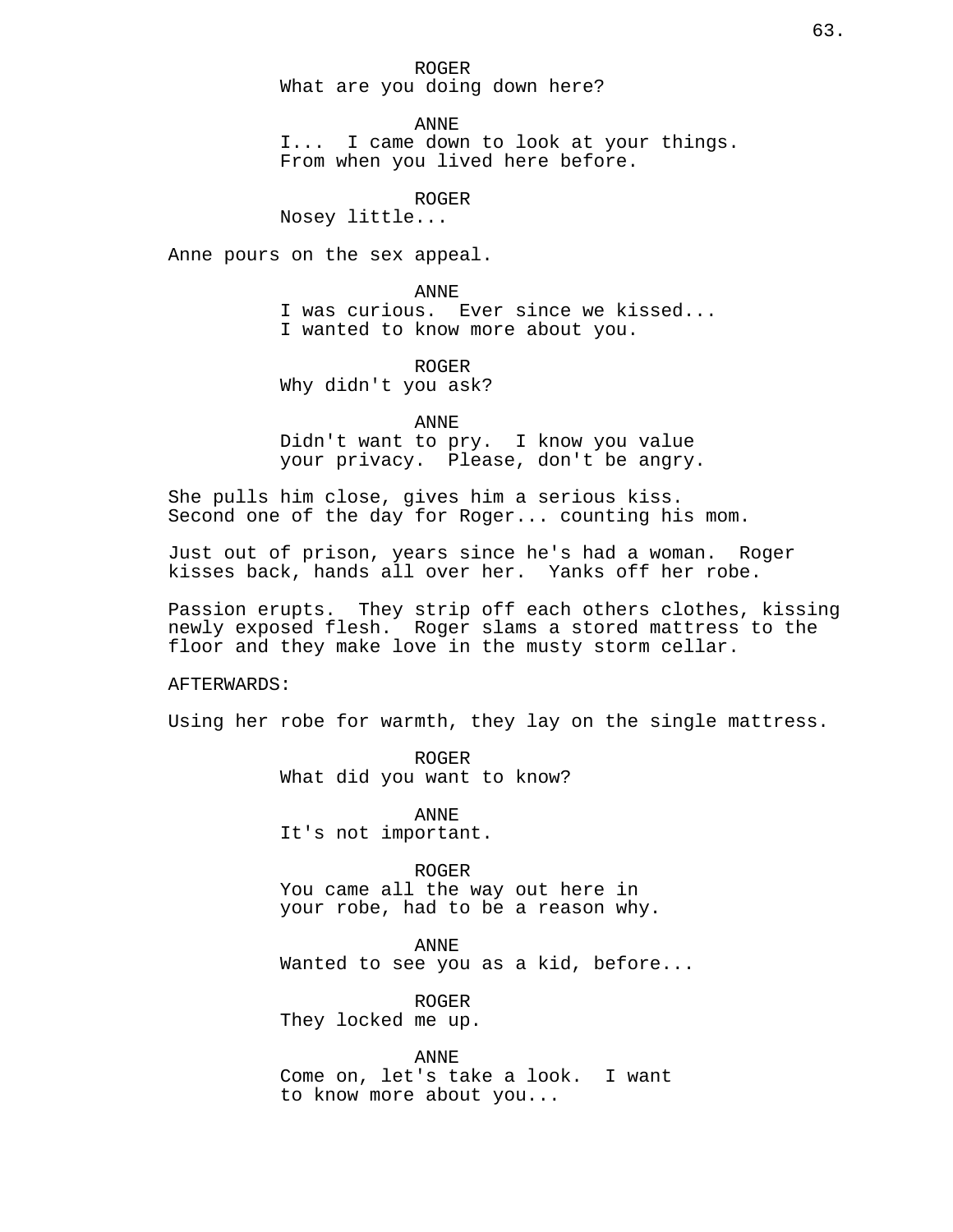Anne makes a move toward the storage boxes, Roger stops her by talking about his past... his REAL past.

#### ROGER

I don't remember my dad, he was already gone when I was a kid. It was just me and mom. She was working, so I was alone most of the time...

## ANNE

What did you do?

#### ROGER

Got into trouble, mostly. I was a little hellion. Shop lifting, joy riding, fighting, usual stuff.

ANNE

What about the good times? Your best memory?

#### ROGER

I don't know... Waking up on days when it snowed and going outside to play. Throwing snowballs at other kids. Snow always seemed so clean...

He snuggles with Anne... who knows that's he's an impostor. It has never snowed here in orange country.

Roger looks at the storage boxes... evidence he's an impostor.

EXT. GRANDFORT HACIENDA -- NIGHT

Roger and Anne walk back to the house together. Not touching. Anne keeping some distance between her and the false son.

INT. ROGER'S ROOM -- NIGHT

Rogers lays back in his bed and smiles. Flipping over the container of insecticide in his hand.

EXT. GRANDFORT HACIENDA -- MORNING

The sun also rises.

INT. LIVING ROOM -- DAY

Mrs. Grandfort and Anne are having their morning tea when Roger enters. Tension between the three.

> ROGER Morning, mother. Anne.

Anne knows Roger is an impostor. Roger doesn't want any more special kisses from mother. Mother is afraid of setting Roger off again.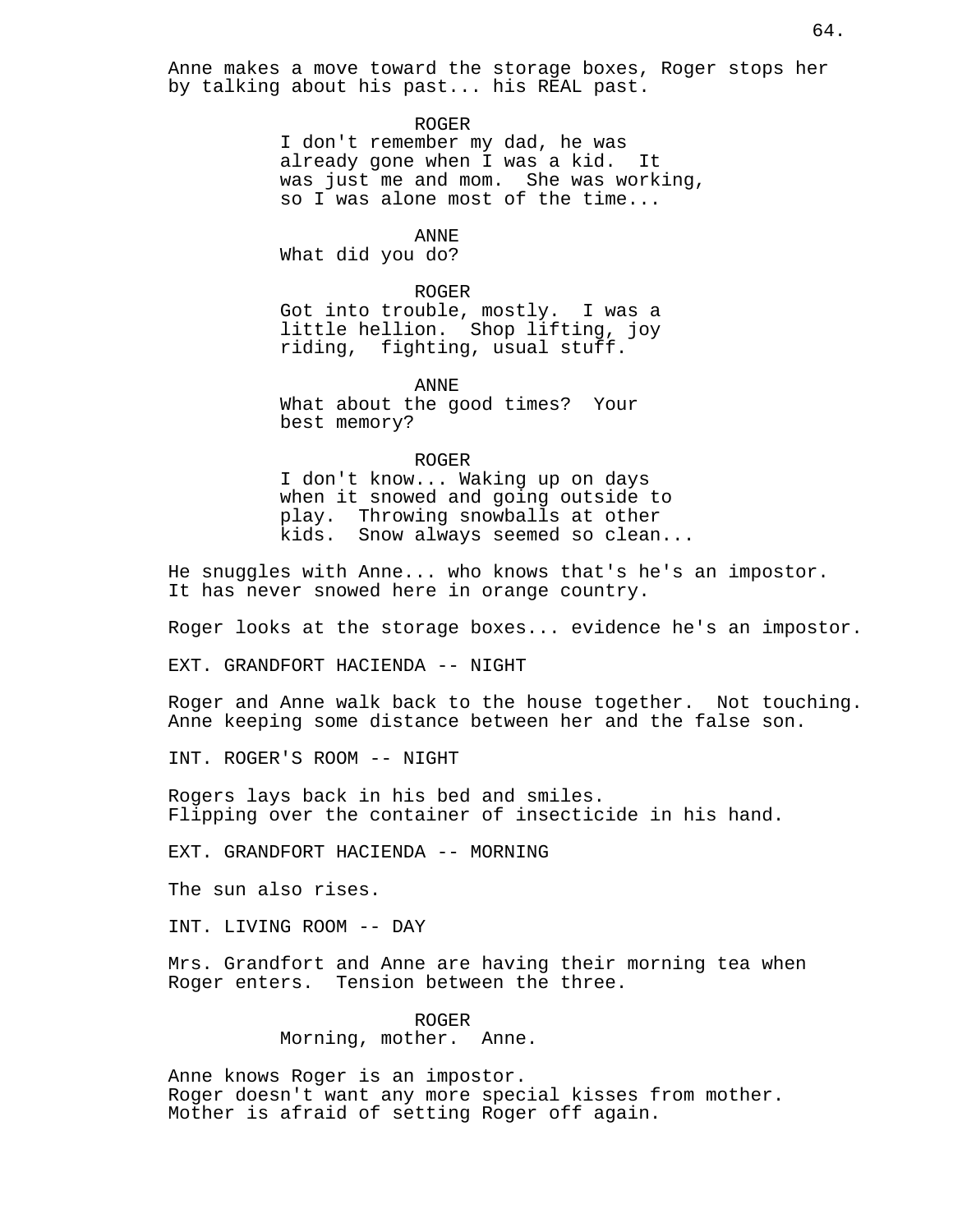Tea?

ROGER (holds up cup) I have coffee, thanks.

Roger watches his mother sip her cup of tea. Smiles. She drinks it down, has Anne refill her cup.

> ROGER I've been thinking about my future.

Mrs. Grandfort gives Roger her complete attention.

MRS. GRANDFORT Going away to college?

ROGER I'm thinking about staying home, running the ranch.

MRS. GRANDFORT Follow in your father's footsteps?

A strange incestuous sexual connotation to that. Roger tries to avoid it.

> ROGER Settle down, maybe find a nice girl and get married.

Roger smiles at Anne. Her turn to freak.

MRS. GRANDFORT Not some town slut like the last time. Do you already know this girl?

ROGER No. But I'm sure I can find someone we can both agree on, mother.

MRS. GRANDFORT A gentleman farmer.

ROGER Never thought of it like that before.

Mrs. Grandfort finishes her tea.

MRS. GRANDFORT

Anne?

ROGER

I'll get it.

Roger grabs the tea pot, back to Anne and Mrs. Grandfort...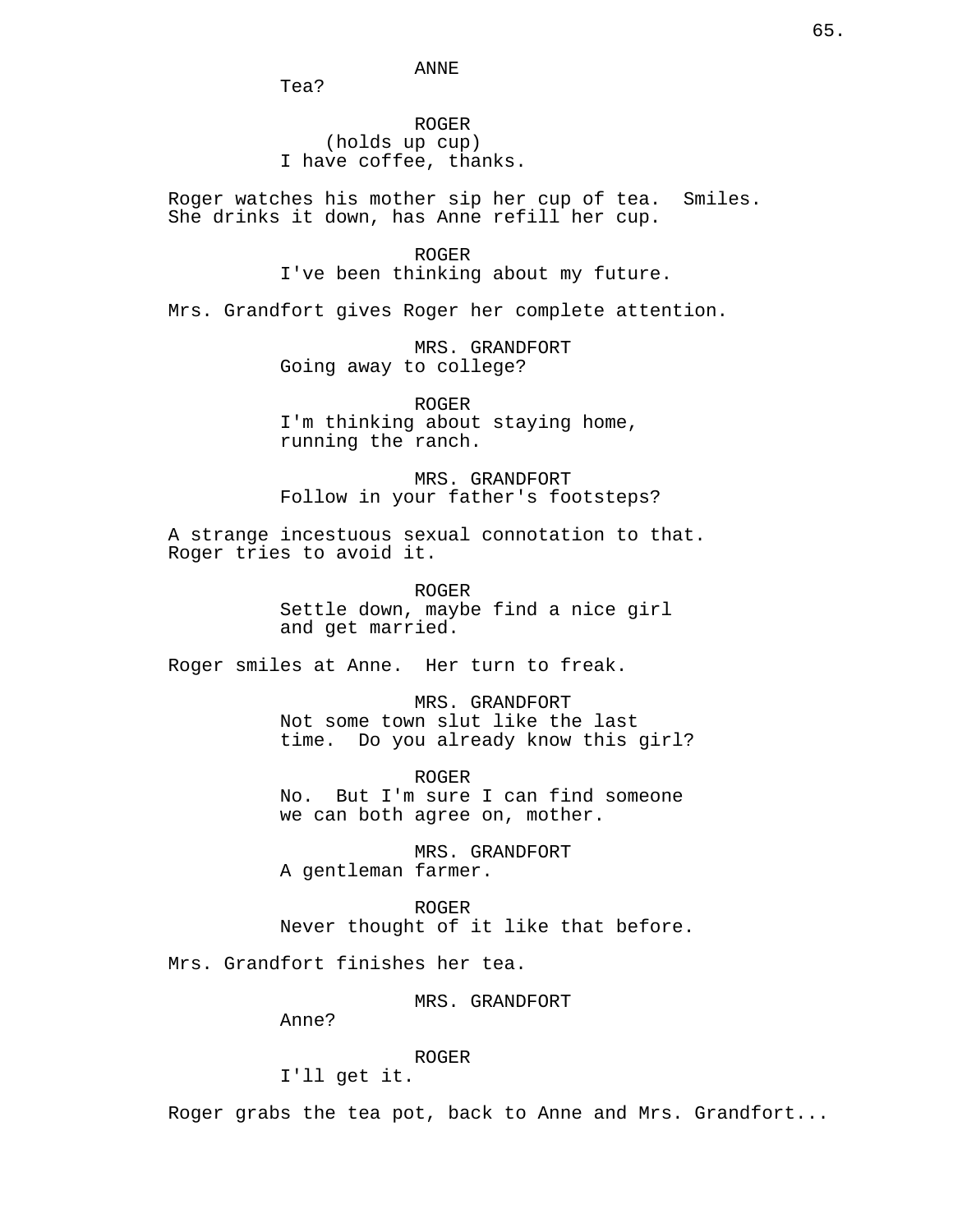Then walks across the room and fills Mrs. Grandfort's cup. Holds the pot up to Anne, who shakes her head no.

Roger returns the tea pot... As Mrs. Grandfort takes a sip of her tea... Gags... Coughs...

### MRS. GRANDFORT

My sugars!

ROGER Sorry, mother, I forgot.

Roger grabs three cubes of sugar from the service, drops them in Mrs. Grandfort's cup.

ROGER

Three, right?

Mrs. Grandfort nods and stirs the tea.

MRS. GRANDFORT Managing the ranch is quite a... financial... responsibility.

ROGER If you can't trust your family, your own flesh and blood, who can you trust?

Mrs. Grandfort takes another sip of tea, nods.

MRS. GRANDFORT

Alright.

ROGER

I'll need to learn the nuts and bolts of the operation. Is there a ranch manager or something?

MRS. GRANDFORT

Mr. Arbogast.

ROGER

Can you have him show me the ropes? Go over the books with me?

So Roger will know how much he stands to inherit.

MRS. GRANDFORT I'll call him this afternoon.

Anne watches as Roger smiles... what is he up to?

INT. ROGER'S ROOM -- DAY

Roger pulls the sealed bottle of poison from his pocket.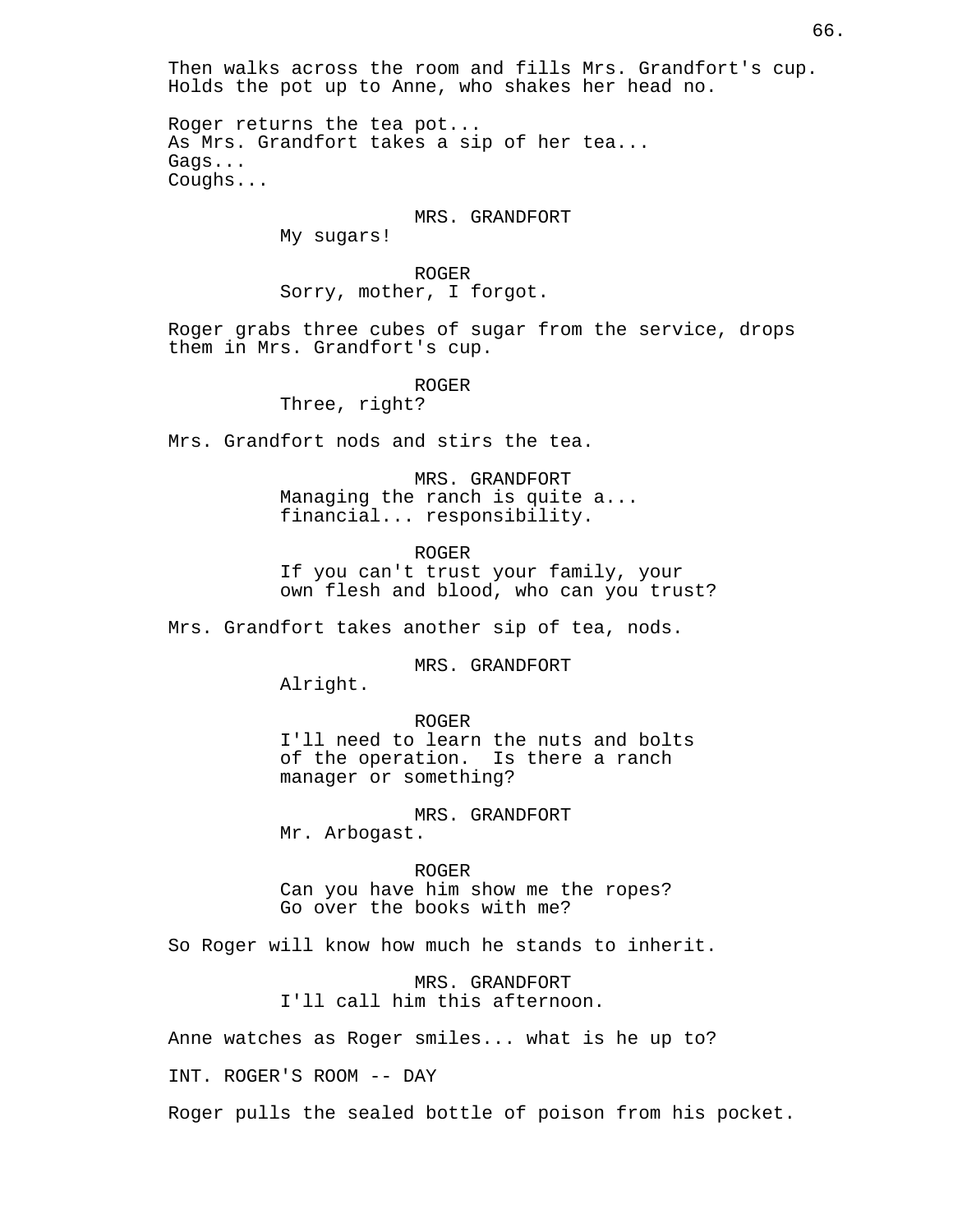ROGER

What if the old Roger just disappears, all of the old pictures of him, all of that evidence... And I am Roger? How can Grandfort prove otherwise?

Roger makes a decision...

EXT. SHERIFF STATION -- DAY

Establishing.

INT. SHERIFF STATION -- DAY

Keller dusts the glass for finger prints. Removes the prints using clear tape. Places the tape on a fingerprint card (labeled "glass").

## KELLER

Gotcha, asshole.

Compares the fingerprint card to a fresh computer print out of Roger Grandfort with a comparison microscope.

## KELLER

Perfect match.

The Roger Grandfort print out has our Roger's photo.

KELLER

Now to put you at the crime scene, and prove you're guilty as hell.

Compares the print to an old card (labeled "crime scene") with the comparison microscope.

KELLER

How can that be? They matched seventeen years ago. Fingerprints can't change.

Keller looks back through the old report, finds the arrest record card (mug shot of 15 yr old Roger). Compares the prints with those from the drinking glass.

# KELLER

No match.

Keller pulls out the prison file, flips it open. Compares the mug shot of current Roger with Young Roger.

> KELLER That's why the DNA didn't match. He's an impostor.

Keller closes the files, pulls out his gun, checks it. Gets ready for action.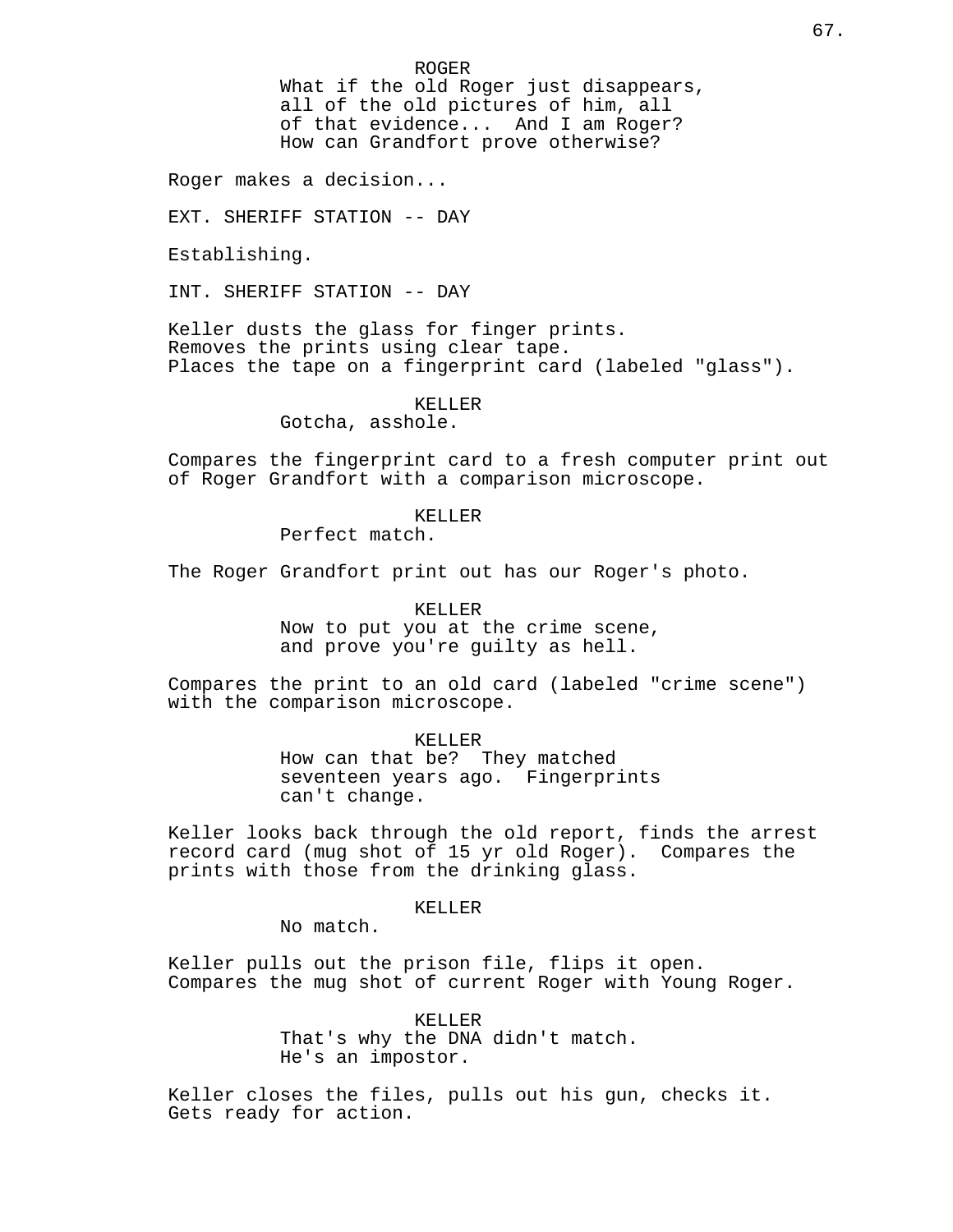Keller runs from the station to his car, climbs in. The engine roars, and he speeds away from the station.

INT. DINING ROOM -- DAY

Roger is now the perfect son. Eating like a human, smiling, pleasantly conversing with Mrs. Grandfort and Anne. One big happy family.

> ROGER How long do you think it'll take Mr. Arbogast to show me the ropes? A month? Two?

MRS. GRANDFORT No more than a month. (smiles) I haven't felt this well since... since you were a boy.

ROGER A new beginning.

MRS. GRANDFORT Sing for me Roger. Sing the lullaby.

Roger reaches across the table, takes her hand.

#### ROGER

Mother, some... painful things... have happened to me. When I try to remember the good things, I can't help but remember the bad.

MRS. GRANDFORT

Roger...

#### ROGER

Let me finish. To forget the bad memories, I'd wipe out the good ones. (grips her hand) I'm a new man, mother. A changed man. Let's forget the past and move on to better times. We can both be new.

MRS. GRANDFORT Yes Roger, yes.

She squeezes Roger's hand, that special bond between them. Anne doesn't buy a word of it.

> ANNE Since Roger has decided to stay on and run the family businesses, maybe (MORE)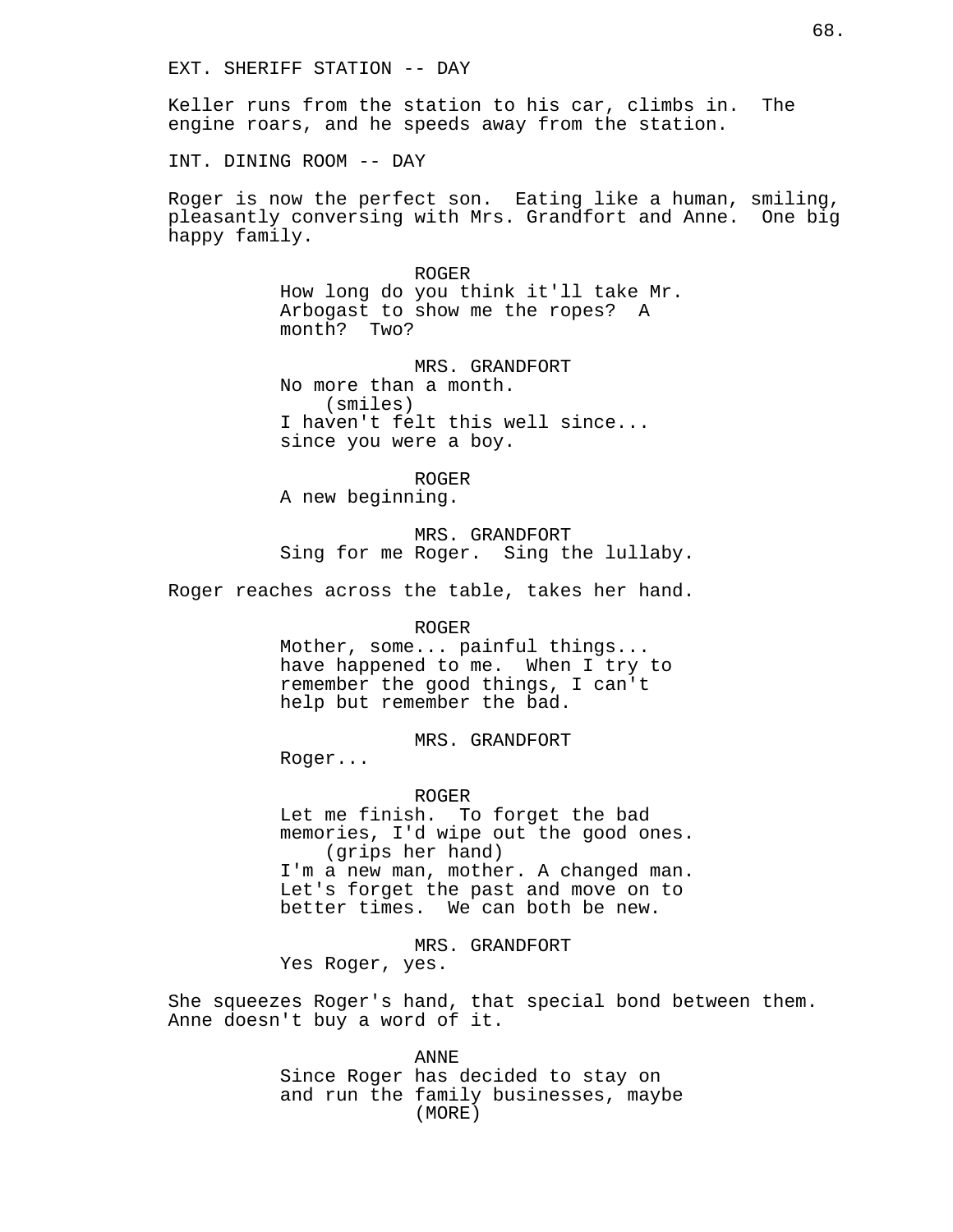ANNE (CONT'D) he'd like to have his things taken out of storage?

MRS. GRANDFORT How thoughtless of me. Your pictures. Your trophies. All of your little treasures from when you were a child. I'll have Anne bring the boxes up from storage in the morning.

## ROGER

No reason to do that mother. Those things were part of my past. Part of my childhood. I'm a different person, now. I don't want to be reminded of the past... of who I used to be.

Roger lets go of her hand, pulls away from the table.

ROGER But maybe I'll take a look at them one last time.

MRS. GRANDFORT Whatever you want, son.

Mrs. Grandfort hands Roger her key ring and lanyard. Anne watches Roger leave, very suspicious.

EXT. BARN -- DAY

Roger walks to the barn carrying a can of lighter fluid and some rags... ready to burn the evidence. At the door he pulls out the key ring, searches for the "Unica" key - can't find it. Keeps flipping through keys.

> ROGER I put it back. I put it back.

Tries opening the storm cellar door. Locked, of course. Lights a cigarette, makes a new decision.

> ROGER Hell, might as well get this thing over with. Earn my inheritance.

Pockets the engraved lighter.

EXT. COUNTRY ROAD -- DAY

Roger strolls along the road, past the orange groves.

ROGER Someday all of this will be mine.

A car on the horizon.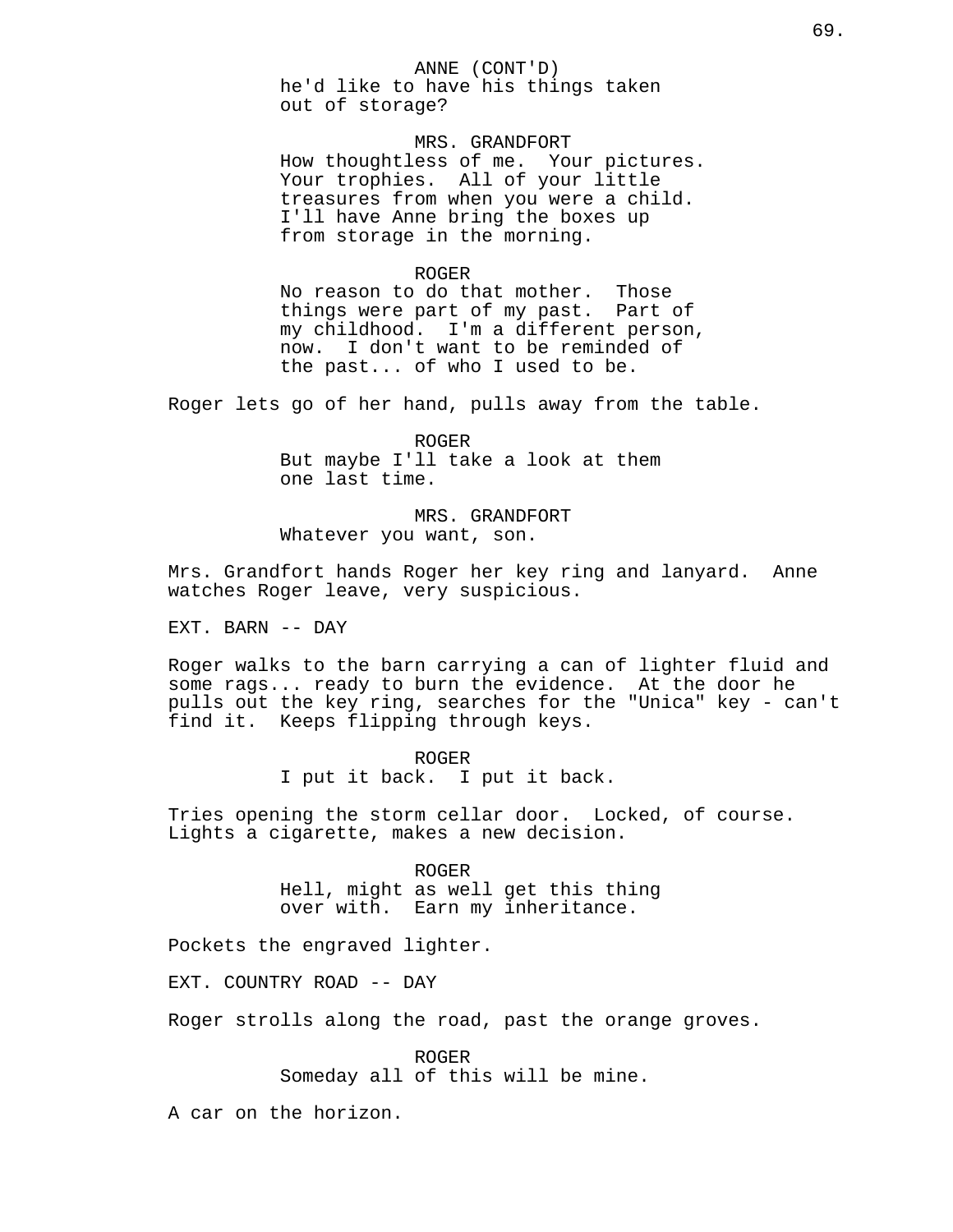Roger puffs on his cigarette, studies the car as it gets closer. The Sheriff's Car. Trouble?

INT. SHERIFFS CAR -- DAY

Keller sees Roger, pulls up next to him.

EXT. COUNTRY ROAD -- DAY

The Sheriff's Car skids to a stop only a few inches away from Roger, forcing him to jump back. Surprised.

> ROGER Crap, Keller, you almost hit me.

Keller climbs out of the car, unsnaps his holster flap.

ROGER What's the problem?

KELLER I don't know what you're up to, or why you're here, but I know you aren't Roger Grandfort.

ROGER

Sure I am...

Keller draws his gun, presses it against Roger's face.

KELLER Cut the crap, convict.

Roger lifts both hands. Doesn't want any accidents.

ROGER Look. I haven't broken any laws...

KELLER Yet. Who are you?

ROGER

No reason to get hostile...

Keller presses the gun into his face so hard he has to back up. A slip and Roger won't have a face anymore.

## KELLER

Who the fuck are you?

ROGER

Jud Vilette. Was in for armed robbery. Did my time, model prisoner, turned my life around, was up for parole.

Keller whips Roger with the gun and then presses it into his face again, losing patience. Roger's nose bleeds.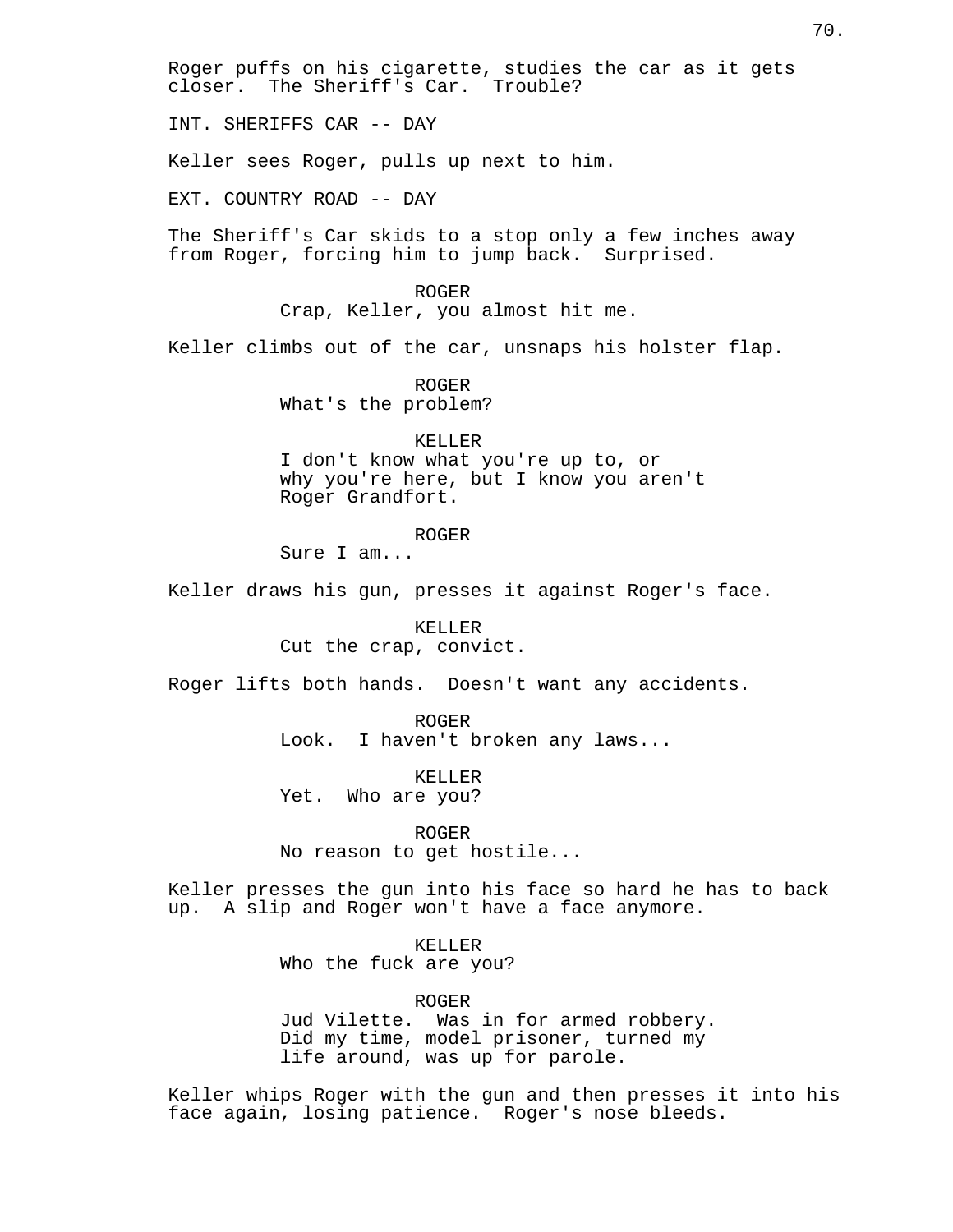ROGER Grandfort made me a deal.

KELLER What kind of deal?

ROGER Look, he's the one you want, not me. I did my time.

KELLER Living the straight and narrow? You cons are all alike. Full of shit.

Whips him again, presses the gun harder against Roger's face.

ROGER It's not like that...

KELLER What kind of scam are you running?

ROGER Grandfort's running the scam, not me.

Keller doesn't let up on the pressure.

ROGER

It's true, man, you gotta believe me. She's a sick old woman, okay? I've got nothing. No home, no family. I can be the son she never had... The GOOD son. Let her last days be happy ones.

Keller pulls the gun away from Roger's face. Believing.

ROGER That's the only scam I'm running. I get a home, a family, she gets a son. Grandfort serves the end of my sentence and walks free.

Keller doesn't holster the gun or let go of Roger.

ROGER Just let me go, okay?

KELLER How stupid do you think I am?

Keller pulls out his handcuffs, snaps one on Roger's wrist.

KELLER You know the position.

Roger looks at the cuff on his wrist. Scared. He's not going to get out of this one.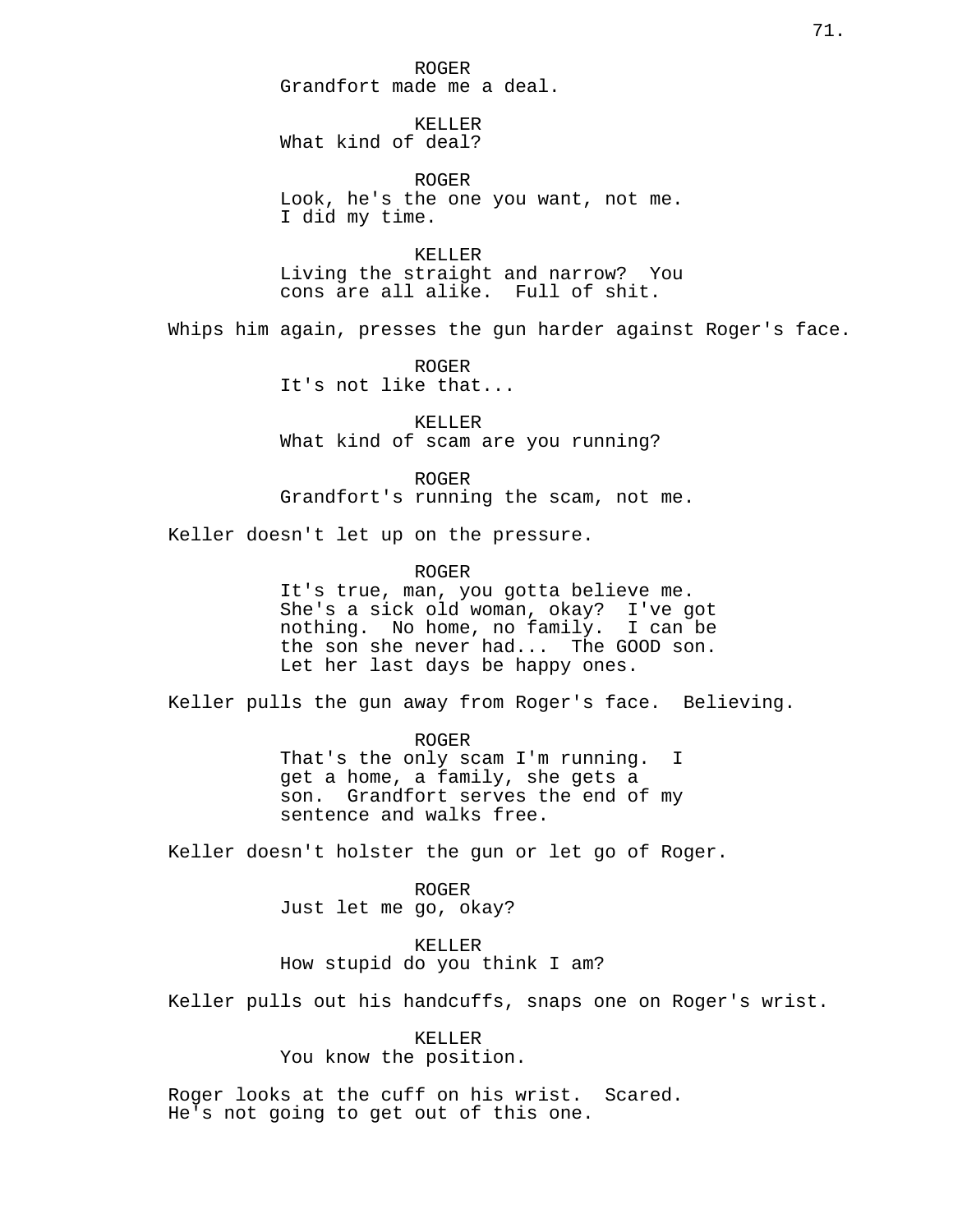ROGER Look, there has to be some way...

KELLER Hands against the car NOW! Feet back and spread 'em NOW!

Roger starts to turn around, hands against the car... Then swings into action.

Whack! Slams the handcuff into Keller's head. Keller takes the hit, aims his gun at Roger.

> KELLER Son of a bitch.

Roger grabs the gun, pushes it away from his face.

They wrestle for control of the gun. Keller pressing it into Roger's face. Roger twisting it away, at Keller.

BANG! BANG! BANG! Blasting between them. Bullets missing them by inches.

Keller gains control of the gun, aims it at Roger. Finger tightening on the trigger.

Roger kicks him in the knee. Keller collapses. Roger chops the gun out of his hand.

The gun goes skittering in the dirt.

Keller slams Roger with a fist, pulls out his club. Roger swings the handcuff like a mace.

> ROGER Couldn't you just let me be?

Keller and Roger fight like gladiators. Club against chain. Woosh! Clang! Clang! Woosh!

Roger takes a few hits from the club, pushes Keller back by swing the handcuff. Lands a vicious hit to Keller's face. Drawing blood.

KELLER

You're going back for life, Vilette.

Keller counter attacks with his club, swinging it at Roger's arm, legs, face, head. Landing a fair number of hits.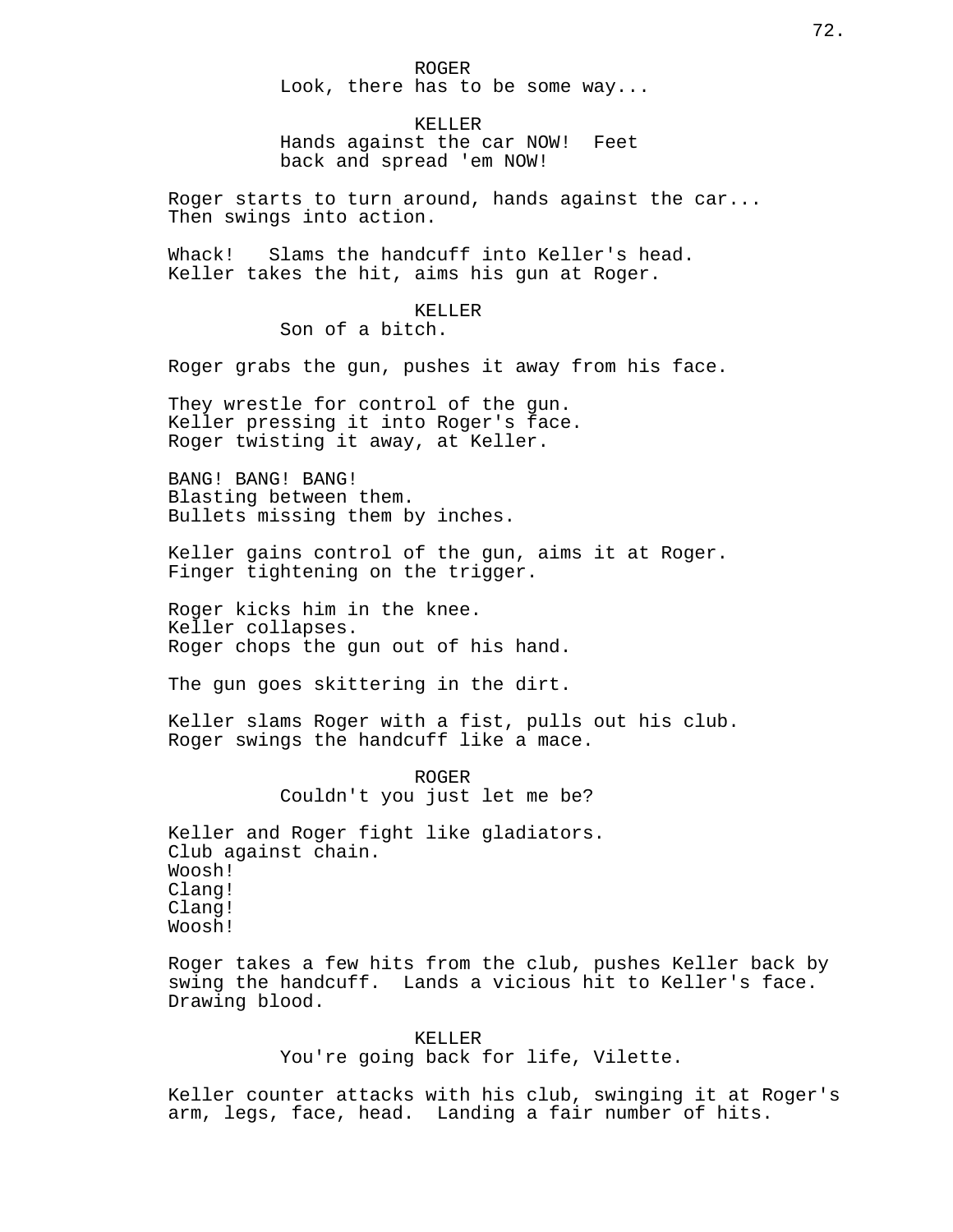Pressing Roger back against the car.

Keller gets ready to hit a home run with Roger's head.

Woosh! Roger ducks.

Keller swings again, lower. Connects. Roger screams. Keller laughs, kicks Roger's legs out from under him.

Roger hits the ground hard. Keller staggers to his feet over Roger, club ready.

ROGER

Let me go. I can't go back inside.

KELLER Don't want to spend the rest of your life in slam? A caged beast. Some other con's prom date?

Keller stands over Roger, club in hand.

KELLER Maybe you won't have go to back.

ROGER

Please...

KELLER Maybe you got killed trying to escape.

WHACK! WHACK! WHACK! WHACK! WHACK! Savagely hits Roger with the club.

Roger tries crawling away, as Keller pummels him. Hard to crawl when you're on your back. Getting savagely beaten.

Then Roger's right hand touches something. A rock? The gun.

He lifts the gun as Keller swings the club again. Fires.

BLAM! Blows Keller right off his feet. Slamming against the car. Sliding down to the dirt. Dead.

Roger staggers to his feet, limps over to Keller, gun ready.

ROGER

Shit.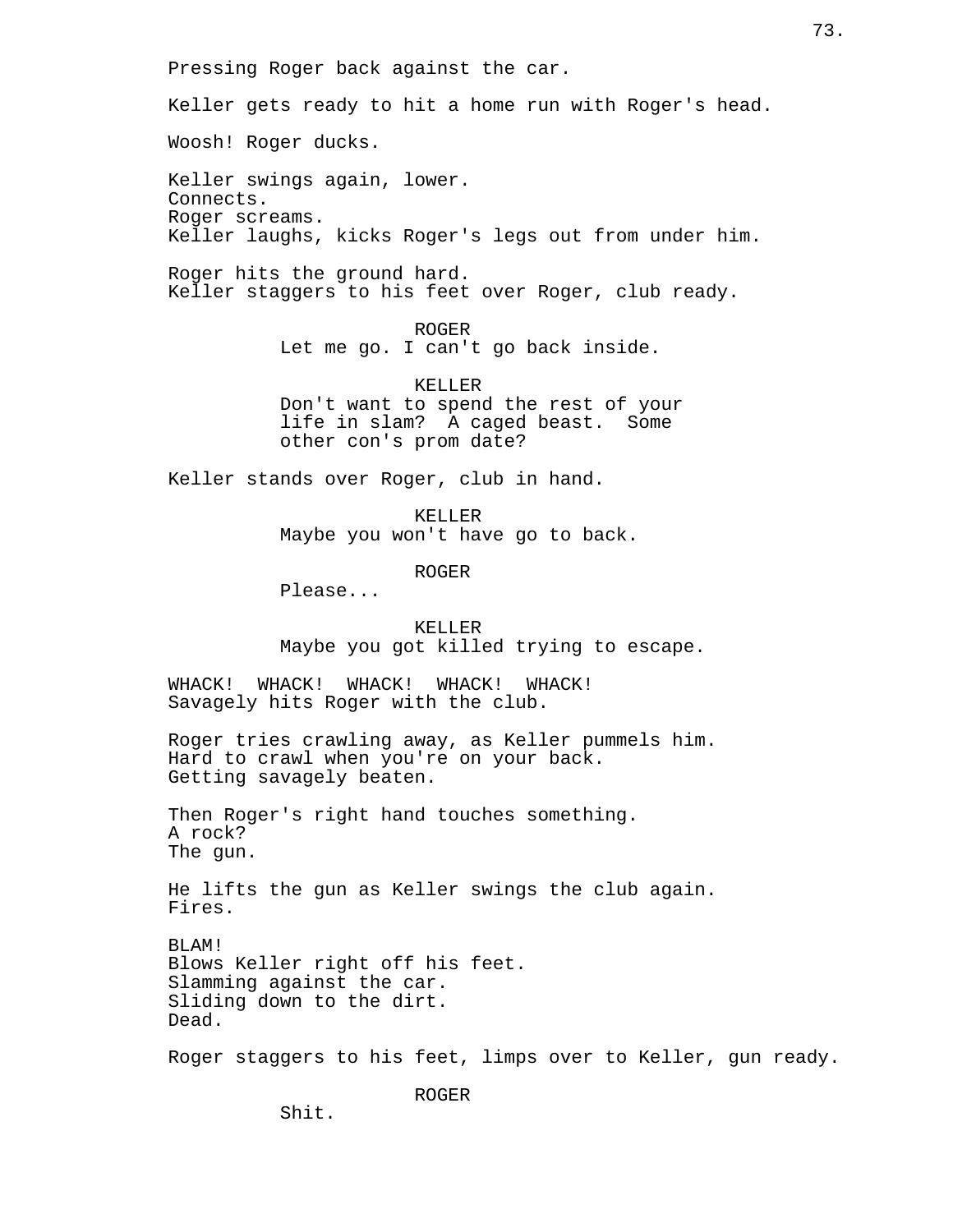He's killed a cop.

Roger takes a minute to catch his breath. Plans a next move.

Pockets the gun and a handful of shells. Opens the door of the Sheriff's Car. Lifts Keller up and stuffs him inside. Seat belt on.

## ROGER

## Safety first.

Puts the car in neutral. Starts pushing the car off the road into the orange groves.

A car on the horizon, coming this way. Fast.

Roger pushes faster, trying to get the car all the way into the groves before the car passes. Working up a sweat.

The car is closer.

Roger pushes faster. Five feet. Four feet. Three feet. Two feet...

Gets the Sheriff's Car hidden in the groves SECONDS before the car roars past.

ROGER

Close.

Leans against the car and lights a cigarette. Giving the car enough of a push to start rolling down hill. Through the groves. Out of control.

Roger starts chasing it, but can't catch up. ST, AM! The car stops when it hits a tree... Horn BLASTING.

Roger runs up to the car, opens the door, pulls Dead Keller off the steering wheel. Stopping the horn.

> ROGER Today just ain't working out.

Roger strolls back to the house, smoking his cigarette.

INT. LIVING ROOM -- DAY

Mrs. Grandfort sits in her throne. Anne enters, pulls the "Unica" key from her pocket. She had it all along.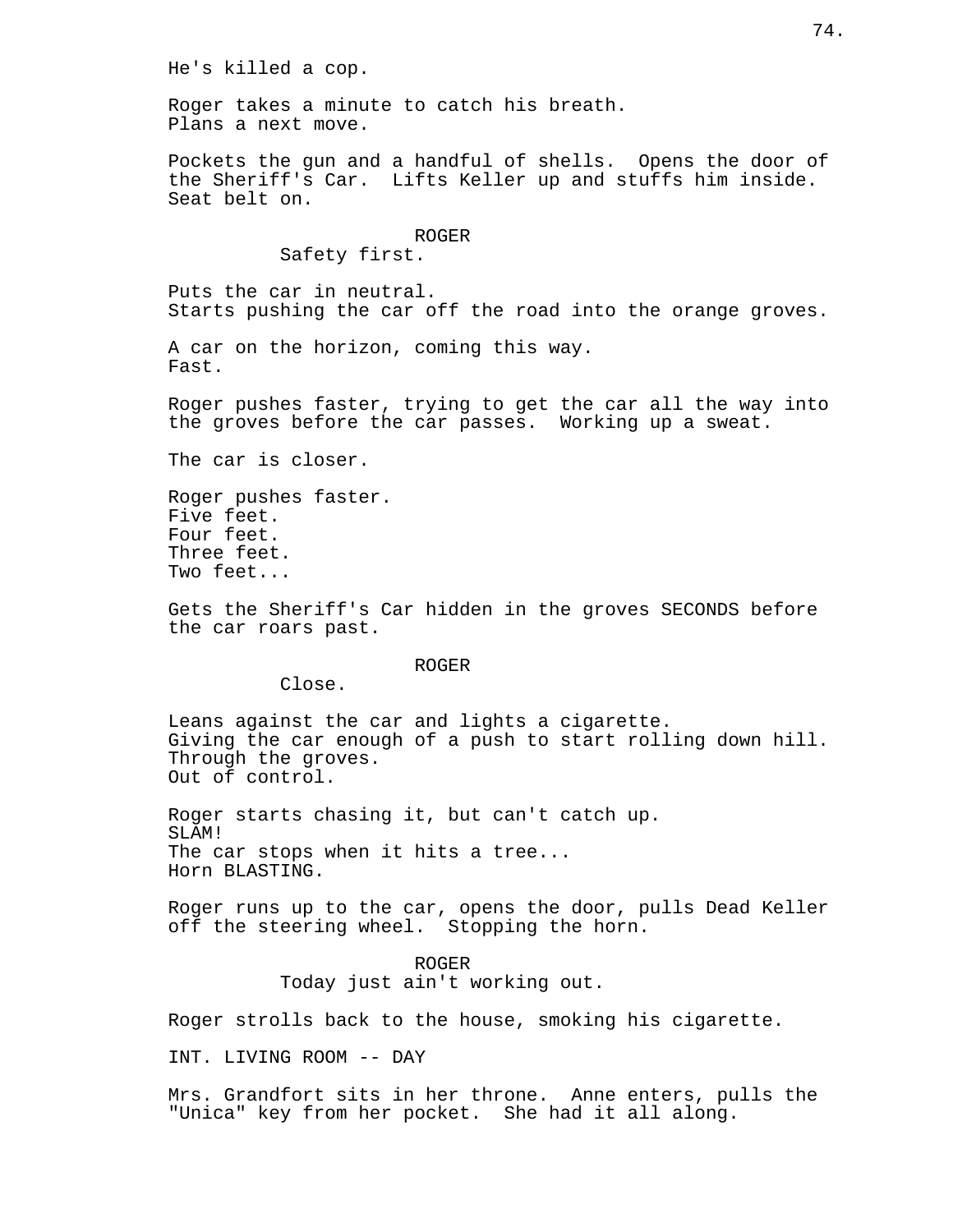ANNE I'm going outside for a moment.

MRS. GRANDFORT Make it quick, Anne.

ANNE

Yes, ma'am.

Anne leaves Mrs. Grandfort alone... Unaware that Roger is returning.

EXT. HACIENDA GROUNDS -- DAY

Anne runs across the grounds to the barn, keeping her eyes open for Roger. He's not around, she spots the lighter fluid.

ANNE

Wouldn't want to burn it if it wasn't incriminating. What's down there?

Pulls out the "Unica" key and unlocks the storm cellar door.

INT. STORM CELLAR -- DAY

Dark, spooky. Anne clicks on her flashlight, stabs through the dark. Creeps down the stairs into the underworld.

A noise behind her. She spins.

#### ANNE

Roger?

Just the wind fluttering the door.

Anne creeps to the storage room, opens the door.

Carefully picks the mattress up from the floor, puts it back against the wall. Erasing evidence of sex with Roger.

Anne finds the boxes containing Roger's past. Pulls them down. Uses the flashlight to search the contents.

BAM! BAM! BAM!

The cellar door blowing open and shut?

Anne scrambles out of the room, shines light up the stairs.

BAM! BAM! BAM!

Just the door. Anne goes back into the storage room. Continues searching the box.

Finally finds the photos. Lots of them.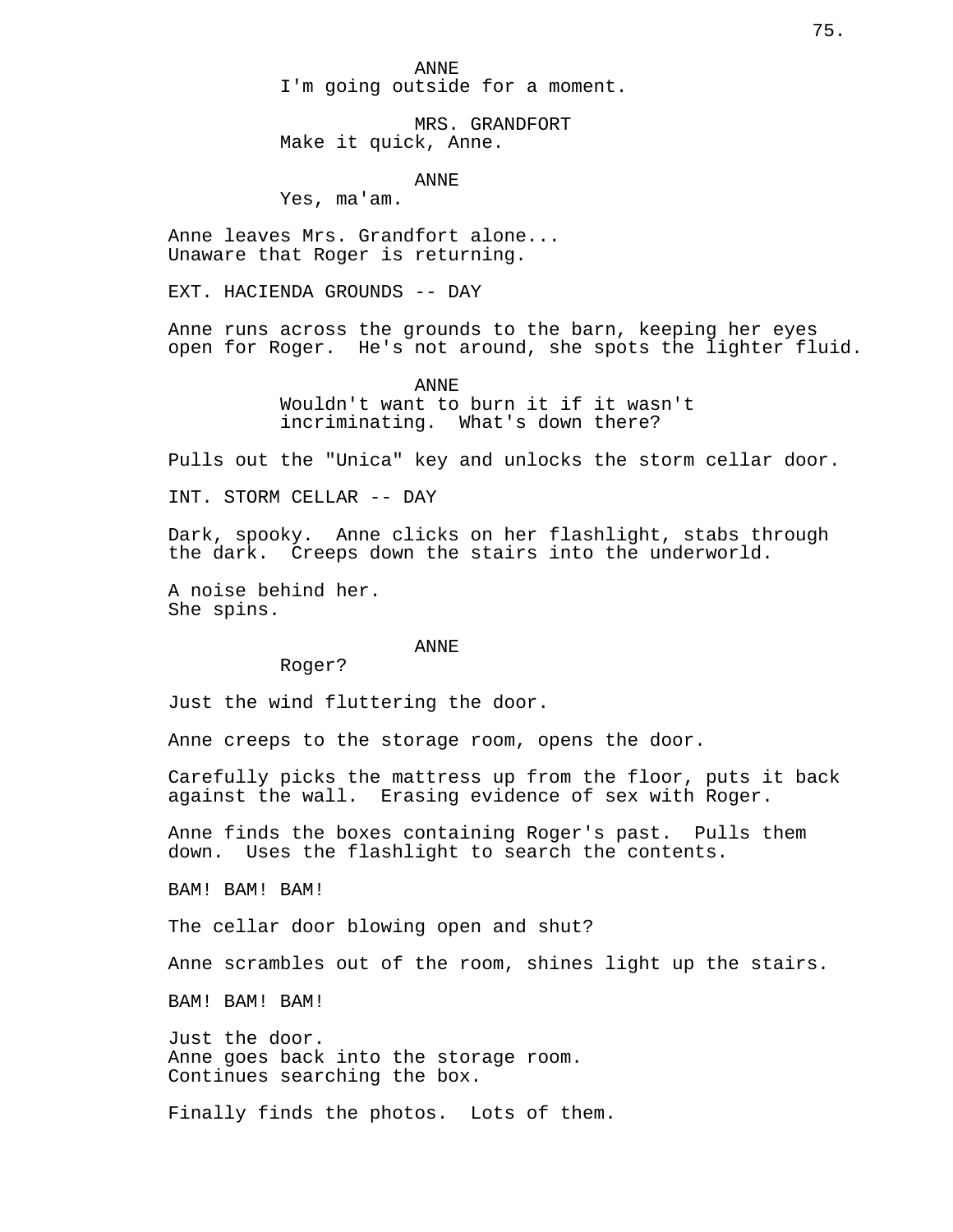Young Roger and Mrs. Grandfort 17 years ago. Finds a portrait of Young Roger, studies it.

### ANNE

Eyes are different. Completely different.

BAM! BAM! BAM!

Jumps a mile.

Anne hides the framed photo under her clothes, a final look at the mattress - she slept with him. Scrambles out..

She finds her way to the dark, creepy stairs, climbs them. Noises from beyond the door.

Slips, almost falls on a step. Keeps climb in the darkness to the closed cellar door. Takes a deep breath, pushes it open.

EXT. HACIENDA GROUNDS -- DAY

Anne crosses the hacienda grounds from the barn to the house.

INT. KITCHEN -- DAY

Anne enters quietly through the kitchen... Spots of blood on the floor... The Tea Kettle whistles.

She spins - looks at the kettle, steam rising from the spout but burner underneath turned off.

ON THE COUNTER: an open canister of tea, a broken cup, and the bottle of rat poison - now open, lid beside it.

INT. LIVING ROOM -- DAY

Anne enters, sees Mrs. Grandfort in her chair... A full cup of tea beside her. Mrs. Grandfort takes the cup in hand...

> ANNE Mrs. Grandfort? (closer) I was just out in the barn, and...

Anne sees Roger. Standing casually across from his mother, clothes torn up.

Drips of blood from his smashed face dripping on the floor. Watching her bring the tea cup up to her mouth.

MRS. GRANDFORT

Yes, Anne?

ANNE Ma'am, there's something in your tea, let me get you a new cup.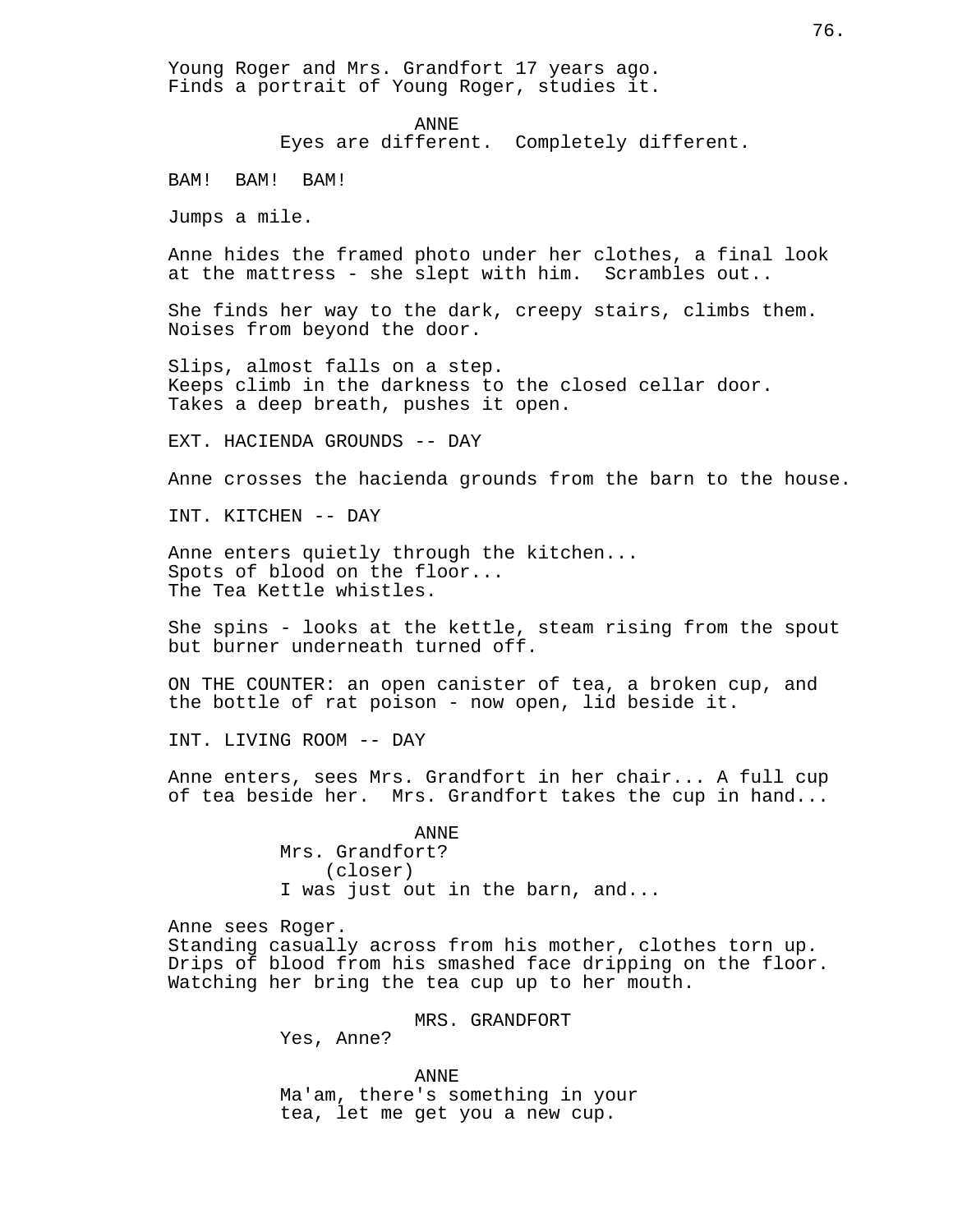She takes the cup from Mrs. Grandfort's hand, carries it into the kitchen.

INT. KITCHEN

Anne pours out the contents of the cup, takes a new cup from the cupboard, places a tea bag in it, pours the tea kettle. Puts in three cubes of sugar, stirs.

INT. LIVING ROOM -- DAY

Returns quickly with the tea cup, hands it to Mrs. Grandfort.

ANNE Here you go, ma'am. (turns to Roger) What happened to you?

MRS. GRANDFORT Roger and I were talking about next year's crop. He has some interesting ideas about increasing profit.

Anne studies Roger. Roger tries to hide the handcuff by putting his hand in his pocket. Anne and Roger lock eyes.

> ROGER I think I'm going to clean up for dinner. What are we having, Anne?

ANNE It's a surprise.

ROGER I don't like surprises.

MRS. GRANDFORT Don't take long, Roger. We still have lots to talk about.

Roger gives Anne a threatening look and leaves.

As soon as he's gone, Anne goes to Mrs. Grandfort's side.

ANNE

(whispers) Mrs. Grandfort, he's not your son.

MRS. GRANDFORT Nonsense, Anne. I know at first I was --

ANNE I went to the storage cellar --

MRS. GRANDFORT How did you get the keys? I gave them to Roger. I thought --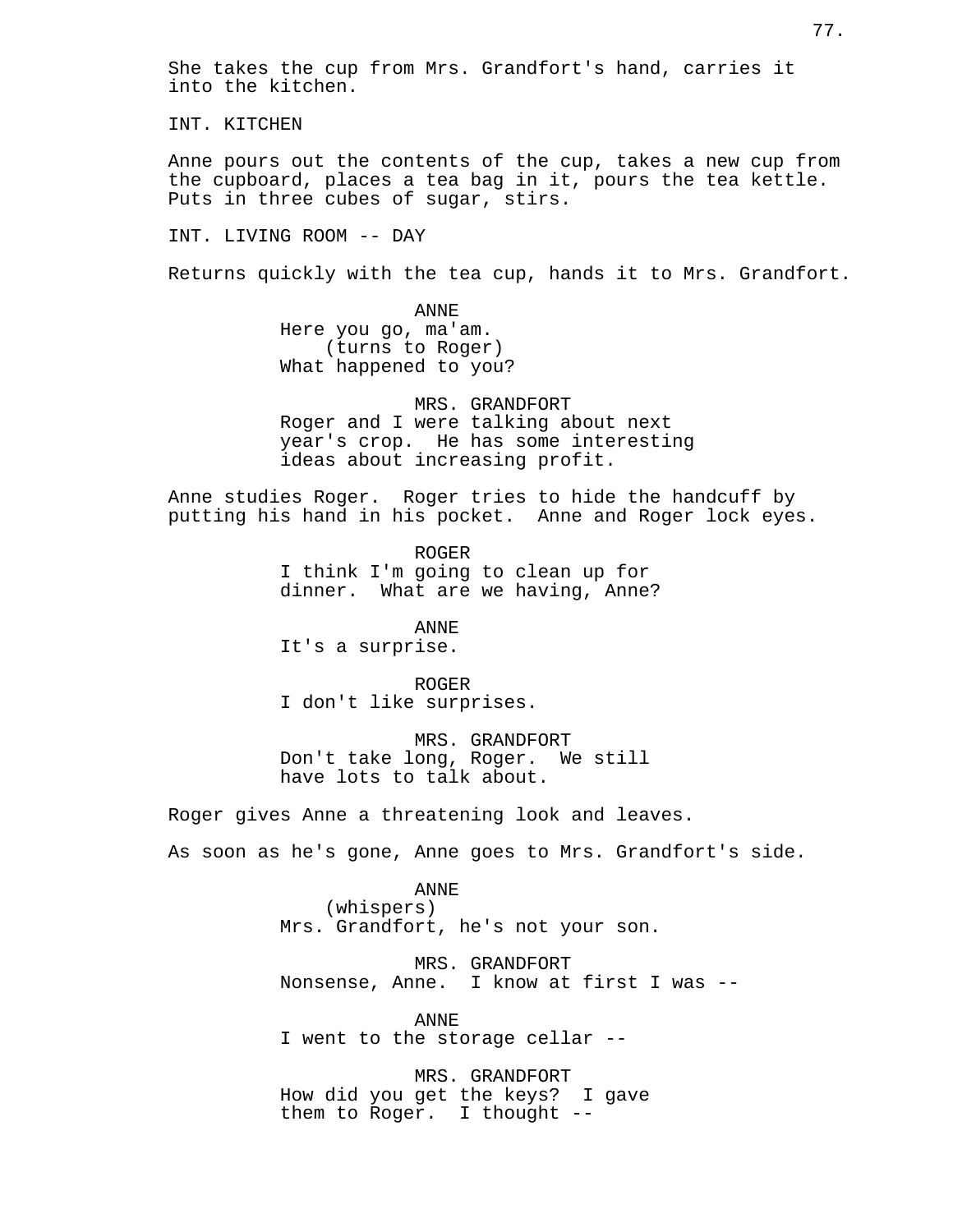## ANNE

I found photos of Roger when he was younger. It's not the same person. He's an impostor. An escaped convict or something. That's why he can't remember anything about his childhood, why he doesn't know that lullaby you use to sing him --

MRS. GRANDFORT You're sure about this? Those photos are very old, he was just a boy...

ANNE Yes, ma'am. He put poison in your tea. That's why I took it from you.

Mrs. Grandfort realizes it's true. Nods slowly. Decides.

MRS. GRANDFORT (whispers) Call Sheriff Keller.

Anne moves to the phone, picks it up and prepares to dial. Hears a CLICK on the line.

ANNE

Hello?

ROGER (V.O.) You don't have to tell her, Anne. It can be our little secret.

INT. KITCHEN -- DAY

Roger has the phone in one hand, Keller's gun in the other.

ROGER Twenty million dollars. That's how much I inherit when she dies. There's enough for us to share.

INT. LIVING ROOM -- DAY

ANNE The man who says he's Roger is an impostor.

ROGER (V.O.) No reason to do anything... dangerous.

Mrs. Grandfort can only hear Anne's side of the conversation.

MRS. GRANDFORT What does Walt have to say?

ROGER (V.O.) She's an old woman. Accidents happen.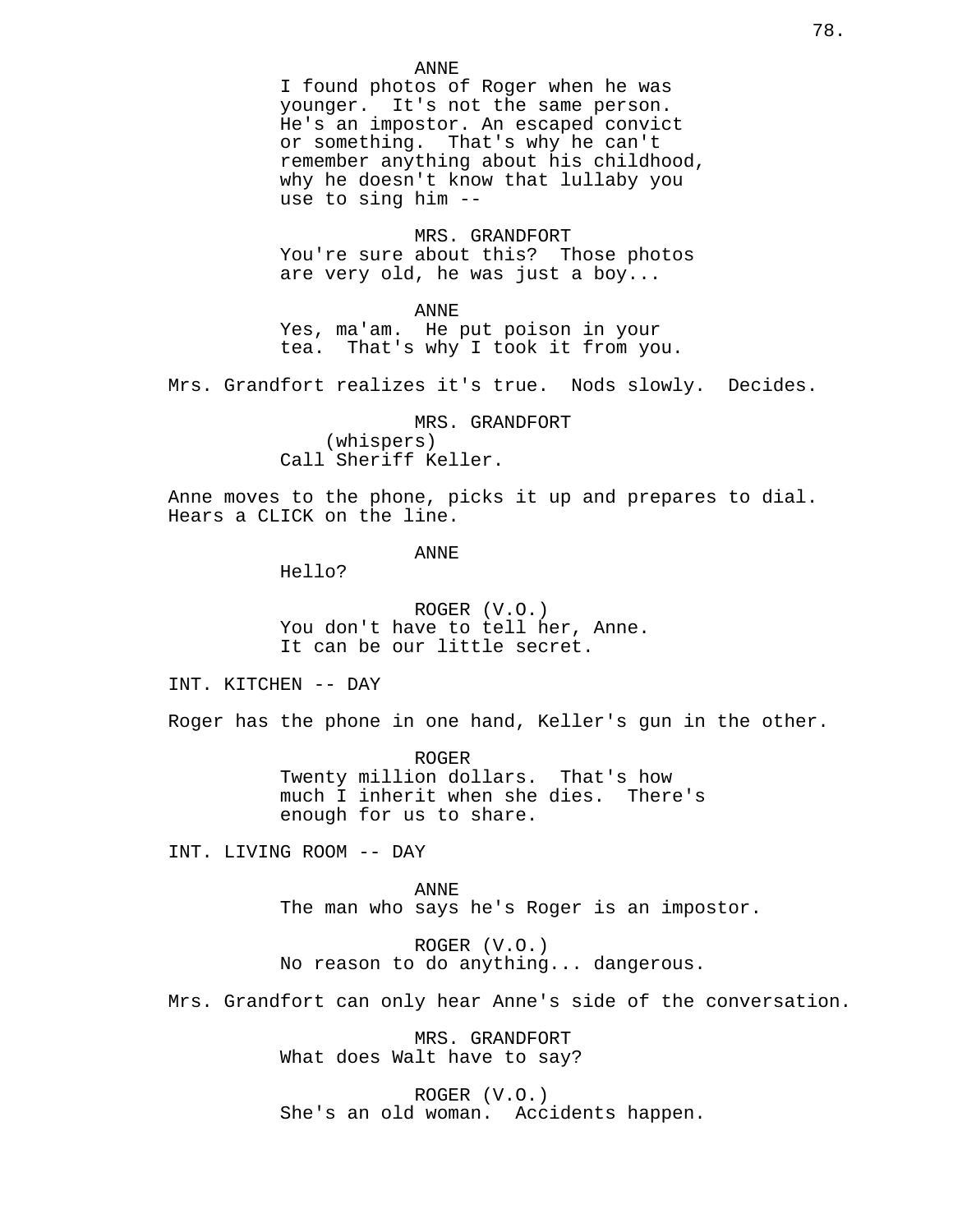ANNE What about the real Roger?

ROGER (V.O.) I'll take care of him when the time comes.

ANNE

I don't know...

ROGER (V.O.) Maybe she drowns in the bathtub? Falls into the quarry? Overdoses on sleeping pills? She's an old woman... Let nature take its course.

ANNE

I can't do that.

Anne hangs up the phone, bolts to the door.

ANNE I'm going for help.

MRS. GRANDFORT Anne? Don't leave me alone --

She roars out of the house.

EXT. GRANDFORT HACIENDA -- DAY

Anne runs away from the house. From the kitchen door, Roger gives chase.

EXT. HACIENDA GROUNDS -- DAY

Anne runs for her life. Roger a hundred feet behind her.

She trips on a branch, goes sprawling.

Roger laughs, continues running. Closer.

ROGER You're running the wrong way, Anne. I'm about to inherit twenty million dollars. Should be running TO me.

Anne scrambles to her feet, roars out of there. Pours on the speed, trying to make up for tripping.

Anne sees the orange groves, runs for them.

INT. ORCHARD -- EVENING

A maze of orange trees. Hundreds of them. The sun is setting, creating crazy shadows.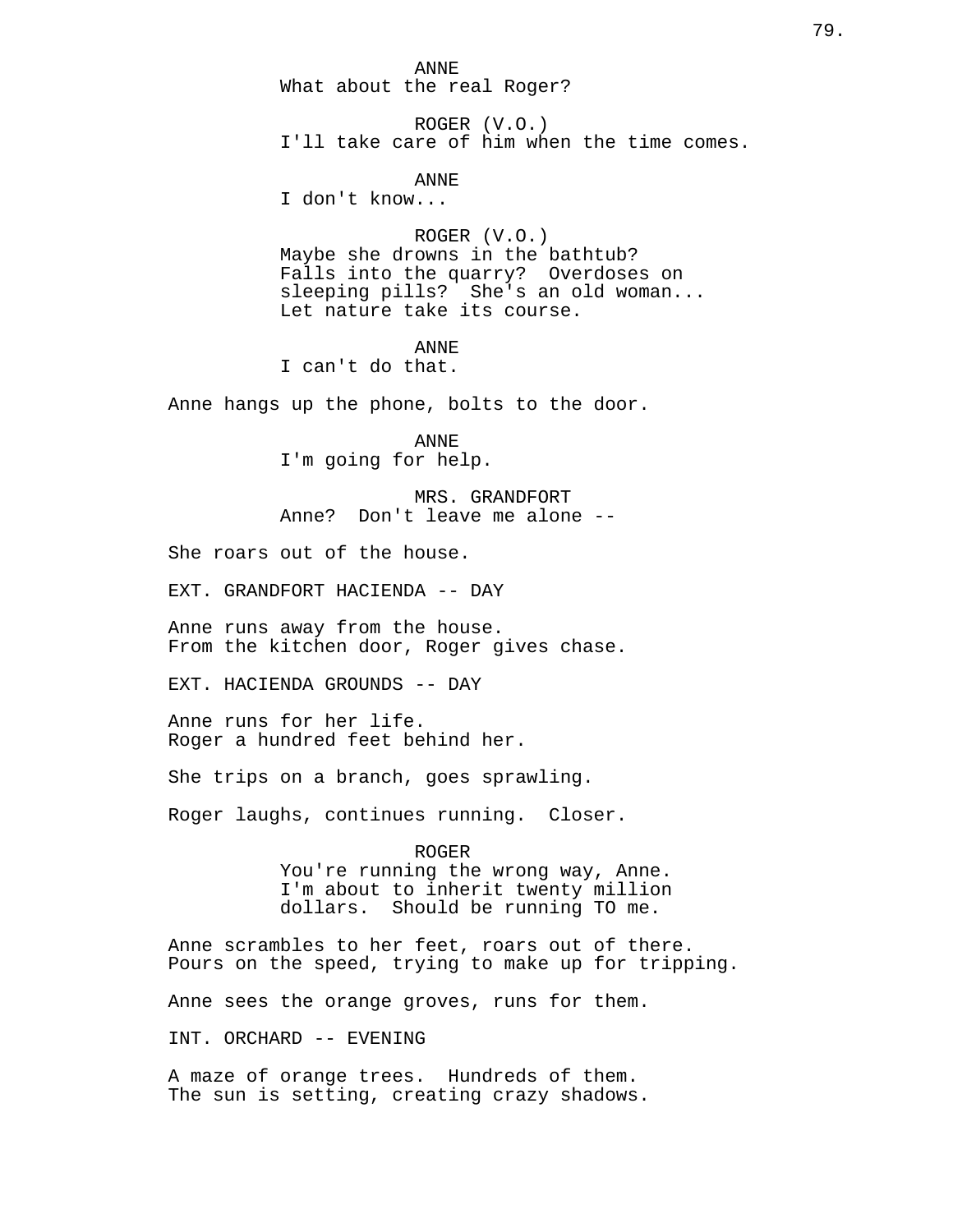Anne hides behind one of the trees as Roger enters the grove.

Roger stops running, looking from tree to tree.

ROGER Come on, Anne. We can do this together.

Roger pulls Keller's gun as he creeps through the groves, looking from tree to tree for some sign of Anne.

> ROGER It's not too late to go back, tell her you made a mistake.

Anne hides behind a big tree, as Roger comes closer.

Gun swinging from tree to tree, Roger searches for her.

ROGER A couple of months from now, Mrs. Grandfort can have her little accident and we can split the money.

Roger sees a strange shadow, heads towards a tree... The one Anne is hiding behind.

> ROGER Or not split it. (closer) We could share it. (closer) You and me and twenty million dollars.

Roger is on the opposite side of the tree as Anne. Starts circling, gun ready.

Anne, back against the tree, circles the tree at the same pace as Roger, keeping the trunk between them.

> ROGER Would that be so bad? (circling) I thought we were pretty good together.

Roger makes it all the way around the tree. No Anne.

ROGER If it doesn't work out, we could still split the money.

Roger starts circling the tree in the opposite direction.

Anne hears his voice coming towards her and starts circling away from him. Trying not to make a sound.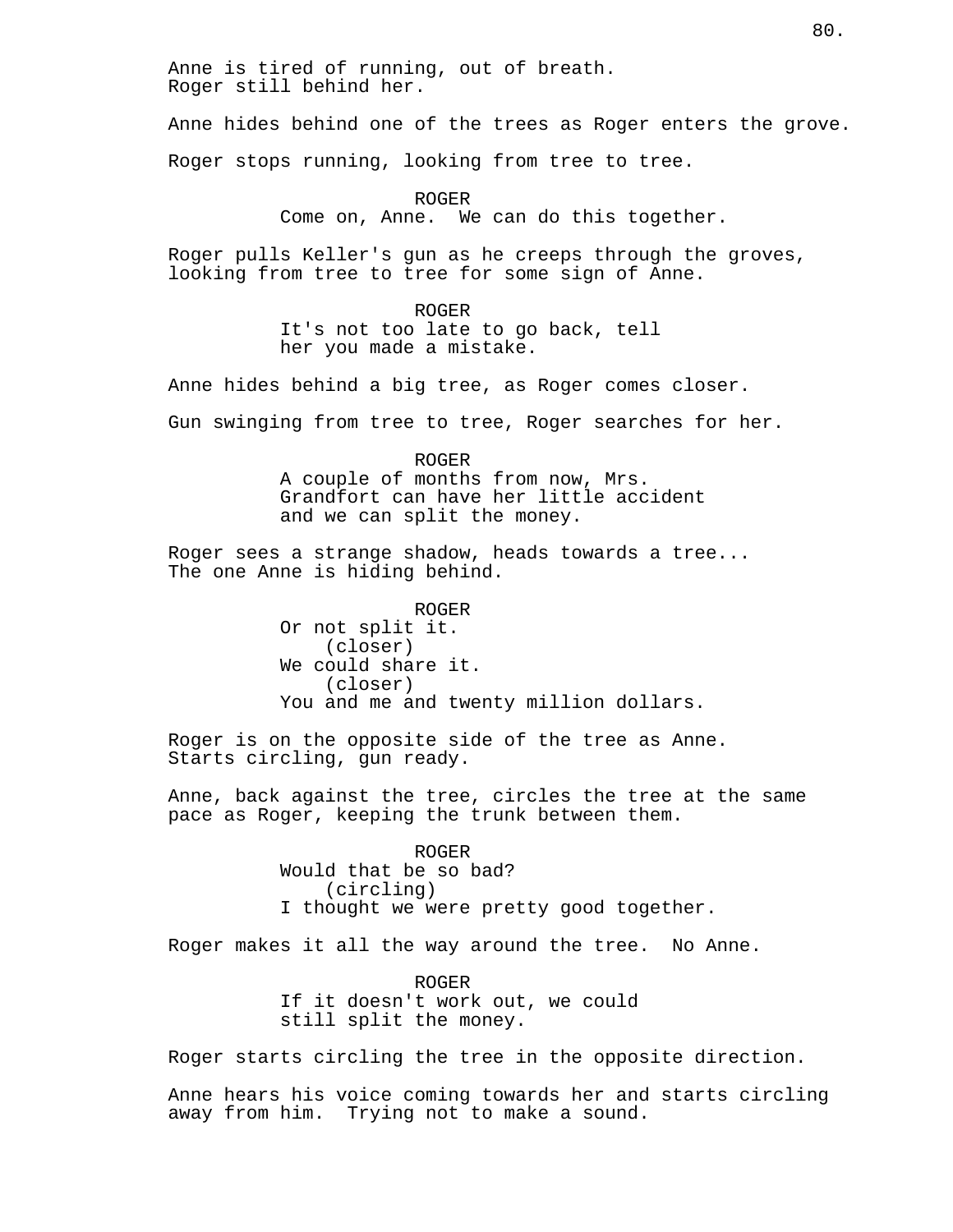ROGER Twenty million bucks. That kind of money doesn't happen to people like us. (circling) How many bedpans would you have to dump to earn that kind of money? All the way around the tree and still no sign of Anne. Anne, shaking in fear, listens for foot falls. Hears nothing. Until Roger GRABS HER! ROGER I could smell you. He pulls her close. Within kissing distance. Sniffs her. Anne tries to knee him... ...he pulls away... ...hits her with the gun. Anne slams against the tree, but comes up fighting. She knocks the gun out of his hands, hits him. They exchange a couple of punches, then Anne lands a direct hit on Roger's jaw, knocking him to the ground. Anne takes off running. Roger grabs his fallen gun, takes aim, fires. BANG! A tree near Anne explodes into splinters. She pours on the speed, running deeper into the grove. Roger pockets the gun, runs after her. EXT. ORCHARD -- EVENING Anne runs, trips but doesn't go down. Running for her life. Weaving through the trees. Roger chases, pouring on the speed, running between trees. ROGER Nowhere to run! Anne sees salvation. A Sheriff's car parked off the side of the road. Changes course, heading to the car. ANNE Help!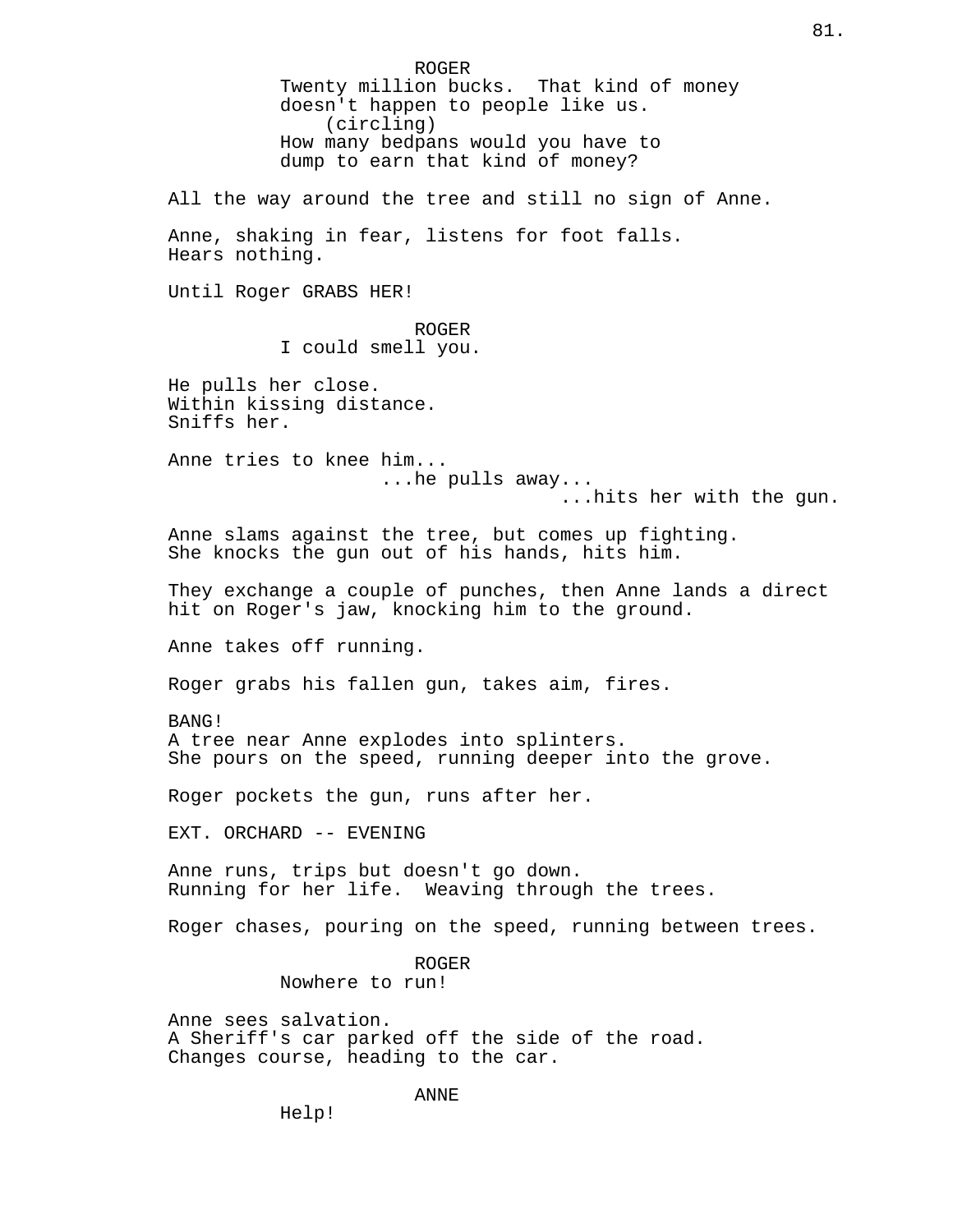Pours on speed to get to the car before Roger catches her. Anne sees the Sheriff sitting inside.

EXT. SHERIFFS CAR -- EVENING

Anne gets to the car, Roger close behind her.

ANNE Help me! Please help me!

She pounds on the window. The Sheriff ignores her. Roger gets closer.

### ANNE

Help! Help!

She yanks open the car door, turning on the dome light.

Sheriff Keller's dead face looks at her.

Anne screams.

Sheriff Keller's body sags against the shoulder harness, falling out of the car at her... Grabbing for her?

Anne screams again. Takes a step back.

Hands grab her shoulders, spin her around.

She screams at Roger's face, inches away from her. Roger laughs.

## ROGER

See? There's no one left to help you... but me. Last chance at romance.

Anne slams him with a fist. He catches it, laughs.

She throws a left. He catches it, pulls her arms apart.

She struggles, he moves in and kisses her.

ROGER That's more like it.

She head butts him, knees him, kicks his legs from under him. Roger goes down... pulling her down with him!

Anne twists her wrists, breaking his hold. Joins both hands into one fist and SLAMS HIM.

Scrambles to her feet and takes off running. Doesn't get far. Roger pounces on her, knocking her to the ground.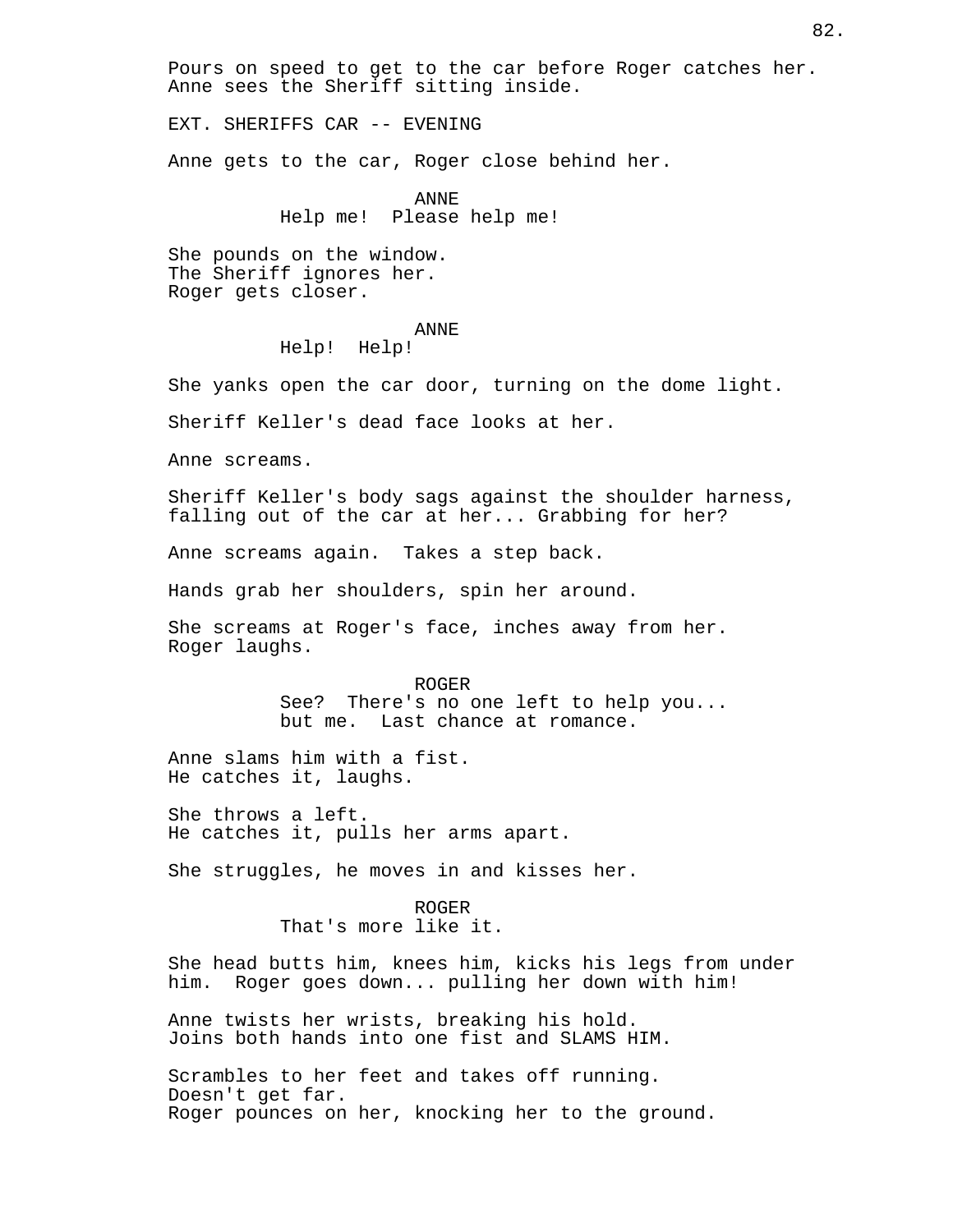They roll across the ground, trading punches. More wrestling than fighting. Anne lands a couple of really good hits. Rolls over on top of Roger, straddling him. ROGER That's more like it. Roger laughs... until she starts pummeling him. ANNE You son of a bitch. Roger's hand searches the ground for a weapon. Finds a rock. WHAM! Hits her in the head with enough force to knock her off him. Anne is down and out. Roger sits up, grabs a bigger rock, straddles Anne, lifting the rock high overhead... ROGER No percentage in it. Sets the rock down and staggers to his feet. ROGER Could have shared a fortune. Roger checks himself for damage, combs his hair, heads back to the house, and his mother's little accident. INT. LIVING ROOM -- NIGHT Mrs. Grandfort sits in her chair by the fireplace.<br>Hears the front door open. She moves to her feet, She moves to her feet, listening. MRS. GRANDFORT Anne? ROGER Guess again. Torn up, ragged, the gun hanging from his pocket. Roger looks scary... But Mrs. Grandfort can't see that. MRS. GRANDFORT Where's Anne? ROGER

Out having a smoke.

Mrs. Grandfort backs away from him. One step at a time.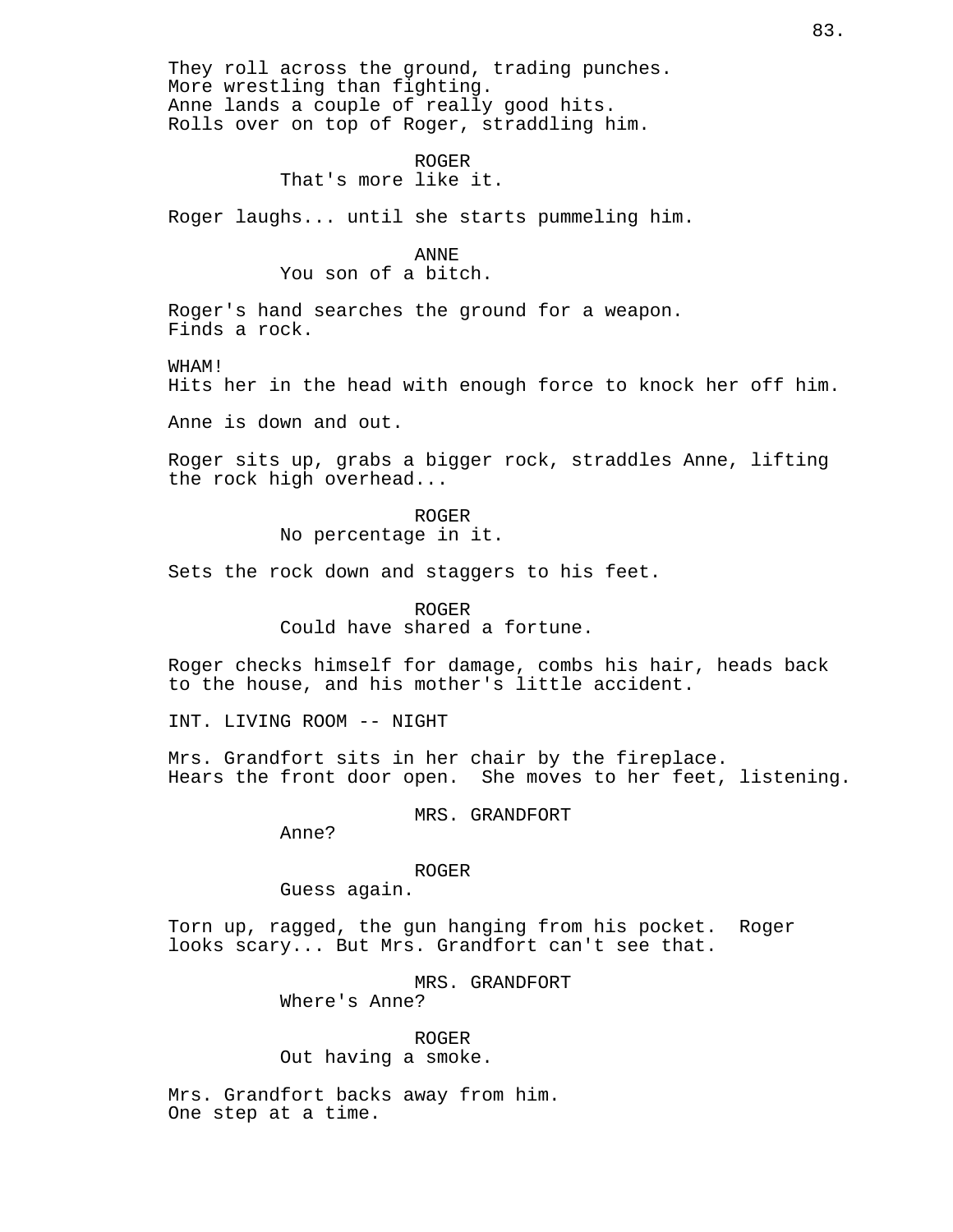Roger takes a step towards her.

ROGER Bumped into her outside.

She takes a step back, closer to the wall.

MRS. GRANDFORT I have some things for her to do... When is she coming in?

ROGER

She didn't say. Might be a while, though. What did you need?

MRS. GRANDFORT I don't want to trouble you...

ROGER No trouble at all.

MRS. GRANDFORT It's a medical procedure...

ROGER Then I guess Anne should handle it... When she gets back.

Tension stretches with the silence, threatening to snap.

MRS. GRANDFORT

Roger?

ROGER

Yes, mother?

Mrs. Grandfort takes another step away from her son.

MRS. GRANDFORT Roger... You... Well... You haven't been acting like yourself lately.

ROGER That's probably because I'm not Roger.

Mrs. Grandfort takes another step back, hits the wall. Trapped.

> MRS. GRANDFORT What have you done with my son?

ROGER What have YOU done with him? (MORE)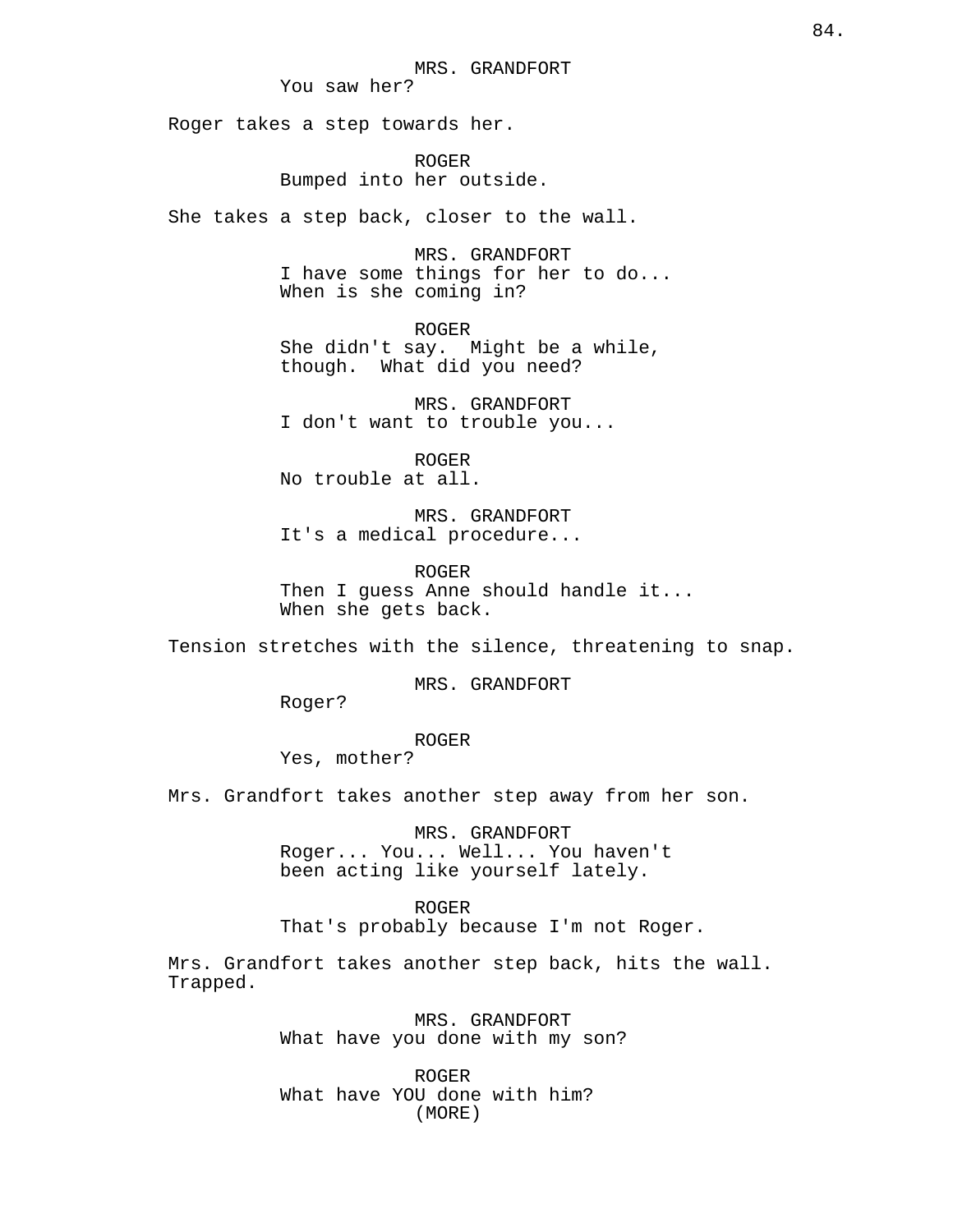ROGER (CONT'D) You claim to have a special relationship with him, but he wants you dead.

MRS. GRANDFORT That's not the truth. Roger... the real Roger... loves me.

### ROGER

Does he kiss you like that? What's with this rotor-rooter tongue action? That's sick. Got a little motherson action going, there?

MRS. GRANDFORT Roger understands.

ROGER What kind of a mother are you?

MRS. GRANDFORT You'll never understand the things I did for that boy. The sacrifices I made. I gave my life for that boy.

ROGER

Not yet, but you will.

Roger pulls out the gun, aims it at her face. Inches away.

### ROGER

He wanted it to look like an accident. But too many things have gone wrong for that, so I'm leaning towards something massive like a fire.

Caresses her face with the gun barrel.

ROGER Or maybe you became despondent over failing health, shot yourself.

Mrs. Grandfort's hand searches for a weapon.

## ROGER

Isn't that what you do to an old horse to put it out of its misery?

Mrs. Grandfort finds the fireplace tools, doesn't know which one is the poker from the handles: they're all the same.

> ROGER Roger sends his love.

Roger puts the gun to Mrs. Grandfort's head, covers his face with a hand (blood spray and skull fragments), and...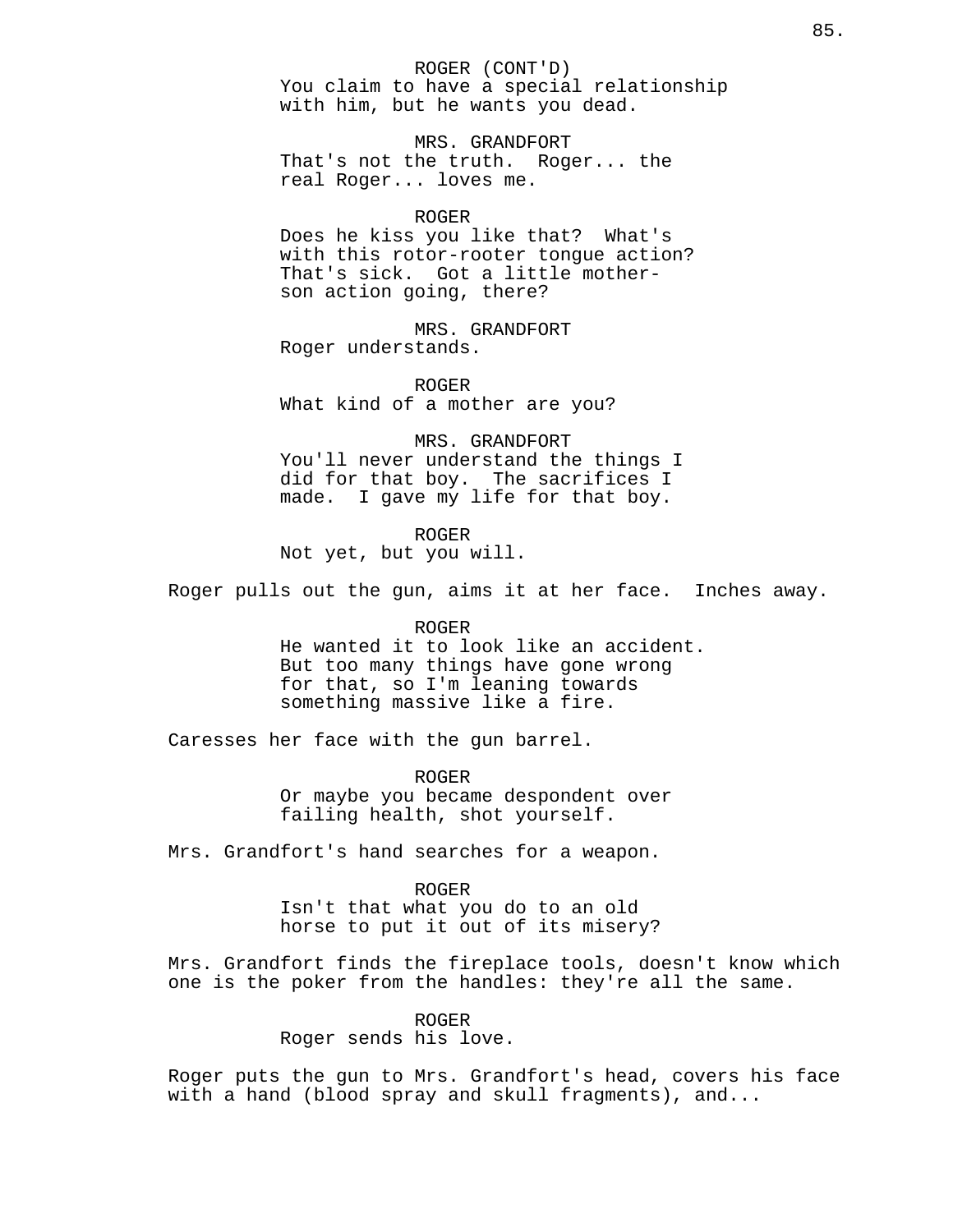Mrs. Grandfort tries to pull out a fireplace tool, tips over the entire set.

Roger pulls the trigger.

BAAAANG! The fireplace tools hit the floor. But the gun goes: Click! Out of shells.

ROGER

Shit.

Mrs. Grandfort pushes him aside and takes off running.

INT. HALLWAY -- NIGHT

Mrs. Grandfort runs, bouncing off walls, in a blind panic.

INT. LIVING ROOM -- NIGHT

Roger breaks open Keller's gun, dumps the empty shells.<br>Reloads. He stole a pocket full of shells from Keller. He stole a pocket full of shells from Keller.

INT. HALLWAY -- NIGHT

Mrs. Grandfort has a choice of three doors, picks her room. Enters just as...

Roger steps into the hall, gun ready.

INT. MRS. GRANDFORT'S ROOM -- NIGHT

Mrs. Grandfort runs into her room, closes the door. Searches (by hand) for a place to hide. Ends up squeezing between the bed and night stand.

INT. HALLWAY -- NIGHT

Roger looks at the three closed doors.

ROGER

Well? (Monty Hall) Are you behind door number one? Door number two? Or door number three?

Roger makes a choice, moves to Mrs. Grandfort's door. Gun ready.

INT. MRS. GRANDFORT'S ROOM -- NIGHT

The door knob begins to slowly turn.

Mrs. Grandfort tries to squeeze between the bed and the nightstand. But we can see her plain as day.

The door begins to creak open.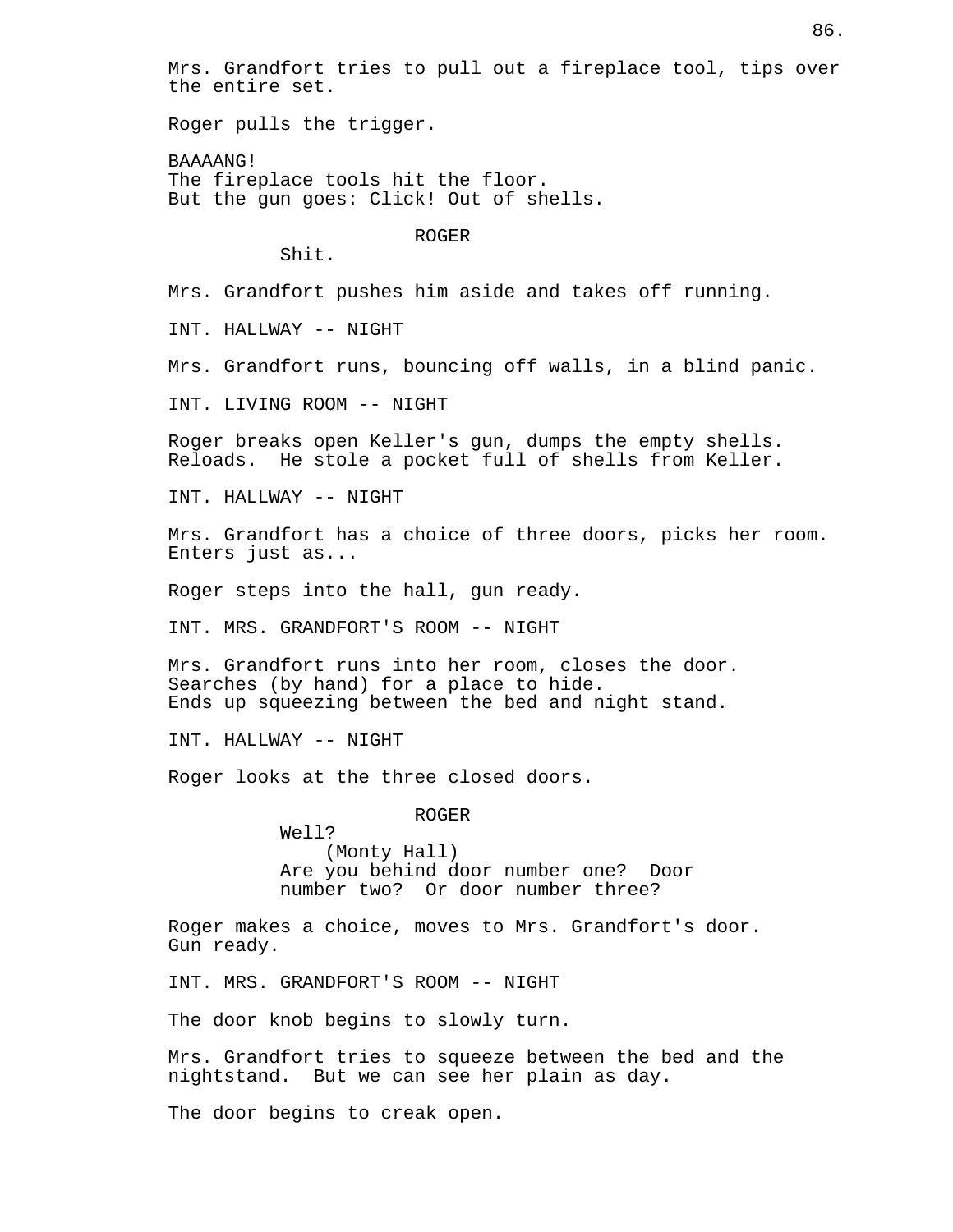Mrs. Grandfort hears the door opening. Reaches up and hits the buzzer button.

INT. HALLWAY -- NIGHT

Roger is about to enter Mrs. Grandfort's room when he hears the buzzer coming from Anne's room.

Stops. Turns. Goes to Anne's room, following the noise.

ROGER I can hear you...

INT. ANNE'S ROOM -- NIGHT

Roger throws open the door, gun in hand.

The buzzer suddenly stops.

Roger searches the room, looking everywhere. Tearing the place apart savagely.

Spots the buzzer on the wall, smiles.

ROGER Clever, clever, Mrs. Grandfort.

INT. MRS. GRANDFORT'S ROOM -- NIGHT

She hears Roger's footsteps getting closer.

Quickly, Mrs. Grandfort bolts across the room to the closet. She quietly slides the closet door open and crawls inside.

Mrs. Grandfort closes the closet door just as Roger kicks down the door to the room.

Wood splinters as the door smashes in.

Roger aims the gun into the room, eyes searching.

ROGER I know you're in here, Mrs. Grandfort. This is where the buzzer is.

Roger looks from bed to chair, wondering where she's hiding.

INT. CLOSET

Mrs. Grandfort cowers, listening to the foot steps. Scrunches up in the corner, hoping not to be found.

INT. MRS. GRANDFORT'S ROOM

Roger aims the gun under the bed, no one hiding there. Kicks over one of the chairs. Tearing the room apart.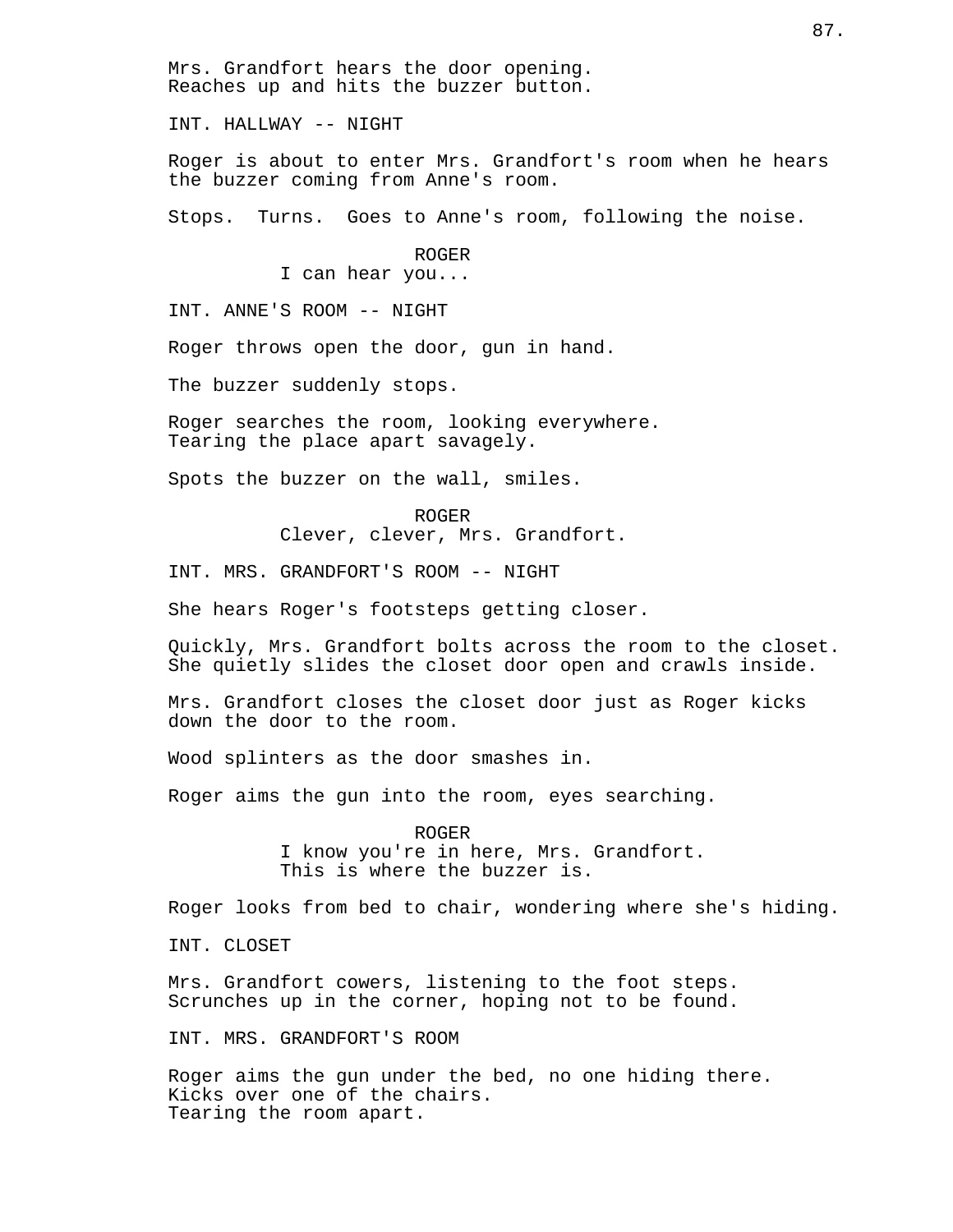ROGER Why don't you just come out? We can gets this over with and move on.

INT. CLOSET

Mrs. Grandfort cowers in the corner, listening as Roger's footsteps go right past her.

She holds her breath. The footsteps move away.

INT. MRS. GRANDFORT'S ROOM

Roger walks to the bathroom door, opens it.

INT. BATHROOM

A huge old fashioned bathroom. Roger springs in, gun ready.

Nobody here.

He looks at the closed shower curtain and advances slowly.

One hand on the shower curtain, one hand on the gun, he tears open the curtain. Nothing. The shower is empty.

He opens the connecting door to the guest bedroom.

INT. BEDROOM

Empty. Roger takes a step inside, but KNOWS she isn't in here.

INT. CLOSET

Mrs. Grandfort hears no footsteps. Believes Roger has moved on to the guest bedroom. Reaches up to open the closet door.

Footsteps approaching!

INT. MRS. GRANDFORT'S ROOM

Roger spots the closet door and smiles.

ROGER

There you are.

He saunters over, gun ready.

Roger pulls back his foot to kick open the door.

Suddenly, the door jerks open and Mrs. Grandfort attacks Roger with a wooden hanger. Knocks the gun out of his hands.

ROGER

Ugh!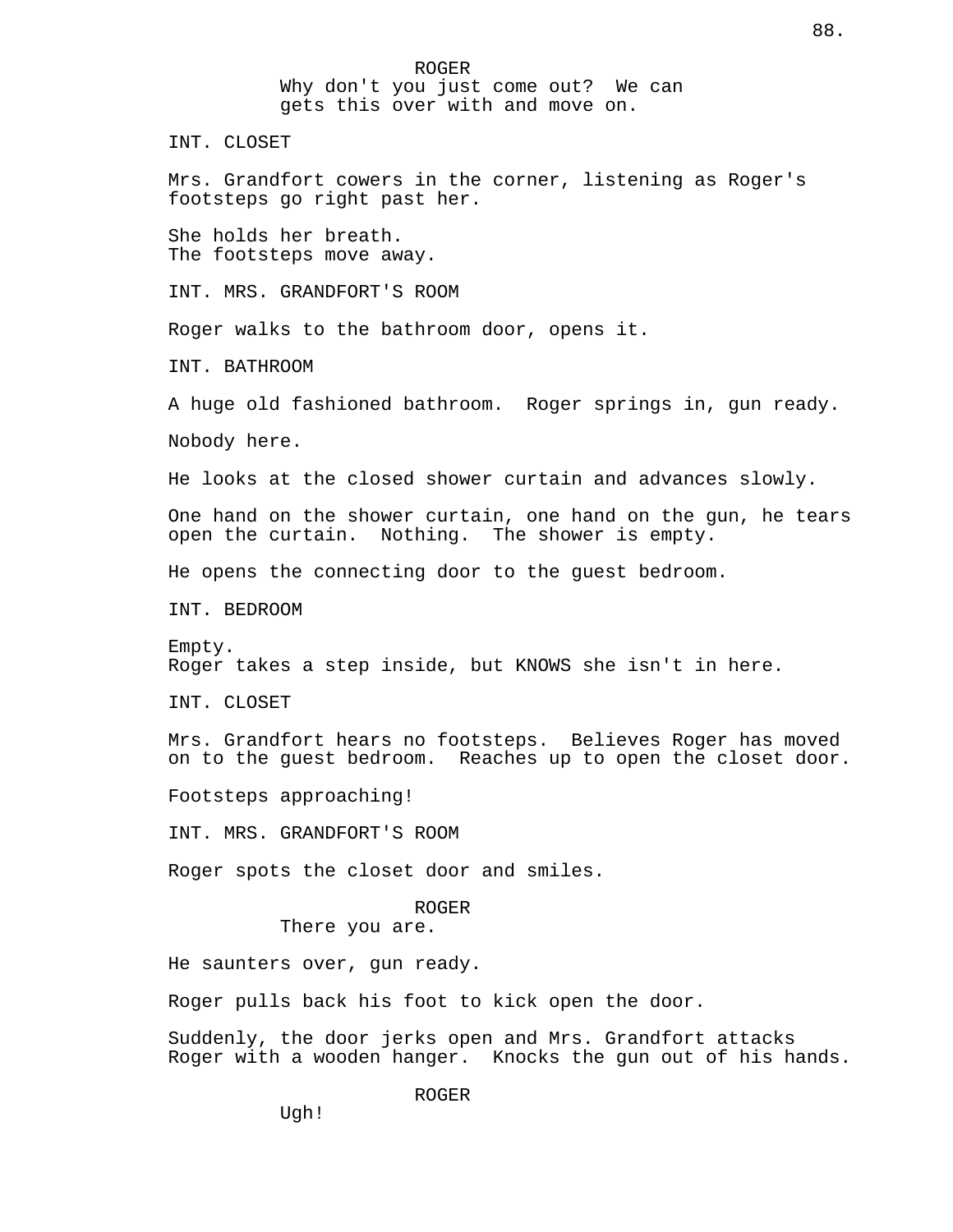Keller's gun goes skittering across the floor.

Mrs. Grandfort swings the hanger again, aiming for the sound<br>of Roger's voice. Woosh! of Roger's voice.

Roger steps back, and the hanger misses. He laughs.

She swings for the laugh, but Roger has already moved.

ROGER Hard to hit what you can't see.

She swings again, connects with his shoulder.

Roger laughs again. It's only a hanger.

She swings for his voice again, but hits nothing. He's gone. She searches with one hand, hanger ready in the other.

No sign of him. She's confused, but keeps swinging.

Roger saunters over to pick up his fallen gun. Scoops it up, aims it at Mrs. Grandfort.

ROGER

Let's put an end to this.

Mrs. Grandfort THROWS the hanger at his voice.

WHACK! Hits him right in the face.

MRS. GRANDFORT

Go to hell.

She pushes him aside and runs to the bathroom.

ROGER You damned BITCH!

As Mrs. Grandfort reaches the bathroom door, Roger moves to his feet, gun in hand.

INT. BATHROOM

Mrs. Grandfort tries to slam the door behind her. But it's too late. Roger is halfway through the door.

The door hits him in the face, but he doesn't go down. He keeps pushing on the door, muscling it open.

Mrs. Grandfort slams against the door, crushing his arm.

ROGER

Shit.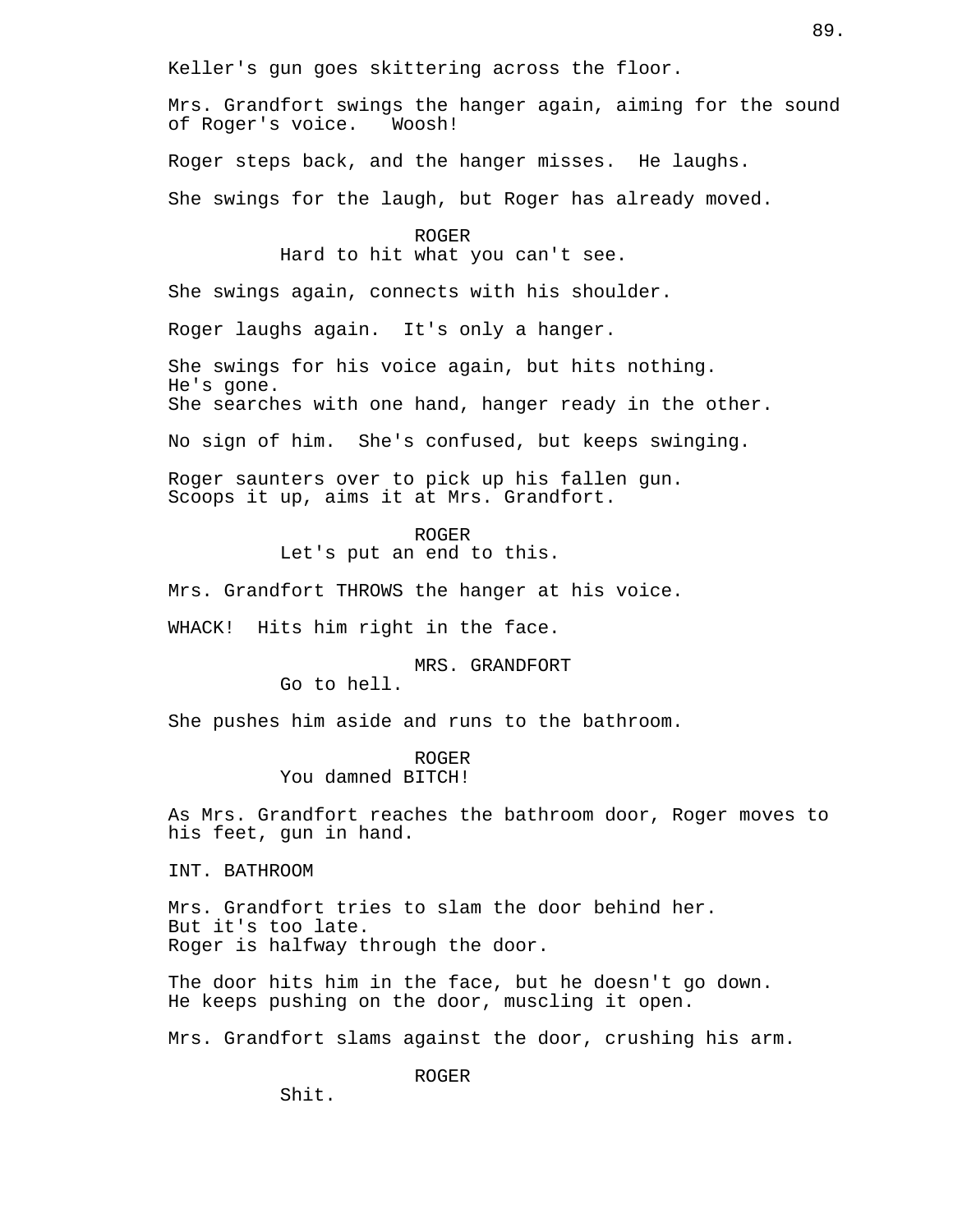Roger pulls back his arm as he steps up pressure on the door. They push back and forth with the door. Roger trying to get in, Mrs. Grandfort keeping him out. Like a tug of war. Several times Roger gets a hand through to terrorize her. Gouging at her face or ripping at her clothes. Mrs. Grandfort pushes the door, but can't get it closed. INT. MRS. GRANDFORT'S ROOM Roger pushes the door open a few more inches, gaining control. INT. BATHROOM Roger almost has enough space to squeeze into the bathroom. He reaches in to grab Mrs. Grandfort's face. She bites him. Then she slams against the door, pinning his shoulder. Roger screams, withdraws his arm. Mrs. Grandfort SLAMS the door closed and flips the lock. Takes a step back, bumping into the counter. She's trapped in the tiny bathroom. Roger pounds on the door. ROGER (O.S.) Open the damned door, bitch. She panics as Roger pounds harder on the door. Then the pounding stops. Mrs. Grandfort sinks to the floor, catching her breath. BLAM! BLAM! Roger fires through the door. Bullets ricocheting through the bathroom. Punching holes in the door. Fingers of light reach through the bullet holes. Reaching for Mrs. Grandfort. BLAM! BLAM! Mrs. Grandfort screams and bolts out of the bathroom. Into the guest bedroom.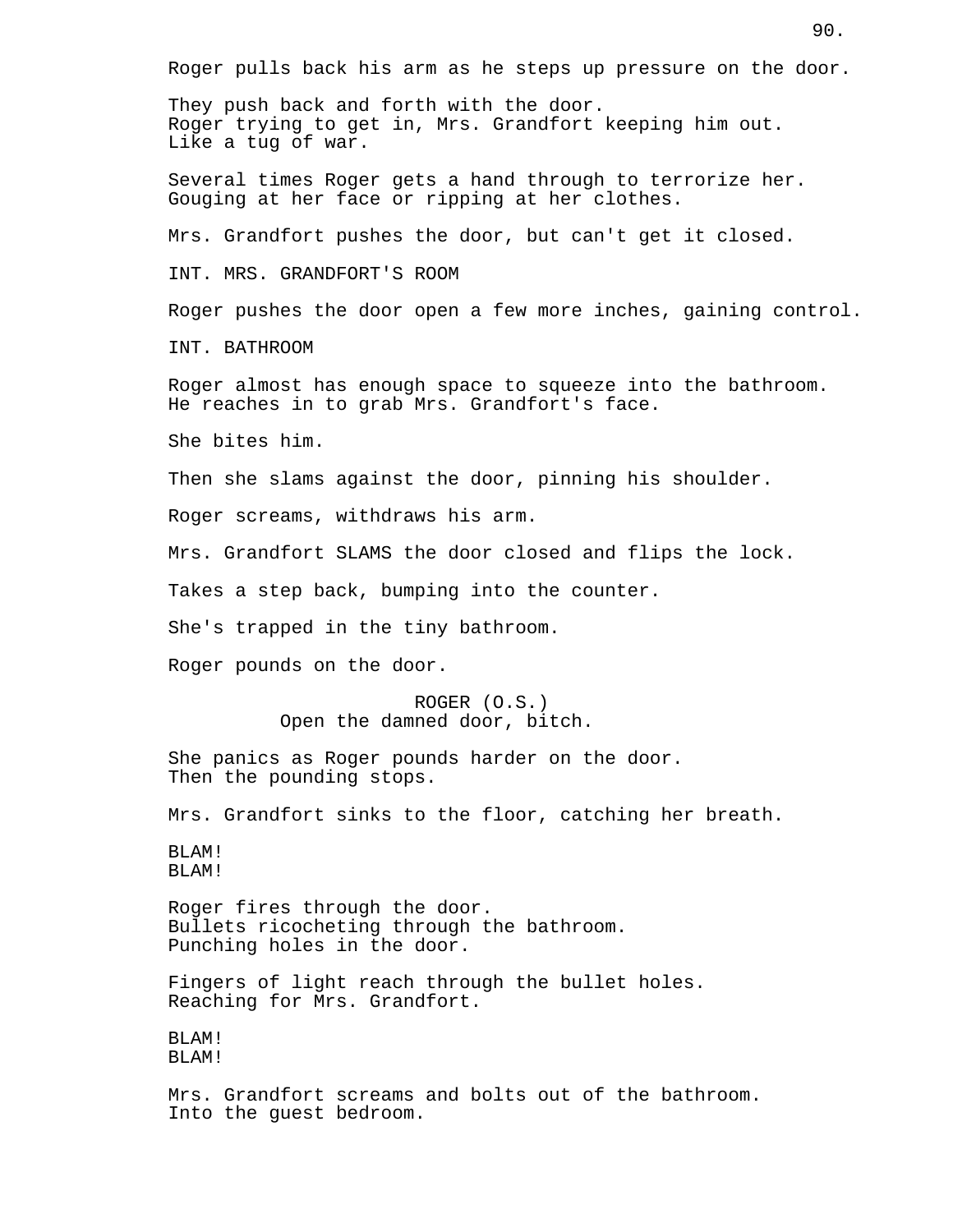INT. MRS. GRANDFORT'S ROOM

Roger kicks open the bathroom door, roars inside.

INT. BEDROOM

Mrs. Grandfort scrambles into the guest bedroom. Gets to her feet, runs for the door, feeling in front of her.

Hits the wall. Hands searching for the door. The door knob. Finding it. Opening the door. Racing into the hall.

Roger blasts into the room, gun ready. Chases her into the hall.

INT. HALLWAY -- NIGHT

Mrs. Grandfort runs down the hall for the living room. And the phone.

Roger spins into the hall and aims at Mrs. Grandfort... But she's gone.

INT. LIVING ROOM -- NIGHT

Mrs. Grandfort scrambles into the living room. Picks up the phone. Dials 911.

Waits, shaking, as the phone rings.

Roger strolls in, calmly rips the phone line out of the wall.

Mrs. Grandfort is holding a dead line.

MRS. GRANDFORT

Roger?

He doesn't answer. Stands quietly.

She hangs up the phone slowly. Remembers the phone in the kitchen.

Feels her way along the wall to the dining room and kitchen. Bumps right into Roger. Screams. Roger grabs her by the wrist to keep her from running.

> ROGER Got you. Let's take a walk. Down to the quarry.

Roger muscles her to the front door.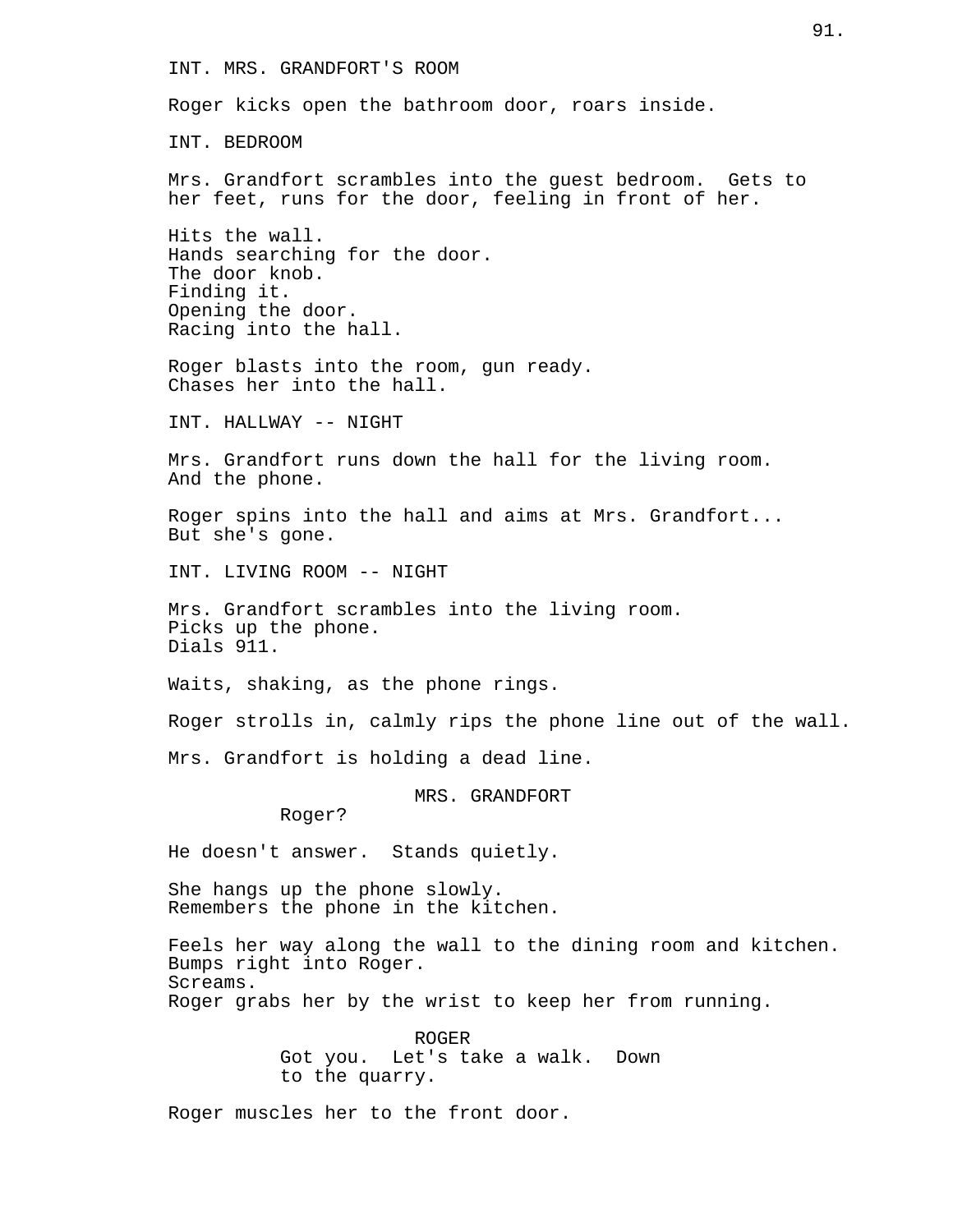## ROGER It's a pleasant night.

She tries to get away, but he holds tight.

ROGER A little chilly, but I don't think you'll catch cold.

Dragging her to the front door, and her death.

MRS. GRANDFORT I'll give you money.

Closer to the door.

MRS. GRANDFORT Whatever you want. Just let me go.

Closer.

MRS. GRANDFORT Please. Please, Roger.

Roger opens the front door. For a moment, he's concentrating on the door. She breaks away, runs outside.

EXT. HACIENDA GROUNDS -- NIGHT

Roger stands on the front porch, watches Mrs. Grandfort run.

ROGER Where can you run? That's the wild world out there. No one to guide you around the fallen branches...

As if on cue, Mrs. Grandfort trips over a branch, goes sprawling into the dirt.

Roger laughs, lights a cigarette. Watches her stagger to her feet and try to run some more.

ROGER

You're gonna kill yourself, lady. I'll feel real guilty taking your money for work I didn't do.

She trips again, goes sprawling. Lays there.

Roger ambles across the grounds to her, snubs out his cigarette and drags her to her feet.

> ROGER Now let's go to the quarry.

Mrs. Grandfort rams and elbow into his face, breaks away.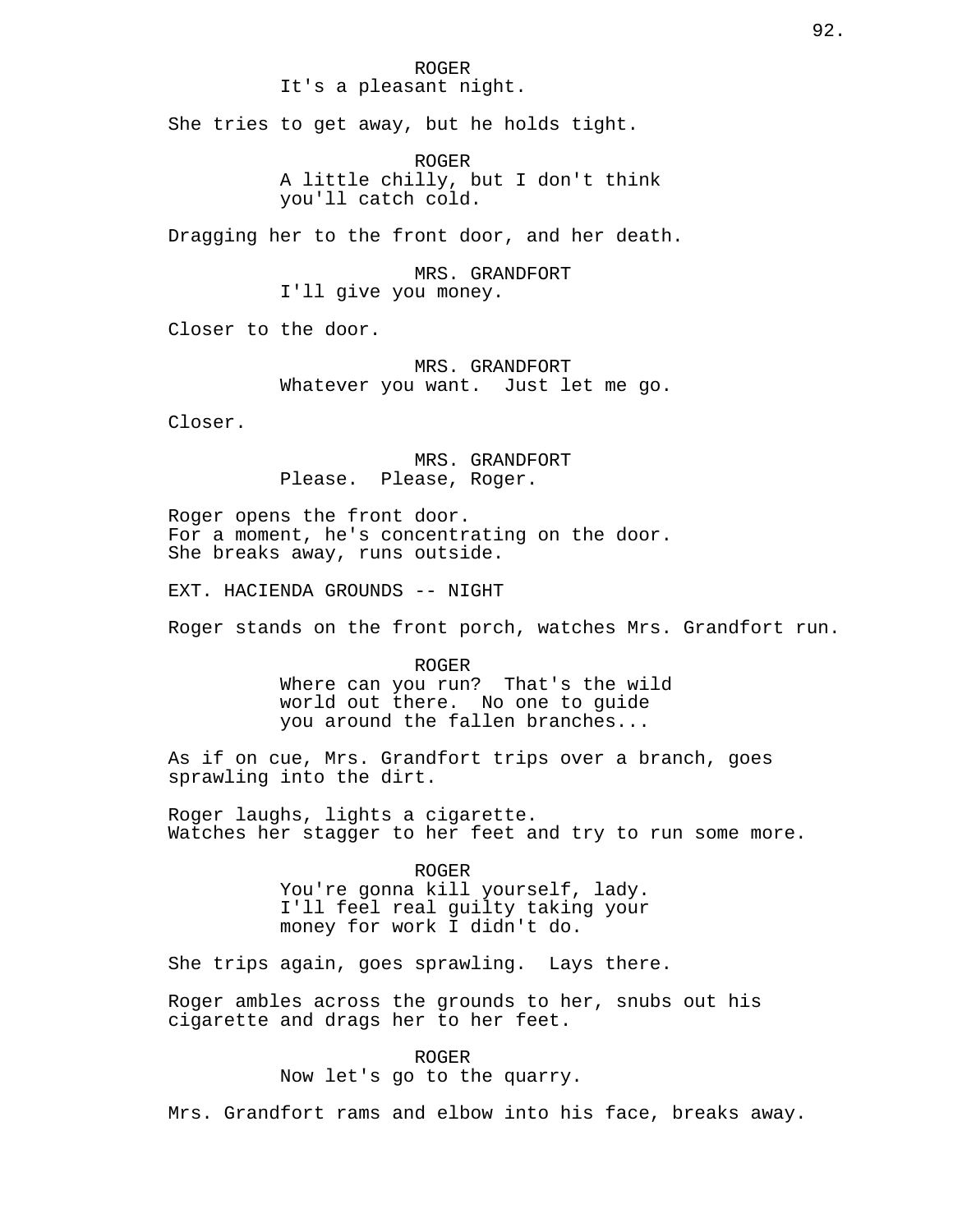Runs back to the safety of the house... And the phone in the kitchen.

Roger goes down HARD, gets up angry and gives chase.

INT. LIVING ROOM -- NIGHT

Mrs. Grandfort runs through the living room.

The front door blasts open and Roger tears after her.

INT. DINING ROOM -- NIGHT

Mrs. Grandfort runs in panic, knocking over chairs.

Bumps into the table, sending a crystal vase to the floor. Shattering.

> ROGER You should be more careful, mother.

Mrs. Grandfort finds the sideboard. Grabs a plate and sails it at Roger's voice. A dangerous Frisbee.

Roger ducks as the plate sails over; grabs a chair, pulling it up for protection.

Mrs. Grandfort throws more plates. They slam against Roger's chair-shield. Shattering.

Roger pokes the chair at Mrs. Grandfort, like a lion tamer.

Mrs. Grandfort takes a step back, trying to avoid the chair.

Roger pokes again, laughing.

Mrs. Grandfort grabs the front chair legs, tries to pull it away from Roger.

Roger spins the chair, slapping her hands from the legs.

Mrs. Grandfort runs into the kitchen. Roger tosses the chair aside, follows.

INT. KITCHEN -- NIGHT

She scrambles for the phone, starts to dial. Roger hits the hang up bar.

> ROGER Sheriff Keller isn't there, anyway. He's out in his patrol car, dead.

> > MRS. GRANDFORT

No...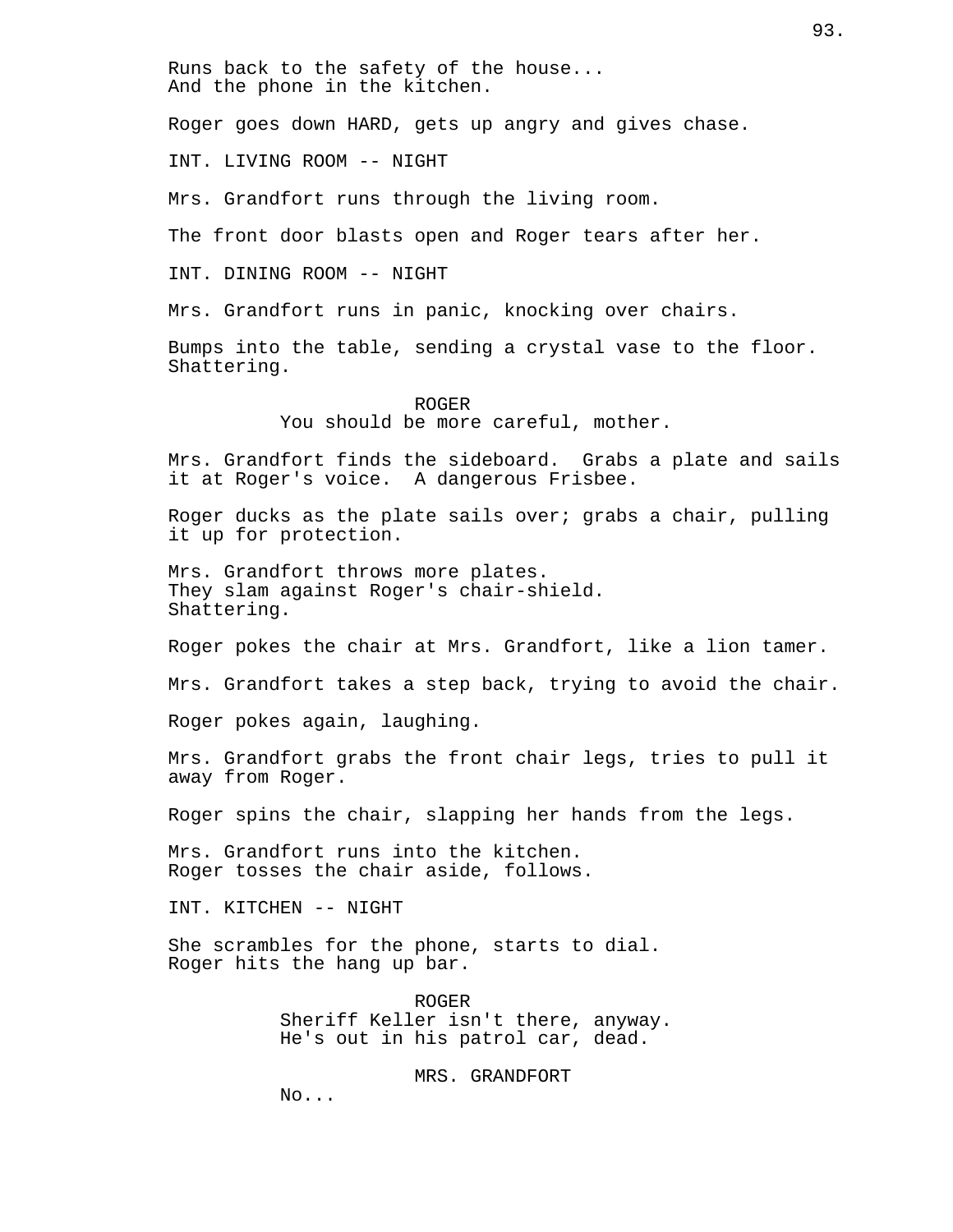ROGER I think he'll end up in some sort of single car traffic accident... Maybe drive off a cliff.

She SLAMS him in the face with the handset, knocking him away. Dives for the kitchen drawers. And the knives.

Yanks open a drawer, feels inside: Spoons. Tries another drawer: Utensils. Another drawer: Knives. Feels until she finds a BIG one.

> ROGER I've had enough of this crap.

Roger rushes at her. She turns... Stabs his leg...

Roger SCREAMS as the blade sinks into his thigh.

Mrs. Grandfort begins crawling away at top speed.

ROGER

You bitch!

Roger pulls the knife from his thigh. It makes a gooey sound. He raises the knife. Springs for Mrs. Grandfort.

She rolls away, the knife plunging into the floor. Roger tries to pull out the knife, but it's stuck.

> ROGER Come out, please come out.

Mrs. Grandfort gets to her feet, stumbles against a wall. Feels something under her hands. The circuit breaker box.

She tears it open, begins flipping switches.

Roger yanks the knife out of the floor, looks at it for a moment, then tosses it aside. Pulls out Keller's gun.

Mrs. Grandfort hears Roger moving, flips switches faster. Finally flips ALL of the switches.

SENDING THE ENTIRE HOUSE INTO DARKNESS.

ROGER

Damn.

He feels around the kitchen, trying to find her. The tables have been turned. Now Roger is the blind one and Mrs. Grandfort has the advantage.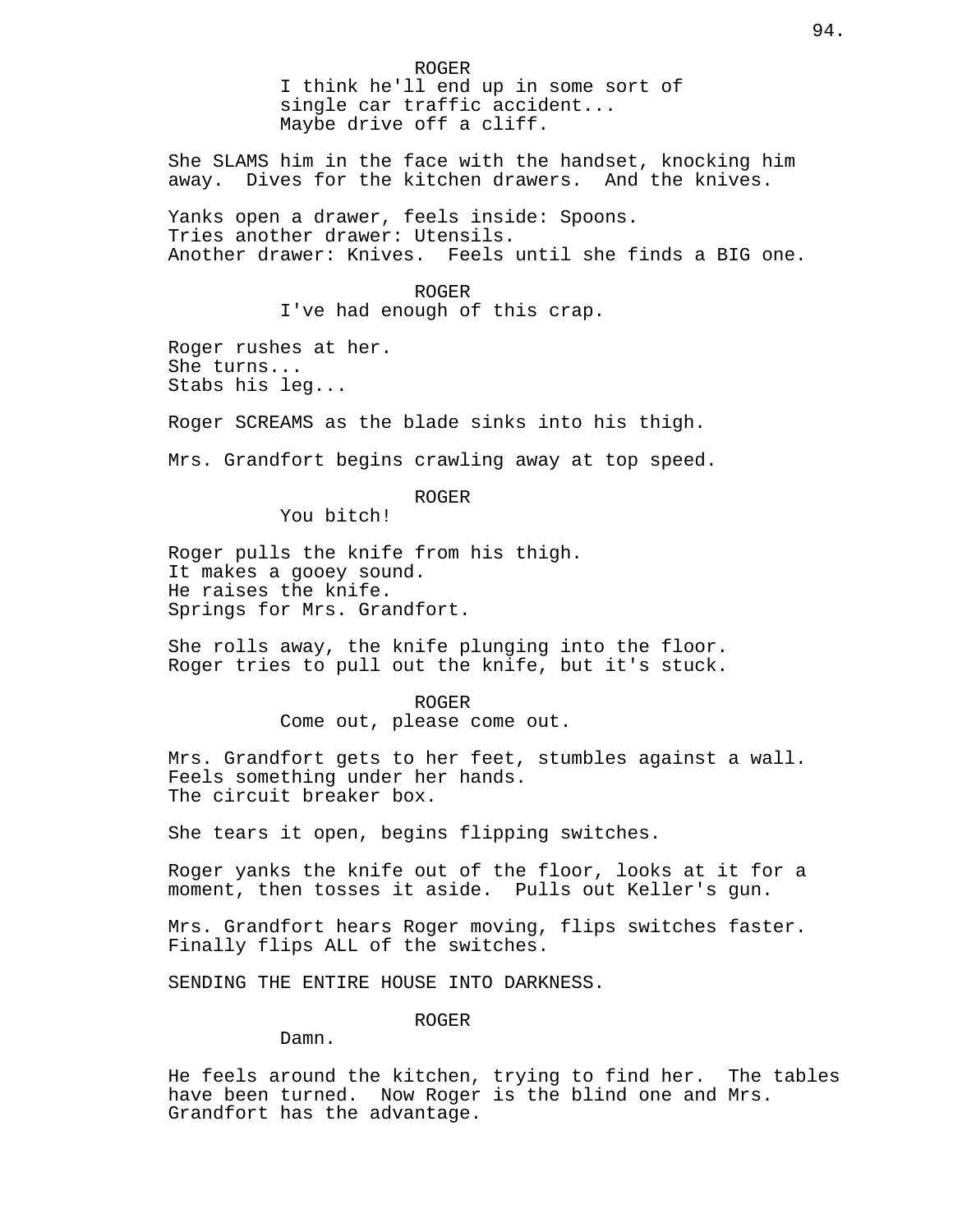Roger staggers toward her voice.

INT. LIVING ROOM -- NIGHT

Mrs. Grandfort finds the fallen fire tools, grabs the poker, hands feeling the barbed end.

> MRS. GRANDFORT The land of always night.

Roger staggers into the room, following her voice.

MRS. GRANDFORT I've had fifteen years to learn how to live in the dark. Use my sense of hearing, touch, and smell.

She swings the fire poker, hitting Roger in the chest.

MRS. GRANDFORT I can "see" you. You can't see me.

Roger scrambles into a corner, trying to escape.

MRS. GRANDFORT I could see you that night in the living room with Anne. What were you up to? What have you done with Anne?

Mrs. Grandfort stops, listens.

Roger stands perfectly still, hears her move past him.

MRS. GRANDFORT Why do you want to kill me? The money? I don't have any real money. Just the estate, and a trust account your father set up before his accident.

Roger moves away from her voice, looking for a better place to hide. Feeling the wall... but completely lost.

> MRS. GRANDFORT I keep calling you Roger. Thinking of you as my son. But you aren't.

Stepping carefully so as not to knock over anything.

MRS. GRANDFORT You're some stranger here to kill me.

Roger is on the opposite side of the room as Mrs. Grandfort. She swings the fire poker like a samurai sword.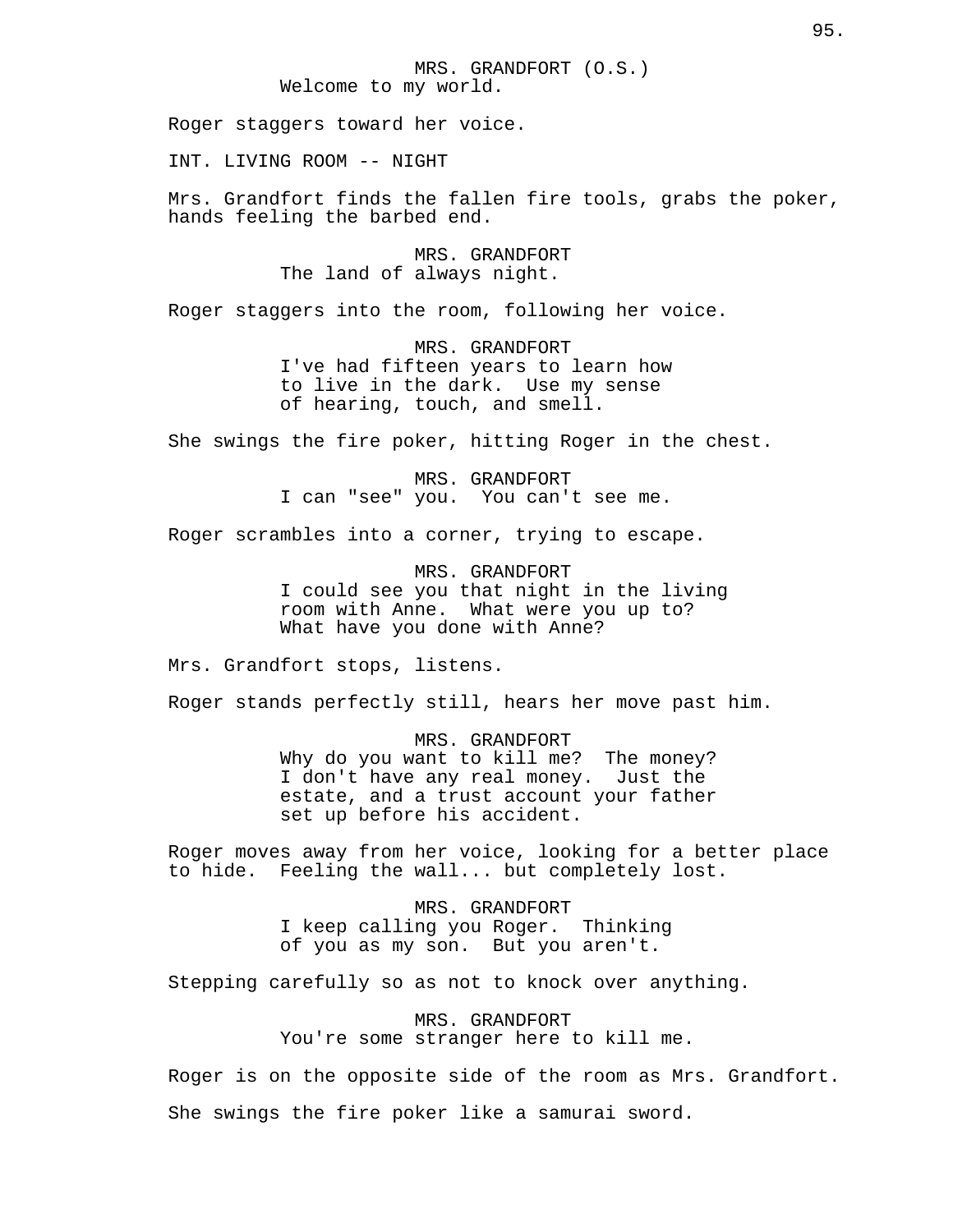# MRS. GRANDFORT Why do you want to kill me?

ROGER 'Cause your son doesn't have the guts.

She swings the poker, knocks over a lamp. Moves towards Roger's voice as he moves away.

#### ROGER

Strange, isn't it? He can kill three people with a pick ax, one of them the girl he was sleeping with.

Mrs. Grandfort swings again. Almost connects. Roger slinks away.

ROGER

Can you imagine that? But he can't bring himself to kill his own mother.

Swings again, barely missing Roger. They circle each other in the darkness.

> MRS. GRANDFORT He didn't kill those people.

> > ROGER

Remember: It was MY DNA that didn't match the blood evidence, not his.

She gets a bead on his voice and swings. A powerful, deadly swing. JUST misses his head. He pulls away quickly, stumbling.

> MRS. GRANDFORT I know in my heart he didn't kill them.

ROGER How can you be so sure? (she swings) Your special bond? (misses) A mother's blind trust of her son? (Roger backs away) How do you KNOW he didn't ax that family?

She swings again, almost connecting with his head.

MRS. GRANDFORT Because I did.

MRS. GRANDFORT I should have killed her the first time he stuck it in her.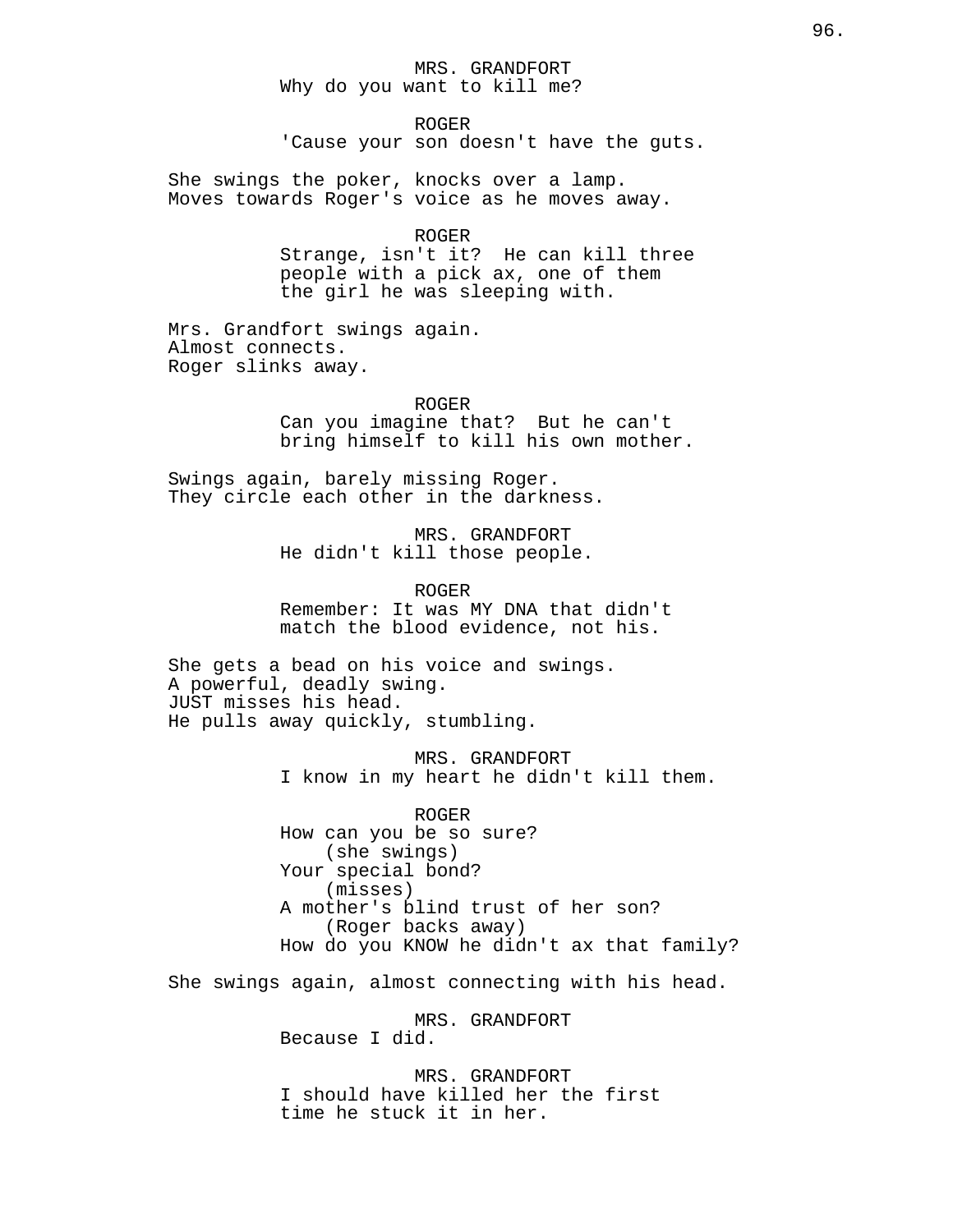She swings again.

MRS. GRANDFORT Girl like that's not much more than a common whore. Not the kind of girl a Grandfort marries.

Roger scrambles away from her. She's a crazy pick ax murderer.

> MRS. GRANDFORT When he told me she was pregnant, and that he wanted to do the right thing and marry her, I had to stop it.

She swings again, but Roger is out of reach.

MRS. GRANDFORT I offered to pay for the abortion. Kill the spawn before it killed him.

She swings again. Blind rage adding force to her swing.

Roger is on the far side of the room, listening as her voice gets closer and closer. Soon she'll find him and kill him.

> MRS. GRANDFORT But he said he loved her. Loved her more than he loved me.

Swings. Getting closer to Roger.

MRS. GRANDFORT I was in labor for twelve hours giving birth to him. I fed him milk from my own breasts until he was seven, and this is how he treats me?

Swings, destroying a lamp, a few feet from Roger.

MRS. GRANDFORT This is the respect he shows his own mother? By choosing some tramp?

Roger pulls out his lighter, flicks it on.

She hears the lighter click, gets a bead on him, and charges. Swinging the fire poker as she did the pick ax seventeen years before. Screaming like a banshee.

Roger has nowhere to run.

She slams him with the poker a half dozen times. Pummeling Roger. Beating him to a pulp.

Then Roger remembers the gun in his hand, ducks a poker swing, aims, and fires at Mrs. Grandfort.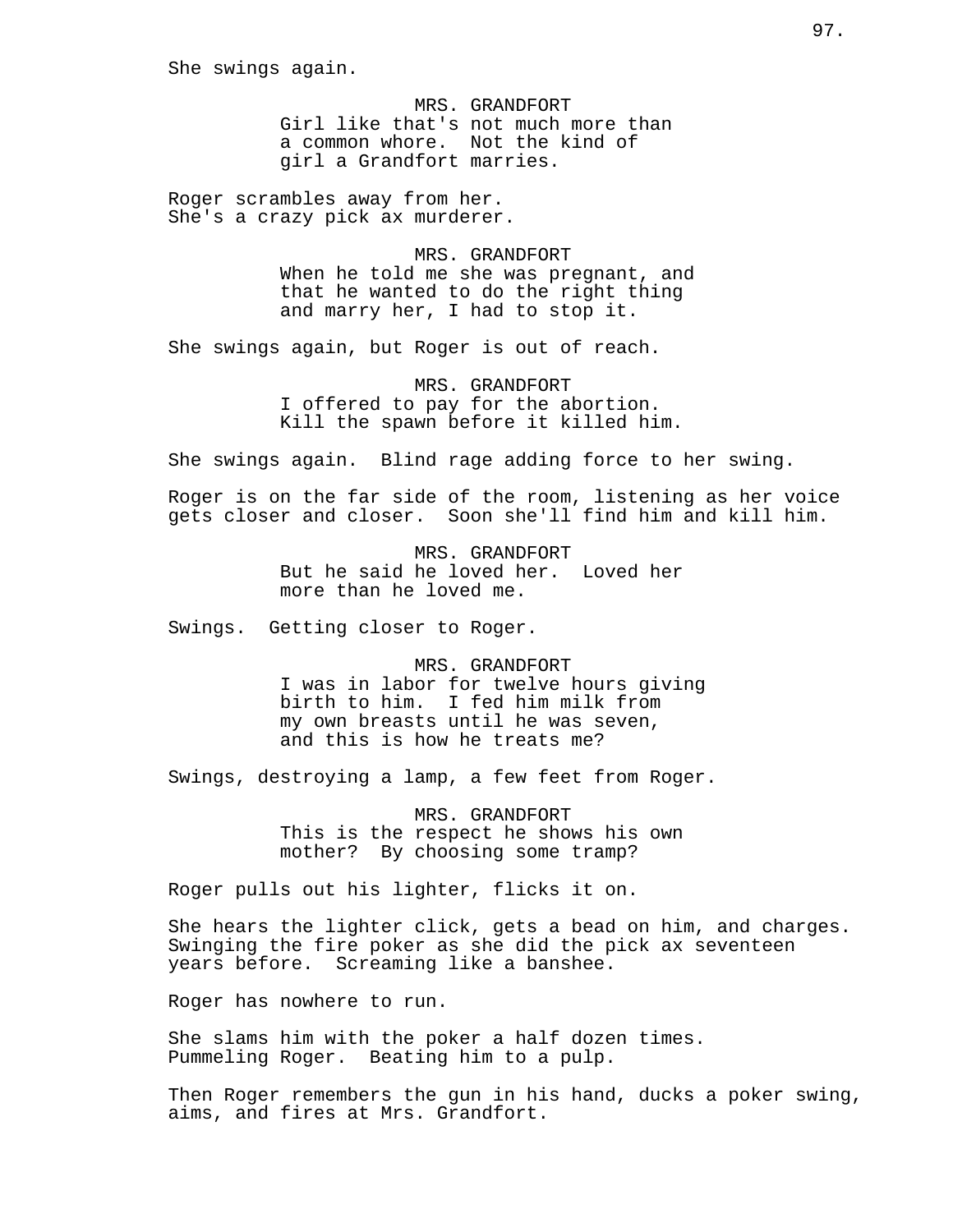BANG! Hits her in the arm, spinning her around.

> ROGER You know, a guy can only take so<br>much, even from his mother. I expect much, even from his mother. your son feels the same way.

Mrs. Grandfort hits the floor. Lets go of the poker and touches her arm - fingers come away sticky.

> MRS. GRANDFORT You shot me.

ROGER Screws up the suicide plan, but I'll figure something out.

Mrs. Grandfort tries to crawl away.

Roger lights a decorative candle with his lighter.

THE ROOM FLICKERS TO CANDLE LIGHT.

Roger reads the inscription before pocketing the lighter.

Mrs. Grandfort tries dragging herself away. If she can get to the front door...

> ROGER Where do you think you're going? It's OVER, lady.

She keeps dragging herself away. Roger keeps the gun trained on her.

ROGER

Your son hates you, your nurse hates you, I even grew to hate you.

Closer to the door. But not out of Roger's gun sites.

ROGER You can't bully the world into loving you. It doesn't work that way.

Roger grabs her leg, pulls her back.

She screams. Claws at the carpet. Tries to scramble away.

ROGER Kept trying to change the circumstances so your kid would love you, when you should have just changed yourself.

He straddles her, holds down her arms. Puts the gun to her head.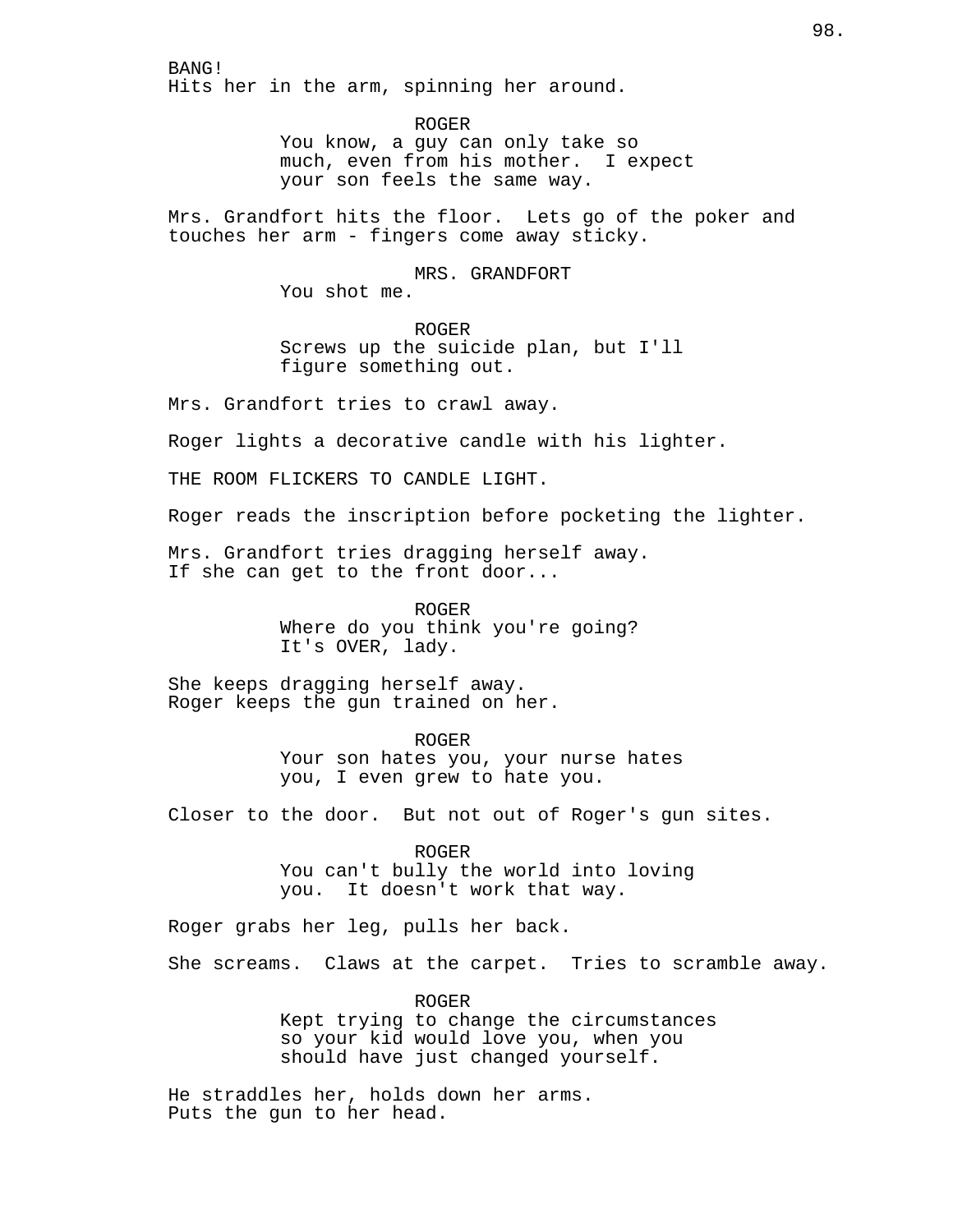ROGER Guess it's too late for that now. Presses the gun barrel into her face. Finger tightening on the trigger. Pulls the gun away. ROGER Crap. Killing's just not in my blood. I'm gonna fuck this up and lose twenty million bucks. Roger gets off her, moves to his feet, gun still in hand. WHAM! The door blasts open, and Roger spins. The prisoner we know as Grandfort, in a cheap suit, steps into the room. ROGER Son of a bitch. GRANDFORT Don't talk about my mother that way. ROGER Out early. GRANDFORT Good behavior. Yours, not mine. (looks past Roger) Is she dead? ROGER I couldn't... GRANDFORT Loser. He pulls the gun from Roger's hand... then aims it at him. GRANDFORT Lighter. Roger hands over the lighter and Grandfort fires one up. Mrs. Grandfort slowly tries to crawl away, they ignore her.

GRANDFORT It was supposed to be an accident, Vilette. What a screw up.

Grandfort aims the gun at Roger... Roger sees someone in the doorway over Grandfort's shoulder... Anne - messed up, but the cavalry here to save him. Then, Anne just disappears, leaving Roger alone.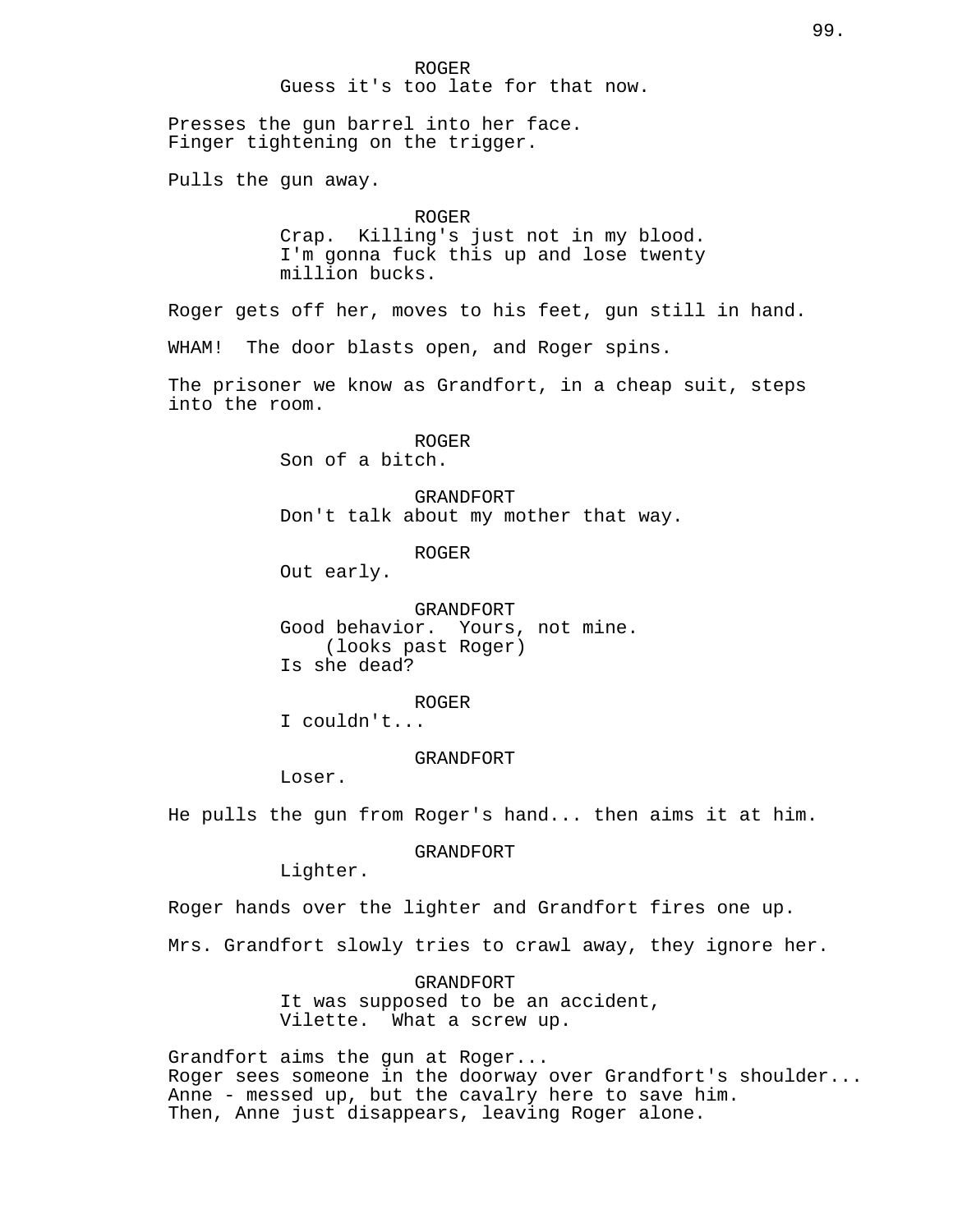Roger watches as Grandfort cradles his mother in his arms.

MRS. GRANDFORT

Who? Who?

GRANDFORT It's your son, Roger.

Her hands touch his face, feeling over it. A familiar face. She smiles.

MRS. GRANDFORT

Roger.

She clenches his hand in hers.

MRS. GRANDFORT Why? Why did you do this to me?

GRANDFORT

(laughs) To you? Why did you do this to me?

Roger watches as he explains to his mother...

GRANDFORT You just couldn't let go. Wouldn't let me live my own life. I had to be "your son".

MRS. GRANDFORT

My son.

## GRANDFORT

When I told you I loved Melinda, that I wanted to marry her, did you feel my joy? No. You thought she was taking me away from you.

Mrs. Grandfort grips his hand.

### GRANDFORT

So you killed the only girl I ever loved. Murdered her with a pick ax. Then killed her parents.

# MRS. GRANDFORT

Everything... for you.

# GRANDFORT

It wasn't MY blood under Melinda's fingernails... it was YOURS.

MRS. GRANDFORT Kiss me. Kiss me the way you used to... when you were a boy.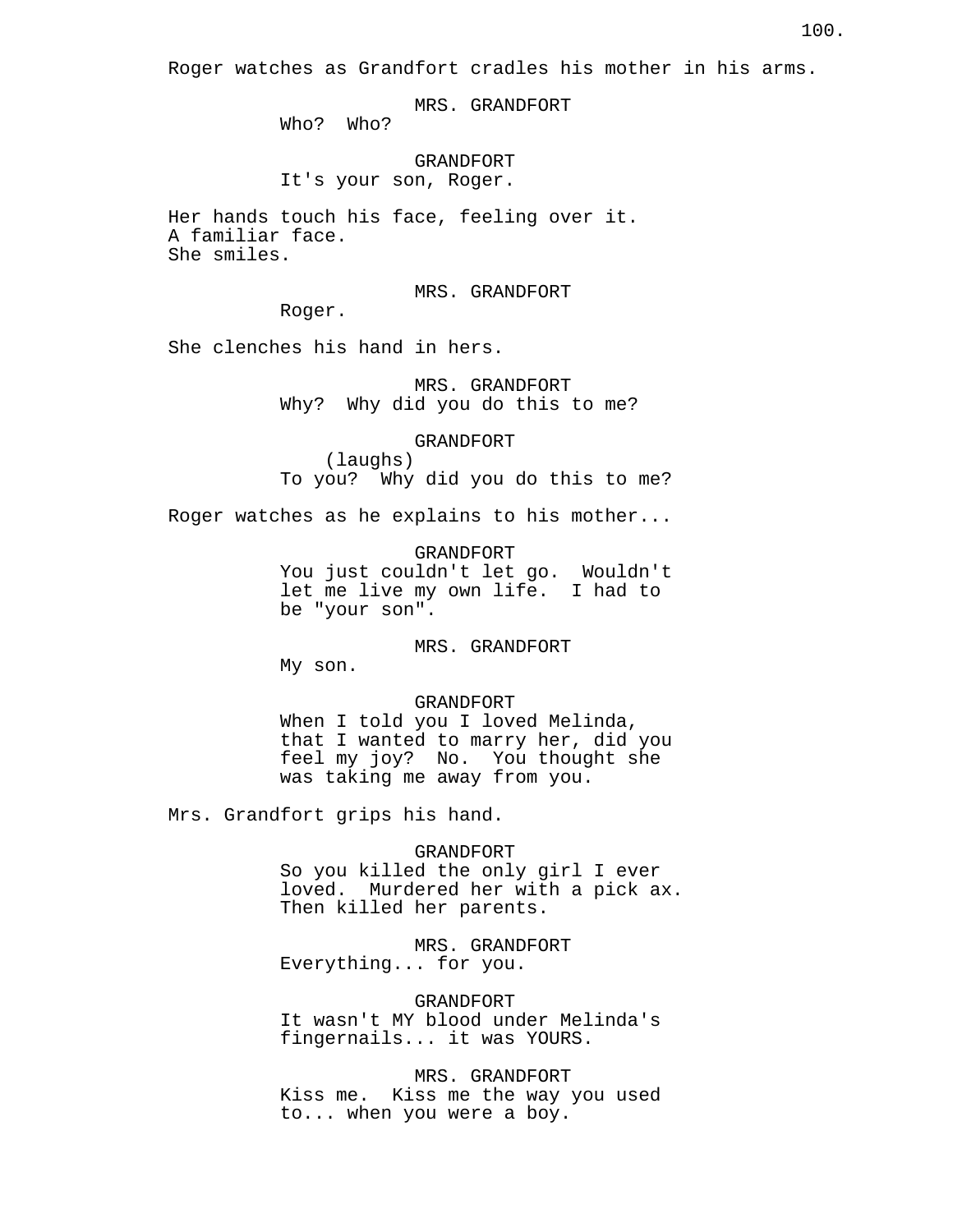GRANDFORT I spent seventeen years in prison for YOUR crimes. (beat) And you ask why I did this to YOU? (beat) You took away my entire life. If you couldn't have me, nobody could.

Mrs. Grandfort grips his hand.

#### GRANDFORT

I wanted you dead. I used to dream about it in prison. Different ways to extract my revenge. To get out from under your thumb. To force you to finally let go.

Grandfort looks down at his hand clutched in hers. Trying to hold back his tears... failing.

GRANDFORT

(nods to "Roger") So I hired Vilette... But he just doesn't have killing in his blood like we do, mother.

MRS. GRANDFORT Everything for you...

They kiss - with tongue. Grandfort cradles her in his arms, singing her the lullaby she used to sing him as a child.

## GRANDFORT

(lullaby) Hush little dreamer, off to sleep. No reason to fear the shadow's creep. Drift little sleeper, off to dreams. Slumber through the midnight screams...

Grandfort puts the gun to the side of her head and pulls the trigger. BLAM! Killing her. Brutal. Roger is shocked.

Grandfort moves to his feet, turns to Roger, gun in hand.

GRANDFORT Your turn, Villette. You killed my mother as part of your scheme to impersonate me and inherit my fortune. We struggled, and the gun went off killing you. Sounds believable, doesn't it?

Grandfort advances on Roger - pressing the gun into his face. Roger kicks it out of his hands. The gun skitters away. Grandfort jumps at him, throwing a vicious punch.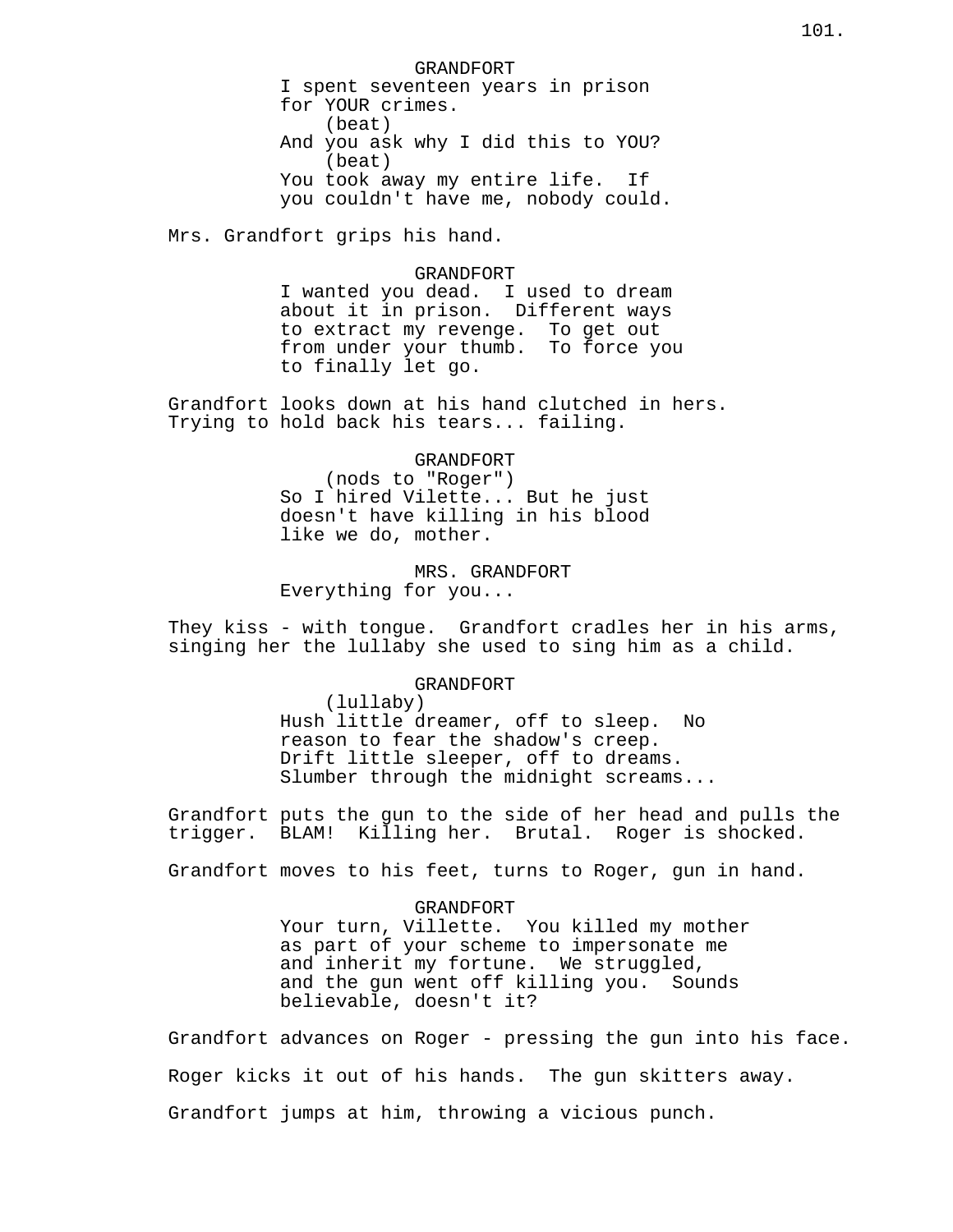Roger blocks the hit, delivers one of her own. They scuffle. Trading punches and kicks.

Grandfort gets his hands on Roger's throat - strangling him.

GRANDFORT Sometimes you just have to do it by hand. I can feel the life slipping from your lungs, Vilette.

Roger's eyelids flutter... He is dying.

WHAM! A hypodermic needle plunges into Grandfort's neck.

Grandfort spins before Anne can press the plunger. Roger falls to the floor, gasping for breathe.

Grandfort punches her in the face, she slams against the wall, but bounces back at him with fury. They grapple bouncing around the room. Grandfort PUMMELING her.

Then she finds the hypo still hanging from Grandfort's neck, depresses the plunger. Forcing all of the liquid into him.

Grandfort's eyes pop open. He lets go of her, grabs the hypo and yanking it out. Staggers away, mouth opening and closing like a beached fish.

> ANNE Toxichlor Insecticide. Odorless, colorless, attacks the brain, fatty tissues, and liver. A level 6 toxin, perfect for killing pests...

Grandfort takes his last gasp... dies.

ANNE Like you, Roger Grandfort.

Roger (Vilette) staggers to his knees. Looks up and sees Anne over him - gun in hand.

ANNE

Guess I'm in charge.

ROGER

You have the gun. You can do whatever you want whenever you want. Turn me over to the police if that tickles you.

ANNE

Might be fun to shoot you.

ROGER

I didn't much like shooting the Sheriff, and he was trying to kill me.